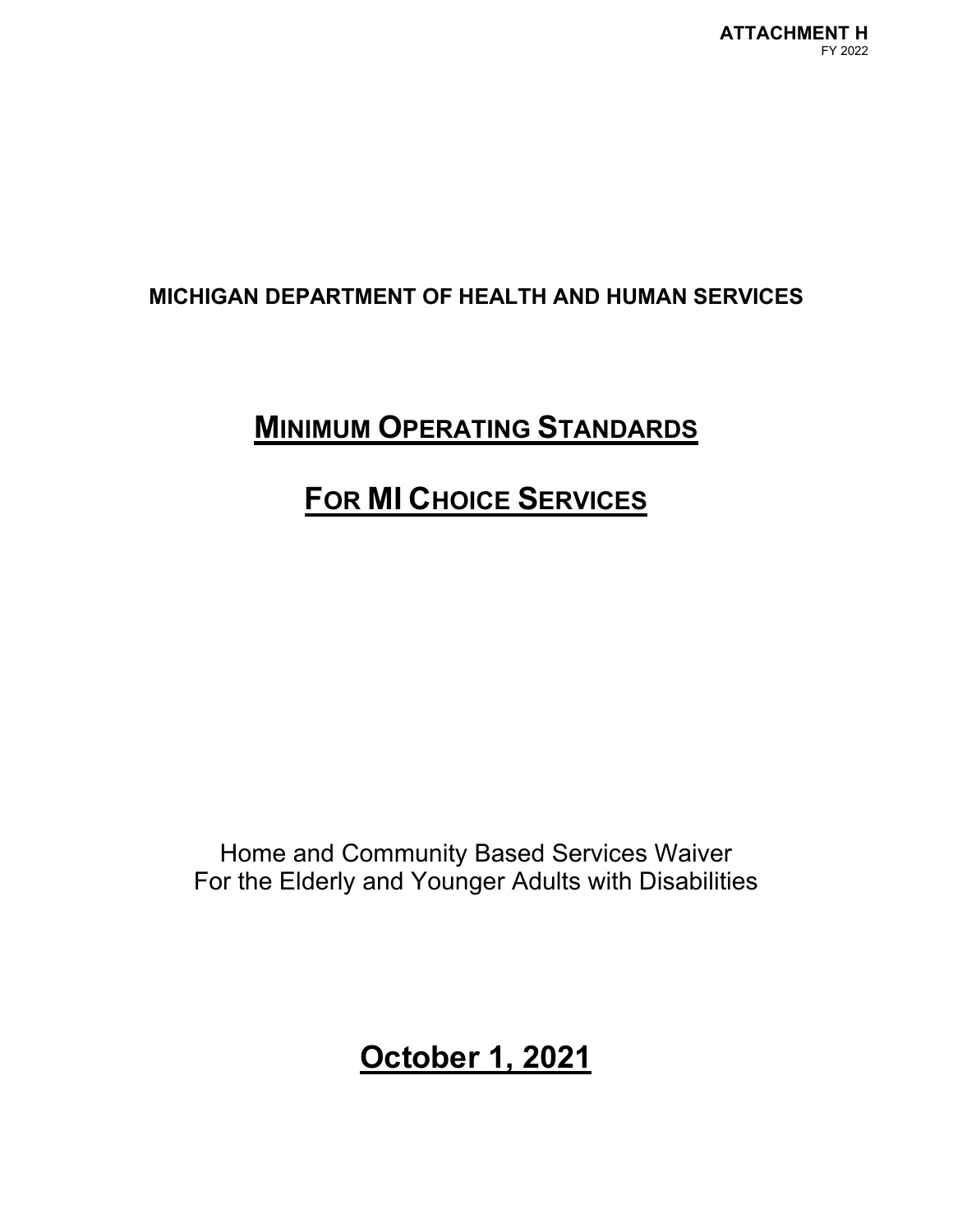# **TABLE OF CONTENTS**

# **I. GENERAL OPERATING STANDARDS FOR WAIVER AGENCIES AND CONTRACTED DIRECT SERVICE PROVIDERS ..................................................1**

|     | А.             |                                                                                     |  |
|-----|----------------|-------------------------------------------------------------------------------------|--|
|     | Β.             |                                                                                     |  |
|     | $\mathbf{C}$ . |                                                                                     |  |
|     | D.             |                                                                                     |  |
|     | Е.             |                                                                                     |  |
|     | F.             |                                                                                     |  |
|     | G.             |                                                                                     |  |
|     | Н.             |                                                                                     |  |
|     | L.             |                                                                                     |  |
|     | J.             |                                                                                     |  |
|     | Κ.             |                                                                                     |  |
|     | L.             | NONDISCRIMINATION (SECTION 1557 OF THE PATIENT PROTECTION AND AFFORDABLE CARE ACT)4 |  |
|     | М.             |                                                                                     |  |
|     | N.             |                                                                                     |  |
|     | Ο.             |                                                                                     |  |
|     | P.             |                                                                                     |  |
|     | Q.             |                                                                                     |  |
|     | R.             | <b>COMPLIANCE WITH HOME AND COMMUNITY BASED SERVICES SETTINGS REQUIREMENTS 5</b>    |  |
| II. |                | <b>GENERAL OPERATING STANDARDS FOR MI CHOICE WAIVER PROVIDERS 7</b>                 |  |
|     | А.             |                                                                                     |  |
|     |                |                                                                                     |  |
|     |                |                                                                                     |  |
|     |                |                                                                                     |  |
|     |                |                                                                                     |  |
|     |                |                                                                                     |  |
|     |                |                                                                                     |  |
|     |                |                                                                                     |  |

|                                                        | 10 |
|--------------------------------------------------------|----|
| 9. Reference and Criminal History Screening Checks  10 |    |
|                                                        |    |
| <b>B.</b>                                              |    |
|                                                        |    |
|                                                        |    |
|                                                        |    |
|                                                        |    |
| C.                                                     |    |
|                                                        |    |
|                                                        |    |
|                                                        |    |
|                                                        |    |
|                                                        |    |

**III. SPECIFIC OPERATING STANDARDS FOR MI CHOICE WAIVER SERVICE PROVIDERS........14**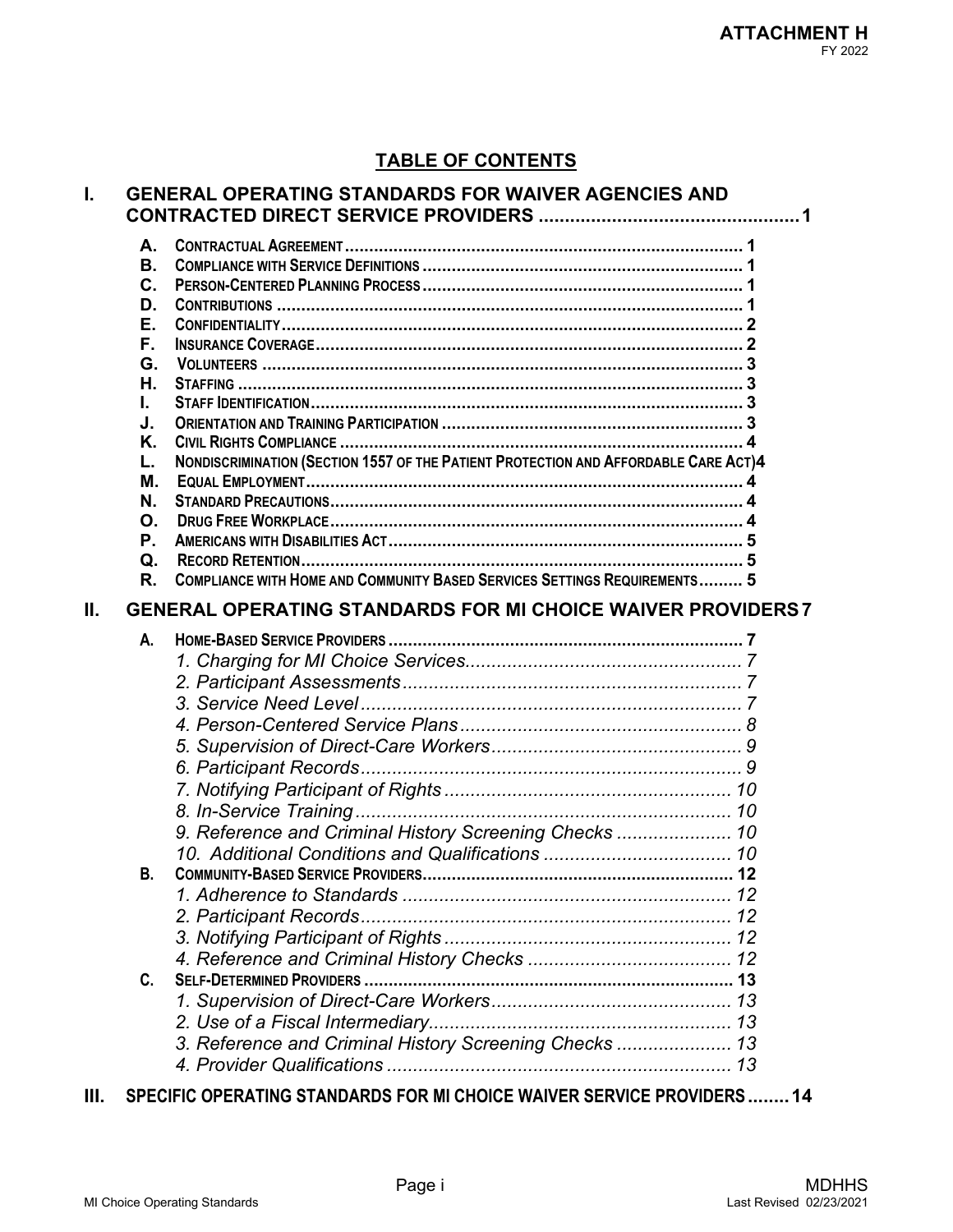| RESPITE (PROVIDED AT THE PARTICIPANT'S HOME OR IN THE HOME OF ANOTHER) 62 |    |
|---------------------------------------------------------------------------|----|
|                                                                           |    |
|                                                                           |    |
|                                                                           |    |
|                                                                           |    |
|                                                                           | 74 |
|                                                                           |    |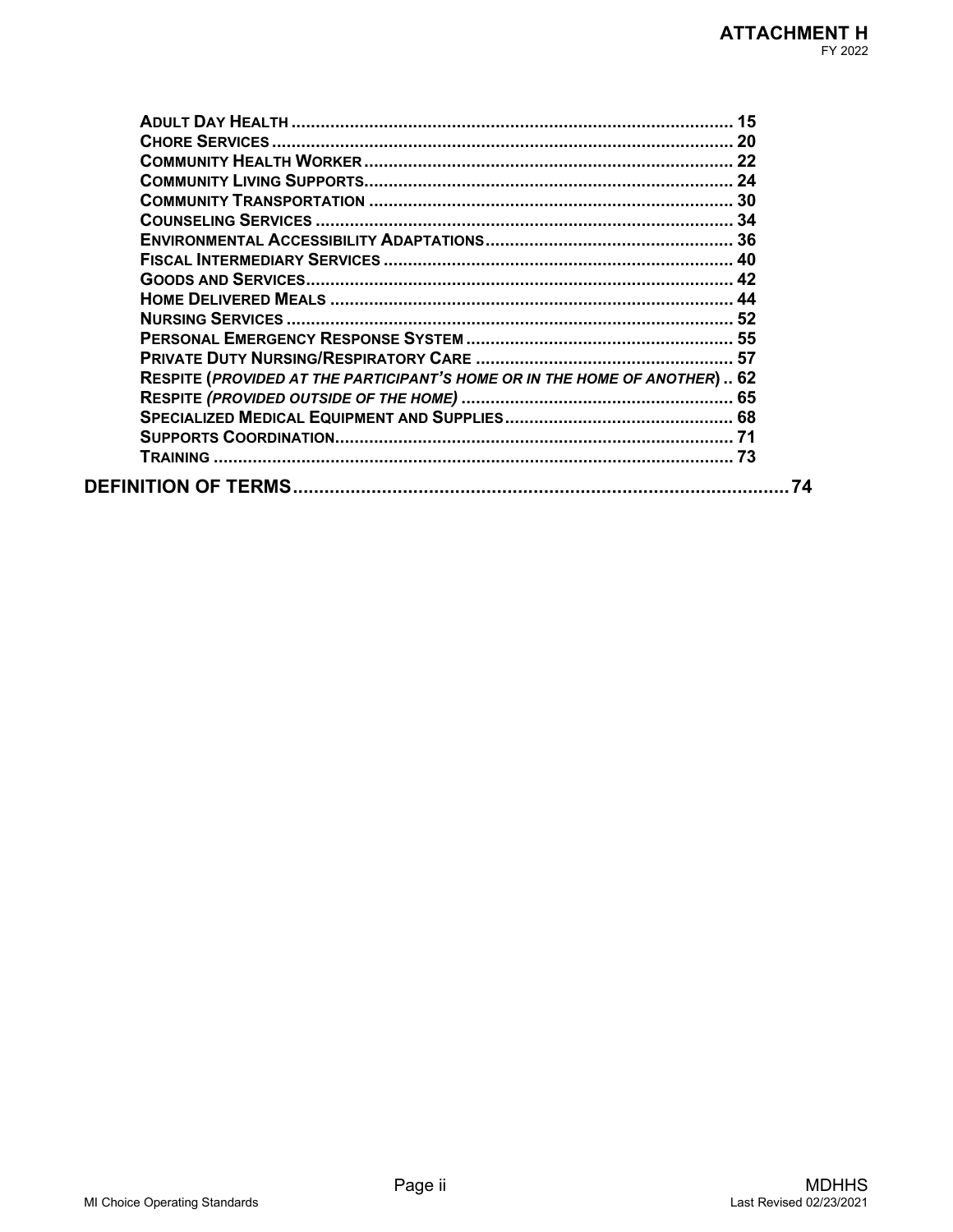# **Minimum Operating Standards for MI Choice Waiver Program Services**

# **I. GENERAL OPERATING STANDARDS FOR WAIVER AGENCIES AND CONTRACTED DIRECT SERVICE PROVIDERS**

Administering agencies of the MI Choice Waiver program and direct service providers must comply with all general program requirements established by the Michigan Department of Health and Human Services (MDHHS).

# **Required Program Components**

# A. **Contractual Agreement**

MI Choice waiver agencies may only administer the MI Choice waiver program through a formal contractual agreement between the waiver agency and MDHHS. Service providers may only deliver MI Choice waiver services through a formal subcontract agreement between the waiver agency and the service provider agency. In-network providers must have a formal contract with the waiver agency. Out-of-network providers must have an agreement with the waiver agency to provide the necessary services. Each subcontract must contain all applicable contract components required by MDHHS.

# B. **Compliance with Service Definitions**

State and Federal funds awarded by MDHHS may only pay for those services that MDHHS has included and defined in the Centers for Medicare and Medicaid Services (CMS) approved waiver application, and for which MDHHS has defined minimum standards. Each waiver agency and direct service provider must adhere to the definition and minimum standards to be eligible to receive reimbursement of allowable expenses.

# C. **Person-Centered Planning Process**

Waiver agencies and direct service providers must utilize a person-centered planning process and knowledge of person-centered planning must be evident throughout the delivery of services. This includes assessing the needs and desires of participants, developing service/support plans, and continuously updating and revising those plans, as the participant's needs and preferences change. Waiver agencies and direct service providers must implement person-centered planning in accordance with the MDHHS Person-Centered Planning Guideline.

# D. **Contributions**

- 1. Neither the waiver agency nor any service provider under contract with the waiver agency may require monetary donations from participants of the MI Choice waiver program as a condition of participation in the MI Choice waiver.
- 2. The waiver agency and each direct service provider must accept MI Choice payments for services as payment in full for such services. Consistent with the Code of Federal Regulations, Chapter 42, Section 438.60 (42 CFR §438.60) service providers must not seek nor receive payment other than payment from the waiver agency for services covered under the contract between MDHHS and the waiver agency, except when these payments are specifically required to be made by the State in Title XIX of the Social Security Act, in 42 CFR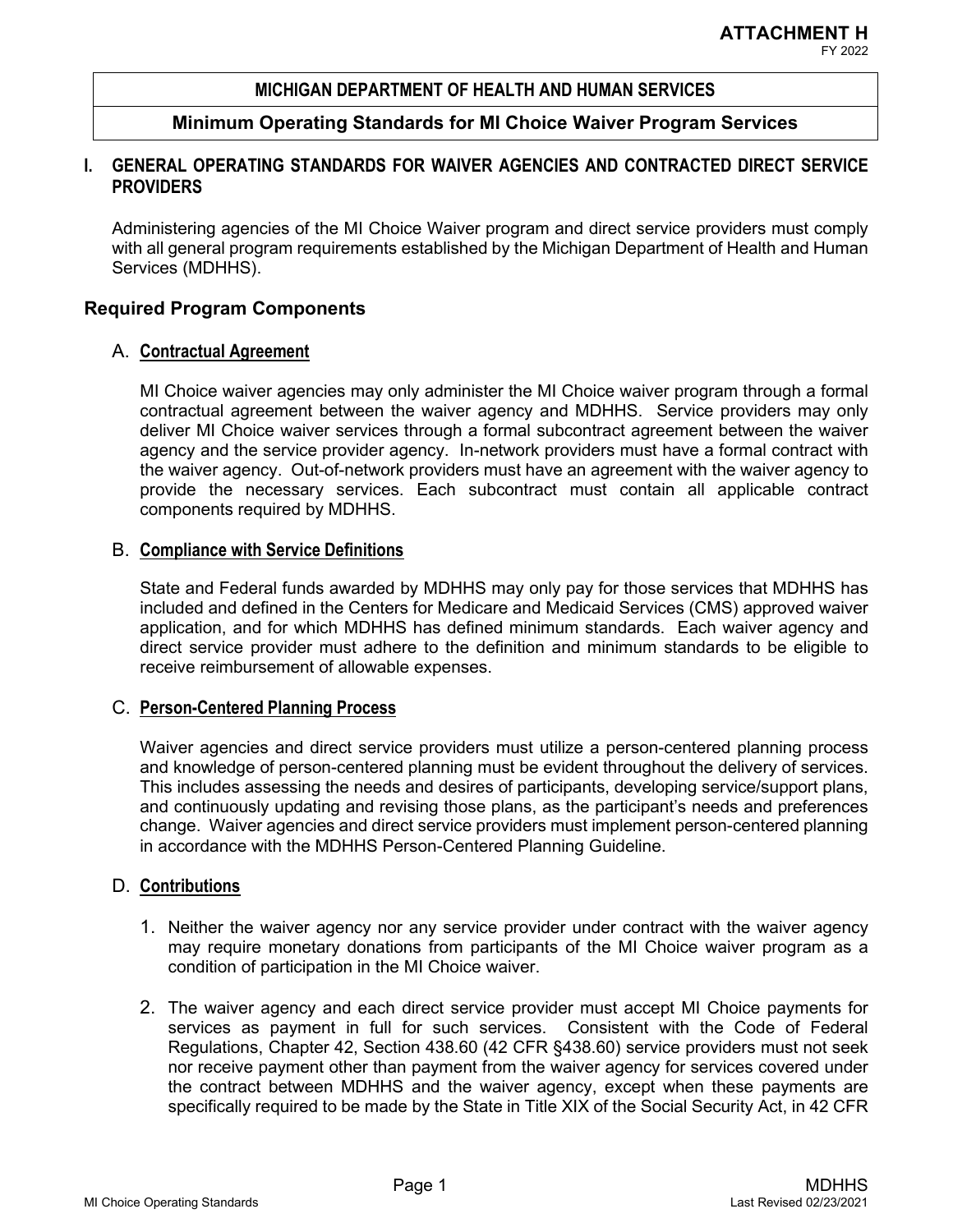#### **Minimum Operating Standards for MI Choice Waiver Program Services**

chapter IV, or when MDHHS makes direct payments to service providers for graduate medical education costs approved under the Medicaid State Plan.

3. No paid or volunteer staff person of a direct service provider may solicit contributions from program participants, offer for sale any type of merchandise or service, or seek to encourage the acceptance of any particular belief or philosophy by any program participant.

#### E. **Confidentiality**

Each waiver agency and direct service provider must have procedures to protect the confidentiality of information about participants or persons seeking services collected in the conduct of its responsibilities. The procedures must ensure that no information about a participant or person seeking services, or obtained from a participant or person seeking services by a service provider, is disclosed in a form that identifies the person without the informed consent of that person or of his or her legal representative. However, disclosure may be allowed by court order, or for program monitoring by authorized federal, state, or local agencies (which are also bound to protect the confidentiality of the client information) so long as access is in conformity with the Privacy Act of 1974 and the Health Insurance Portability and Accountability Act of 1996. Waiver agencies and direct service providers must maintain all client information in controlled access files. This requirement applies to all protected information whether written, electronic, or oral.

#### F. **Insurance Coverage**

- 1. Each waiver agency and direct service provider must have sufficient insurance to indemnify loss of federal, state, and local resources, due to casualty or fraud. Insurance coverage sufficient to reimburse MDHHS or the waiver agency for the fair market value of the asset at the time of loss must cover all buildings, equipment, supplies, and other property purchased in whole or in part with funds awarded by MDHHS. The following insurances are required for each waiver agency or direct service provider:
	- a. Worker's compensation
	- b. Unemployment
	- c. Property and theft coverage
	- d. Fidelity bonding (for persons handling cash)
	- e. No-fault vehicle insurance (for agency owned vehicles)
	- f. General liability and hazard insurance (including facilities coverage)
- 2. MDHHS recommends the following insurances for additional agency protection:
	- a. Insurance to protect the waiver agency or direct service provider from claims against waiver agency or direct service provider drivers and/or passengers
	- b. Professional liability (both individual and corporate)
	- c. Umbrella liability
	- d. Errors and Omission Insurance for Board members and officers
	- e. Special multi-peril
	- f. Reinsurance/Stop-loss insurance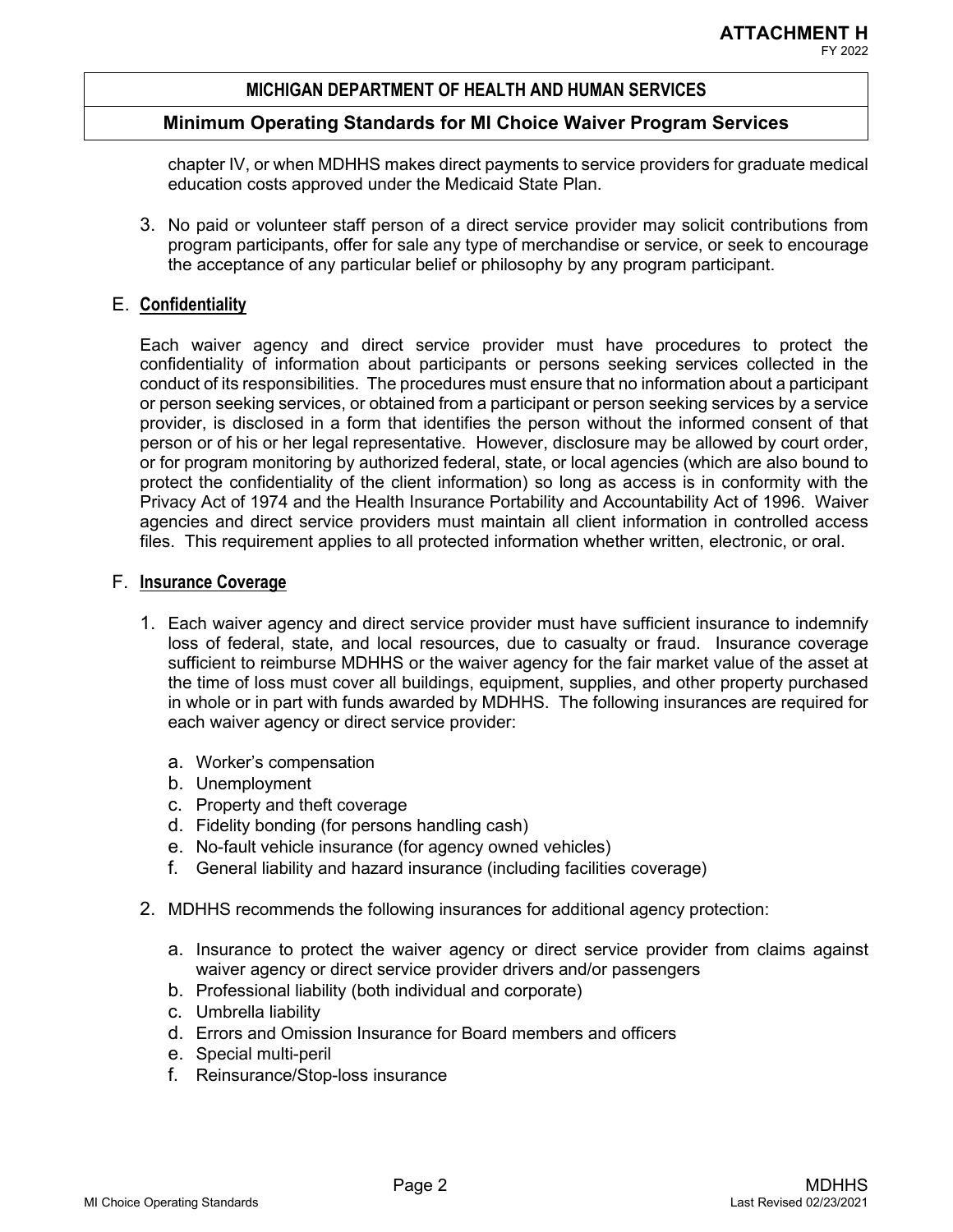#### **Minimum Operating Standards for MI Choice Waiver Program Services**

#### G. **Volunteers**

Each waiver agency or direct service provider utilizing volunteers must have a written procedure governing the recruiting, training, and supervising of volunteers. Volunteers must receive a written position description, orientation, training, and a yearly performance evaluation, if appropriate.

#### H. **Staffing**

Each waiver agency or direct service provider must employ competent personnel who have the necessary skills to provide quality supports and services to participants at levels sufficient to provide services pursuant to the contractual agreement. Each waiver agency or direct service provider must demonstrate an organizational structure including established lines of authority. Each direct service provider must identify a contact person with whom the waiver agency can discuss work orders and service delivery schedules or problems.

#### I. **Staff Identification**

Every waiver agency or direct service provider staff person, paid or volunteer, who enters a participant's home, must display proper identification. Proper identification may consist of either an agency picture card or a Michigan driver's license and some other form of agency identification.

#### J. **Orientation and Training Participation**

New waiver agency or direct service provider staff must receive an orientation training that includes, at a minimum:

- 1. Introduction to the MI Choice waiver;
- 2. The waiver agency's grievance and appeal process;
- 3. Maintenance of records and files (as appropriate);
- 4. Emergency procedures
- 5. Assessment and observation skills; and
- 6. Ethics, specifically;
	- a. Acceptable work ethics
	- b. Honoring the MI Choice participant's dignity
	- c. Respect of the MI Choice participant and their property
	- d. Prevention of theft of the MI Choice participant's belongings

Employers must maintain records detailing dates of training and topics covered in employee personnel files.

Waiver agencies and/or direct service providers must ensure that each employee has the support and training needed to competently and confidently deliver services to participants prior to working with each participant. Waiver agency or direct service provider staff must participate in relevant in-service training as appropriate and feasible. Some MI Choice services have specific requirements for in-service training. When applicable, the service standard stipulates the required in-service training topics.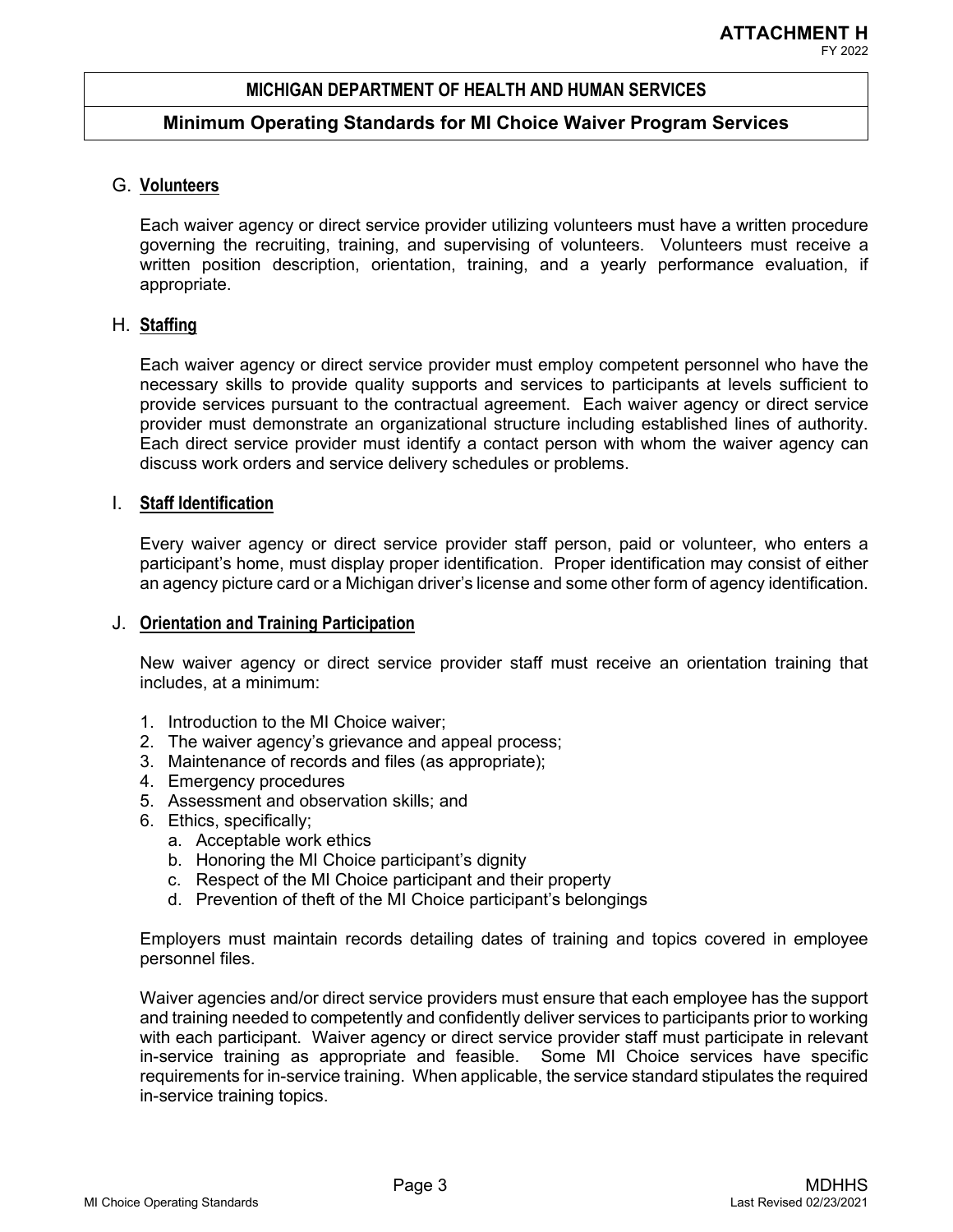#### **Minimum Operating Standards for MI Choice Waiver Program Services**

#### K. **Civil Rights Compliance**

Each waiver agency or direct service provider must not discriminate against any employee or applicant for employment, or against any MI Choice applicant or participant, pursuant to the Federal Civil Rights Act of 1964, the Elliot-Larsen Civil Rights Act (P.A. 453 of 1976), and Section 504 of the Federal Rehabilitation Acts of 1973. Each waiver agency or direct service provider must complete an appropriate Federal Department of Health and Human Services form assuring compliance with the Civil Rights Act of 1964. Each waiver agency or direct service provider must clearly post signs at agency offices and public locations where services are provided in English and other languages as appropriate, indicating non-discrimination in hiring, employment practices, and provision of services.

#### L. **Nondiscrimination (Section 1557 of the Patient Protection and Affordable Care Act)**

Section 1557 of the Patient Protection and Affordable Care Act (ACA) applies to the MI Choice program and provides that, except as provided in Title I of the ACA, an individual shall not, on the grounds prohibited under Title VI of the Civil Rights Act of 1964, Title IX of the Education Amendments of 1972, the Age Discrimination Act of 1975, or Section 504 of the Rehabilitation Act of 1973, be excluded from participation in, be denied the benefits of, or be subjected to discrimination under, any health program or activity, any part of which is receiving Federal financial assistance, including credits, subsidies, or contracts of insurance, or under any program or activity that is administered by an Executive Agency or any entity established under Title I of the ACA. This part applies to health programs or activities administered by recipients of Federal financial assistance from the Department, Title I entities that administer health programs or activities, and Department-administered health programs or activities.

#### M. **Equal Employment**

Each waiver agency and direct service provider must comply with equal employment opportunity principles in keeping with Executive Order 1979-4 and Civil Rights Compliance in state and federal contracts.

#### N. **Standard Precautions**

Each waiver agency and direct service provider must evaluate the occupational exposure of employees to blood or other potentially infectious materials that may result from the employee's performance of duties. Each waiver agency and direct service provider must establish appropriate standard precautions based upon the potential exposure to blood or infectious materials. Each waiver agency and direct service provider with employees who may experience occupational exposure must also develop an exposure control plan that complies with the Federal regulations implementing the Occupational Safety and Health Act.

#### O. **Drug Free Workplace**

MDHHS prohibits the unlawful manufacture, distribution, dispensing, possession, or use of controlled substances in all waiver agency and direct service provider workplaces. Each waiver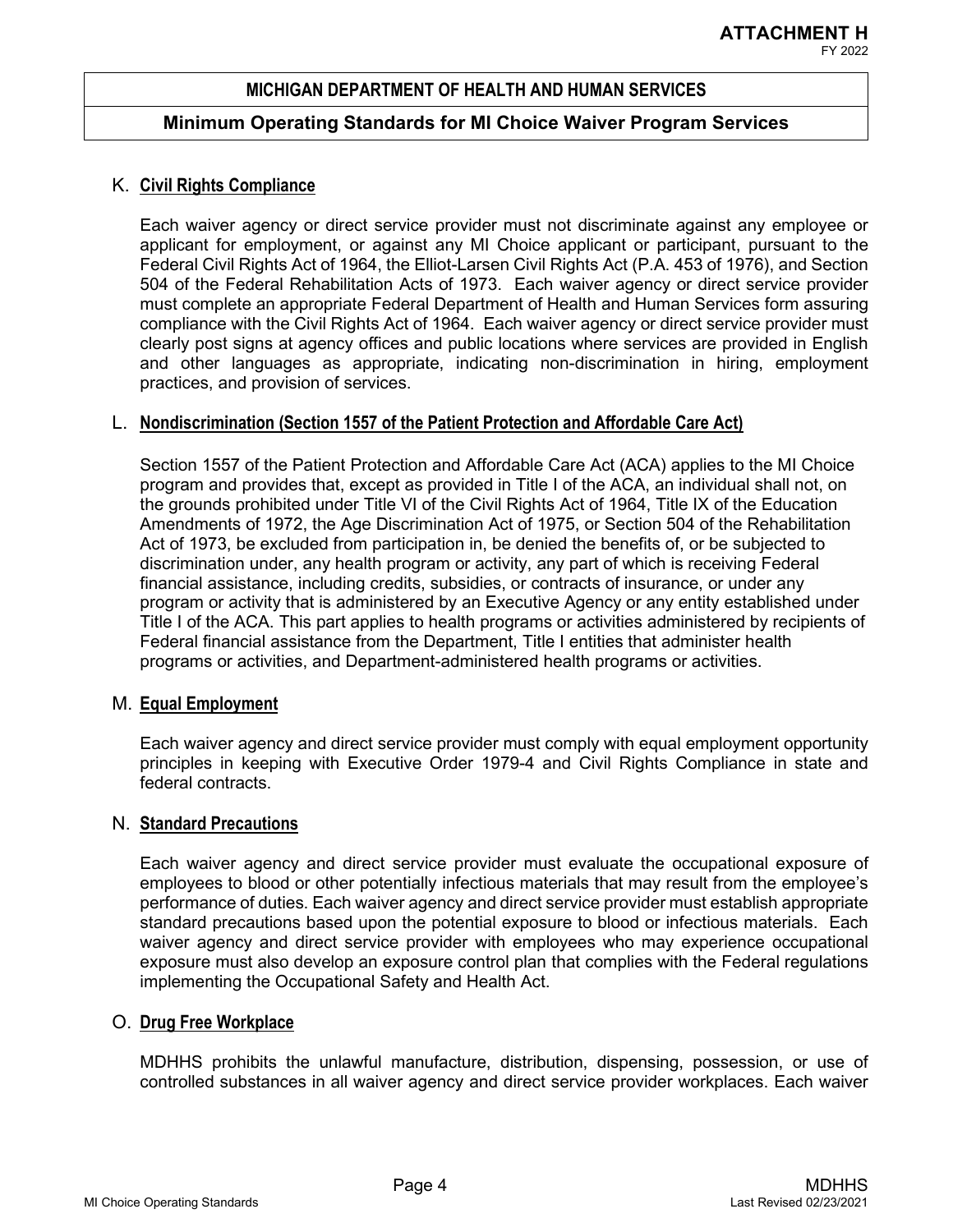### **Minimum Operating Standards for MI Choice Waiver Program Services**

agency and direct service provider must operate in compliance with the Drug-Free Workplace Act of 1988.

#### P. **Americans with Disabilities Act**

Each program must operate in compliance with the Americans with Disabilities Act (PL 101-336).

#### Q. **Record Retention**

Each waiver agency and direct service provider must keep all records related to or generated from the provision of services to waiver participants for not less than ten years.

#### R. **Compliance with Home and Community Based Services Settings Requirements**

Each waiver agency and direct service provider must comply with the Federal Home and Community Based Services Settings Requirements as specified in 42 CFR 441.301(c)(4) as well as in the Home and Community-Based Services Chapter in the Michigan Medicaid Provider Manual. Direct service providers with subcontracts secured prior to September 30, 2015 will have until March 17, 2019 to become fully compliant with this regulation, unless they are included in the heightened scrutiny process. All direct service providers added to the waiver agency's provider network after September 30, 2015 must be compliant with this ruling before the direct service provider may furnish services to a waiver participant.

MDHHS will use the following process to ensure compliance to this requirement:

- 1) Each waiver agency will assess all applicable providers using the survey found in Attachment J of this contract. The results of the surveys will be submitted electronically to MDHHS for a determination of compliance to the requirements.
- 2) MDHHS will notify both the provider and the MI Choice waiver agency regarding the provider's compliance based upon the completed survey tool that was submitted to MDHHS.
- 3) For providers who are non-compliant, the provider will have one to two weeks to correct all issues that cause the non-compliance.
- 4) Once the issues are corrected, the provider will notify the waiver agency and schedule another on-site survey.
- 5) The waiver agency will have one to two weeks to complete another on-site survey and submit the survey to MDHHS for review within 10 days of the visit.
- 6) If a provider does not contact the waiver agency within one to two weeks, the waiver agency will contact the provider to determine progress on the corrective action and schedule another on-site visit accordingly.
- 7) If the provider has not satisfactorily resolved the compliance issues, the waiver agency will suspend the provider from receiving new MI Choice participants until such time as the provider comes into compliance.
- 8) Some providers may require Heightened Scrutiny to determine compliance. These providers will follow the Heightened Scrutiny Process defined by MDHHS to assure compliance and to continue participation with the MI Choice program.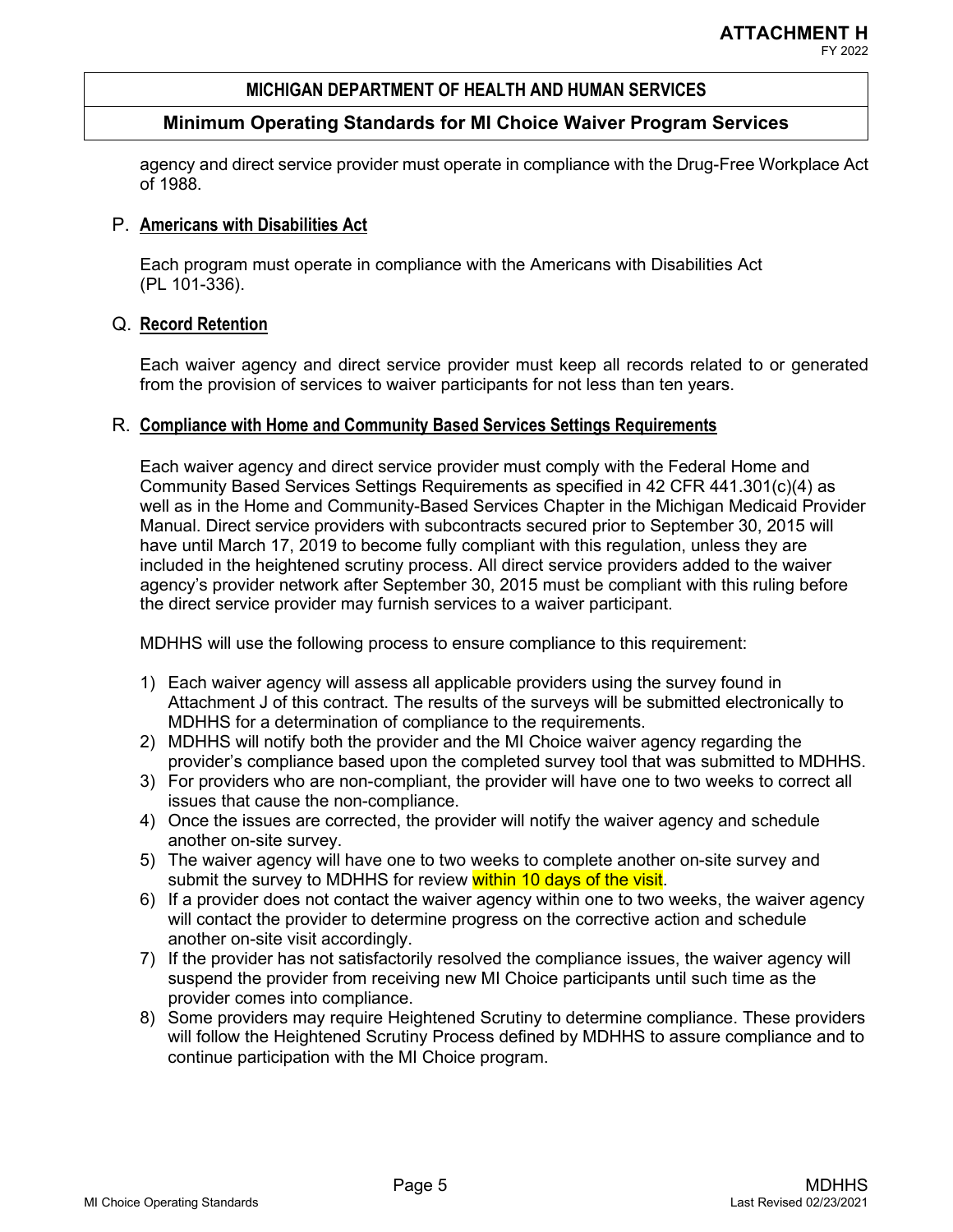# FY 2022

#### **MICHIGAN DEPARTMENT OF HEALTH AND HUMAN SERVICES**

- 9) Regardless of the original notification date, all providers in all MI Choice provider networks will be compliant with the ruling no later than March 17, 2019, or the date approved in the State Transition Plan, whichever is sooner.
- 10) Waiver agencies will start transition plans with individuals served by non-compliant providers as of October 1, 2018. This planning will be person-centered and will focus on meeting the wishes of each participant regarding their preference of a qualified provider and enrollment in the MI Choice program.
- 11) By March 17, 2019, no MI Choice participants will be served by non-compliant providers, and all non-compliant providers will be removed from the MI Choice provider network.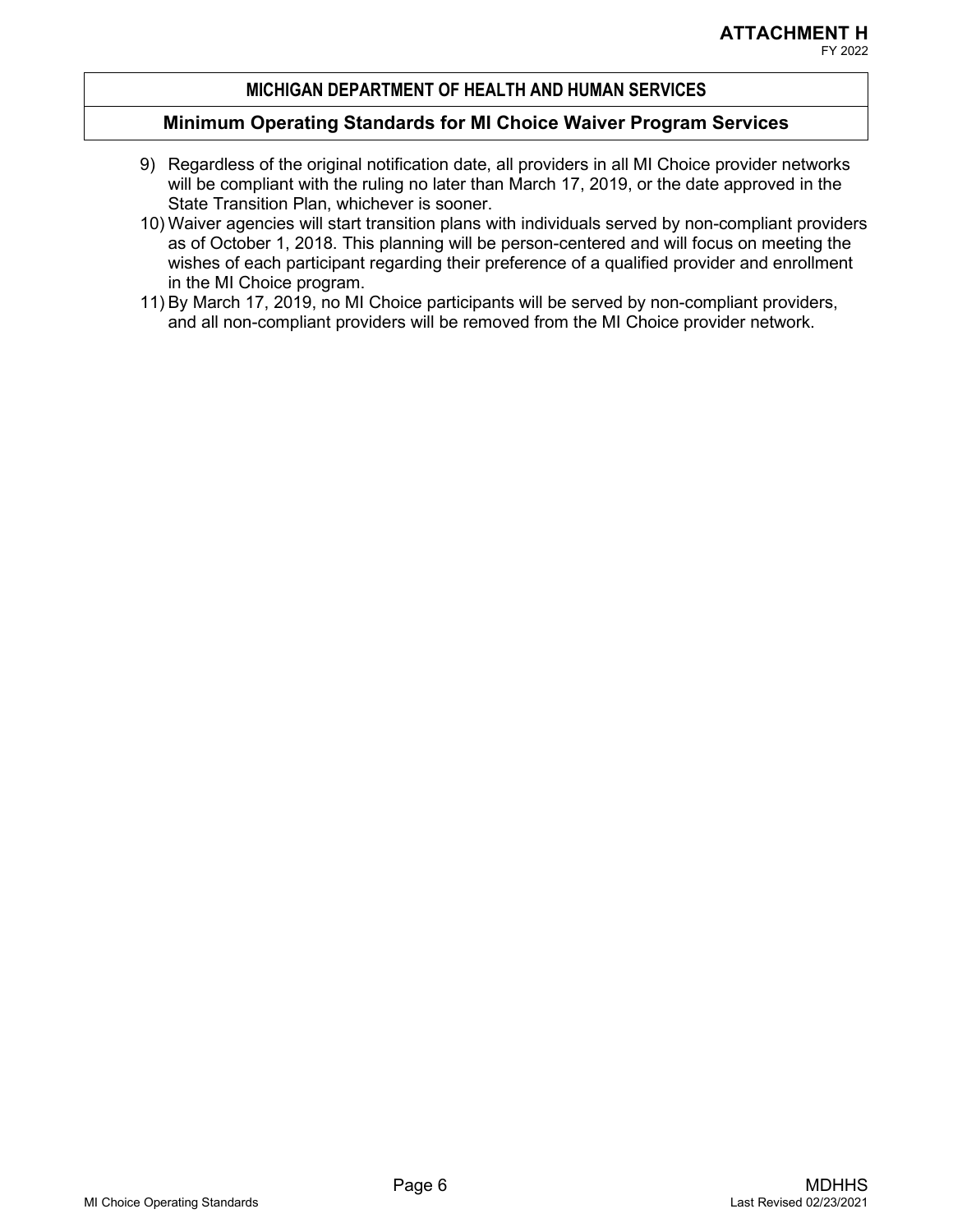#### **Minimum Operating Standards for MI Choice Waiver Program Services**

#### **II. GENERAL OPERATING STANDARDS FOR MI CHOICE WAIVER PROVIDERS**

In addition to the general operating standards for MI Choice waiver agencies and their contracted direct service providers, the following general standards apply to all entities providing either homebased or community-based MI Choice waiver services, as applicable, unless otherwise specified.

#### **A. Home-Based Service Providers**

MI Choice waiver home-based services include community living supports, respite services provided in the home, chore services, personal emergency response systems, private duty nursing/respiratory care, nursing services, counseling, home delivered meals, training services, and community health workers.

#### 1. Charging for MI Choice Services

Waiver agencies and direct service providers must not charge participants a fee to receive MI Choice waiver services.

#### 2. Participant Assessments

Each waiver agency must complete the state-approved assessment instrument for each participant according to established standards before initiating service. Direct providers of home-based services must avoid duplicating assessments of individual participants to the maximum extent possible. Home-based service providers must accept assessments conducted by waiver agencies and initiate home-based services without having to conduct a separate assessment unless there is a legitimate reason to conduct the separate assessment. Waiver agencies must make every attempt to supply direct providers of home-based services with enough information about each participant served by that organization to provide needed services properly.

#### 3. Service Need Level

Waiver agencies must classify each MI Choice participant into a service need level based upon the participant's immediacy of need for the provision of services and the availability of informal supports. Waiver agencies must establish and utilize written procedures consistent with the service need levels specified below to assure each participant's needs are met in the event of an emergency. Waiver agencies must make direct service providers aware of the service need levels and the classification of each participant served by that provider so that the service provider can target services to the highest priority participants in emergencies.

- a. Immediacy of need for the provision of services
	- 1. Immediate the participant cannot be left alone
	- 2. Urgent the participant can be left alone for a short time (less than 12 hours)
	- 3. Routine the participant can be left alone for a day or two
- b. Availability of Informal Supports
	- A. No informal supports are available for the participant
	- B. Informal supports are available for the participant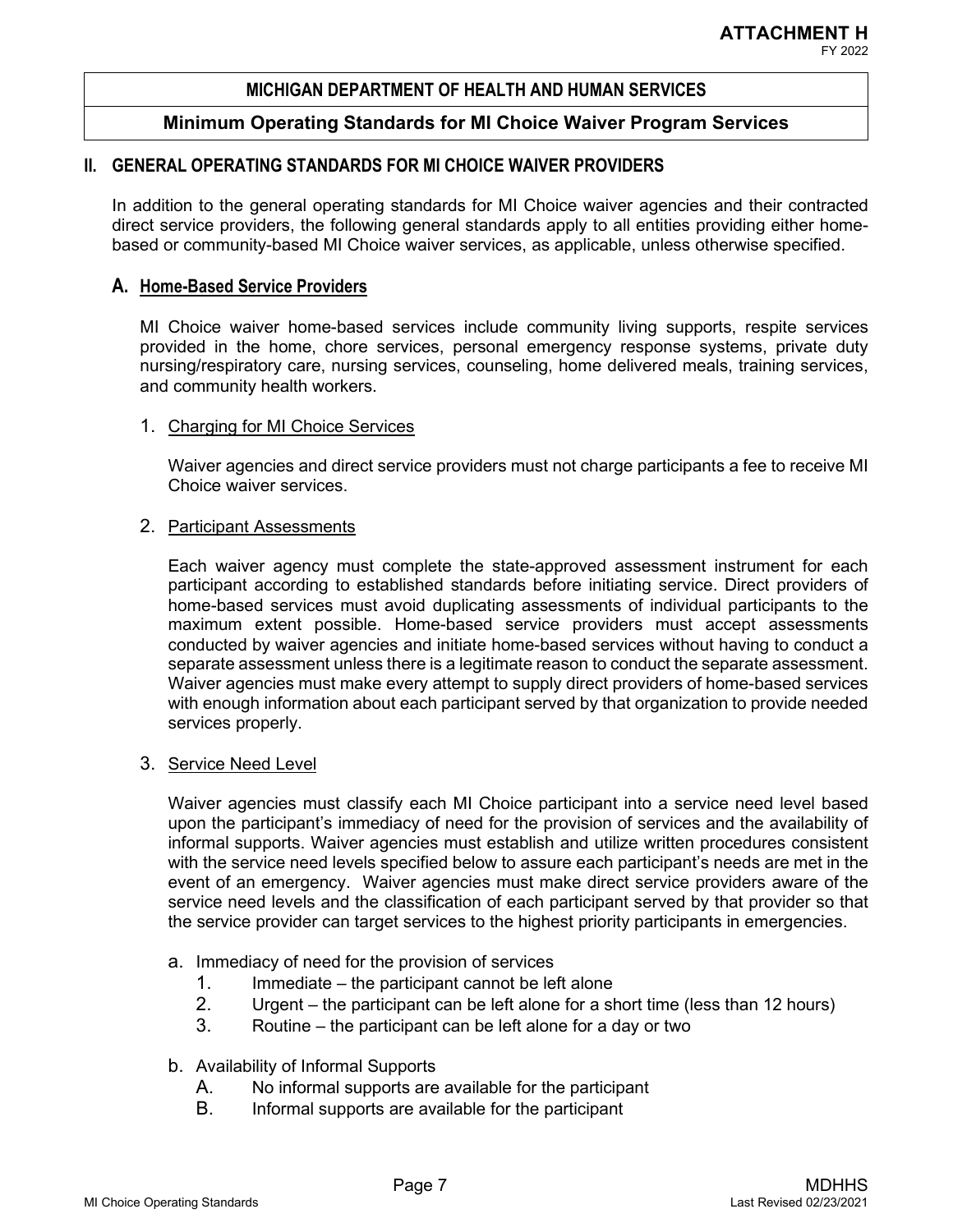# **Minimum Operating Standards for MI Choice Waiver Program Services**

# C. The participant resides in a supervised residential setting

c. Grid of Service Need Levels

| <b>Immediacy</b> | Informal<br><b>Supports</b> | <b>Service</b><br><b>Need Level</b> | <b>Service Need Level Description</b>                                                                                                                                                                                |
|------------------|-----------------------------|-------------------------------------|----------------------------------------------------------------------------------------------------------------------------------------------------------------------------------------------------------------------|
| Immediate        | <b>None</b>                 | 1A                                  | This means you cannot be left alone. If your<br>services are not delivered as planned, your<br>backup plan needs to start immediately.                                                                               |
| Immediate        | Available                   | 1B                                  | This means you cannot be left alone. If your<br>services are not delivered as planned, your<br>family or friends need to be contacted<br>immediately.                                                                |
| Immediate        | <b>SRS</b>                  | 1 <sup>C</sup>                      | This means you cannot be left alone. Staff<br>at your place of residence must be available<br>to you as planned or follow established<br>emergency procedures.                                                       |
| Urgent           | None                        | 2A                                  | This means you can be left alone for a short<br>time. If your services are not delivered as<br>planned, your backup plan needs to start<br>within 12 hours.                                                          |
| Urgent           | Available                   | 2B                                  | This means you can be left alone for a short<br>time. If your services are not delivered as<br>planned, your family or friends need to be<br>contacted within 12 hours.                                              |
| Urgent           | <b>SRS</b>                  | 2C                                  | This means you can be left alone for a short<br>time. Staff at your place of residence must<br>check on you periodically each day. Follow<br>established emergency procedures if no staff<br>is present in the home. |
| Routine          | None                        | 3A                                  | This means you can be left alone for a day or<br>two. If your services are not delivered as<br>planned, your backup plan needs to start<br>within a couple of days.                                                  |
| Routine          | Available                   | 3B                                  | This means you can be left alone for a day or<br>two. If your services are not delivered as<br>planned, your family or friends need to be<br>contacted within a couple of days.                                      |
| Routine          | <b>SRS</b>                  | N/A                                 | There is not a 3C service need level because<br>participants in supervised residential settings<br>typically require 24-hour supervision and<br>cannot be left alone for long periods.                               |

### 4. Person-Centered Service Plans

Using a person-centered planning process, each waiver agency must establish a written person-centered service plan (PCSP) for each participant based upon the assessment of needs, goals, and preferences. The waiver agency and participant must develop the PCSP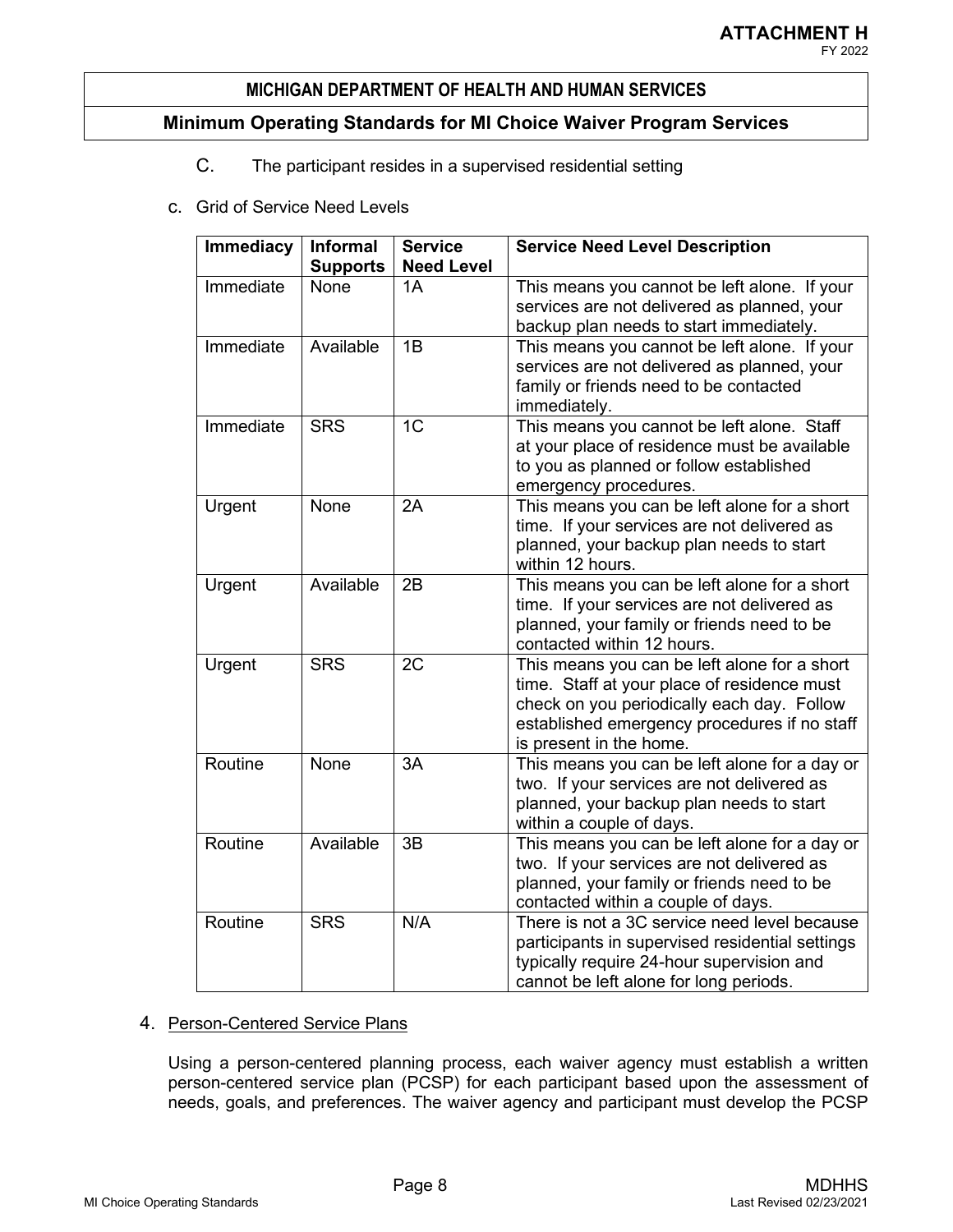# **Minimum Operating Standards for MI Choice Waiver Program Services**

before providing services. The participant must approve of all services in the PCSP. The waiver agency must document participant approval on the PCSP.

The PCSP must contain at a minimum:

- a. The individual chose the setting in which he or she resides
- b. The services and supports that are important to the individual to meet the needs identified during the individual's assessment
- c. The individual's strengths and preferences
- d. The clinical and support needs identified by a functional assessment
- e. The amount of service authorized
- f. The frequency and duration of each service, and the individual's preference for receiving those services and supports
- g. The type of provider to furnish each service
- h. Participant focused goals and outcomes
- i. For participants receiving home delivered meals, notations regarding the number of meals served per day, the days of service, and special diet orders or requests
- j. Risk factors and measures identified to mitigate them
- k. Individuals responsible for monitoring the plan
- l. The informed consent of the individual in writing, and signed by all individuals and providers responsible for its implementation

# 5. Supervision of Direct-Care Workers

Home-based service providers must always have a supervisor available to direct care workers while the worker is furnishing services to MI Choice participants. The provider may offer supervisor availability by telephone. Home-based service providers must conduct in-home supervision of their staff at least twice each fiscal year. A qualified professional must conduct the supervisory visit.

# 6. Participant Records

Each direct provider of home-based services must maintain comprehensive and complete participant records that contain, at a minimum:

- a. Details of the request to provide services.
- b. A copy of the waiver agency's evaluation of the participant's need (this may be appropriate portions of the MI Choice assessment or reassessment).
- c. Service authorizations or work orders.
- d. Providers with multiple sources of funding must specifically identify waiver participants; records must contain a listing of all dates of service for each participant and the number of units provided during each visit.
- e. Notes in response to participant, family, and agency contacts (not required for home delivered meal programs).
- f. A record of release of any personal information about the participant and a copy of a signed release of information form.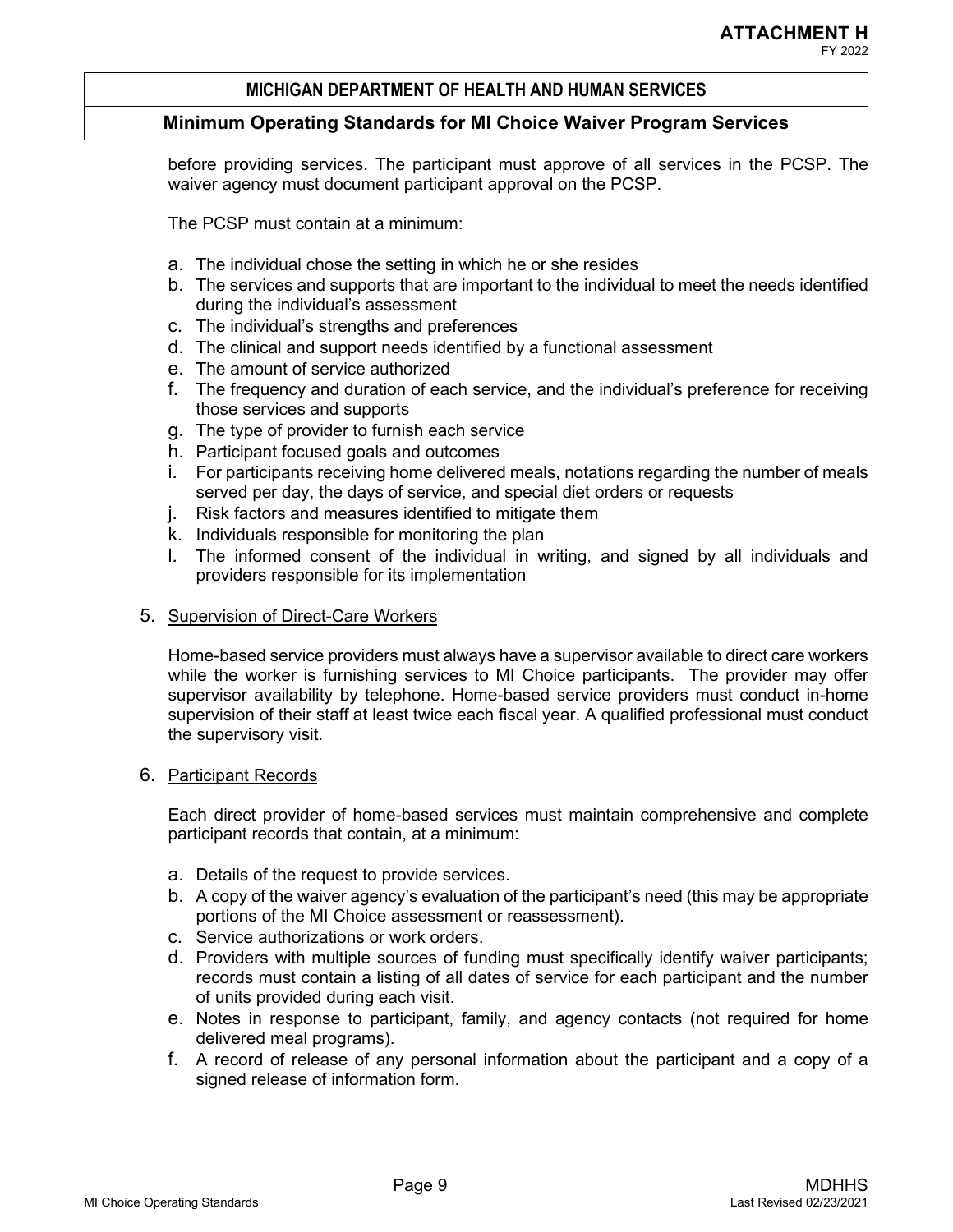#### **Minimum Operating Standards for MI Choice Waiver Program Services**

Direct providers of home-based services must keep all participant records (written, electronic, or other) confidential in controlled access files for a minimum of ten years.

#### 7. Notifying Participant of Rights

Each waiver agency or direct provider of home-based services must notify each participant, in writing, at the initiation of service of his or her right to comment about service provision or appeal the denial, reduction, suspension, or termination of services. Such notice must also advise the participant that they may file complaints of discrimination with the respective waiver agency, the Department of Health and Human Services Office of Civil Rights, or the Michigan Department of Civil Rights. The MI Choice Participant Handbook meets this requirement.

#### 8. In-Service Training

Staff of waiver agencies and direct providers of home-based services must receive in-service training at least twice each fiscal year. Waiver agencies and providers must design the training so that it increases staff knowledge and understanding of the program and its participants and improves staff skills at tasks performed in the provision of service. Waiver agencies and direct providers of home-based services must maintain comprehensive records identifying dates of training and topics covered in an agency training log or in each employee's personnel file. The employer must develop an individualized in-service training plan for each employee when performance evaluations indicate a need.

#### 9. Reference and Criminal History Screening Checks

Each waiver agency and direct provider of home-based services must require and thoroughly check references of paid staff that will enter participant homes. In addition, each waiver agency and direct provider of home-based services must conduct a criminal history screening through the Michigan State Police for each paid and volunteer staff person who will be entering participant homes. The waiver agency and direct provider must conduct the reference and criminal history screening checks before authorizing the employee to furnish services in a participant's home.

#### 10. Additional Conditions and Qualifications

Each waiver agency and direct provider of home-based services will assure MDHHS that employees or volunteers who enter and work within participant homes abide by the following additional conditions and qualifications:

- a. Service providers must have procedures in place for obtaining participant signatures on the time sheets (or similar document) of direct care workers to verify the direct service worker provided the work ordered by the waiver agency. Electronic Visit Verification systems may take the place of this requirement as long as the verification is available to the waiver agency. If providers are utilizing electronic visit verification systems, paper time sheets are not needed.
- b. Direct service workers are prohibited from smoking in participant's homes.
- c. Direct service workers must demonstrate the ability to communicate adequately and appropriately, both orally and in writing, with their employers and the MI Choice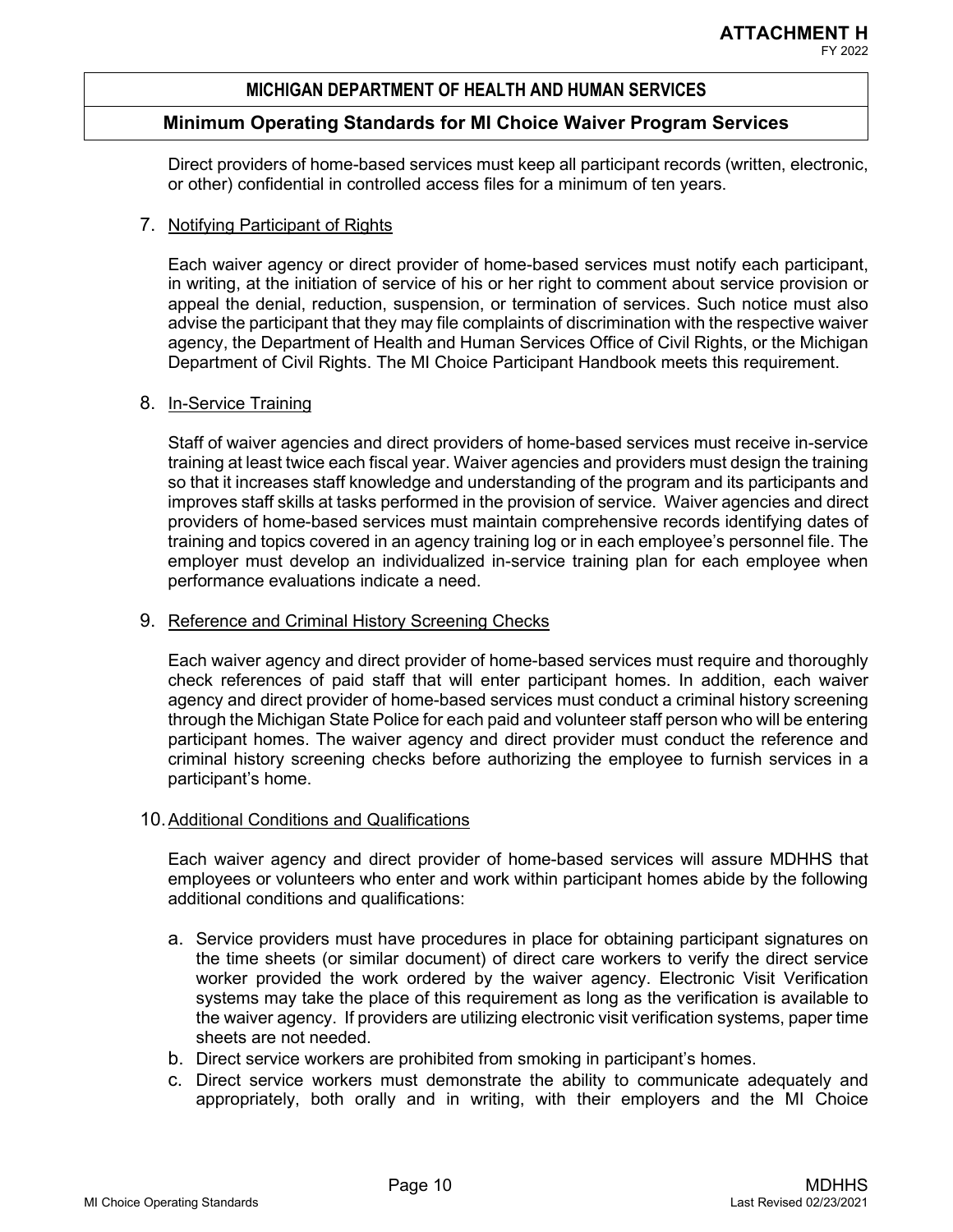# FY 2022

#### **MICHIGAN DEPARTMENT OF HEALTH AND HUMAN SERVICES**

#### **Minimum Operating Standards for MI Choice Waiver Program Services**

participants they serve. This includes the ability to follow product instructions properly in carrying out direct service responsibilities (i.e. read grocery lists, identify items on grocery lists, and safely use cleaning and cooking products.)

- d. Direct service workers must not use their cell phones for personal use while in a participant's home. Exceptions may be made in cases of emergency. The Direct service workers should engage with the participants while furnishing the services specified on the person-centered service plan.
- e. Direct service workers must not threaten or coerce participants in any way. Failure to meet this standard is grounds for immediate discharge.
- f. Waiver agencies will inform service contractors and direct service workers promptly of new service standards or any changes to current services standards.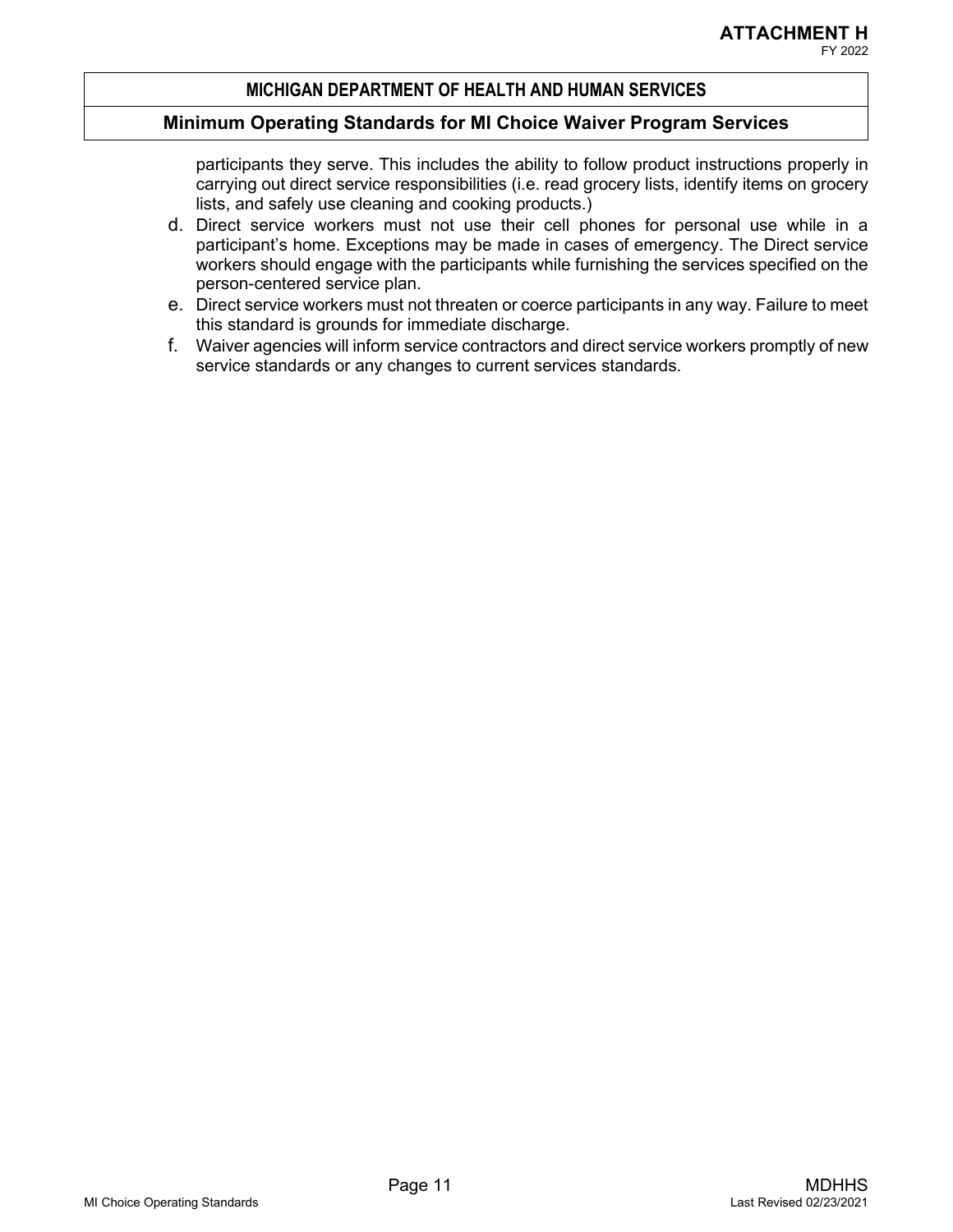#### **Minimum Operating Standards for MI Choice Waiver Program Services**

#### **B. Community-Based Service Providers**

MI Choice waiver community-based services include; environmental accessibility adaptations, respite services provided outside of the home, specialized medical equipment and supplies, transportation, and adult day health.

#### 1. Adherence to Standards

Direct providers of community-based services must adhere to standards 1-4 of the homebased service provider standards.

#### 2. Participant Records

Each direct provider of community-based services must maintain participant records that contain, at a minimum:

- a. A copy of the request for services.
- b. Pertinent and necessary medical, social, and functional participant information to assure the proper delivery of the requested service.
- c. A description of the provided service, including the number of units and cost per unit, as applicable.
- d. The date(s) of service provision.
- e. The total cost of each service provided.

Direct providers of community-based services must keep all participant records (written, electronic, or other) confidential in controlled access files for at least ten years.

#### 3. Notifying Participant of Rights

Each waiver agency or direct provider of community-based services must notify each participant, in writing, at the initiation of service of his or her right to comment about service provision or appeal the denial, reduction, suspension, or termination of services. Such notice must also advise the participant that they may file complaints of discrimination with the respective waiver agency, the Department of Health and Human Services Office of Civil Rights, or the Michigan Department of Civil Rights. The MI Choice Participant Handbook meets this requirement.

#### 4. Reference and Criminal History Checks

Each waiver agency and direct provider of community-based services must require and thoroughly check references of paid staff that will enter participant homes. In addition, each waiver agency and direct provider of community-based services must conduct a criminal history screening through the Michigan State Police for each paid and volunteer staff person who will be entering participant homes. The waiver agency and direct provider must conduct the reference and criminal history screening checks before authorizing the employee to furnish services in a participant's home. Waiver agencies must also check the Michigan Medicaid sanctioned provider list to determine if the provider is on the list; these providers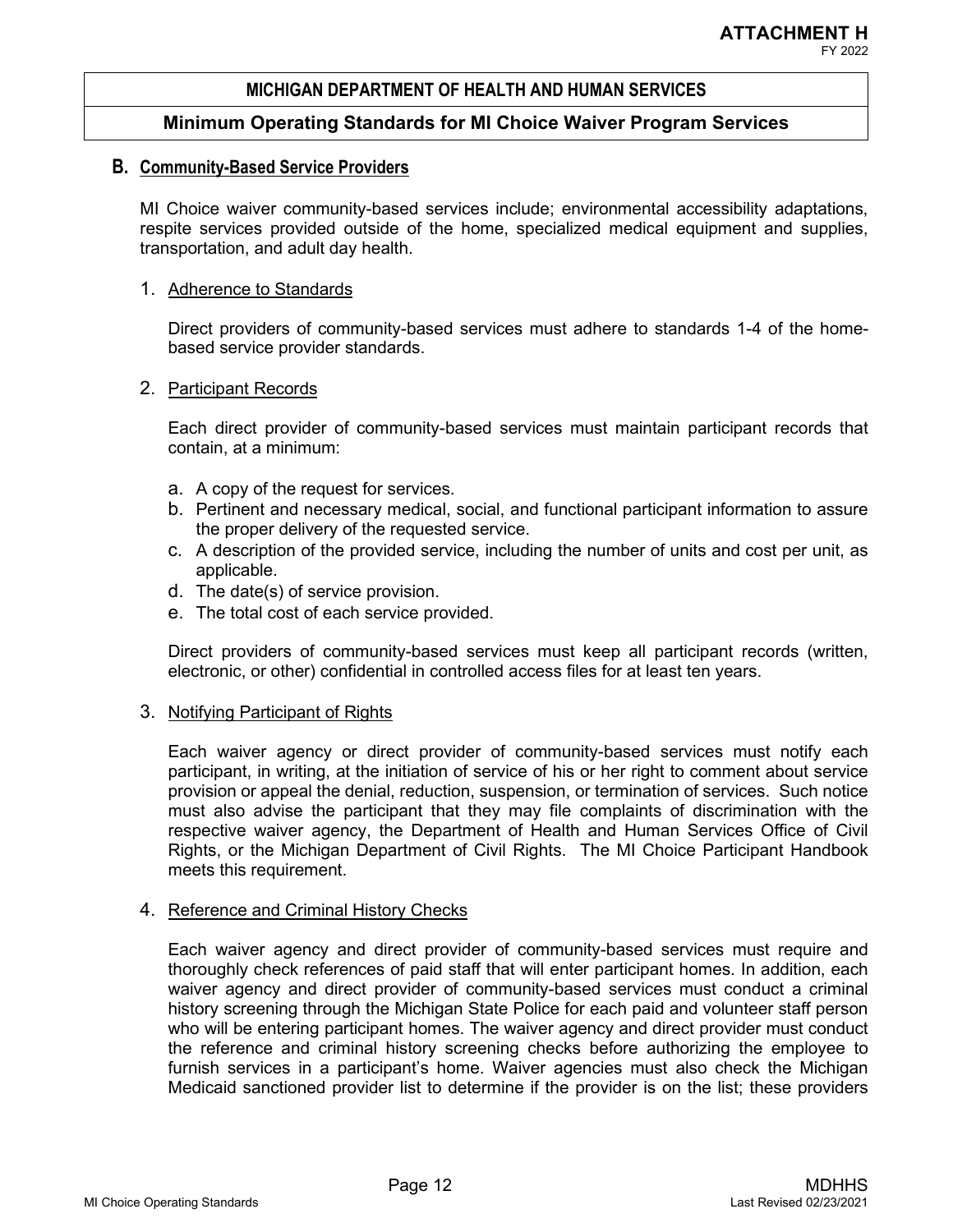#### **Minimum Operating Standards for MI Choice Waiver Program Services**

must be excluded from providing any MI Choice services until the provider is approved by MDHHS to resume providing Medicaid services.

### **C. Self-Determined Providers**

Participants choosing the self-determination option may directly manage service providers for the following home and community-based MI Choice waiver services; chore, community health worker, community living supports, environmental accessibility adaptations, fiscal intermediary, goods and services, transportation, private duty nursing/respiratory care, respite services provided inside the participant's home, and respite services provided in the home of another.

#### 1. Supervision of Direct-Care Workers

The MI Choice participant, or designated representative, acts as the employer and provides direct supervision of the chosen workers for self-determined services in the participant's PCSP. The participant, or designated representative, directly recruits, hires, and manages employees.

#### 2. Use of a Fiscal Intermediary

MI Choice participants choosing the self-determination option must use an approved fiscal intermediary agency. The fiscal intermediary agency will help the individual manage and distribute funds contained in the participant's budget. The participant uses the funds in the budget to purchase waiver goods, supports, and services authorized in the participant's PCSP. Refer to the Fiscal Intermediary service standard for more information about this MI Choice service.

#### 3. Reference and Criminal History Screening Checks

Each MI Choice participant, or fiscal intermediary chosen by the participant, must conduct reference checks and a criminal history screening through the Michigan State Police for each paid staff person who will be entering the participant's home. The MI Choice participant or fiscal intermediary must conduct the criminal history screening before authorizing the employee to furnish services in the participant's home. Waiver agencies must also check the Michigan Medicaid sanctioned provider list to determine if the provider is on the list; these providers must be excluded from providing any MI Choice services.

#### 4. Provider Qualifications

Providers of self-determined services must minimally:

- a. Be 18 years old.
- b. Be able to communicate effectively both orally and in writing and follow instructions.
- c. Be trained in universal precautions and blood-borne pathogens. The waiver agency must maintain a copy of the employees' training record in the participant's case file.
- d. Providers of self-determined services cannot also be the participant's spouse, guardian, legally responsible decision maker, or designated representative.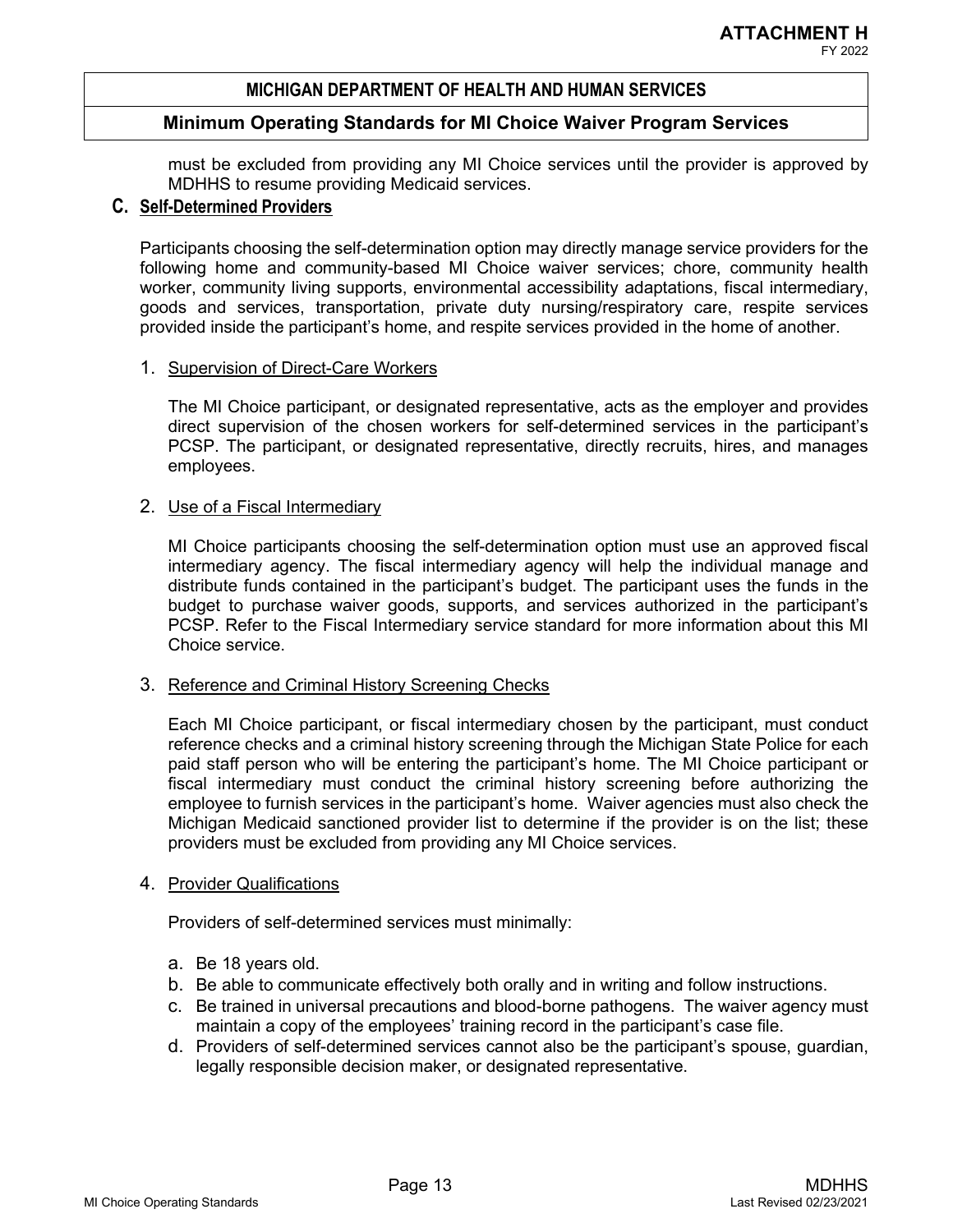### **Minimum Operating Standards for MI Choice Waiver Program Services**

#### **III. SPECIFIC OPERATING STANDARDS FOR MI CHOICE WAIVER SERVICE PROVIDERS**

The following pages describe specific operating standards for each waiver service. The standards apply only to the service being described within each section. Standards from one service are not to be construed to apply to other MI Choice services. Requirements that apply to all MI Choice services are explained in Sections I and II of this attachment. The standards apply to each provider interested in furnishing the specific service to MI Choice participants. The waiver agency must authorize the provision of each service to waiver participants. Waiver agencies will not use MI Choice funds to pay for services not specifically authorized in advance and included in the participant's PCSP.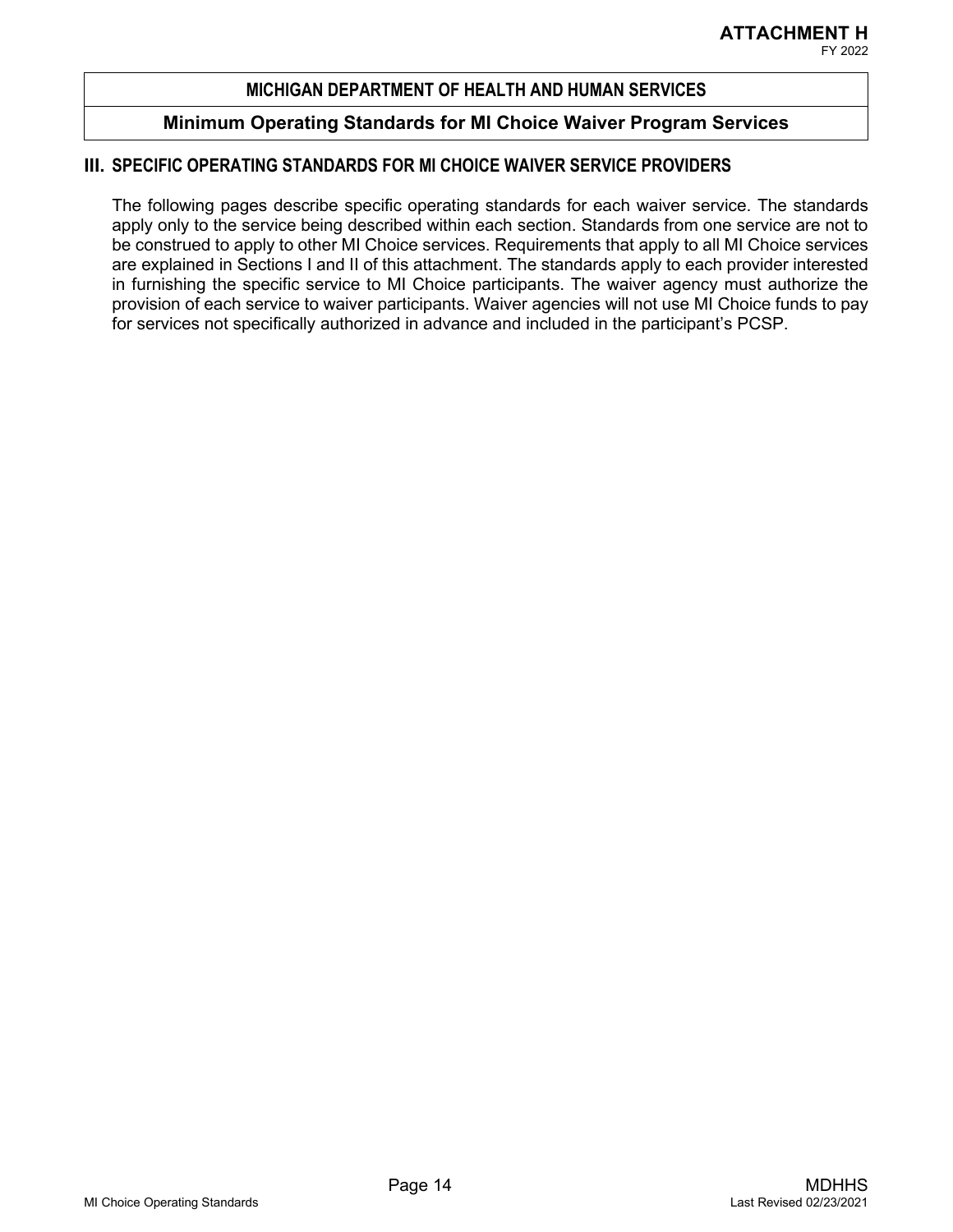#### **Minimum Operating Standards for MI Choice Waiver Program Services**

| <b>NAME</b>                       | <b>Adult Day Health</b>                                                                                                                                                                                                                                                                                                                                                                                                                                                                                                                                                                                                                                      |  |
|-----------------------------------|--------------------------------------------------------------------------------------------------------------------------------------------------------------------------------------------------------------------------------------------------------------------------------------------------------------------------------------------------------------------------------------------------------------------------------------------------------------------------------------------------------------------------------------------------------------------------------------------------------------------------------------------------------------|--|
| <b>DEFINITION</b>                 | Adult Day Health services are furnished four or more hours per day on a regularly                                                                                                                                                                                                                                                                                                                                                                                                                                                                                                                                                                            |  |
|                                   | scheduled basis, for one or more days per week, or as specified in the PCSP, in a non-<br>institutional, community-based setting, encompassing both health and social services                                                                                                                                                                                                                                                                                                                                                                                                                                                                               |  |
|                                   | needed to ensure the optimal functioning of the participant. Meals provided as part of                                                                                                                                                                                                                                                                                                                                                                                                                                                                                                                                                                       |  |
|                                   | these services must not constitute a "full nutritional regimen," i.e., three meals per day.                                                                                                                                                                                                                                                                                                                                                                                                                                                                                                                                                                  |  |
|                                   | Physical, occupational and speech therapies may be furnished as component parts of<br>this service.                                                                                                                                                                                                                                                                                                                                                                                                                                                                                                                                                          |  |
|                                   | Transportation between the participant's residence and the Adult Day Health center is<br>provided when it is a standard component of the service. Not all Adult Day Health<br>Centers offer transportation to and from their facility. Additionally, some of those that<br>offer transportation only offer this service in a specified area. When the center offers<br>transportation, it is a component part of the Adult Day Health service. If the center does<br>not offer transportation, or does not offer it to the participant's residence, the waiver<br>agency may separately authorize transportation to and from the Adult Day Health<br>Center. |  |
| <b>HCPCS</b>                      | S5100, Day care services, adult, per 15 minutes                                                                                                                                                                                                                                                                                                                                                                                                                                                                                                                                                                                                              |  |
| <b>CODES</b>                      | S5101, Day care services, adult, per half day                                                                                                                                                                                                                                                                                                                                                                                                                                                                                                                                                                                                                |  |
|                                   | S5102, Day care services, adult, per diem                                                                                                                                                                                                                                                                                                                                                                                                                                                                                                                                                                                                                    |  |
| <b>UNITS</b>                      | $S5100 = 15$ minutes                                                                                                                                                                                                                                                                                                                                                                                                                                                                                                                                                                                                                                         |  |
|                                   | S5101 = half day, as defined by waiver agency and provider                                                                                                                                                                                                                                                                                                                                                                                                                                                                                                                                                                                                   |  |
|                                   | $S5102$ = per diem                                                                                                                                                                                                                                                                                                                                                                                                                                                                                                                                                                                                                                           |  |
| <b>SERVICE</b>                    | ☑<br>Traditional/Agency-Based                                                                                                                                                                                                                                                                                                                                                                                                                                                                                                                                                                                                                                |  |
| <b>DELIVERY</b><br><b>OPTIONS</b> | П<br>Self-Determination                                                                                                                                                                                                                                                                                                                                                                                                                                                                                                                                                                                                                                      |  |

#### **Minimum Standards for Traditional Service Delivery**

- 1. Each direct service provider must have written policies and procedures compatible with the "General Operating Standards for Waiver Agencies and Contracted Direct Service Providers", and minimally, Section B of the "General Operating Standards for MI Choice Waiver Providers."
- 2. Waiver agencies must only authorize Adult Day Health services for participants who meet at least one of the following criteria:
	- a. Participants must require regular supervision to live in their own homes or the homes of a relative.
	- b. Participants with caregivers must require a substitute caregiver while their regular caregiver is at work, in need of respite, or otherwise unavailable.
	- c. Participants must have difficulty performing activities of daily living (ADLs) without assistance.
	- d. Participants must be capable of leaving their residence with assistance to receive service.
	- e. Participants are in need of intervention in the form of enrichment and opportunities for social activities to prevent or postpone deterioration that would likely lead to institutionalization.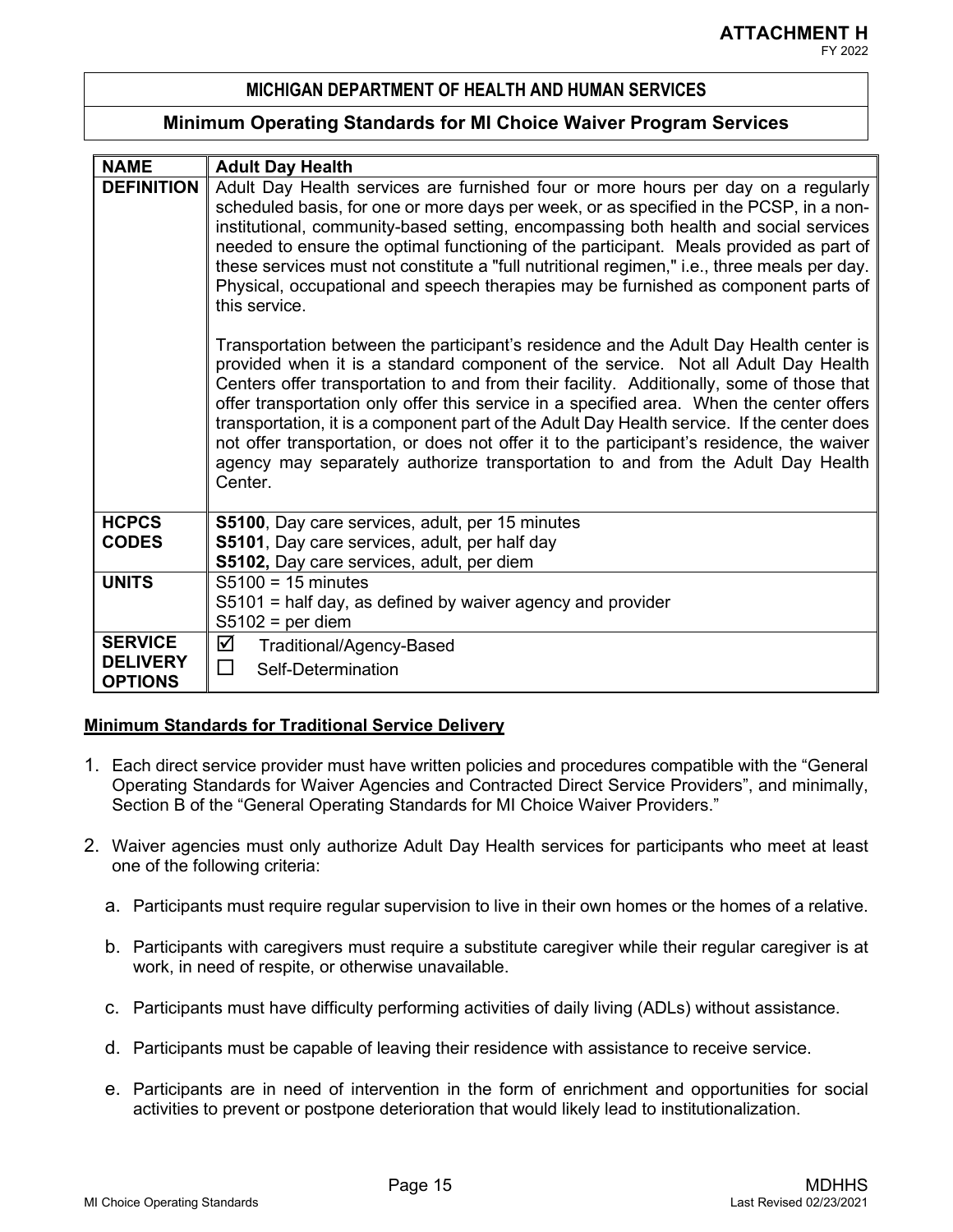### **Minimum Operating Standards for MI Choice Waiver Program Services**

- 3. A referral from a waiver agency for a MI Choice participant must replace any screening or assessment activities performed for other program participants. The adult day health service provider must accept copies of the MI Choice assessment and PCSP to eliminate duplicate assessment and service planning activities.
- 4. Each program must maintain comprehensive and complete files that include, at a minimum:
	- a. Details of the participant's referral to the adult day health program,
	- b. Intake records,
	- c. A copy of the MI Choice assessment (and reassessments),
	- d. A copy of the MI Choice PCSP,
	- e. Listing of participant contacts and attendance,
	- f. Progress notes in response to observations (at least monthly),
	- g. Notation of all medications taken on premises, including:
		- i. The medication;
		- ii. The dosage;
		- iii. The date and time of administration;
		- iv. The initials of the staff person assisting with administration; and
		- v. Comments
	- h. Notation of basic and optional services provided to the participant,
	- i. Notation of all releases of information about the participant, and
	- j. A signed release of information form.

Each program must keep all participant files confidential in controlled access files. Each program must use a standard release of information form that is time limited and specific as to the released information.

- 5. Each program must provide directly, or arrange for the provision of the following services. If the program arranges for provision of any service at a place other than program-operated facilities, a written agreement specifying supervision requirements and responsibilities must be in place. For MI Choice participants, the waiver agency must provide supports coordination.
	- a. Transportation.
	- b. Personal Care.
	- c. Nutrition: one hot meal per eight-hour day, which provides one-third of the recommended daily allowances and follows the meal pattern specified in the home delivered meals service standard. Participants attending from eight to fourteen hours per day must receive an additional meal to meet a combined two-thirds of the recommended daily allowances. Modified diet menus should be provided where feasible and appropriate. Such modifications must take into consideration participant choice, health, religious and ethnic diet preferences.
	- d. Recreation: consisting of planned activities suited to the needs of the participant and designed to encourage physical exercise, maintain or restore abilities and skill, prevent deterioration, and stimulate social interaction.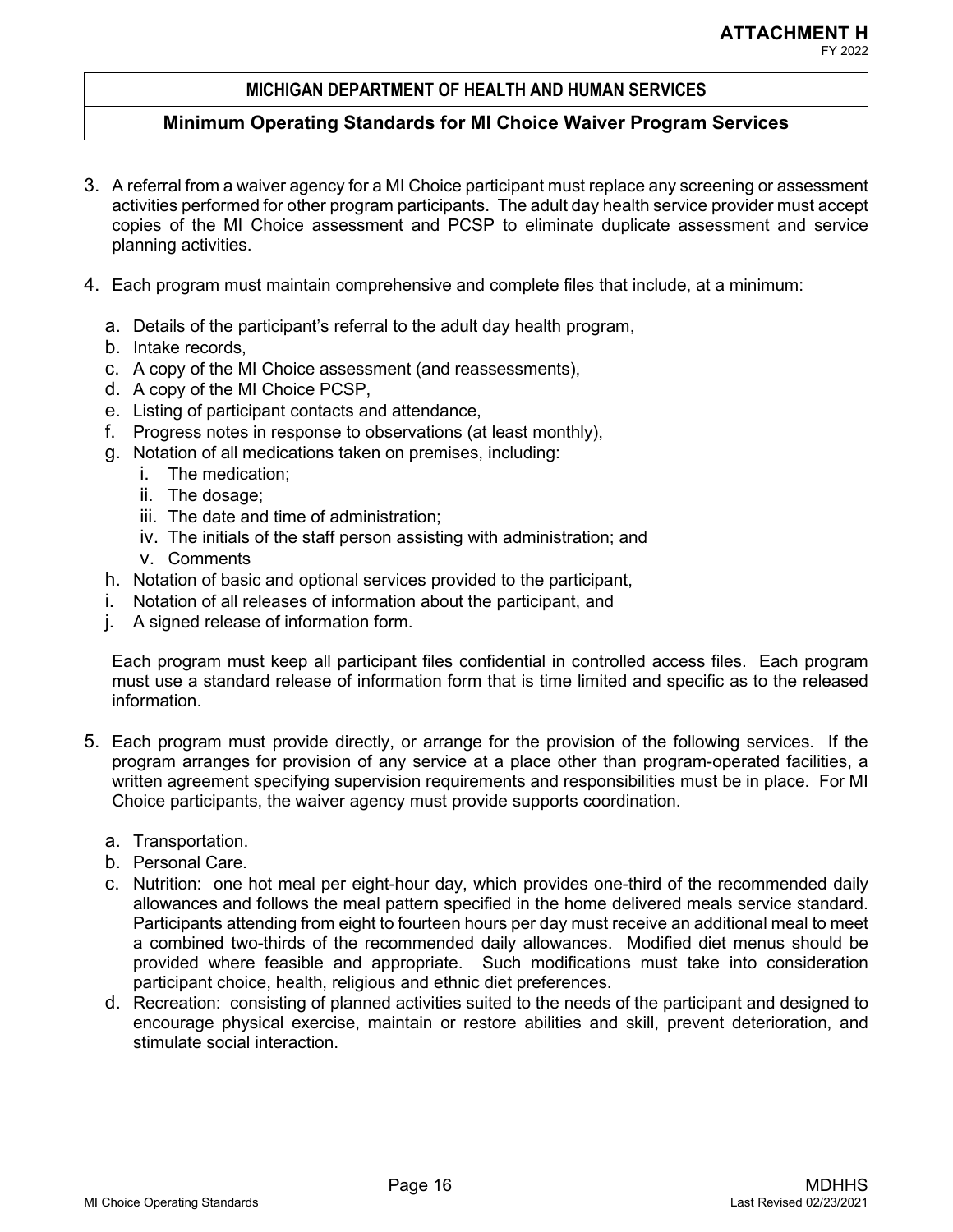- 6. Each program may provide directly, or arrange for the provision of the following optional services. If the program arranges for provision of any service at a place other than program-operated facilities, a written agreement specifying supervision requirements and responsibilities must be in place.
	- a. Rehabilitative: Physical, occupational, speech, and hearing therapies provided by licensed professionals under order from a physician.
	- b. Medical Support: Laboratory, X-ray, or pharmaceutical services provided by licensed professionals under order from a physician.
	- c. Services within the scope of the Nursing Practice Act (PA 368 of 1978).
	- d. Dental: Under the direction of a dentist.
	- e. Podiatric: Provided or arranged for under the direction of a physician.
	- f. Ophthalmologic: Provided or arranged for under the direction of an ophthalmologist.
	- g. Health counseling.
	- h. Shopping assistance/escort.
- 7. Each program must establish written procedures (reviewed and approved by a consulting Pharmacist, Physician, or Registered Nurse) that govern the assistance given by staff to participants taking their own medications while participating in the program. The policies and procedures must minimally address:
	- a. Written consent from the participant or participant's representative, to assist in taking medications.
	- b. Verification of the participant's medication regimen, including the prescriptions and dosages.
	- c. The training and authority of staff to assist participants with taking their own prescribed or nonprescription medications and under what conditions such assistance may take place.
	- d. Procedures for medication set up.
	- e. Secure storage of medications belonging to and brought in by participants.
	- f. Disposal of unused medications for participants that no longer participate in the program.
	- g. Instructions for entering medication information in participant files, including times and frequency of assistance.
- 8. Each provider must employ a full-time program director with a minimum of a bachelor's degree in a health or human services field or be a qualified health professional. The provider must continually provide support staff at a ratio of no less than one staff person for every ten participants. The provider may only provide health support services under the supervision of a registered nurse. If the program acquires either required or optional services from other individuals or organizations, the provider must maintain a written agreement that clearly specifies the terms of the arrangement between the provider and other individual or organization.
- 9. The provider must require staff to participate in orientation training as specified in the General Operating Standards for Waiver Agencies and Contracted Direct Service Providers. Additionally, program staff must have basic first-aid training.
- 10.The provider must require staff to attend in-service training at least twice each year. The provider must design this training specifically to increase their knowledge and understanding of the program and participants, and to improve their skills at tasks performed in the provision of service. The provider must maintain records that identify the dates of training, topics covered, and persons attending.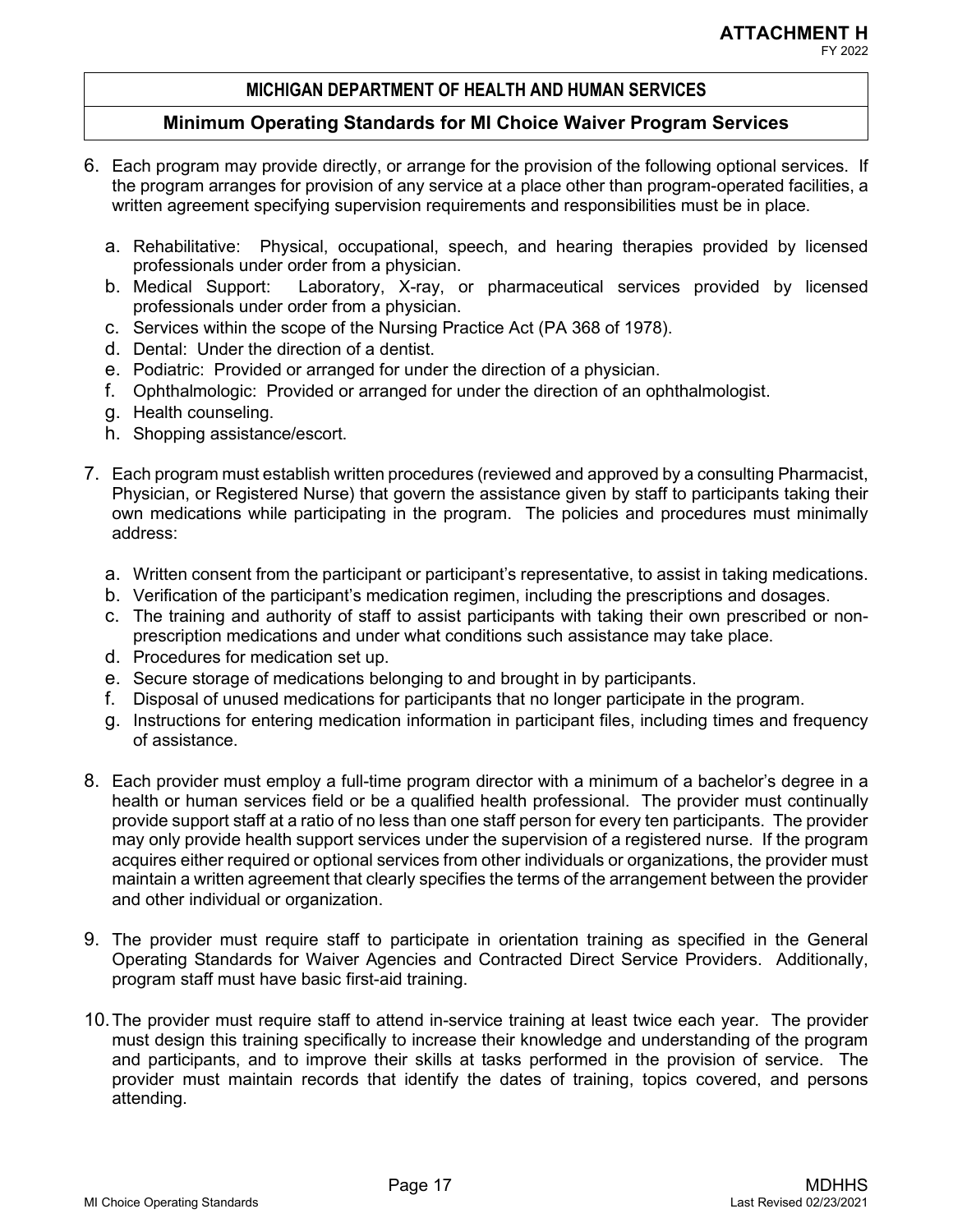# **Minimum Operating Standards for MI Choice Waiver Program Services**

- 11.If the provider operates its own vehicles for transporting participants to and from the program site, the provider must meet the following transportation minimum standards:
	- a. The Secretary of State must appropriately license all drivers and vehicles and all vehicles must be appropriately insured.
	- b. All paid drivers must be physically capable and willing to assist persons requiring help to get in and out of vehicles. The provider must make such assistance available unless expressly prohibited by either a labor contract or an insurance policy.
	- c. All paid drivers must be trained to cope with medical emergencies unless expressly prohibited by a labor contract.
	- d. Each program must operate in compliance with P.A. 1 of 1985 regarding seat belt usage.
- 12.Each provider must have first-aid supplies available at the program site. The provider must make a staff person knowledgeable in first-aid procedures, including CPR, present at all times when participants are at the program site.
- 13.Each provider must post procedures to follow in emergencies (fire, severe weather, etc.) in each room of the program site. Providers must conduct practice drills of emergency procedures once every six months. The program must maintain a record of all practice drills.
- 14.Each day care center must have the following furnishings:
	- a. At least one straight back or sturdy folding chair for each participant and staff person.
	- b. Lounge chairs or day beds as needed for naps and rest periods.
	- c. Storage space for participants' personal belongings.
	- d. Tables for both ambulatory and non-ambulatory participants.
	- e. A telephone accessible to all participants.
	- f. Special equipment as needed to assist persons with disabilities.

The provider must maintain all equipment and furnishings used during program activities or by program participants in safe and functional condition.

15.Each day care center must document that it is in compliance with:

- a. Barrier-free design specification of Michigan and local building codes.
- b. Fire safety standards.
- c. Applicable Michigan and local public health codes.

# **Limitations:**

- 1. Participants cannot receive Community Living Supports while at the Adult Day Health facility. Payment for Adult Day Health Services includes all services provided while at the facility. Community Living Supports may be used in conjunction with Adult Day Health services, but cannot be provided at the exact same time.
- 2. Where applicable, the participant must use Medicaid state plan, Medicare, or other available payers first.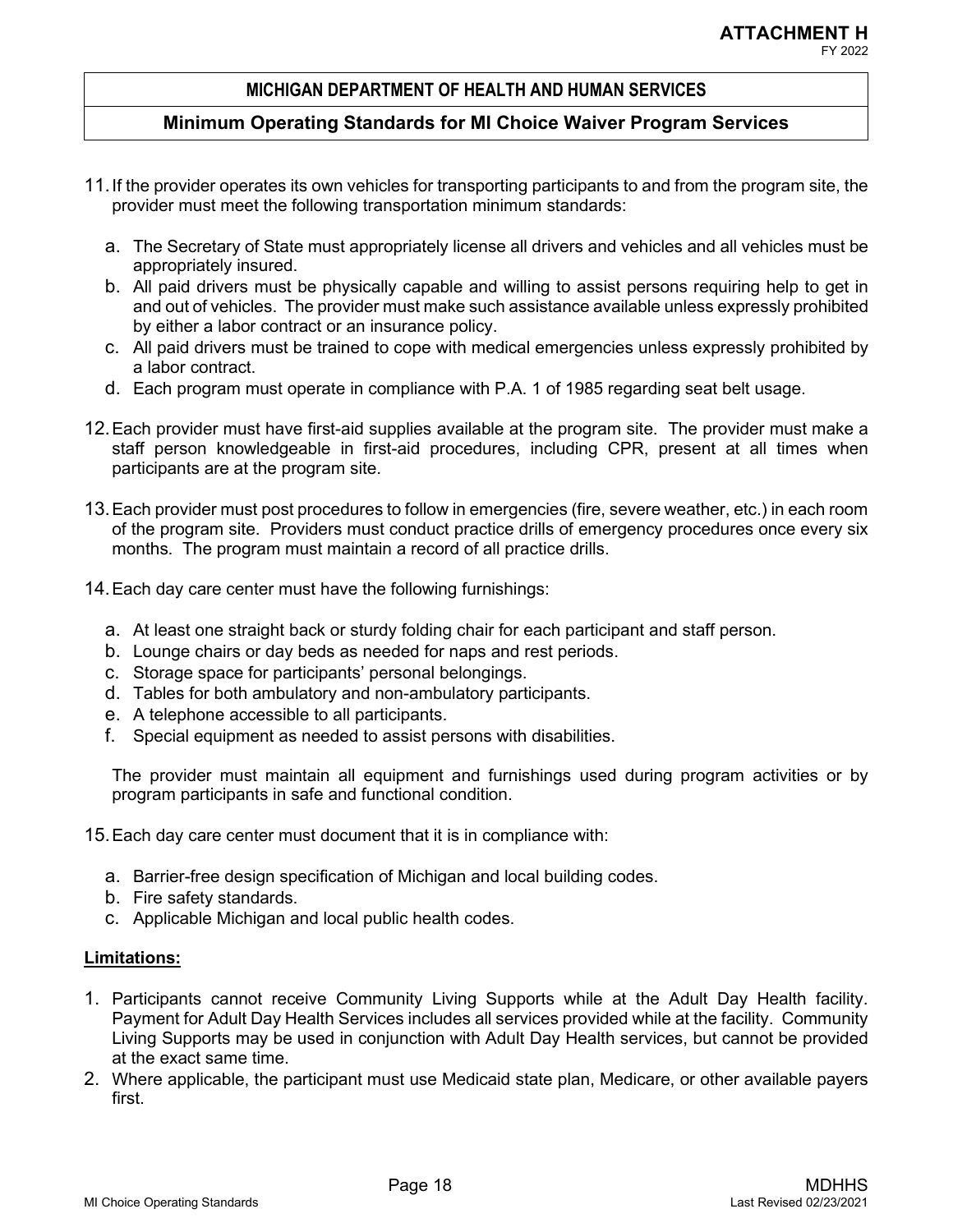- 3. The participant's preference for a certain provider or agency is not grounds for declining another payer in order to access waiver services.
- 4. HCPCS codes S5101 and S5102 are limited to one unit per day.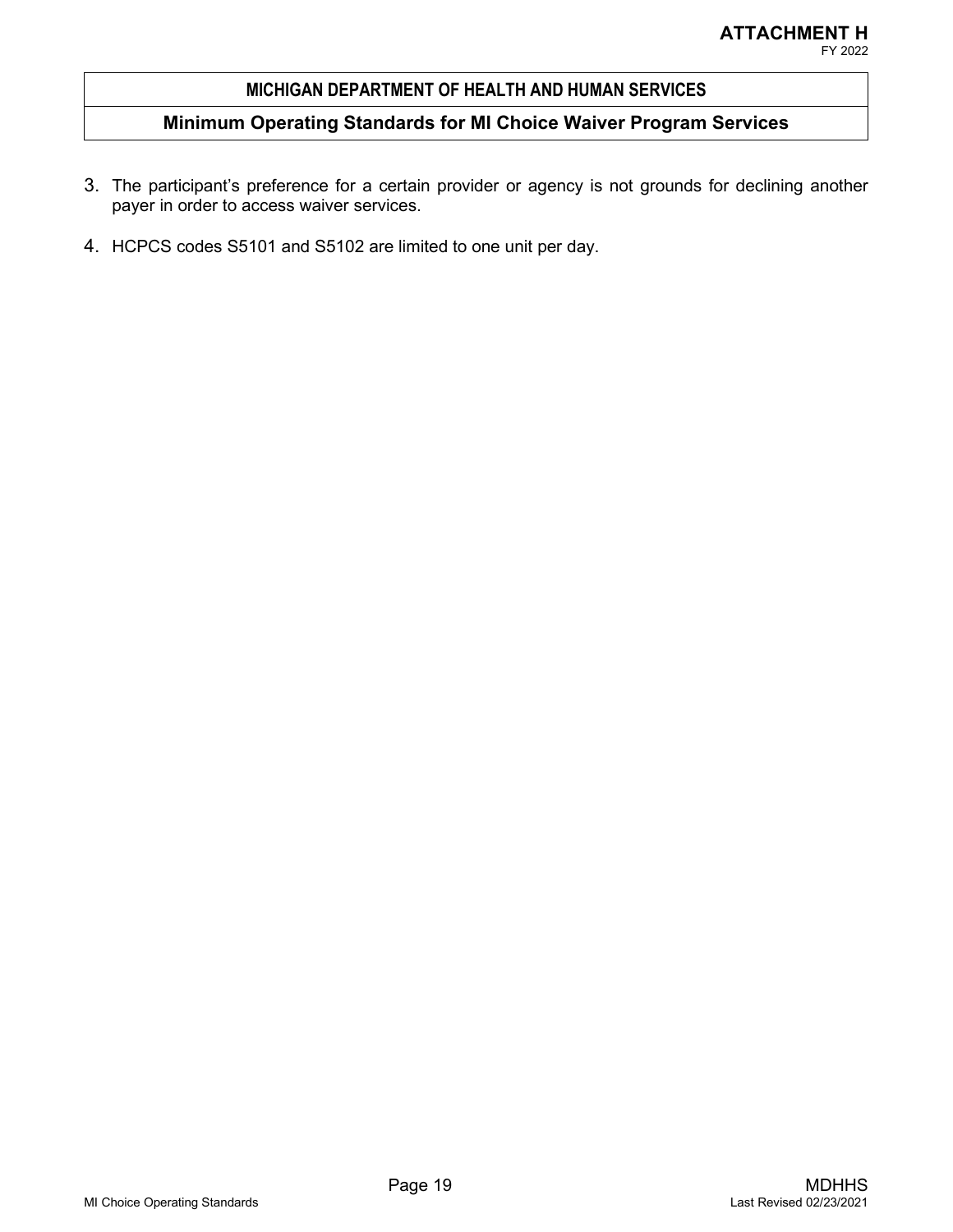#### **Minimum Operating Standards for MI Choice Waiver Program Services**

| <b>NAME</b>                       | <b>Chore Services</b>                                                                                                                                                                                                                                                                                                                                                                                                                                                                                                                                                                                                                                                                                                                                                                                                                                                                                                                                                                                                                              |  |
|-----------------------------------|----------------------------------------------------------------------------------------------------------------------------------------------------------------------------------------------------------------------------------------------------------------------------------------------------------------------------------------------------------------------------------------------------------------------------------------------------------------------------------------------------------------------------------------------------------------------------------------------------------------------------------------------------------------------------------------------------------------------------------------------------------------------------------------------------------------------------------------------------------------------------------------------------------------------------------------------------------------------------------------------------------------------------------------------------|--|
| <b>DEFINITION</b>                 | Chore Services are needed to maintain the home in a clean, sanitary, and safe<br>environment. This service includes heavy household chores such as washing floors,<br>windows, and walls, securing loose rugs and tiles, and moving heavy items of furniture<br>in order to provide safe access and egress. Other covered services might include yard<br>maintenance (mowing, raking and clearing hazardous debris such as fallen branches<br>and trees) and snow plowing to provide safe access and egress outside the home.<br>These types of services are allowed only in cases when neither the participant nor<br>anyone else in the household is capable of performing or financially paying for them,<br>and where no other relative, caregiver, landlord, community or volunteer agency, or<br>third- party payer is capable of, or responsible for, their provision. In the case of rental<br>property, the responsibility of the proprietor, pursuant to the lease agreement, will be<br>examined prior to any authorization of service. |  |
| <b>HCPCS</b>                      | S5120, Chore services; per 15 minutes                                                                                                                                                                                                                                                                                                                                                                                                                                                                                                                                                                                                                                                                                                                                                                                                                                                                                                                                                                                                              |  |
| <b>CODES</b>                      | S5121, Chore services; per diem                                                                                                                                                                                                                                                                                                                                                                                                                                                                                                                                                                                                                                                                                                                                                                                                                                                                                                                                                                                                                    |  |
| <b>UNITS</b>                      | $S5120 = 15$ minutes                                                                                                                                                                                                                                                                                                                                                                                                                                                                                                                                                                                                                                                                                                                                                                                                                                                                                                                                                                                                                               |  |
|                                   | $S5121$ = Per diem                                                                                                                                                                                                                                                                                                                                                                                                                                                                                                                                                                                                                                                                                                                                                                                                                                                                                                                                                                                                                                 |  |
| <b>SERVICE</b>                    | ☑<br>Traditional/Agency-Based                                                                                                                                                                                                                                                                                                                                                                                                                                                                                                                                                                                                                                                                                                                                                                                                                                                                                                                                                                                                                      |  |
| <b>DELIVERY</b><br><b>OPTIONS</b> | ☑<br>Self-Determination                                                                                                                                                                                                                                                                                                                                                                                                                                                                                                                                                                                                                                                                                                                                                                                                                                                                                                                                                                                                                            |  |

#### **Minimum Standards for Traditional Service Delivery**

- 1. Each direct service provider must have written policies and procedures compatible with the "General Operating Standards for Waiver Agencies and Contracted Direct Service Providers," and minimally, Section A of the "General Operating Standards for MI Choice Waiver Service Providers."
- 2. Waiver funds used to pay for chore services may include materials and disposable supplies used to complete the chore tasks. The waiver agency may also use waiver funds to purchase or rent the equipment or tools used to perform chore tasks for waiver participants.
- 3. Only properly licensed suppliers may provide pest control services.
- 4. Each waiver agency must develop working relationships with the Home Repair and Weatherization service providers, as available, in their program area to ensure effective coordination of efforts.

#### **Minimum Standards for Self-Determined Service Delivery**

- 1. Each chosen provider must minimally comply with Section C of the "General Operating Standards for MI Choice Waiver Service Providers."
- 2. Providers must have previous relevant experience and/or training for the tasks specified and authorized in the PCSP.
- 3. The waiver agency must deem the chosen provider capable of performing the required tasks.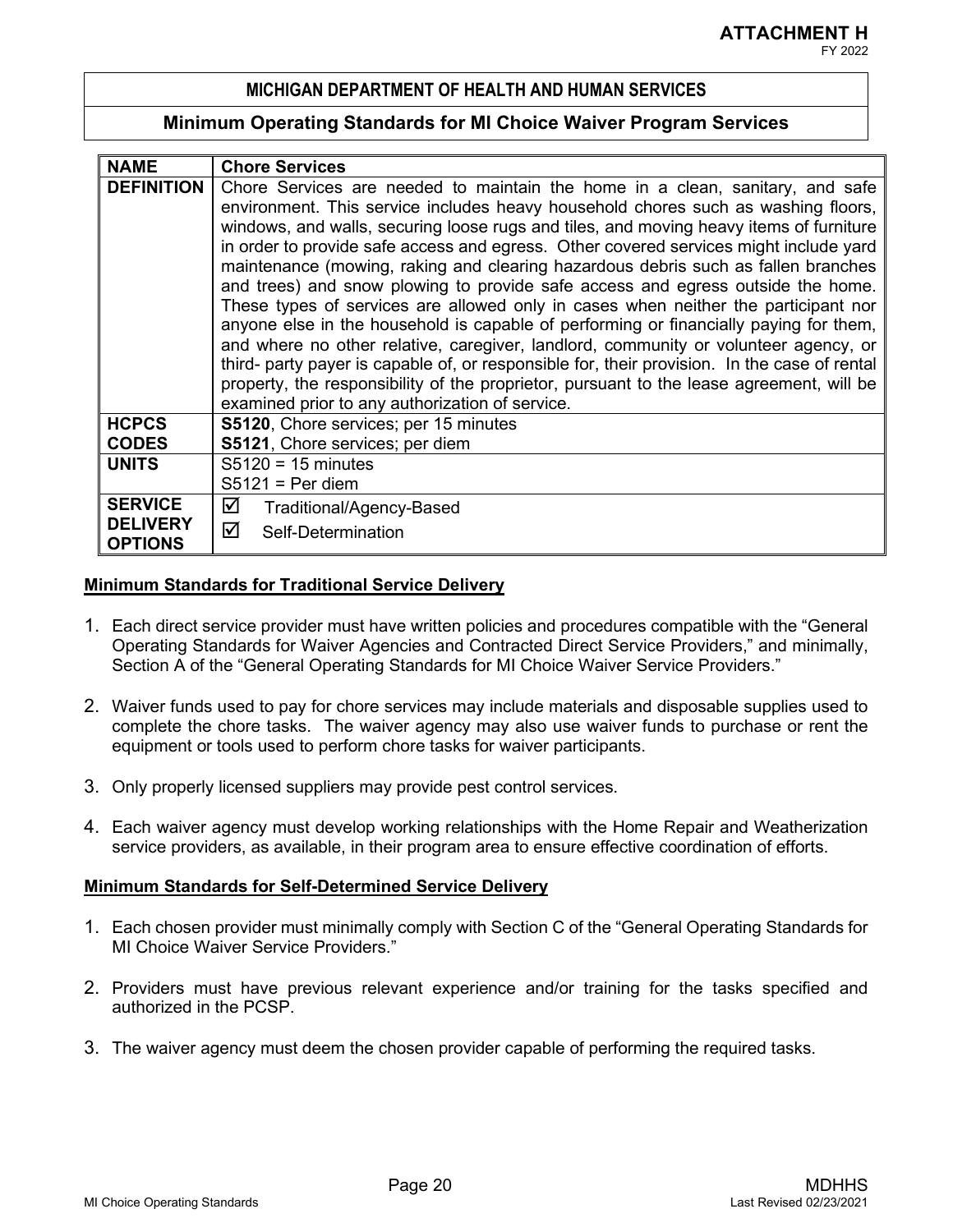# **Minimum Operating Standards for MI Choice Waiver Program Services**

#### **Service Limitations:**

- 1. Where applicable, the participant must use Medicaid state plan, Medicare, or other available payers first.
- 2. The participant's preference for a certain provider or agency is not grounds for declining another payer in order to access waiver services.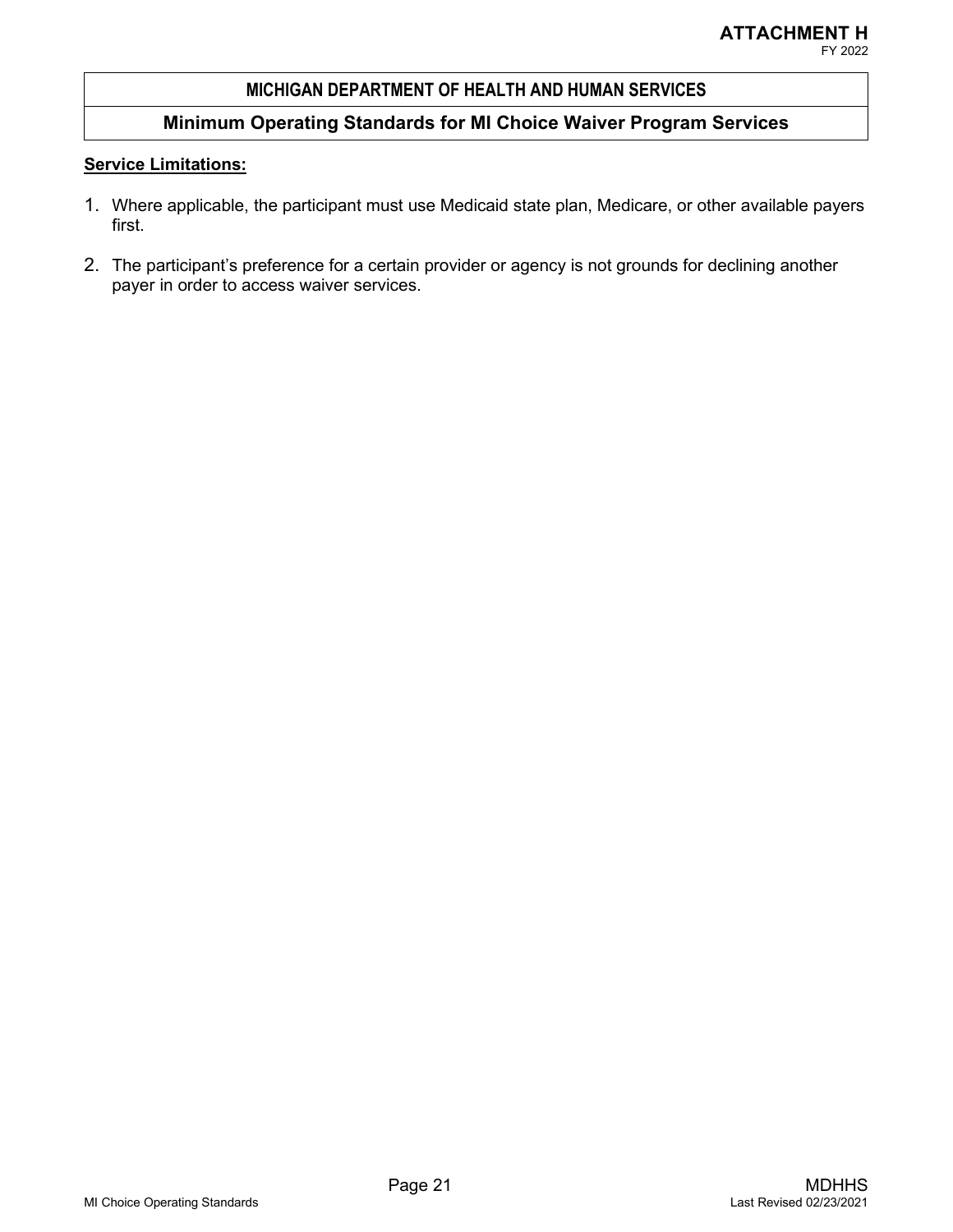#### **Minimum Operating Standards for MI Choice Waiver Program Services**

| <b>NAME</b>                       | <b>Community Health Worker</b>                                                            |  |
|-----------------------------------|-------------------------------------------------------------------------------------------|--|
| <b>DEFINITION</b>                 | The Community Health Worker (CHW) works with participants who are re-enrolling in         |  |
|                                   | MI Choice, enrolling after a nursing facility or hospital discharge, or otherwise assists |  |
|                                   | the participant with obtaining assistance in the community.                               |  |
| <b>HCPCS</b>                      | T2041 Supports brokerage, self-directed, waiver, per 15 minutes                           |  |
| <b>CODES</b>                      | G9012 Other specified case management services, not elsewhere classified                  |  |
| <b>UNITS</b>                      | T2041, per 15 minutes                                                                     |  |
|                                   | G9012, per service                                                                        |  |
| <b>SERVICE</b>                    | ☑<br>Traditional/Agency-Based                                                             |  |
| <b>DELIVERY</b><br><b>OPTIONS</b> | ☑<br>Self-Determination                                                                   |  |

#### **Minimum Standards for Service Delivery**

- 1. The Community Health Worker (CHW) typically works with individuals who are re-enrolling in the MI Choice Waiver or are enrolled in the MI Choice waiver after nursing facility or hospital discharge. The CHW service is not limited to nursing facility or hospital transitions. The service is available to any participant who may benefit from additional hands-on support to obtain assistance in the community.
- 2. The CHW visits the participant at home within 3 days of hospital or facility discharge to review the discharge paperwork and any other documentation, reviews any medications received or orders that need to be filled, reminds the participant of the importance of filling the medications, and talks with the participant about the importance of following up with the physician. If needed, the CHW may make calls for medication to be filled, or to arrange for the follow-up appointment with the physician. The CHW also trains the participant about anything to be aware of and what to do if his/her condition worsens.
- 3. The CHW does another follow-up visit within 30 days to determine whether the participant followed up with the physician, took the prescribed medications, and followed any other discharge recommendations.
- 4. The CHW must thoroughly document what was discussed and discovered during the contacts with the participant, so the Supports Coordinator is aware of what occurred. If there are medication discrepancies, the CHW will follow up with the RN Supports Coordinator to get those issues addressed.
- 5. The CHW may also visit the individual in the nursing facility or hospital to ensure the staff knows who to contact to coordinate the discharge home. The CHW ensures the nursing facility or hospital staff has the contact of the Supports Coordinator with whom the discharge should be coordinated.
- 6. If the Supports Coordinator wishes and the participant agrees, the CHW will be in contact with the nursing facility if a participant goes from a hospital to a nursing facility for temporary rehab before returning to the Waiver. The CHW may assist with coordinating any supplies, services, etc., the participant requires at home after rehabilitation.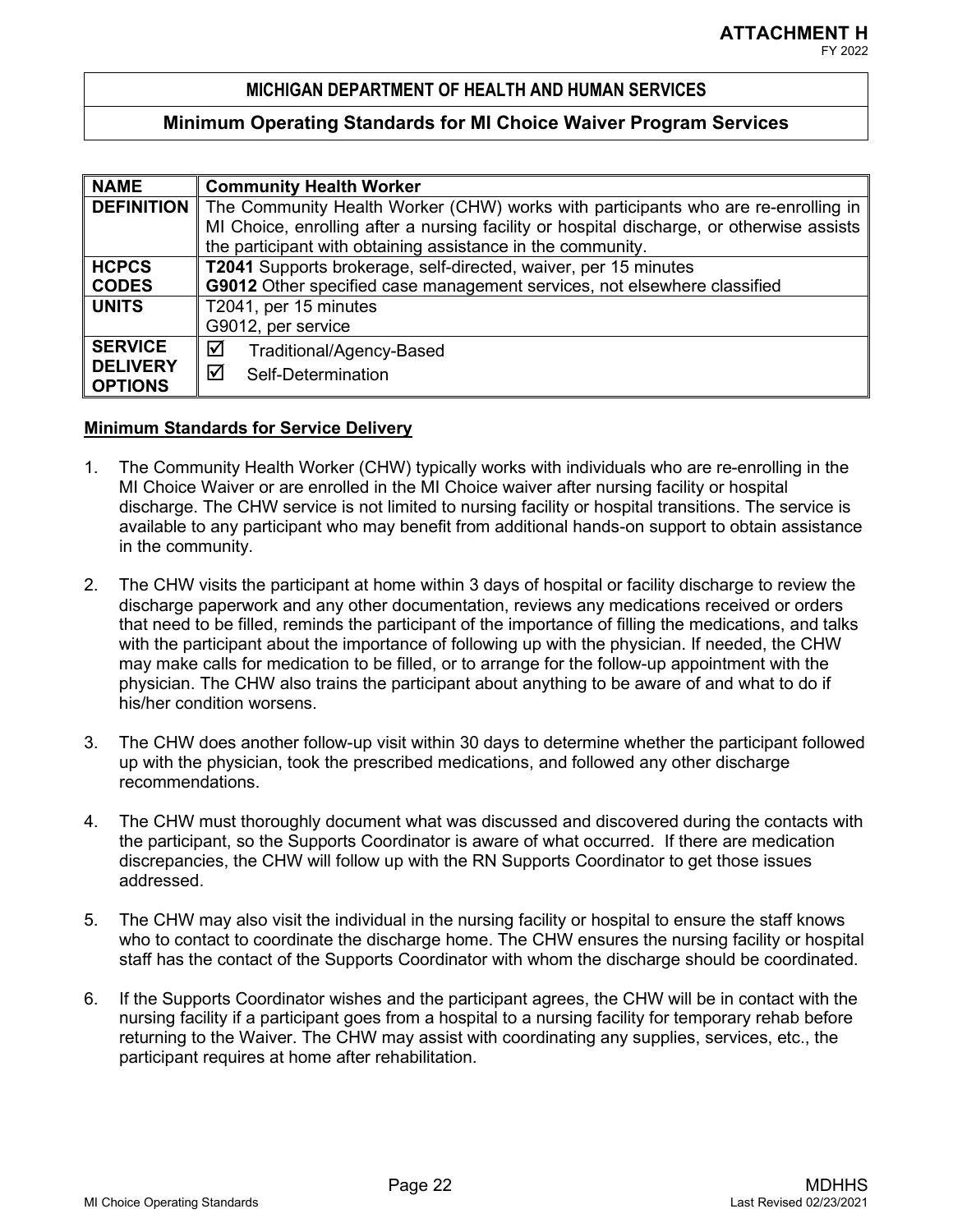- 7. The CHW may perform the duties of a supports broker. They may provide assistance throughout the planning and implementation of the service plan and individual budget, assist the participant in making informed decisions about what works best for the participant, assist the participant to explore the availability of community services and supports, assist with access to housing and employment, and assist with making the necessary arrangements to link the participant with those identified supports.
- 8. CHW services offer practical skills training to enable individuals to remain independent, including the provision of information on recruiting, hiring and managing workers, effective communication skills, and problem solving.
- 9. The CHW may also coach participants in managing health conditions, assist with scheduling appointments, facilitate coordination between various providers, and assist the participants with completion of applications for programs for which they may be eligible.
- 10. The CHW must work in close collaboration with the participant's Supports Coordinator as the Supports Coordinator has ultimate responsibility for the participant's case.
- 11. Providers for the CHW service may be unlicensed, but must be trained in the duties of the job.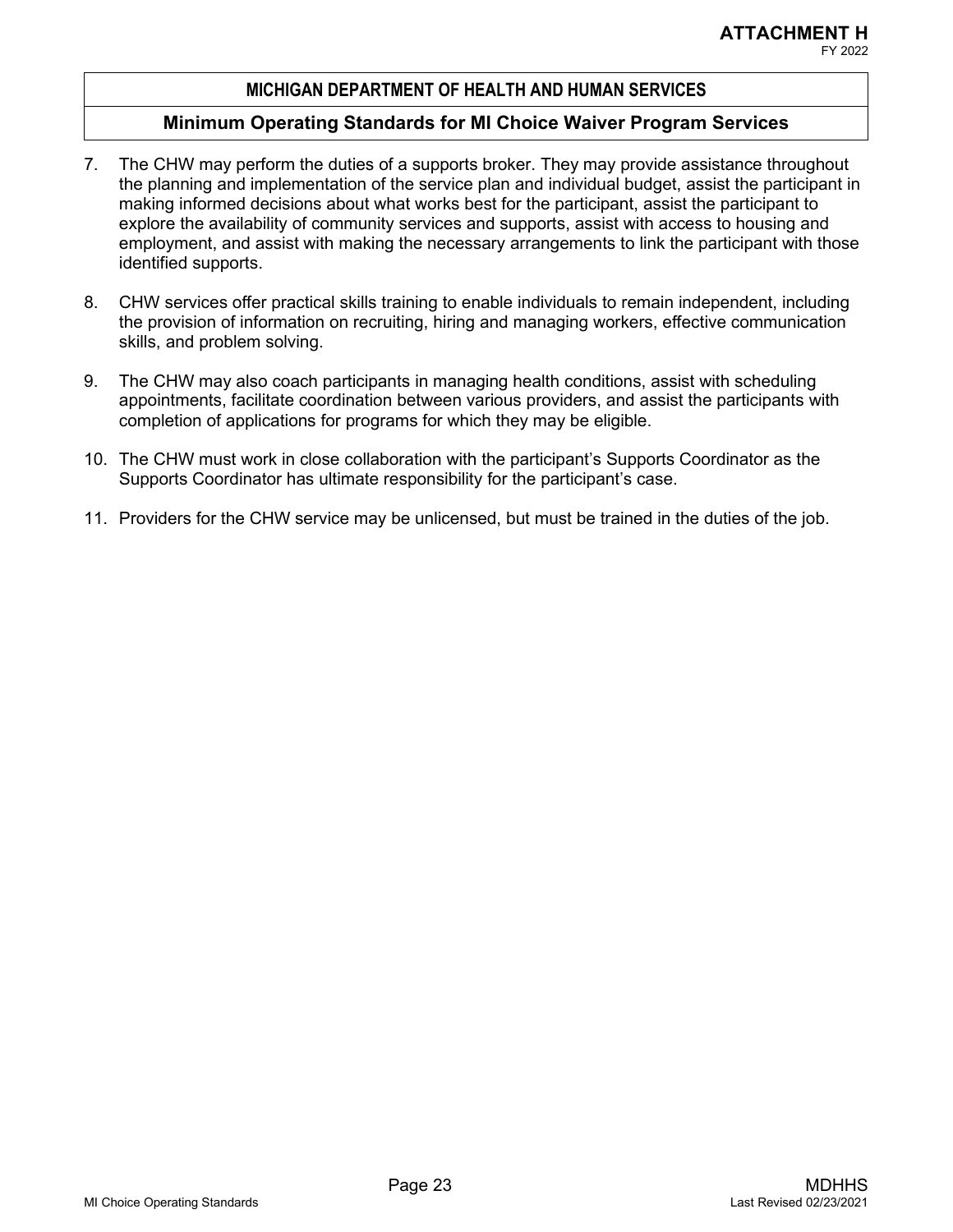#### **Minimum Operating Standards for MI Choice Waiver Program Services**

| <b>NAME</b>                                         | <b>Community Living Supports</b>                                                                                                                                                                                                                                                                                                                                                                                                                                                                                                                                                                                                                                                                                                                                                                                                                                                                                                                                                                                                                                                                                 |  |  |
|-----------------------------------------------------|------------------------------------------------------------------------------------------------------------------------------------------------------------------------------------------------------------------------------------------------------------------------------------------------------------------------------------------------------------------------------------------------------------------------------------------------------------------------------------------------------------------------------------------------------------------------------------------------------------------------------------------------------------------------------------------------------------------------------------------------------------------------------------------------------------------------------------------------------------------------------------------------------------------------------------------------------------------------------------------------------------------------------------------------------------------------------------------------------------------|--|--|
| <b>DEFINITION</b>                                   | Community Living Supports facilitate an individual's independence and promote<br>participation in the community. Community Living Supports can be provided in the<br>participant's residence or in community settings. Community Living Supports include<br>assistance to enable program participants to accomplish tasks that they would normally<br>do for themselves if able. The services may be provided on an episodic or a continuing<br>basis. The participant oversees and supervises individual providers on an on-going<br>basis when participating in self-determination options. These services are provided only<br>in cases when neither the participant nor anyone else in the household is capable of<br>performing or financially paying for them, and where no other relative, caregiver,<br>landlord, community/volunteer agency, or third party payer is capable of or responsible<br>for their provision. When transportation incidental to the provision of community living<br>supports is included, it must not also be authorized as a separate waiver service for the<br>beneficiary. |  |  |
| <b>HCPCS</b><br><b>CODES</b>                        | H2015, Comprehensive community support services, per 15 minutes<br>H2016, Comprehensive community support services, per diem                                                                                                                                                                                                                                                                                                                                                                                                                                                                                                                                                                                                                                                                                                                                                                                                                                                                                                                                                                                     |  |  |
| <b>UNITS</b>                                        | $H2015 = 15$ minutes<br>$H2016 = Per$ diem                                                                                                                                                                                                                                                                                                                                                                                                                                                                                                                                                                                                                                                                                                                                                                                                                                                                                                                                                                                                                                                                       |  |  |
| <b>SERVICE</b><br><b>DELIVERY</b><br><b>OPTIONS</b> | ☑<br>Traditional/Agency-Based<br>☑<br>Self-Determination                                                                                                                                                                                                                                                                                                                                                                                                                                                                                                                                                                                                                                                                                                                                                                                                                                                                                                                                                                                                                                                         |  |  |

#### **Minimum Standards for Traditional Service Delivery**

- 1. Each direct service provider must have written policies and procedures compatible with the "General Operating Standards for Waiver Agencies and Contracted Direct Service Providers," and minimally, Section A of the "General Operating Standards for MI Choice Waiver Service Providers."
- 2. Community Living Supports (CLS) include:
	- a. Assisting, reminding, cueing, observing, guiding and training in the following activities:
		- i. Meal preparation
		- ii. Laundry
		- iii. Routine, seasonal, and heavy household care and maintenance
		- iv. Activities of daily living such as bathing, eating, dressing, and personal hygiene
		- v. Shopping for food and other necessities of daily living
	- b. Assistance, support, and guidance with such activities as:
		- i. Money management
		- ii. Non-medical care (not requiring nursing or physician intervention)
		- iii. Social participation, relationship maintenance, and building community connections to reduce personal isolation
		- iv. Transportation from the participant's residence to community activities, among community activities, and from the community activities back to the participant's residence
		- v. Participation in regular community activities incidental to meeting the individual's community living preferences
		- vi. Attendance at medical appointments
		- vii. Acquiring or procuring goods and services necessary for home and community living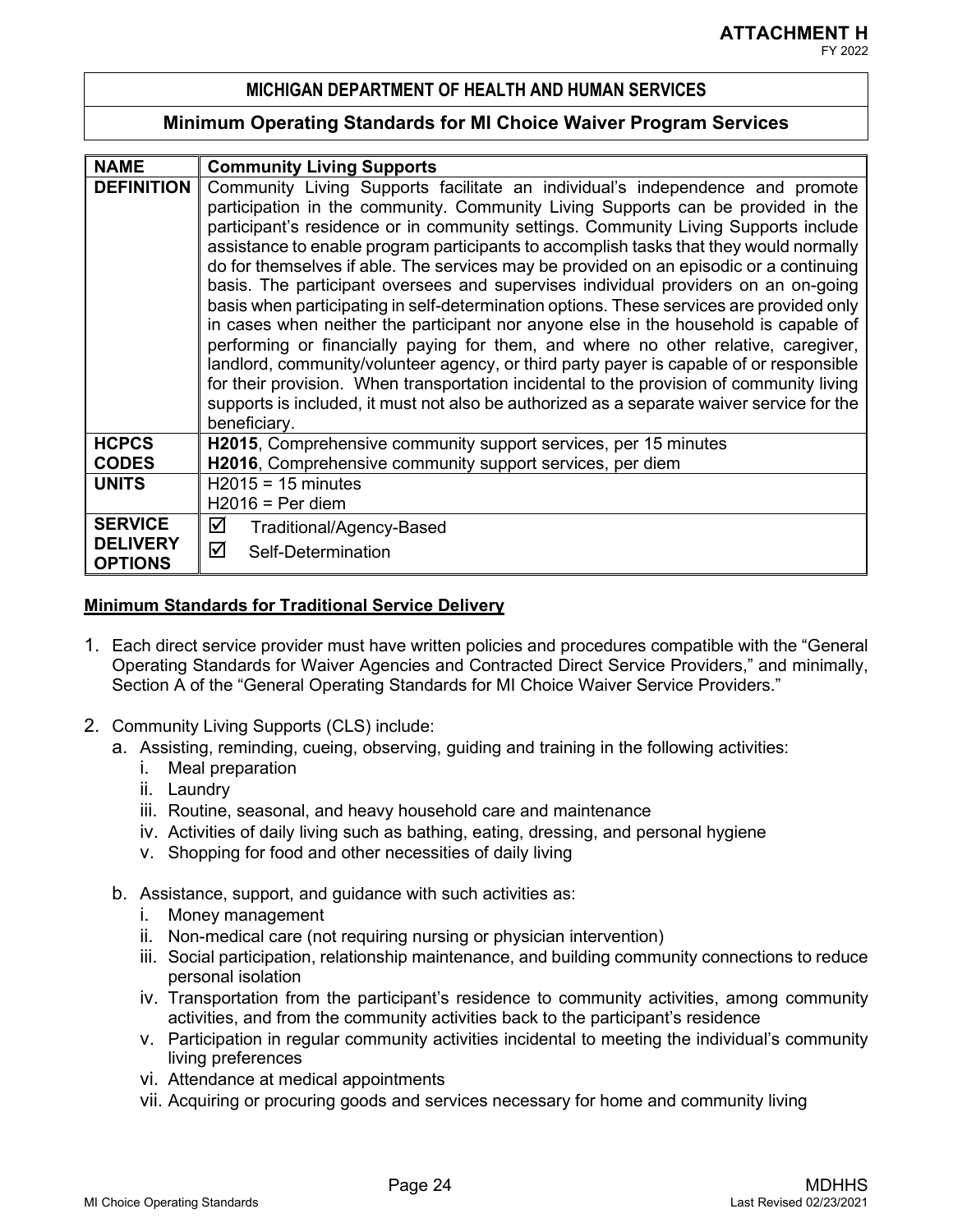- c. Reminding, cueing, observing, and monitoring of medication administration
- d. Staff assistance with preserving the health and safety of the individual in order that he or she may reside and be supported in the most integrated independent community setting.
- e. Training or assistance on activities that promote community participation, such as using public transportation or libraries, or volunteering.
- f. Dementia support, including but not limited to redirection, reminding, modeling, socialization activities, and activities that assist the participant as identified in the individual's person-centered plan.
- g. Observing and reporting to the supports coordinator any changes in the participant's condition and the home environment.
- 3. When the CLS services provided to the participant include tasks specified in 2.a.i, 2.a.ii, 2.a.iii, 2.a.v, 2.b.i, 2.b.iii, 2.b.v, 2.b.vi, 2.b.vii, 2.d, or 2g above, the individual furnishing CLS must have previous relevant experience or training and skills in housekeeping, household management, good health practices, observation, reporting, and recording information. Additionally, skills, knowledge, and experience with food preparation, safe food handling procedures, and reporting and identifying abuse and neglect are highly desirable.
- 4. When the CLS services provided to the participant include tasks specified in 2.a.iv, 2.b.ii, 2.c, 2.d, 2.e, 2.f, or 2.g above, the direct service providers furnishing CLS must also:
	- a. Be supervised by a registered nurse (RN) licensed to practice nursing in the State. At the State's discretion, other qualified individuals may supervise CLS providers. For licensed residential settings, persons employed as facility owners or managers qualify to provide this supervision. The direct care worker's supervisor must be available to the worker at all times the worker is furnishing CLS services.
	- b. Develop in-service training plans and assure all workers providing CLS services are confident and competent in the following areas before delivering CLS services to MI Choice participants, as applicable to the needs of that participant: safety, body mechanics, and food preparation including safe and sanitary food handling procedures.
	- c. Provide an RN to individually train and supervise CLS workers who perform higher-level, noninvasive tasks such as maintenance of catheters and feeding tubes, minor dressing changes, and wound care for each participant who requires such care. The supervising RN must assure each workers confidence and competence in the performance of each task required.
	- d. MDHHS strongly recommends each worker delivering CLS services complete a certified nursing assistant training course, first aid, and CPR training.
- 5. When the CLS services provided to the participant include transportation described in 2.b.iv the following standards apply: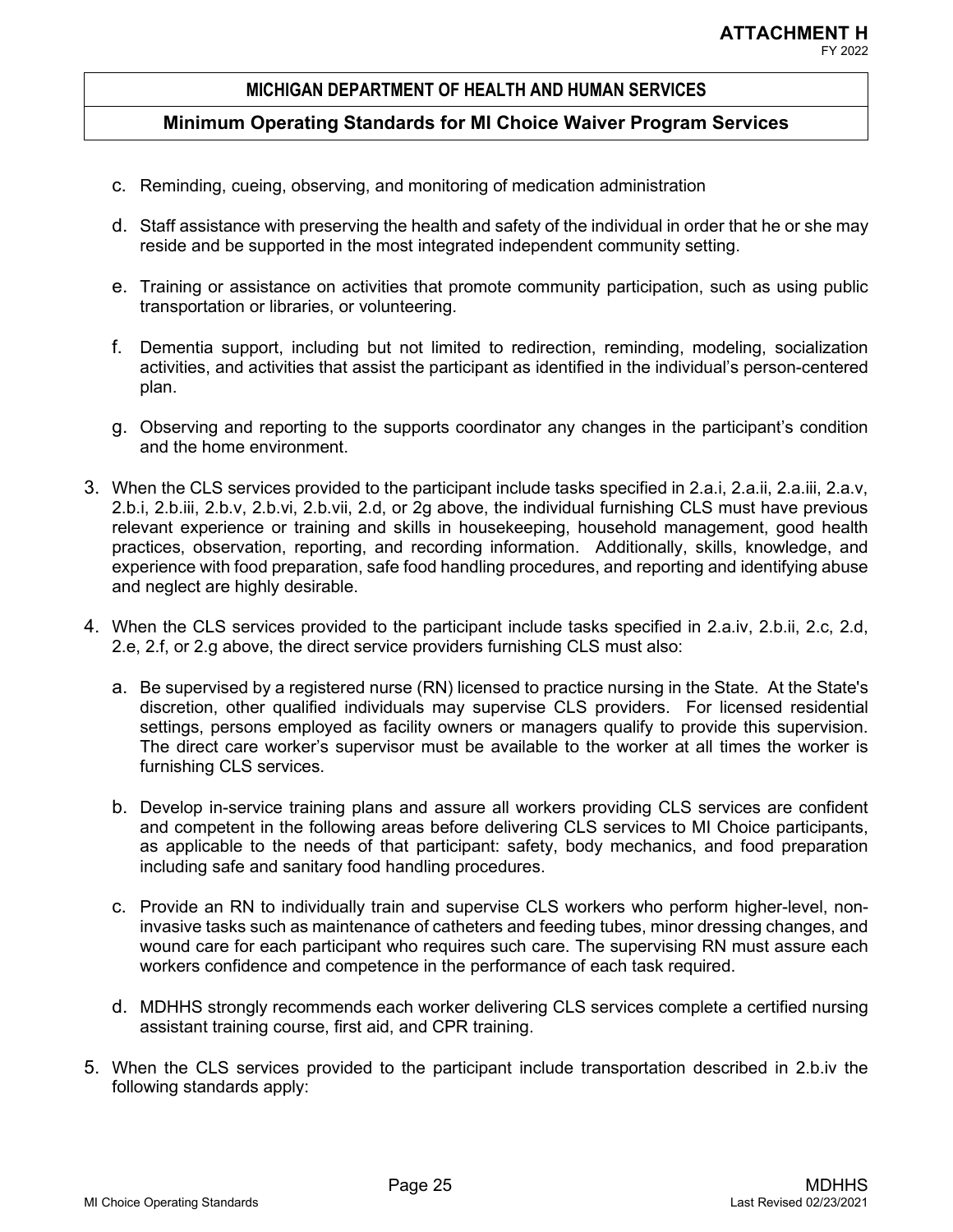- a. Waiver agencies may not use waiver funds to purchase or lease vehicles for providing transportation services to waiver participants.
- b. The Secretary of State must appropriately license and inspect all drivers and vehicles used for transportation supported all or in part by MI Choice funds. The vehicle owner must assure all vehicles used to transport participants have liability insurance.
- c. All paid drivers for transportation providers supported entirely or in part by MI Choice funds must be physically capable and willing to assist persons requiring help to and from and to get in and out of vehicles. The provider must offer such assistance unless expressly prohibited by either a labor contract or insurance policy.
- d. The provider must train all paid drivers for transportation programs supported entirely or in part by MI Choice funds to cope with medical emergencies, unless expressly prohibited by a labor contract or insurance policy.
- e. Each provider must operate in compliance with P.A. 1 of 1985 regarding seat belt usage.
- 6. Waiver agencies authorize CLS when necessary to prevent the institutionalization of the participant served.
- 7. Individuals providing CLS must be at least 18 years old, able to communicate effectively both orally and in writing and follow instructions.
- 8. Members of a participant's family may provide CLS to the participant. However, waiver agencies must not directly authorize MI Choice funds to pay for services furnished to a participant by that person's spouse.
- 9. Family members who provide CLS must meet the same standards as providers who are unrelated to the individual.
- 10.The waiver agency or provider agency must train each worker to perform properly each task required for each participant the worker serves before delivering the service to that participant. The supervisor must assure that each worker competently and confidently performs every task assigned for each participant served.
- 11.Each direct service provider who chooses to allow staff to assist participants with self-medication, as described in 2.c above, must establish written procedures that govern the assistance given by staff to participants with self-medication. These procedures must be reviewed by a consulting pharmacist, physician, or RN and must include, at a minimum:
	- a. The provider staff authorized to assist participants with taking their own prescription or over-thecounter medications and under what conditions such assistance may take place. This must include a review of the type of medication the participant takes and its impact upon the participant.
	- b. Verification of prescription medications and their dosages. The participant must maintain all medications in their original, labeled containers.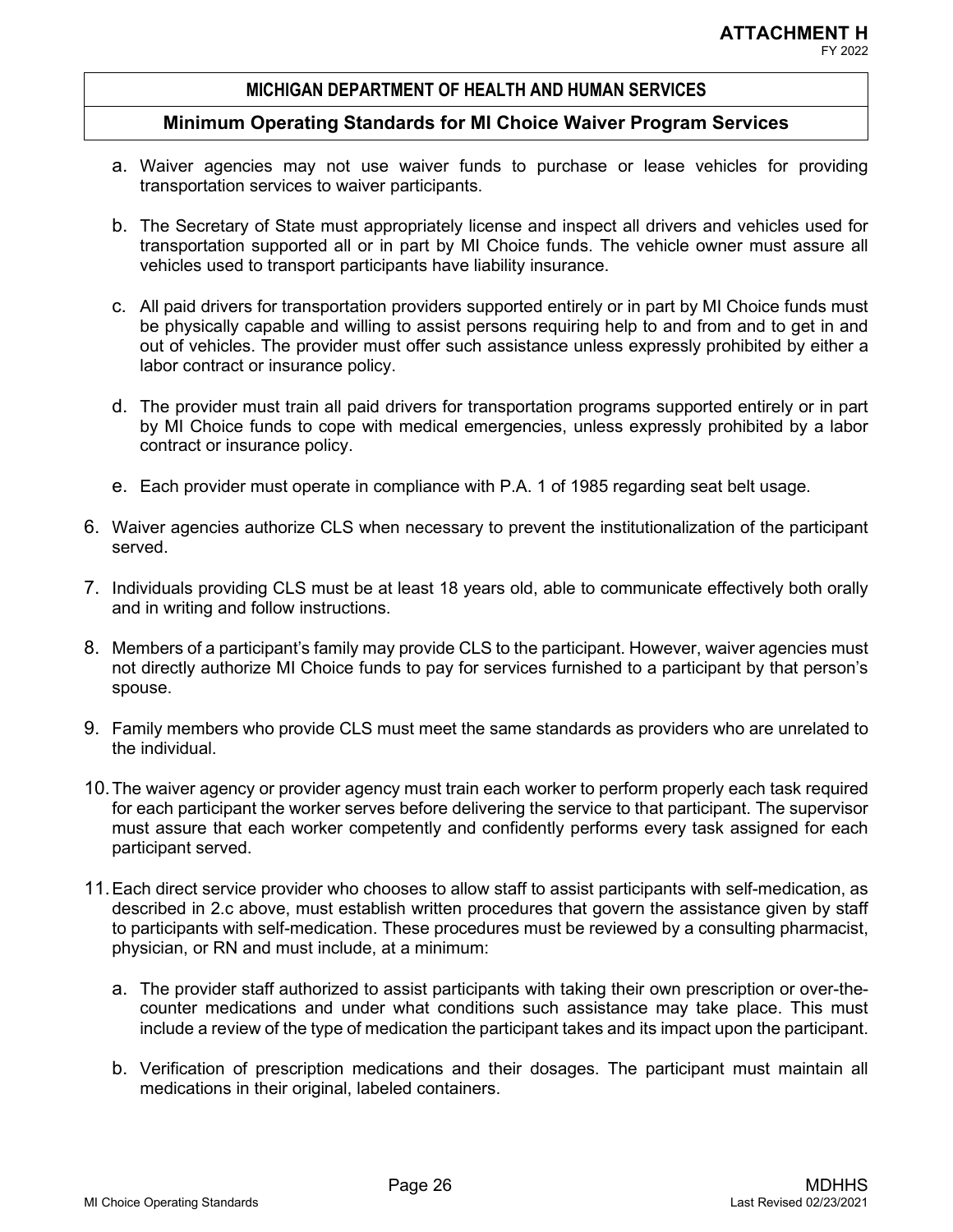#### **Minimum Operating Standards for MI Choice Waiver Program Services**

- c. Instructions for entering medication information in participant files.
- d. A clear statement of the participant's and participant's family's responsibility regarding medications taken by the participant and the provision for informing the participant and the participant's family of the provider's procedures and responsibilities regarding assisted selfadministration of medications.
- 12.CLS providers may only administer medications in compliance with Michigan Administrative Rule 330.7158:
	- a. A provider must only administer medication at the order of a physician and in compliance with the provisions of section 719 of the act, if applicable.
	- b. A provider must assure that medication use conforms to federal standards and the standards of the medical community.
	- c. A provider must not use medication as punishment, for the convenience of the staff, or as a substitute for other appropriate treatment.
	- d. A provider must review the administration of a psychotropic medication periodically as set forth in the participant's individual PCSP and based upon the participant's clinical status.
	- e. If an individual cannot administer his or her own medication, a provider must ensure that medication is administered by or under the supervision of personnel who are qualified and trained.
	- f. A provider must record the administration of all medication in the recipient's clinical record.
	- g. A provider must ensure that staff report medication errors and adverse drug reactions to the participant's physician immediately and properly and record the incident in the participant's clinical record.

#### **Additional Standards for Participants Who Reside in Licensed Settings**

- 1. CLS provided in a licensed setting includes only those services and supports that are in addition to and must not replace usual and customary supports and services furnished to residents in the licensed setting.
- 2. Documentation in the participant's record must clearly identify the participant's need for additional supports and services not covered by licensure.
- 3. The PCSP must clearly identify the portion of the participant's supports and services covered by CLS.
- 4. Homemaking tasks incidental to the provision of assistance with activities of daily living may also be included in CLS but must not replace usual and customary homemaking tasks required by licensure.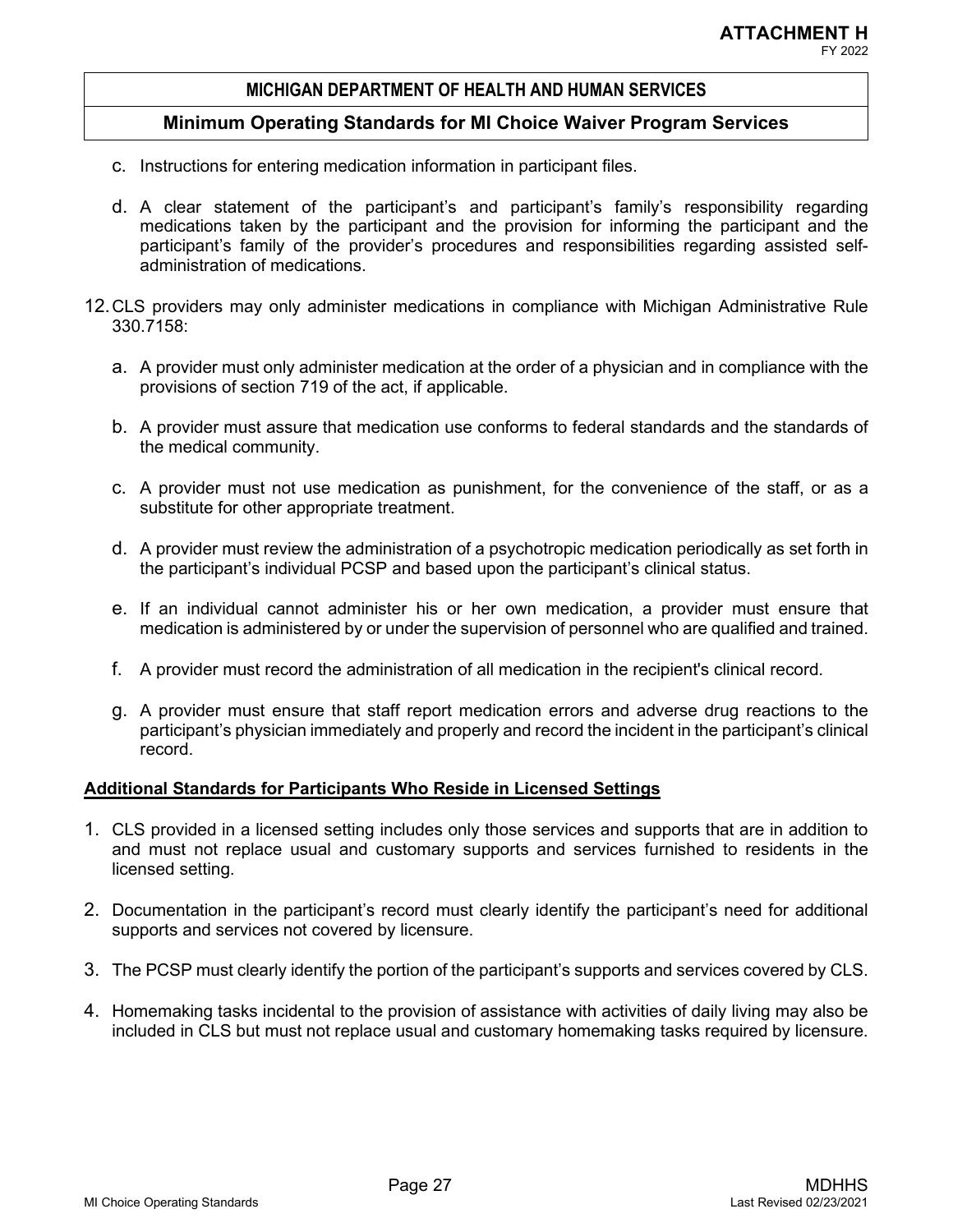# **Minimum Operating Standards for MI Choice Waiver Program Services**

#### **Minimum Standards for Self-Determined Service Delivery**

- 1. When authorizing Community Living Supports for participants choosing the self-determination option, waiver agencies must comply with items 2, 5, 6, 7, 8, 9, and 12 of the Minimum Standards for Traditional Service Delivery specified above.
- 2. Each chosen provider must minimally comply with Section C of the "General Operating Standards for MI Choice Waiver Service Providers."
- 3. Each chosen provider furnishing transportation as a component of this service must have a valid Michigan driver's license.
- 4. When the CLS services provided to the participant include tasks specified in 2.a.i, 2.a.ii, 2.a.iii, 2.a.v, 2.b.i, 2.b.iii, 2.b.v, 2.b.vi, 2.b.vii, 2.d, or 2g above, the individual furnishing CLS must have previous relevant experience or training and skills in housekeeping, household management, good health practices, observation, reporting, and recording information. Additionally, skills, knowledge, and experience with food preparation, safe food handling procedures, and reporting and identifying abuse and neglect are highly desirable.
- 5. When the CLS services provided to the participant include tasks specified in 2.a.iv, 2.b.ii, 2.c, 2.d, 2.e, 2.f, or 2.g above, the individual furnishing CLS must also be trained in cardiopulmonary resuscitation. This training may be waived when the provider is furnishing services to a participant who has a "Do Not Resuscitate" order.

#### **Limitations**

- 1. Where applicable, the participant must use Medicaid state plan, Medicare, or other available payers first.
- 2. The participant's preference for a certain provider or agency is not grounds for declining another payer in order to access waiver services.
- 3. CLS does not include the cost associated with room and board.
- 4. When transportation incidental to the provision of CLS is included, the waiver agency must not also authorize transportation as a separate waiver service for the participant.
- 5. CLS services cannot be provided in circumstances where they would be a duplication of services available under the state plan or elsewhere.
- 6. CLS excludes nursing and skilled therapy services.
- 7. The phrase "These services are provided only in cases when neither the participant nor anyone else in the household is capable of performing or financially paying for them, and where no other relative, caregiver, landlord, community/volunteer agency, or third party payer is capable of or responsible for their provision" included in the definition of this service shall be interpreted as follows: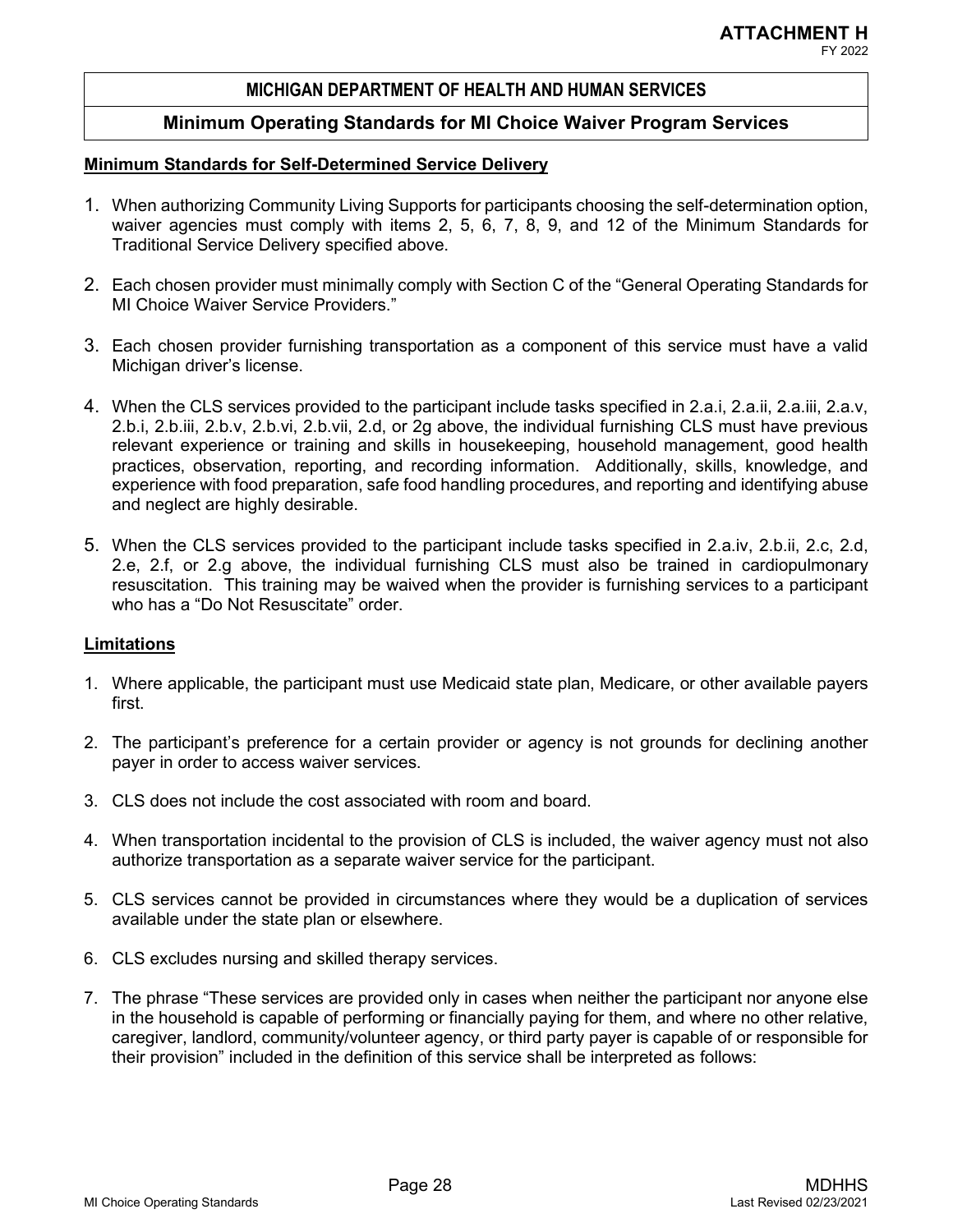- a. All informal supports must agree to provide the uncompensated (informal) services and supports to the participant as specified in the person-centered service plan. Specifically, the record must show the following:
	- i. All persons providing informal services and supports included on the person-centered service plan are aware of and capable of performing the tasks assigned to them for the benefit of the participant as included in the person-centered service plan.
	- ii. All informal supports agree to any financial liability related to the informal services and supports assigned to them on the person-centered service plan. This includes uncompensated or voluntary transportation of the participant.
	- iii. Supports coordinators or other waiver agency staff did not arbitrarily assign the completion of services and supports that could otherwise be included as CLS to informal supporters. Rather, both the participant (or their responsible party) and the informal support agree in writing (by their signature on the person-centered service plan) to the provision of the identified services and supports as discussed during a person-centered planning meeting.
- b. Relatives, caregivers, landlords, community or volunteer agencies, or other third-party payers have been contacted on behalf of the participant and agree to provide services and supports to the participant because they are both capable of and responsible for the provision of the identified services and supports. This agreement is noted by an authorized signature on the person-centered service plan from a representative of the entity identified as responsible for the services and supports.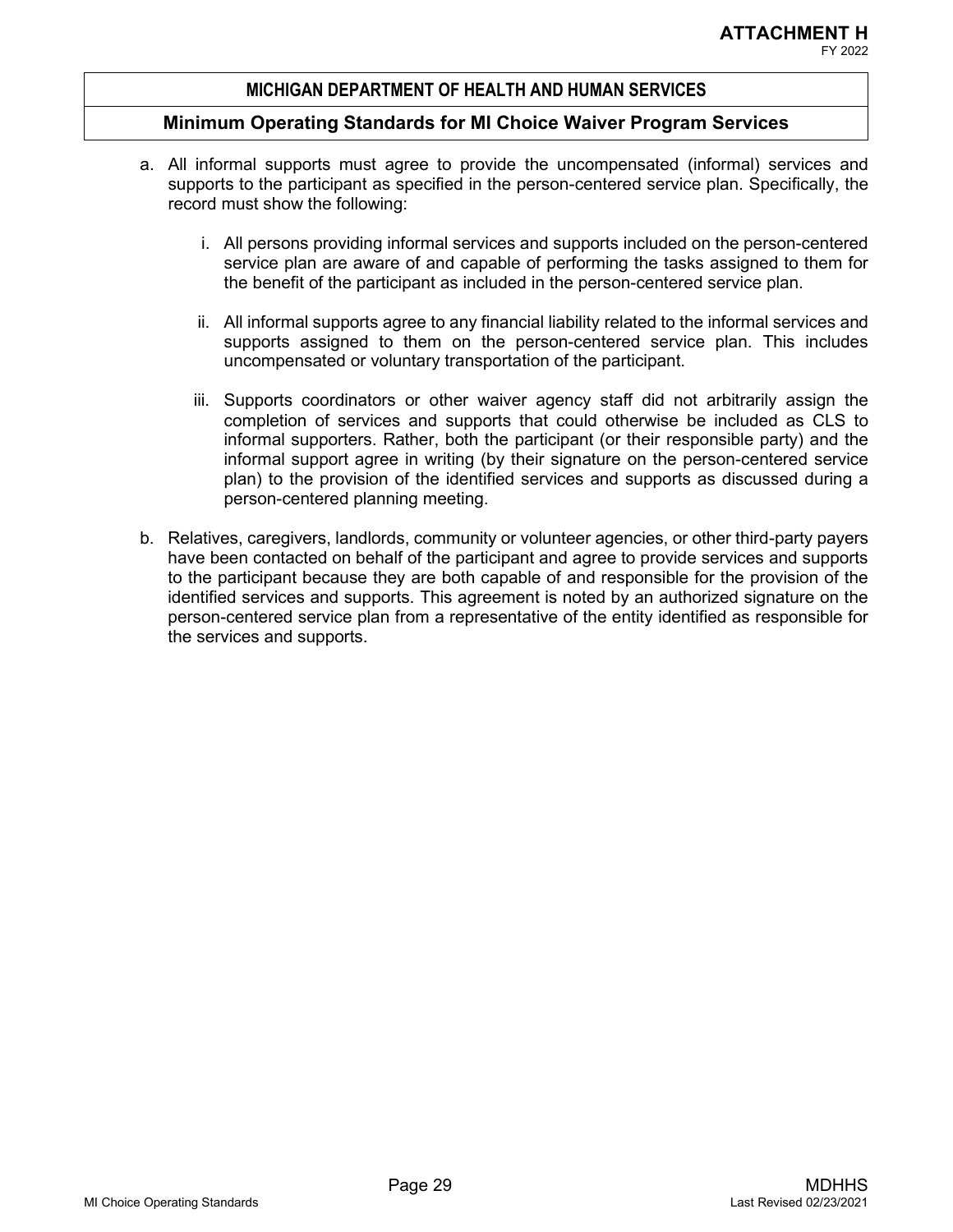### **Minimum Operating Standards for MI Choice Waiver Program Services**

| <b>NAME</b>                                         | <b>Community Transportation</b>                                                                                                                                                                                                    |  |
|-----------------------------------------------------|------------------------------------------------------------------------------------------------------------------------------------------------------------------------------------------------------------------------------------|--|
| <b>DEFINITION</b>                                   | The Community Transportation (CT) service combines non-emergency medical<br>transportation and non-medical transportation into one transportation service.                                                                         |  |
|                                                     | Community Transportation (CT) services are offered to enable waiver participants<br>to access waiver and other community services, activities, and resources as<br>specified in the individual plan of services.                   |  |
|                                                     | The CT service may also be utilized for expenses related to transportation and<br>other related travel expenses determined necessary to secure medical<br>examinations/appointments, documentation, or treatment for participants. |  |
|                                                     | Delivery services for medical items, such as medical supplies or prescriptions,<br>should be utilized before authorizing CT services through the MI Choice program.                                                                |  |
| <b>HCPCS</b><br><b>CODES</b>                        | See List in Limitations section below                                                                                                                                                                                              |  |
| <b>UNITS</b>                                        | 1 Mile; A0080, A0090, A0160, S0209, S0215<br>1 Leg of a trip; A0100, A0120, A0130, A0140, T2001, T2003, T2004, T2005<br>1 Meal; A0190, A0210<br>1 Overnight stay; A0180, A0200<br>1/2 Hour; T2007<br>1 Day; A0110                  |  |
| <b>SERVICE</b><br><b>DELIVERY</b><br><b>OPTIONS</b> | ☑<br>Traditional/Agency-Based<br>☑<br>Self-Determination                                                                                                                                                                           |  |

#### **Minimum Standards for Traditional Service Delivery**

- 1. Community Transportation includes expenses for transportation and other related travel expenses determined necessary to secure medical examinations, documentation, treatment, or non-medical community activities, outings and resources for a MI Choice participant. Waiver agencies will ensure MI Choice participants have access to transportation as needed to obtain medical services and other non-medical activities.
- 2. CT includes, but is not limited to, transportation to obtain the following medical services:
	- a. Chronic and ongoing treatment,
	- b. Prescriptions,
	- c. Medical supplies and devices,
	- d. One time, occasional and ongoing visits for medical care, and
	- e. Services received at a Veteran Affairs hospital.
- 3. Travel expenses related to the provision of CT include:
	- a. The cost of transportation for the MI Choice participant by wheelchair vans, taxis, bus passes and tickets, secured transportation containing an occupant protection system that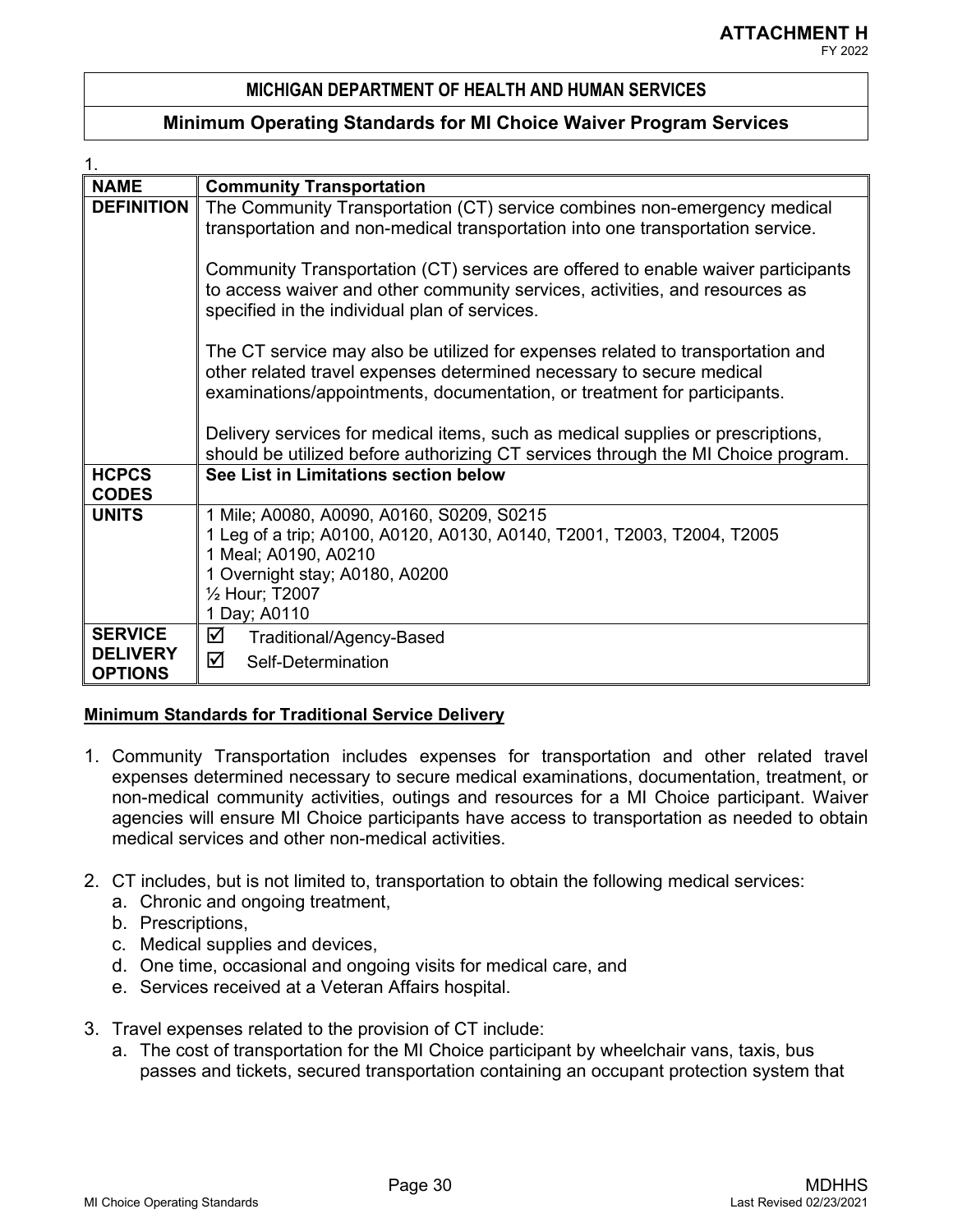# **Minimum Operating Standards for MI Choice Waiver Program Services**

addresses safety needs of disabled or special needs individuals, and other forms of transportation,

- b. Mileage reimbursement for individuals or volunteers with a valid driver's license utilizing personal vehicles to transport the MI Choice participant,
- c. The cost of meals and lodging en route to and from medical care, and while receiving medical care,
- d. The cost of an attendant to accompany the MI Choice participant, if necessary and not billed as a separate service,
- e. The cost of the attendant's transportation, meals, and lodging, while assisting the participant who is traveling for medical care and
- f. The attendant's salary, if the attendant is not a volunteer or a member of the MI Choice participant's family or reimbursed as a separate MI Choice service (such as CLS) provider.
- 4. Each direct service provider must have written policies and procedures compatible with the "General Operating Standards for Waiver Agencies and Contracted Direct Service Providers," and minimally, Section B of the "General Operating Standards for MI Choice Waiver Providers."
- 5. Waiver agencies may authorize CT as a MI Choice service for waiver participants. However, when possible, the waiver agency must utilize family, neighbors, friends, or community agencies that can provide this service without charge.
- 6. When authorizing CT, waiver agencies are to authorize the least expensive available means suitable to the participant's needs.
- 7. Waiver agencies may only authorize CT to provide transportation assistance to the participant. The participant must travel away from home to other locations within the community. CT does not include reimbursement for caregivers of the participant to run errands or otherwise travel on behalf of the participant.
- 8. The Secretary of State must appropriately license all drivers and vehicles used for CT. The provider must cover all vehicles used with insurance as required by law.
- 9. Each provider must operate in compliance with P.A. 1 of 1985 regarding seat belt usage.
- 10.Additionally, delivery services for medical items, such as medical supplies or prescriptions, should be utilized before authorizing CT through the MI Choice program.
- 11.Waiver agencies must use the SC modifier when billing for ancillary items that are only available for specific medically-related travel. This includes meals (A0190, A0210), lodging (A0180, A0200), and waiting time for air ambulances and non-emergency vehicles (T2007).
- 12.Waiver agencies may utilize a process to prior authorize requests for the following:
	- a. All outstate travel that is non-borderland for medical treatment.
	- b. Overnight stays if within 50 miles one-way from the participant's home for medical treatment.
	- c. Overnight stays beyond five nights, including meals and lodging when traveling for medical treatment.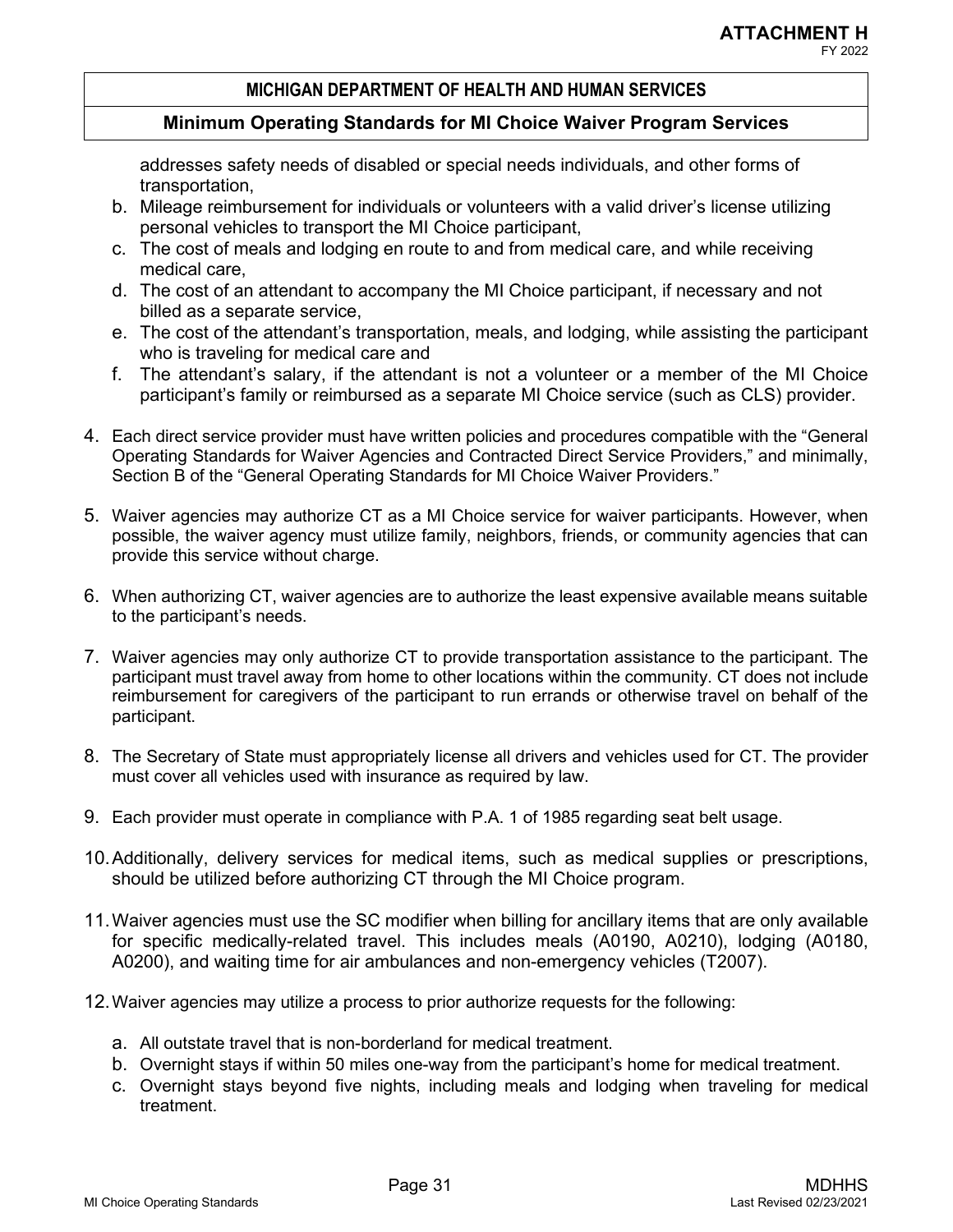# **Minimum Operating Standards for MI Choice Waiver Program Services**

- d. An attendant in addition to the driver of a wheelchair lift/medivan vehicle.
- e. Mileage and meal expenses for daily long-distance trips for medical treatment.

# **Minimum Standards for Self-Determined Service Delivery**

- 1. Each chosen provider must minimally comply with standards for Traditional Service Delivery specified above.
- 2. Volunteer drivers do not need to comply with standard 9 of the Minimum Standards for Traditional Service Delivery specified above. Volunteer drivers are those drivers who only seek reimbursement for mileage when furnishing CT.

#### **Limitations**

- 1. Where applicable, the participant must use other available payers or non-cost transportation first.
- 2. When the costs of transportation are included in the provider rate for another waiver service (e.g., Adult Day Health or CLS), there must be mechanisms to prevent the duplicative billing of CT.
- 3. The participant's preference for a certain provider or agency is not grounds for declining another payer in order to access waiver services.
- 4. Waiver agencies must not authorize MI Choice CT services to reimburse caregivers (paid or informal) to run errands for participants when the participant does not accompany the driver in the vehicle. The purpose of the CT service is to enable MI Choice participants to gain access to medical services and community activities/outings.
- 5. Reimbursement for CT **DOES NOT** include the following:
	- a. Waiting time unless for an air ambulance or non-emergency vehicle. \*exceptions apply Refer to item 6
	- b. Transportation for medical services that have already been provided
	- c. Transportation costs to meet a participant's personal choice of provider for routine medical care outside the community when comparable care is available locally. Participants are encouraged to obtain medical care in their own community unless referred elsewhere by their local health care professional.
	- d. Reimbursement for meals or lodging when the purpose of travel is not related to the receipt of Medicaid-covered medical services. Meals and lodging are only reimbursed when the participant and attendant are traveling to seek Medicaid-covered medical services.
- 6. Waiting times may be covered if built into the transportation reimbursement rate. Waiting times are also covered if the participant cannot wait for the transportation vehicle after outings due to medical conditions (i.e., cannot stay in wheelchair for long periods of time due to swelling or pain, etc.).
- 7. All paid drivers for transportation providers supported entirely or in part by MI Choice funds must be physically capable and willing to assist persons requiring help to and from and to get in and out of vehicles. The provider must offer such assistance unless expressly prohibited by either a labor contract or insurance policy.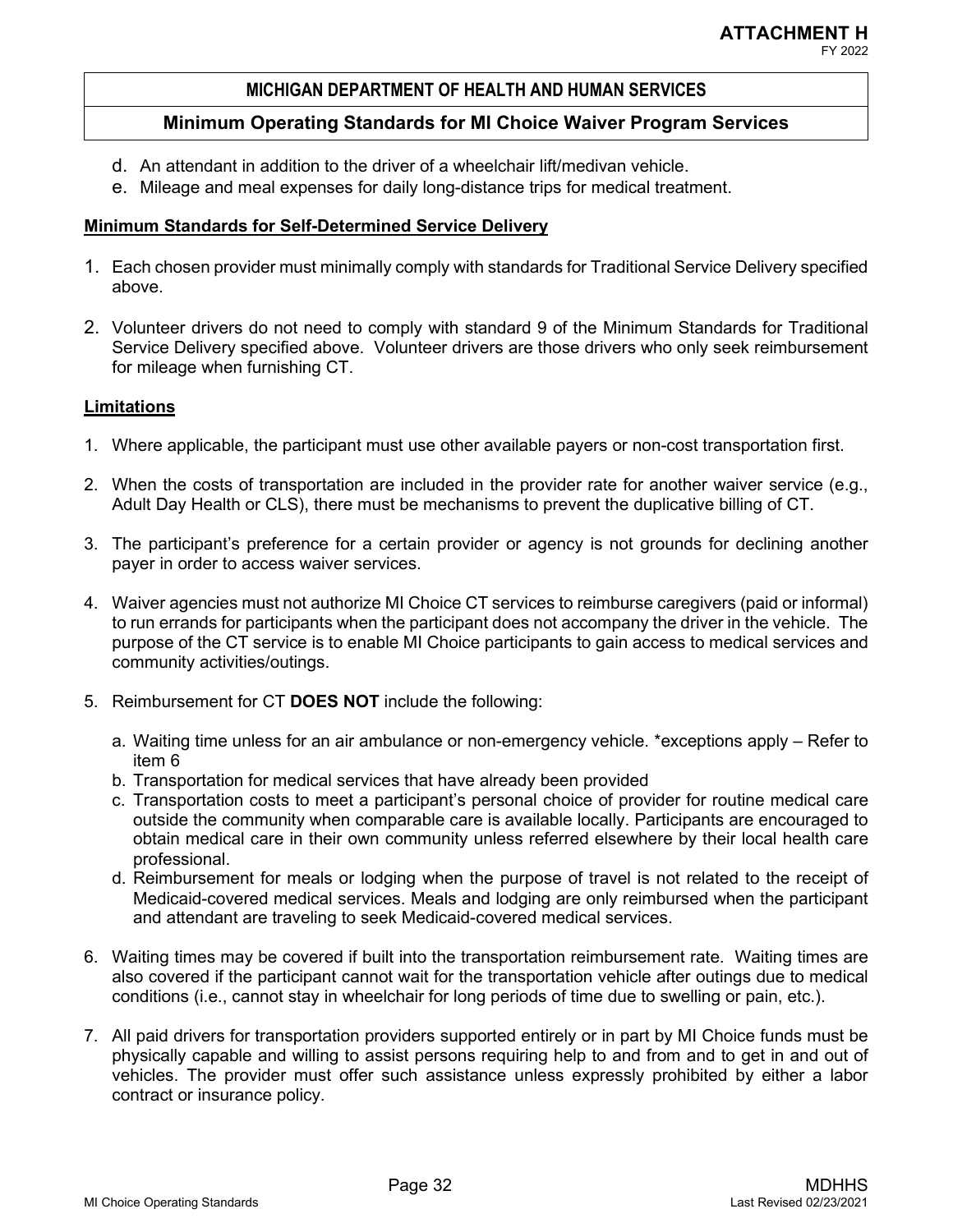- 8. The provider must train all paid drivers for transportation programs supported entirely or in part by MI Choice funds to cope with medical emergencies, unless expressly prohibited by a labor contract or insurance policy.
- 9. Each waiver agency and provider must attempt to receive reimbursement from other funding sources, as appropriate and available before utilizing MI Choice funds for transportation services. Examples include the American Cancer Society, Veterans Administration, MDHHS Field Offices, MDHHS Medical Services Administration, United Way, Department of Transportation programs, etc.
- 10. The following HCPCS codes are approved for use under the service definition:
	- a. A0080, Non-emergency transportation, per mile vehicle provided by volunteer (individual or organization), with no vested interest
	- b. A0090, Non-emergency transportation, per mile vehicle provided by individual (family member, self, neighbor) with vested interest
	- c. A0100, Non-emergency transportation; taxi
	- d. A0110, Non-emergency transportation and bus, intra- or inter- state carrier
	- e. A0120, Non-emergency transportation: mini-bus, mountain area transports, or other transportation systems
	- f. A0130, Non-emergency transportation: wheelchair van
	- g. A0140, Non-emergency transportation and air travel (private or commercial) intra or inter state
	- h. A0160, Non-emergency transportation: per mile case worker or social worker
	- i. A0170, Transportation ancillary: parking fees, tolls, other
	- j. A0180, Non-emergency transportation: ancillary: lodging-recipient (requires SC modifier)
	- k. A0190, Non-emergency transportation: ancillary: meals-recipient (requires SC modifier)
	- l. A0200, Non-emergency transportation: ancillary: lodging escort (requires SC modifier)
	- m. A0210, Non-emergency transportation: ancillary: meals-escort (requires SC modifier)
	- n. S0209, Wheelchair van, mileage, per mile
	- o. S0215, Non-emergency transportation; mileage, per mile
	- p. T2001, Non-emergency transportation; patient attendant/escort
	- q. T2002, Non-emergency transportation; per diem
	- r. T2003, Non-emergency transportation; encounter/trip
	- s. T2004, Non-emergency transport; commercial carrier, multi-pass
	- t. T2005, Non-emergency transportation; stretcher van
	- u. T2007, Transportation waiting time, air ambulance and non-emergency vehicle, one-half (1/2) hour increments (requires SC modifier)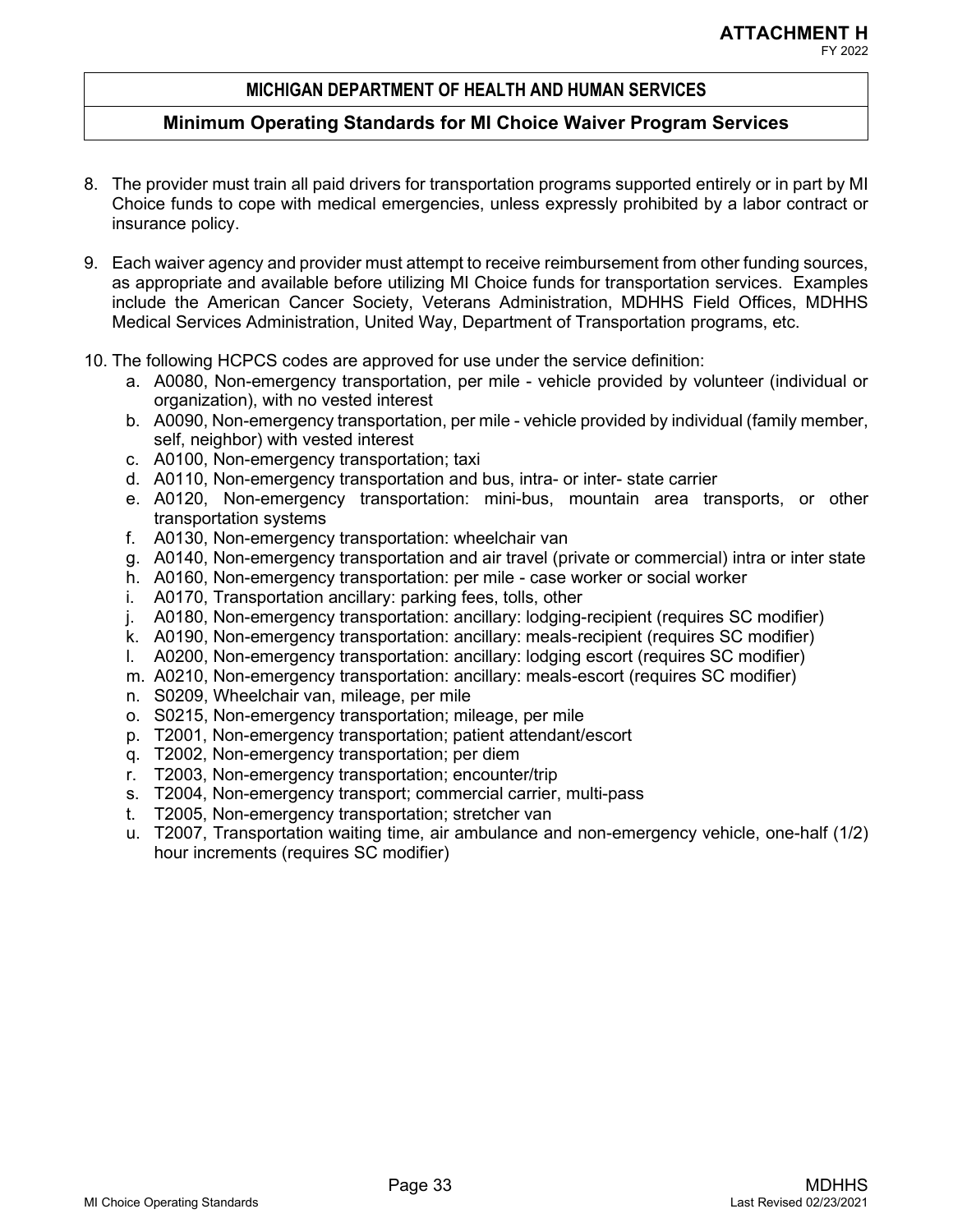## **Minimum Operating Standards for MI Choice Waiver Program Services**

| <b>NAME</b>       | <b>Counseling Services</b>                                                             |  |  |
|-------------------|----------------------------------------------------------------------------------------|--|--|
| <b>DEFINITION</b> | Professional level counseling services seek to improve the participant's emotional and |  |  |
|                   | social well-being through the resolution of personal problems and/or change in an      |  |  |
|                   | individual's social situation.                                                         |  |  |
| <b>CPT CODE</b>   | 99510, Home visit for individual, family, or marriage counseling                       |  |  |
| <b>UNITS</b>      | One visit, regardless of duration.                                                     |  |  |
| <b>SERVICE</b>    | ☑<br>Traditional/Agency-Based                                                          |  |  |
| <b>DELIVERY</b>   | Self-Determination                                                                     |  |  |
| <b>OPTIONS</b>    |                                                                                        |  |  |

- 1. Each direct service provider must have written policies and procedures compatible with the "General Operating Standards for Waiver Agencies and Contracted Direct Service Providers," and minimally, Section A of the "General Operating Standards for MI Choice Waiver Providers."
- 2. Waiver agencies must only authorize counseling services for participants within one of the following groups:
	- a. Individuals who are experiencing emotional distress or a diminished ability to function; or
	- b. Adults, children, spouses, or other responsible relatives (e.g. sibling, niece, or nephew) who are appropriate for family counseling to resolve the problems of the waiver participant.
- 3. Providers receiving waiver funds for counseling services must provide the following service components, at a minimum:
	- a. Psychosocial evaluation to determine appropriateness of counseling options.
	- b. Treatment plan that states goals and objectives, and projects the frequency and duration of service.
	- c. Individual, family, and/or group counseling sessions.
	- d. Home visits and on-site counseling.
	- e. Case conferencing with a waiver supports coordinator at least once every six weeks with participant's release.
- 4. Persons providing counseling services must have:
	- a. A master's degree in social work, psychology, psychiatric nursing, or counseling, or
	- b. A bachelor's degree in one of the above areas and be under the supervision of a mental health professional with a master's degree, AND
	- c. Be licensed in the State of Michigan to provide counseling under MCL 333.17201, MCL 333.18101, MCL 333.18201, or MCL 333.18501.
- 5. Each waiver agency will verify the licensure of each prospective counselor.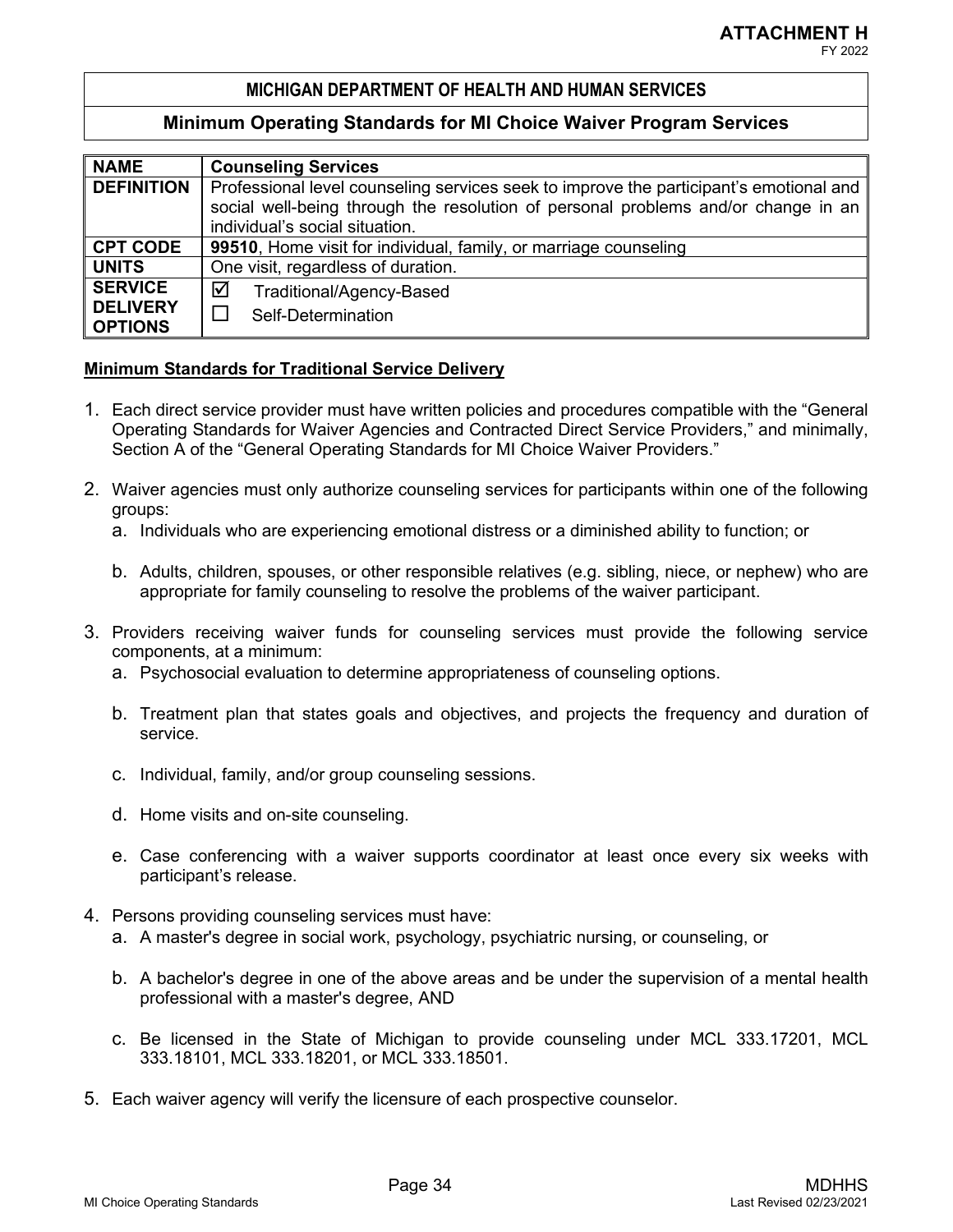## **Minimum Operating Standards for MI Choice Waiver Program Services**

6. Counselors must maintain ongoing case files for each participant, recording the needs assessed, a treatment plan, and the progress achieved at each session.

- 1. Where applicable, the participant must use Medicaid state plan, Medicare, or other available payers first. This includes mental health treatment and therapy available through community mental health agencies. Under no circumstances does MI Choice counseling replace therapeutic treatments available through the local community mental health agency.
- 2. The participant's preference for a certain provider or agency is not grounds for declining another payer in order to access waiver services.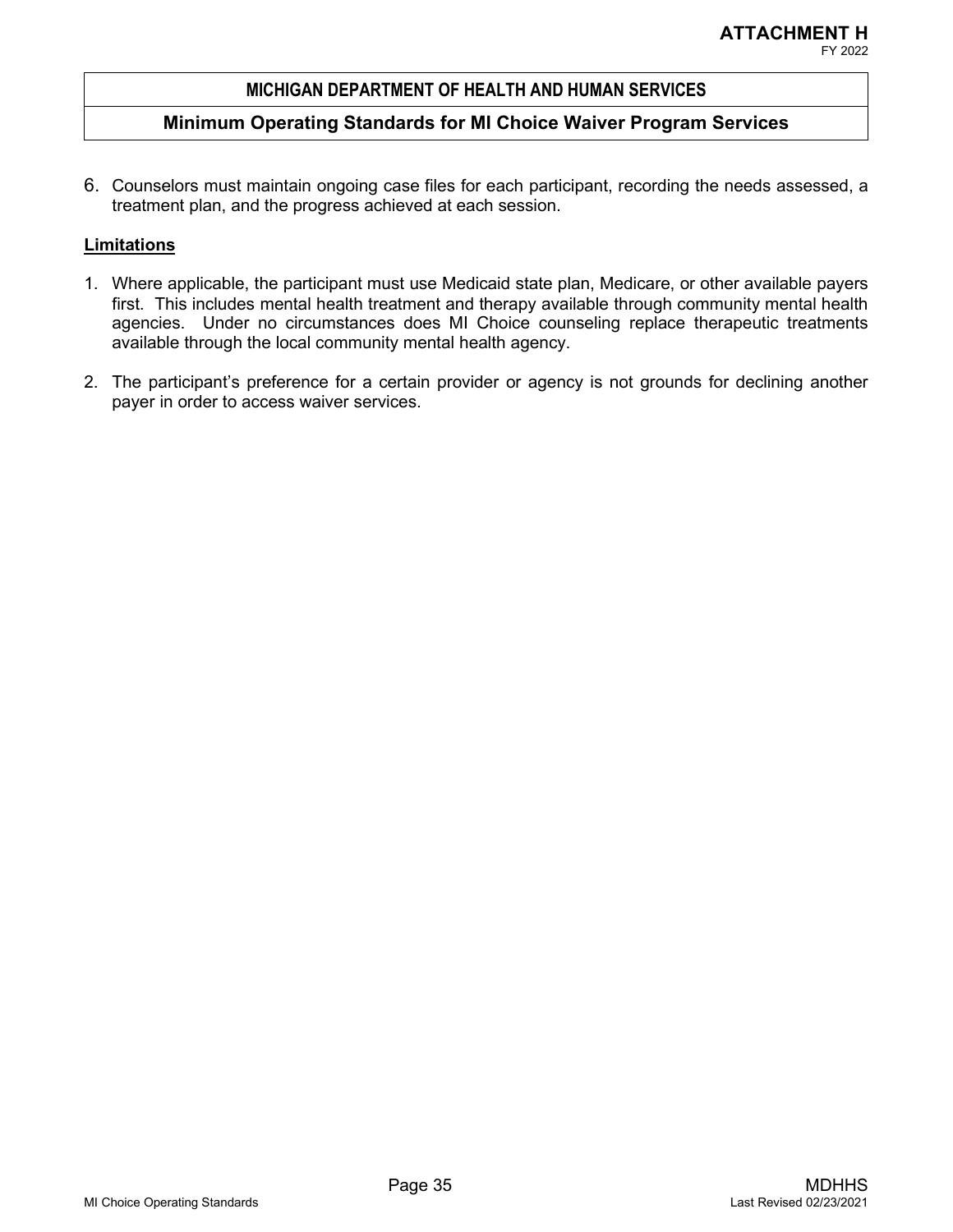### **Minimum Operating Standards for MI Choice Waiver Program Services**

| <b>NAME</b>                       | <b>Environmental Accessibility Adaptations</b>                                            |  |  |  |  |
|-----------------------------------|-------------------------------------------------------------------------------------------|--|--|--|--|
| <b>DEFINITION</b>                 | Environmental Accessibility Adaptations (EAA) includes physical adaptations to the        |  |  |  |  |
|                                   | home required by the participant's PCSP that are necessary to ensure the health and       |  |  |  |  |
|                                   | welfare of the participant or that enable the participant to function with greater        |  |  |  |  |
|                                   | independence in the home, without which the participant would require                     |  |  |  |  |
|                                   | institutionalization. Assessments and specialized training needed in conjunction with the |  |  |  |  |
|                                   | use of such environmental adaptations are included as a part of the cost of the service.  |  |  |  |  |
| <b>HCPCS</b>                      | S5165, Home modifications, per service                                                    |  |  |  |  |
| <b>CODE</b>                       |                                                                                           |  |  |  |  |
| <b>UNITS</b>                      | One modification or adaptation                                                            |  |  |  |  |
| <b>SERVICE</b>                    | ☑<br>Traditional/Agency-Based                                                             |  |  |  |  |
| <b>DELIVERY</b><br><b>OPTIONS</b> | ☑<br>Self-Determination                                                                   |  |  |  |  |

- 1. All providers of EAA must meet the licensure requirements as outlined in MCL 339.601, MCL 339.2401, and/or MCL 339.2412, as appropriate.
- 2. Each direct service provider must have written policies and procedures compatible with the "General Operating Standards for Waiver Agencies and Contracted Direct Service Providers," and minimally, Section B of the "General Operating Standards for MI Choice Waiver Providers."
- 3. Adaptations may include:
	- a. The installation of ramps and grab bars;
	- b. Widening of doorways;
	- c. Modification of bathroom facilities;
	- d. Modification of kitchen facilities;
	- e. Installation of specialized electric and plumbing systems that are necessary to accommodate the medical equipment and supplies necessary for the welfare of the participant; and
	- f. Environmental control devices that replace the need for paid staff and increase the participant's ability to live independently, such as automatic door openers.
- 4. The case record must contain documented evidence that the adaptation is the most cost-effective and reasonable alternative to meet the participant's need. An example of a reasonable alternative, based on the results of a review of all options, may include changing the purpose, use, or function of a room within the home or finding alternative housing.
- 5. Each waiver agency must develop working relationships with the weatherization, chore, and housing assistance service providers, as available in the program area to ensure effective coordination of efforts.
- 6. The participant, with the direct assistance of the PAHP supports coordinator when necessary, must make a reasonable effort to access all available funding sources, such as housing commission grants, Michigan State Housing Development Authority (MSHDA) and community development block grants. The participant's record must include evidence of efforts to apply for alternative funding sources and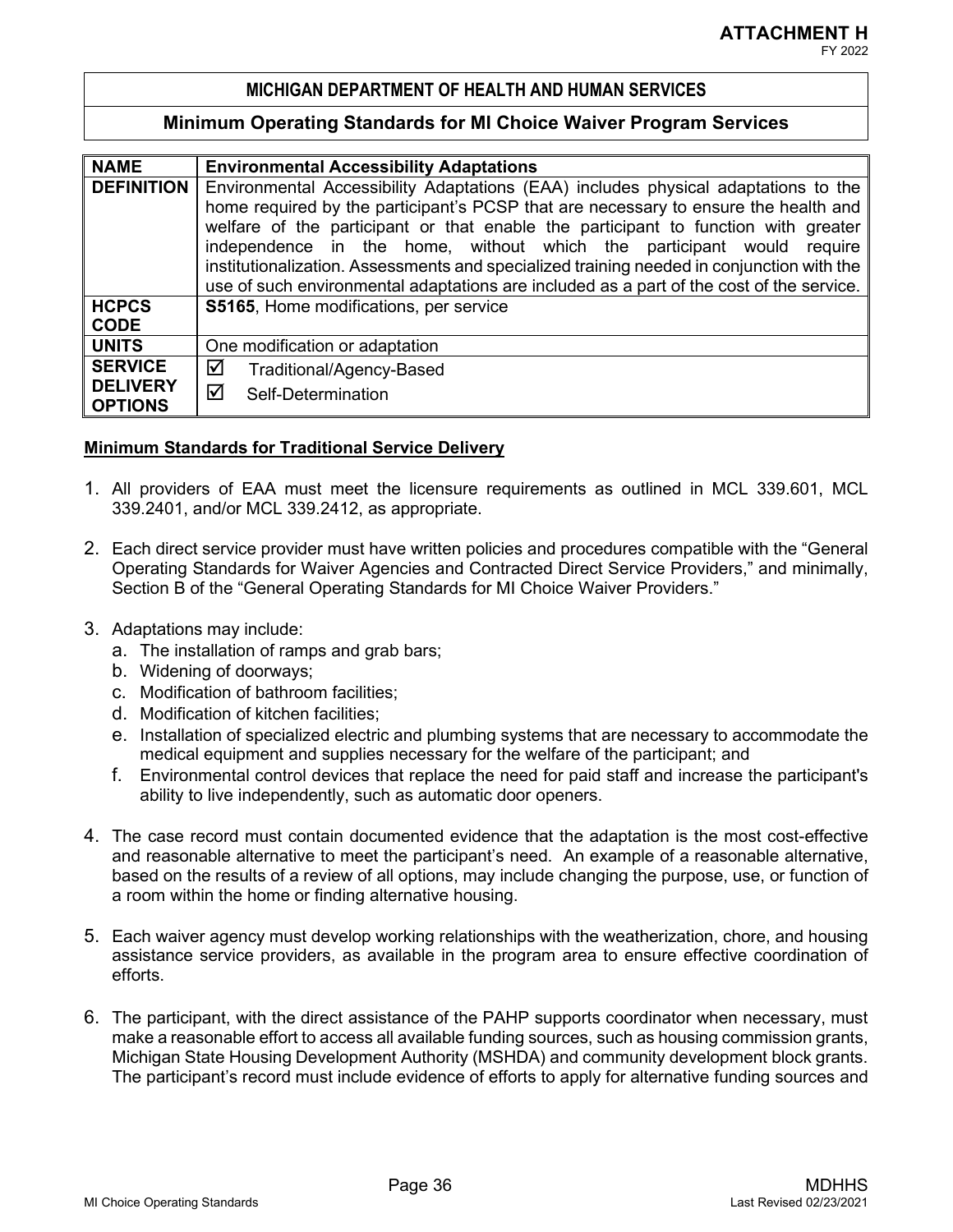## **Minimum Operating Standards for MI Choice Waiver Program Services**

the acceptances or denials of these funding sources. The MI Choice waiver is a funding source of last resort.

- 7. Under the EAA service, waiver agencies may use MI Choice funds to purchase materials and labor used to complete the modifications to prevent or remedy a sub-standard condition or safety hazard. The direct service provider must provide equipment or tools needed to perform modifications or adaptations, unless another source can provide the tools or equipment at a lower cost or free of charge and the provider agrees to use such equipment or tools. The waiver agency may purchase supplies for the modification or adaptation, such as grab bars, lumber, or plumbing supplies, and provide them to the direct service provider at their discretion.
- 8. The waiver agency may not approve EAA for rental property without close examination of the rental agreement and the proprietor's responsibility (including both legal and monetary) to furnish such adaptations.
- 9. Adaptations may be made to rental properties when the lease or rental agreement does not indicate the landowner is responsible for such adaptations, and the landowner agrees to the adaptation in writing. A written agreement between the landowner, the participant, and the PAHP must specify any requirements for restoration of the property to its original condition if the occupant moves.
- 10.The waiver agency must obtain a written agreement with the participant residing in each domicile to be modified that includes, at a minimum; a) a statement that the domicile is occupied by and is the permanent residence of the participant, and b) a description of the planned modifications.
- 11.The waiver agency must document approval of all EAA in the participant's record. This documentation must minimally include dates, tasks performed, materials used, and cost.
- 12.The direct service provider must check each domicile for compliance with local building codes.
- 13.The waiver agency may not approve repairs, modifications, or adaptations to a condemned structure.
- 14.The PAHP must assure there is a signed contract or bid proposal with the builder or contractor prior to the start of an EAA.
- 15.It is the responsibility of the PAHP to work with the participant and builder or contractor to ensure the work is completed as outlined in the contract or bid proposal.
- 16.All services must be provided in accordance with applicable state or local building codes.
- 17.The environmental adaptation must incorporate reasonable and necessary construction standards, excluding cosmetic improvements. The adaptation cannot result in valuation of the structure significantly above comparable neighborhood real estate values
- 18.Within fourteen calendar days or ten working days of completion, each waiver agency must utilize a job completion procedure which includes, at a minimum: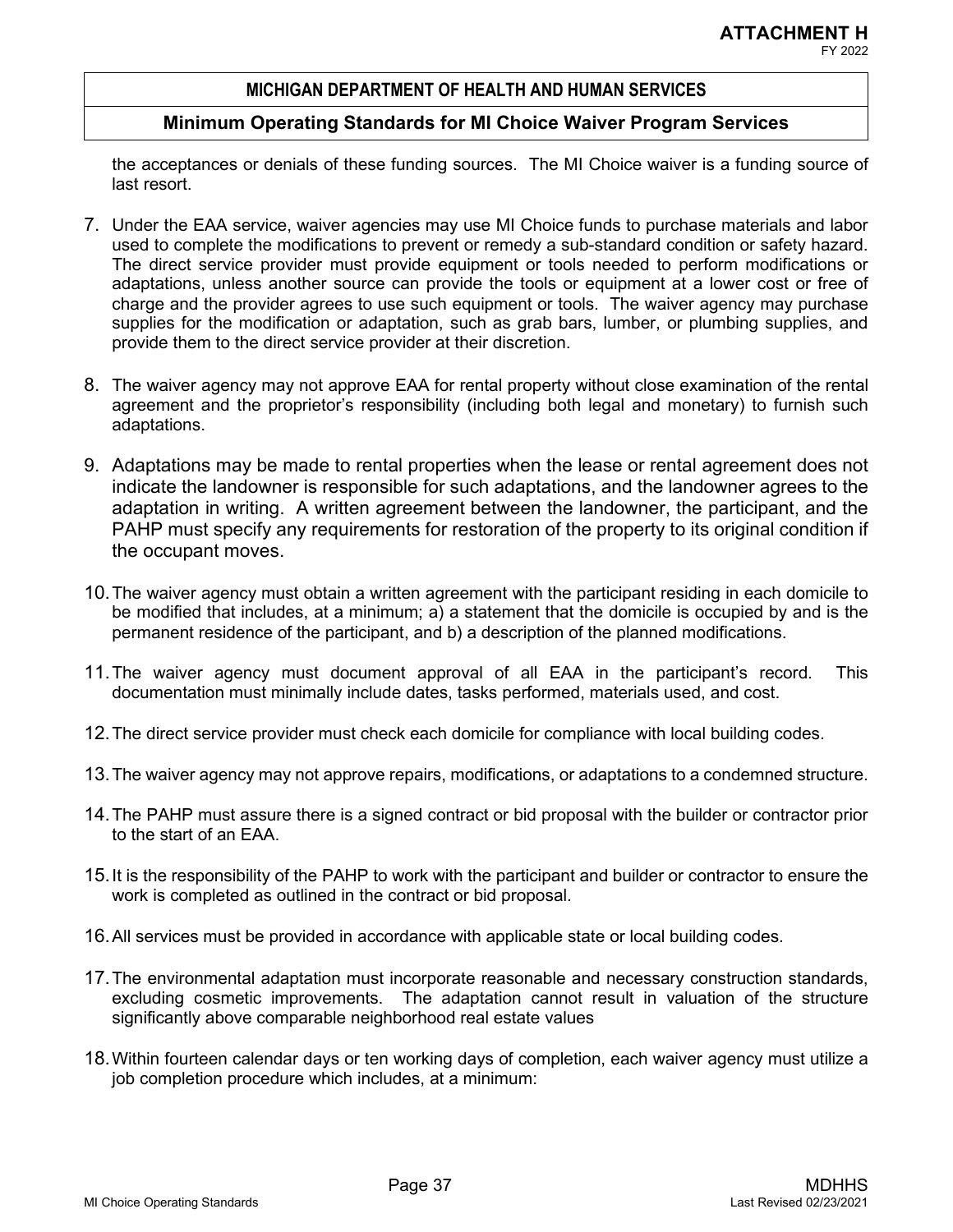# **Minimum Operating Standards for MI Choice Waiver Program Services**

- a. Verification that the work is complete and correct.
- b. Verification by a local building inspector(s) that the work satisfies building codes (as appropriate).
- c. Acknowledgment by the participant that the work is acceptable.

# **Minimum Standards for Self-Determined Service Delivery**

- 1. When authorizing EAA for participants choosing the self-determination option, waiver agencies must comply with item 1 and items 3 through 17 of the Minimum Standards for Traditional Service Delivery specified above.
- 2. Each chosen provider must minimally comply with Section C of the "General Operating Standards for MI Choice Waiver Service Providers," except item 4.c regarding universal precautions and bloodborne pathogens.

- 1. Where applicable, the participant must use Medicaid state plan, Medicare, or other available payers first.
- 2. Before approving MI Choice payment for each modification or adaptation, each waiver agency must determine whether a participant is eligible to receive services through a program supported by other funding sources. If it appears that another resource can serve the participant, the waiver agency must make an appropriate referral.
- 3. The participant's preference for a certain provider or agency is not grounds for declining another payer in order to access waiver services.
- 4. Excluded are those adaptations or improvements to the home that:
	- a. Are of general utility;
	- b. Are considered to be standard housing obligations of the participant or homeowner; and
	- c. Are not of direct medical or remedial benefit to the participant.
	- d. Examples of exclusions include, but are not limited to, carpeting, roof repair, sidewalks, driveways, heating, central air conditioning (unless minimum standard #4 as described above is met), garages, raised garage doors, storage and organizers, hot tubs, whirlpool tubs, swimming pools, landscaping and general home repairs.
- 5. Environmental adaptations must exclude costs for improvements exclusively required to meet local building codes.
- 6. The infrastructure of the home involved in the funded adaptations (e.g., electrical system, plumbing, well or septic, foundation, heating and cooling, smoke detector systems, or roof) must be in compliance with any applicable local codes.
- 7. Environmental adaptations required to support proper functioning of medical equipment, such as electrical upgrades, are limited to the requirements for safe operation of the specified equipment and are not intended to correct existing code violations in a participant's home.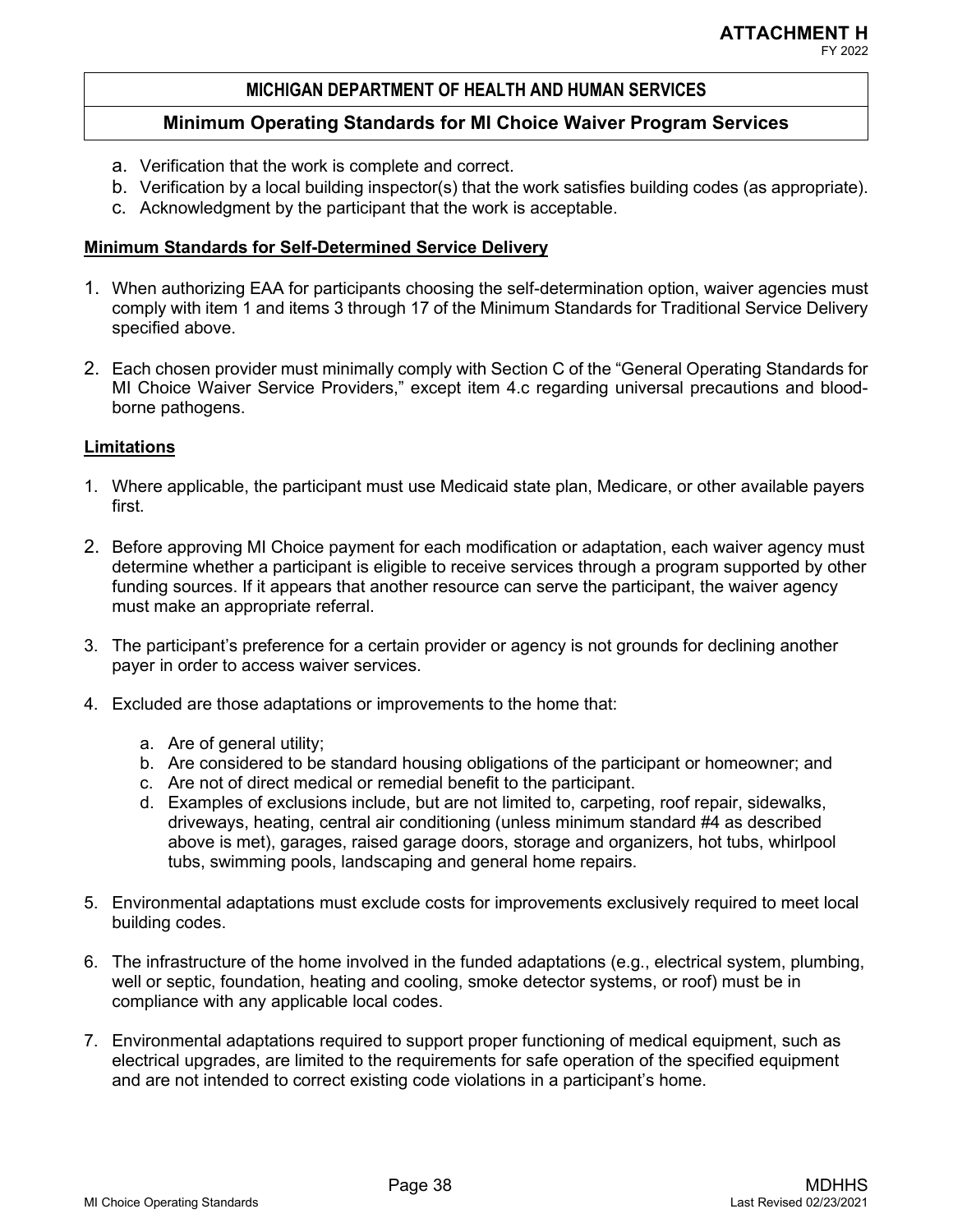- 8. The existing structure must have the capability to accept and support the proposed changes.
- 9. The MI Choice waiver does not cover general construction costs in a new home or additions to a home purchased after the participant is enrolled in the waiver. If a participant or the participant's family purchases or builds a home while receiving waiver services, it is the participant's or family's responsibility to assure the home will meet basic needs, such as having a ground floor bath or bedroom if the participant has mobility limitations. However, MI Choice waiver funds may be authorized to assist with the adaptations noted above (e.g. ramps, grab bars, widening doorways, bathroom modifications, etc.) for a home recently purchased.
- 10.If modifications are needed to a home under construction that require special adaptation to the plan (e.g. roll-in shower), the MI Choice waiver may be used to fund the difference between the standard fixture and the modification required to accommodate the participant's need.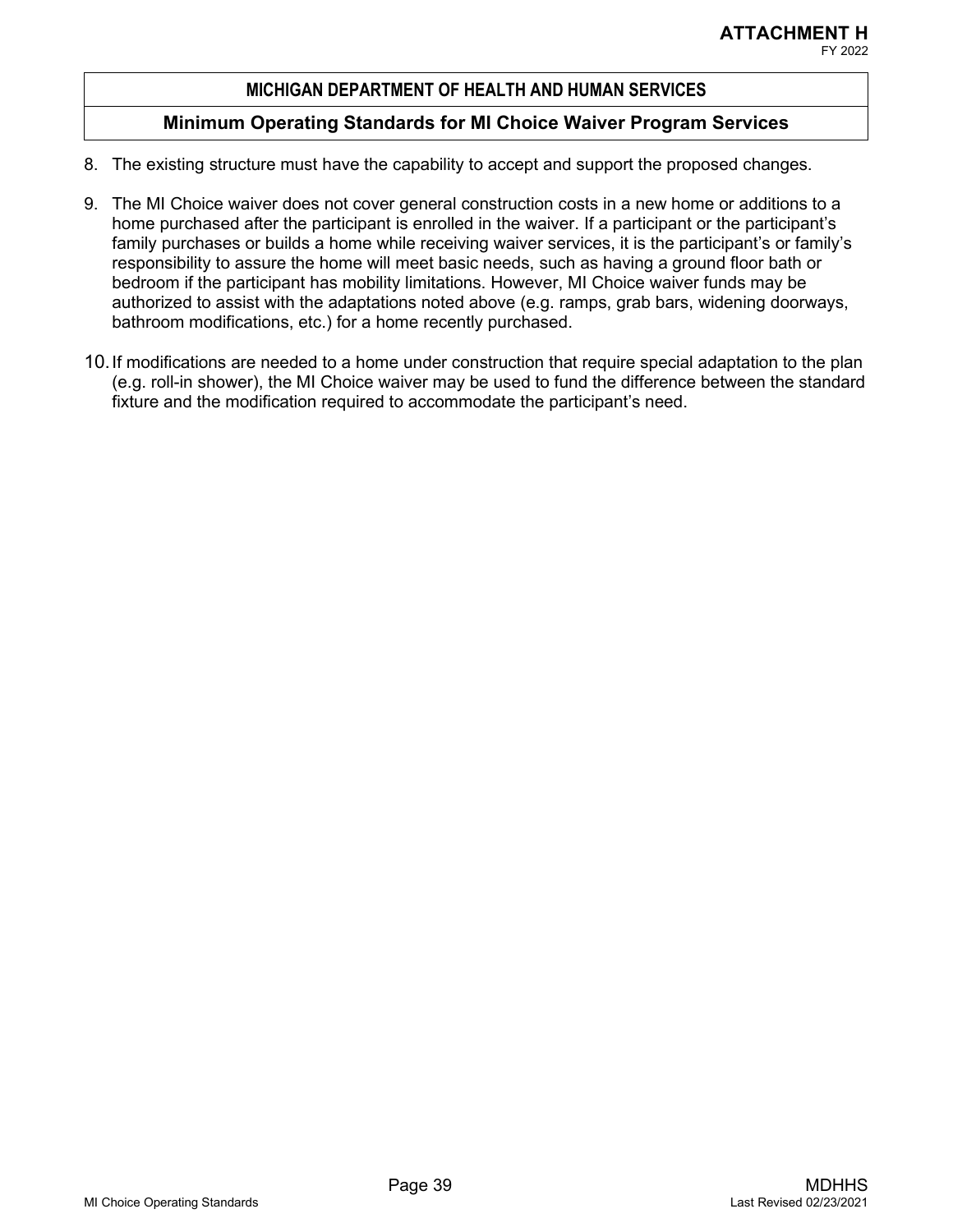#### **Minimum Operating Standards for MI Choice Waiver Program Services**

| <b>DEFINITION</b><br>Fiscal Intermediary services assist participants in self-determination in acquiring and  <br>maintaining services defined in the participant's PCSP, controlling a participant's<br>budget, and choosing staff authorized by the waiver agency. The fiscal intermediary<br>helps a participant manage and distribute funds contained in an individual budget.<br>Funds are used to purchase waiver goods and services authorized in the participant's<br>PCSP. Fiscal Intermediary services include, but are not limited to, the facilitation of the |                                                                                                                                                                             |  |  |  |
|---------------------------------------------------------------------------------------------------------------------------------------------------------------------------------------------------------------------------------------------------------------------------------------------------------------------------------------------------------------------------------------------------------------------------------------------------------------------------------------------------------------------------------------------------------------------------|-----------------------------------------------------------------------------------------------------------------------------------------------------------------------------|--|--|--|
|                                                                                                                                                                                                                                                                                                                                                                                                                                                                                                                                                                           |                                                                                                                                                                             |  |  |  |
|                                                                                                                                                                                                                                                                                                                                                                                                                                                                                                                                                                           |                                                                                                                                                                             |  |  |  |
|                                                                                                                                                                                                                                                                                                                                                                                                                                                                                                                                                                           |                                                                                                                                                                             |  |  |  |
|                                                                                                                                                                                                                                                                                                                                                                                                                                                                                                                                                                           |                                                                                                                                                                             |  |  |  |
|                                                                                                                                                                                                                                                                                                                                                                                                                                                                                                                                                                           |                                                                                                                                                                             |  |  |  |
|                                                                                                                                                                                                                                                                                                                                                                                                                                                                                                                                                                           |                                                                                                                                                                             |  |  |  |
| employment of MI Choice service providers by the participant (including federal, state,                                                                                                                                                                                                                                                                                                                                                                                                                                                                                   |                                                                                                                                                                             |  |  |  |
| and local tax withholding or payments, unemployment compensation fees, wage                                                                                                                                                                                                                                                                                                                                                                                                                                                                                               |                                                                                                                                                                             |  |  |  |
| settlements), fiscal accounting, tracking and monitoring participant directed budget                                                                                                                                                                                                                                                                                                                                                                                                                                                                                      |                                                                                                                                                                             |  |  |  |
| expenditures and identifying potential over- and under-expenditures, and assuring                                                                                                                                                                                                                                                                                                                                                                                                                                                                                         |                                                                                                                                                                             |  |  |  |
|                                                                                                                                                                                                                                                                                                                                                                                                                                                                                                                                                                           | compliance with documentation requirements related to management of public funds.                                                                                           |  |  |  |
|                                                                                                                                                                                                                                                                                                                                                                                                                                                                                                                                                                           |                                                                                                                                                                             |  |  |  |
|                                                                                                                                                                                                                                                                                                                                                                                                                                                                                                                                                                           | The fiscal intermediary may also perform other supportive functions that enable the<br>participant to self-direct needed services and supports. These functions may include |  |  |  |
|                                                                                                                                                                                                                                                                                                                                                                                                                                                                                                                                                                           | verification of provider qualifications, including reference and criminal history review                                                                                    |  |  |  |
|                                                                                                                                                                                                                                                                                                                                                                                                                                                                                                                                                                           | checks, and assisting the participant to understand billing and documentation                                                                                               |  |  |  |
| requirements.                                                                                                                                                                                                                                                                                                                                                                                                                                                                                                                                                             |                                                                                                                                                                             |  |  |  |
| <b>HCPCS</b><br>T2025, Waiver Services, not otherwise specified.                                                                                                                                                                                                                                                                                                                                                                                                                                                                                                          |                                                                                                                                                                             |  |  |  |
| <b>CODE</b>                                                                                                                                                                                                                                                                                                                                                                                                                                                                                                                                                               |                                                                                                                                                                             |  |  |  |
| <b>UNITS</b><br>As specified in the contract between the Fiscal Intermediary and the waiver agency,                                                                                                                                                                                                                                                                                                                                                                                                                                                                       |                                                                                                                                                                             |  |  |  |
| usually a monthly or bi-weekly fee.                                                                                                                                                                                                                                                                                                                                                                                                                                                                                                                                       |                                                                                                                                                                             |  |  |  |
| <b>SERVICE</b><br>$\Box$                                                                                                                                                                                                                                                                                                                                                                                                                                                                                                                                                  |                                                                                                                                                                             |  |  |  |
| Traditional/Agency-Based<br><b>DELIVERY</b>                                                                                                                                                                                                                                                                                                                                                                                                                                                                                                                               |                                                                                                                                                                             |  |  |  |
| ☑<br>Self-Determination<br><b>OPTIONS</b>                                                                                                                                                                                                                                                                                                                                                                                                                                                                                                                                 |                                                                                                                                                                             |  |  |  |

#### **Minimum Standards for Self-Determined Service Delivery**

- 1. Each Fiscal Intermediary (FI) agency must satisfactorily pass a readiness review conducted by a waiver agency, as specified in Attachment N of the MI Choice contract and meet all criteria sanctioned by the state.
- 2. Each FI must be bonded and insured. The insured amount must exceed the total budgetary amount the FI is responsible for administering.
- 3. Each FI must demonstrate the ability to manage budgets and perform all functions of the FI including all activities related to employment taxation, worker's compensation, and state, local, and federal regulations.
- 4. Each FI must demonstrate competence in managing budgets and performing other functions and responsibilities of a fiscal intermediary.
- 5. Each FI will provide four basic areas of performance:
	- a. Function as the employer agency for participants directly employing workers to assure compliance with payroll tax and insurance requirements;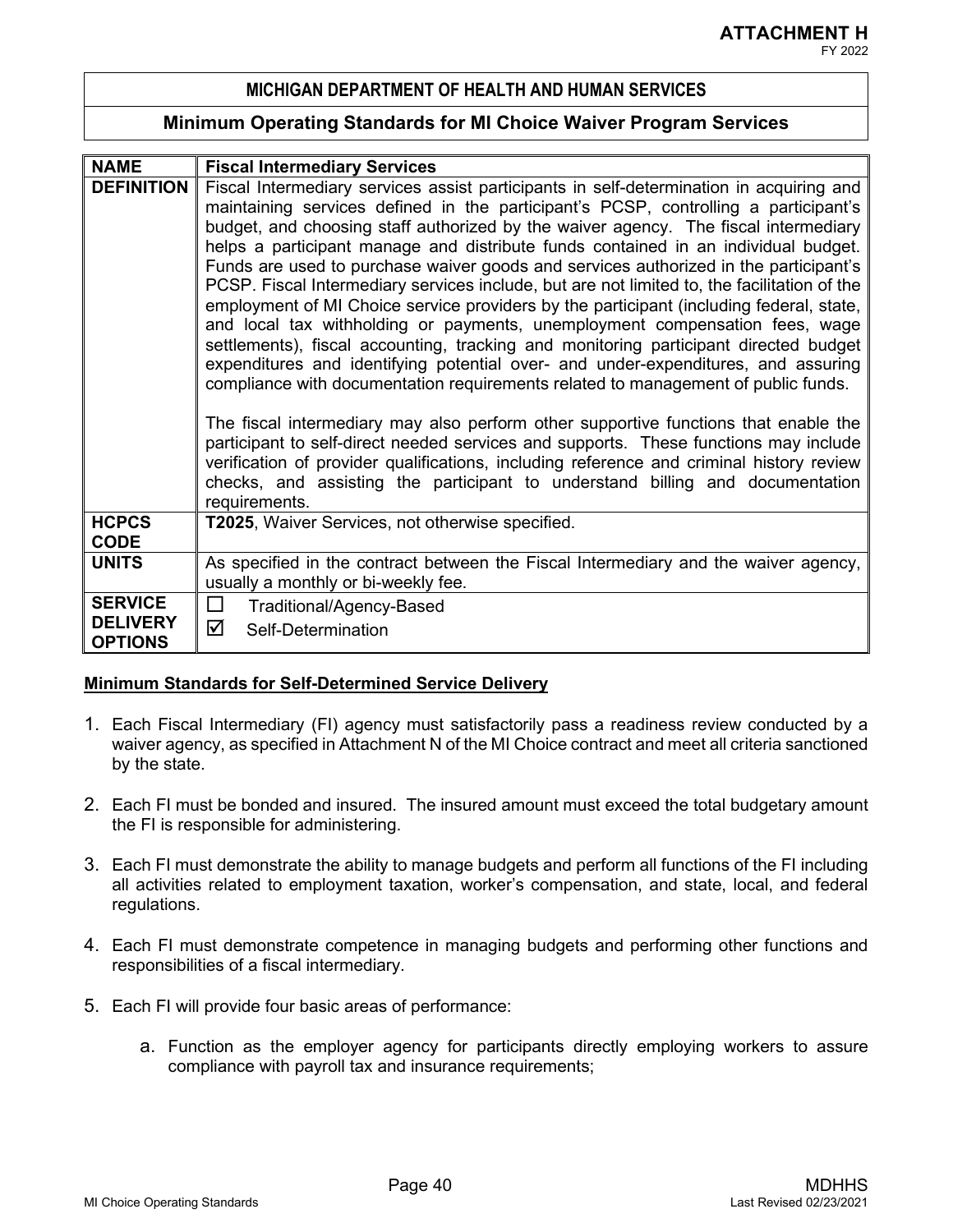# FY 2022

## **MICHIGAN DEPARTMENT OF HEALTH AND HUMAN SERVICES**

## **Minimum Operating Standards for MI Choice Waiver Program Services**

- b. Ensure compliance with requirements related to management of public funds, the direct employment of workers by participants, and contracting for other authorized goods and services;
- c. Facilitate successful implementation of the self-determination arrangements by monitoring the use of the budget and providing monthly budget status reports to each participant and waiver agency; and
- d. Offer supportive services to enable participants to self-determine and direct the services and supports they need.
- 6. The waiver agency and FI must abide by the principles set forth in the Self-Determination Technical Advisory "Choice Voucher System" available at:

www.hcbs.org/moreInfo.php/doc/2928

7. Participants choosing self-determination and utilizing the Agency with Choice option do not have to utilize a fiscal intermediary. Participants using the Agency with Choice option may choose to have the agency perform the functions outlined in standard #5 above.

- 1. Fiscal Intermediary services are only available to those participants choosing the self-determination option for service delivery.
- 2. Providers of other covered services to the participant, family, or guardians of the participant may not provide FI services to the participant.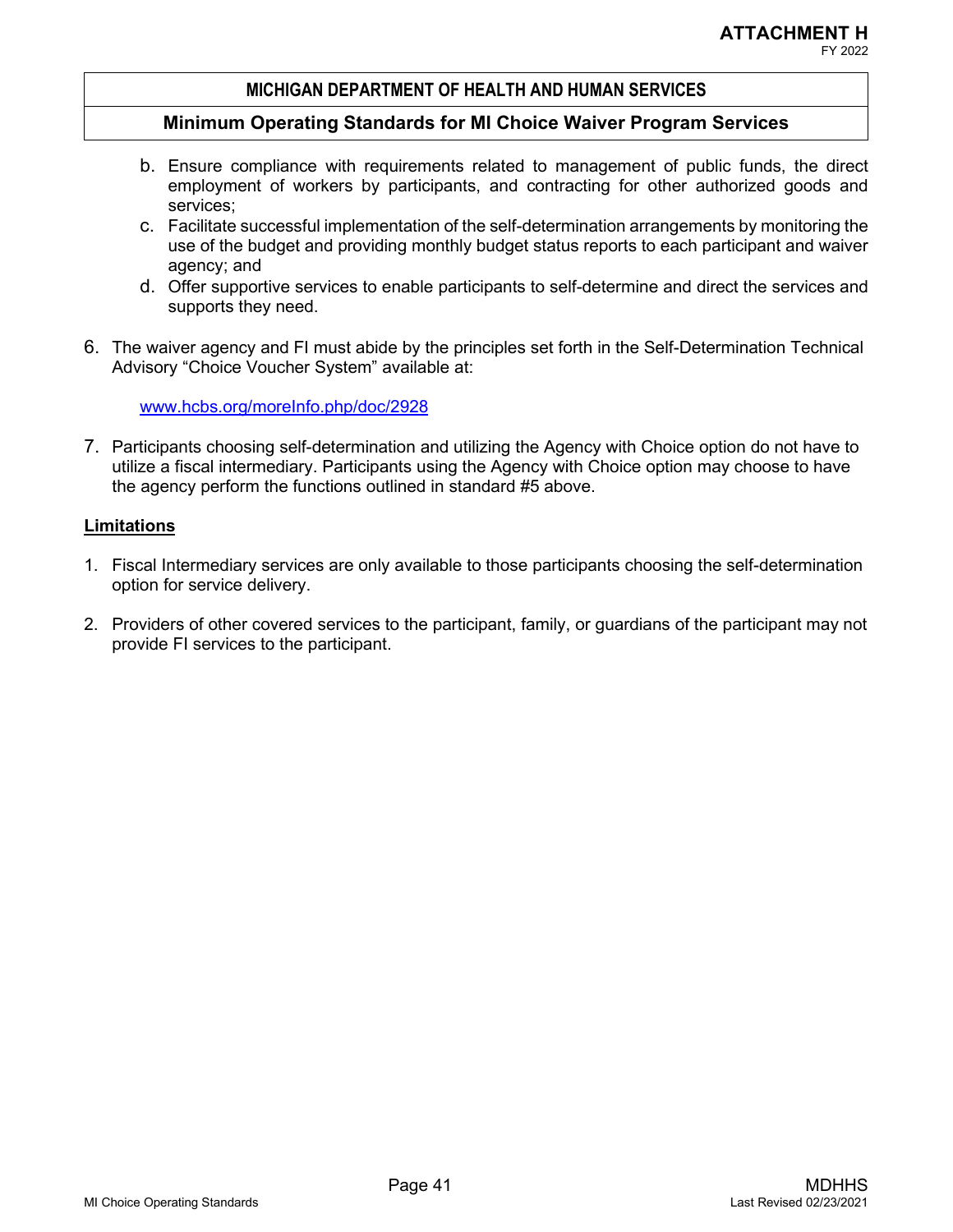## **Minimum Operating Standards for MI Choice Waiver Program Services**

| <b>NAME</b>                       | <b>Goods and Services</b>                                                          |  |  |  |
|-----------------------------------|------------------------------------------------------------------------------------|--|--|--|
| <b>DEFINITION</b>                 | Goods and services are services, equipment, or supplies not otherwise available    |  |  |  |
|                                   | through the MI Choice waiver or the Medicaid State Plan that address an identified |  |  |  |
|                                   | need in the individual PCSP, including improving and maintaining the participant's |  |  |  |
|                                   | opportunities for full membership in the community.                                |  |  |  |
| <b>HCPCS</b>                      | T2041, Supports brokerage, self-directed, waiver per 15 minutes                    |  |  |  |
| <b>CODE</b>                       | T5999, Supply, not otherwise specified.                                            |  |  |  |
| <b>UNITS</b>                      | $T2041$ = per 15 minutes                                                           |  |  |  |
|                                   | $T5999$ = one unit per item                                                        |  |  |  |
| <b>SERVICE</b>                    | Traditional/Agency-Based                                                           |  |  |  |
| <b>DELIVERY</b><br><b>OPTIONS</b> | ☑<br>Self-Determination                                                            |  |  |  |

#### **Minimum Standards for Self-Determined Service Delivery**

- 1. Each chosen provider must minimally comply with Section C of the "General Operating Standards for MI Choice Waiver Service Providers."
- 2. Waiver agencies may obtain some items directly from a retail store that offers the item to the general public (i.e. Wal-Mart, K-mart, Meijer, Costco, etc.). When utilizing retail stores, the waiver agency must assure the item purchased meets the service standards. The waiver agency may choose to open a business account with a retail store for such purchases. The waiver agency must maintain the original receipts and maintain accurate systems of accounting to verify the specific participant who received the purchased item.
- 3. Each item specified in the PCSP as Goods and Services must meet the following requirements:
	- a. The item or service would decrease the need for other Medicaid services; or
	- b. Promote inclusion in the community; or
	- c. Increase the participant's safety in the home environment; and,
	- d. The participant does not have the funds to purchase the item or service or the item or service is not available through another source.
- 4. The item or service must be designed to meet the participant's functional, medical, or social needs and advance the desired outcomes in the participant's individual PCSP.
- 5. Self-directed Goods and Services are purchased from the participant-directed budget.
- 6. Participants choosing the self-determination model for service delivery may also choose to utilize a supports broker to assist with developing the person-centered plan and securing other services (regardless of payer source) that may contribute to the participant's success in home and communitybased living and improvements in their quality of life. Supports coordinators should inform all participants of this option and may assist the participant with selecting a supports broker, as needed.

#### **Limitations**

1. This service is only available to those participants choosing self-determination.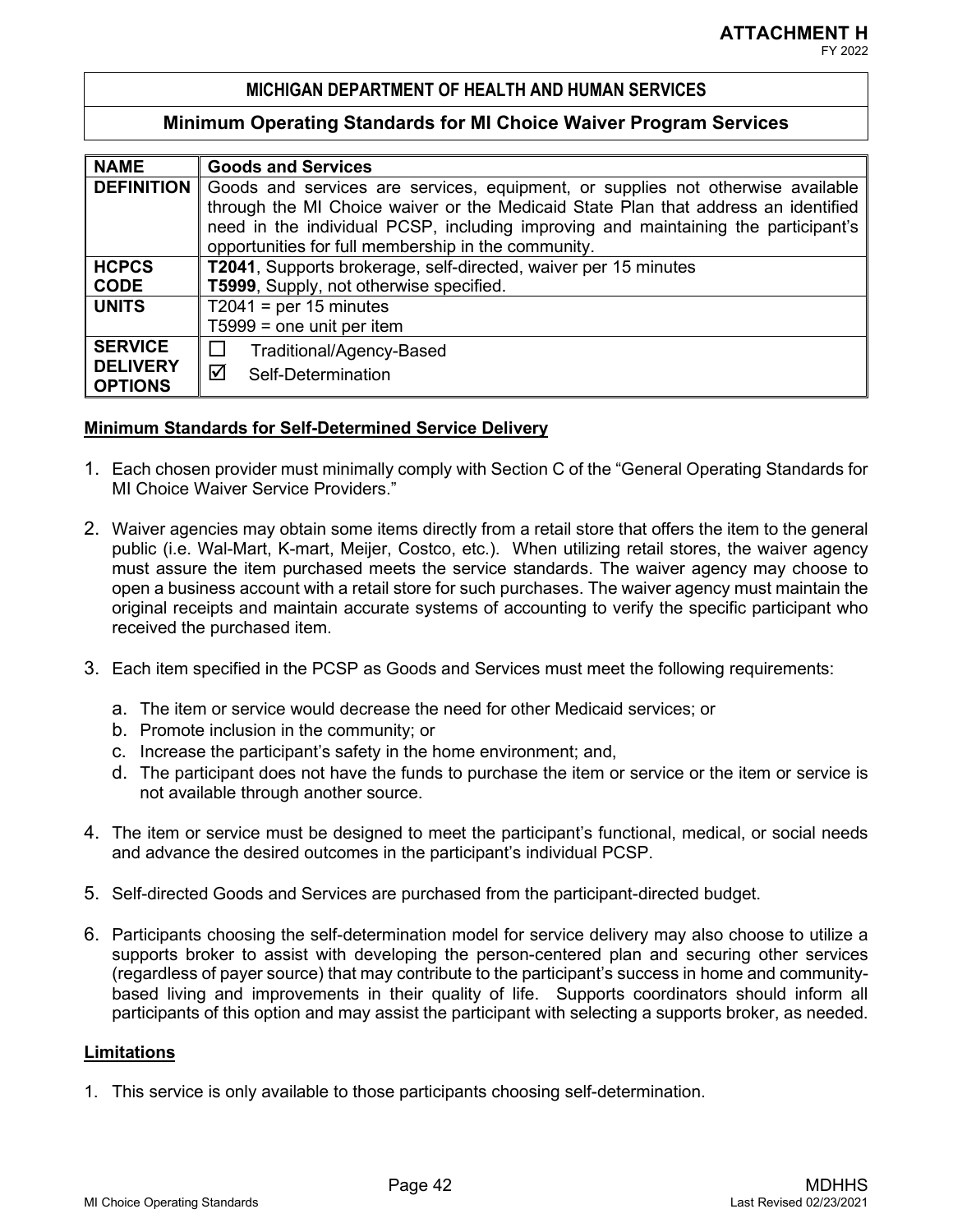- 2. Where applicable, the participant must use Medicaid state plan, Medicare, or other available payers first.
- 3. The participant's preference for a certain provider or agency is not grounds for declining another payer in order to access waiver services.
- 4. This service excludes experimental or prohibited treatments.
- 5. Federal or State Medicaid or other statues and regulations, including the State's Procurement Requirement, may not prohibit the services or items authorized for purchase.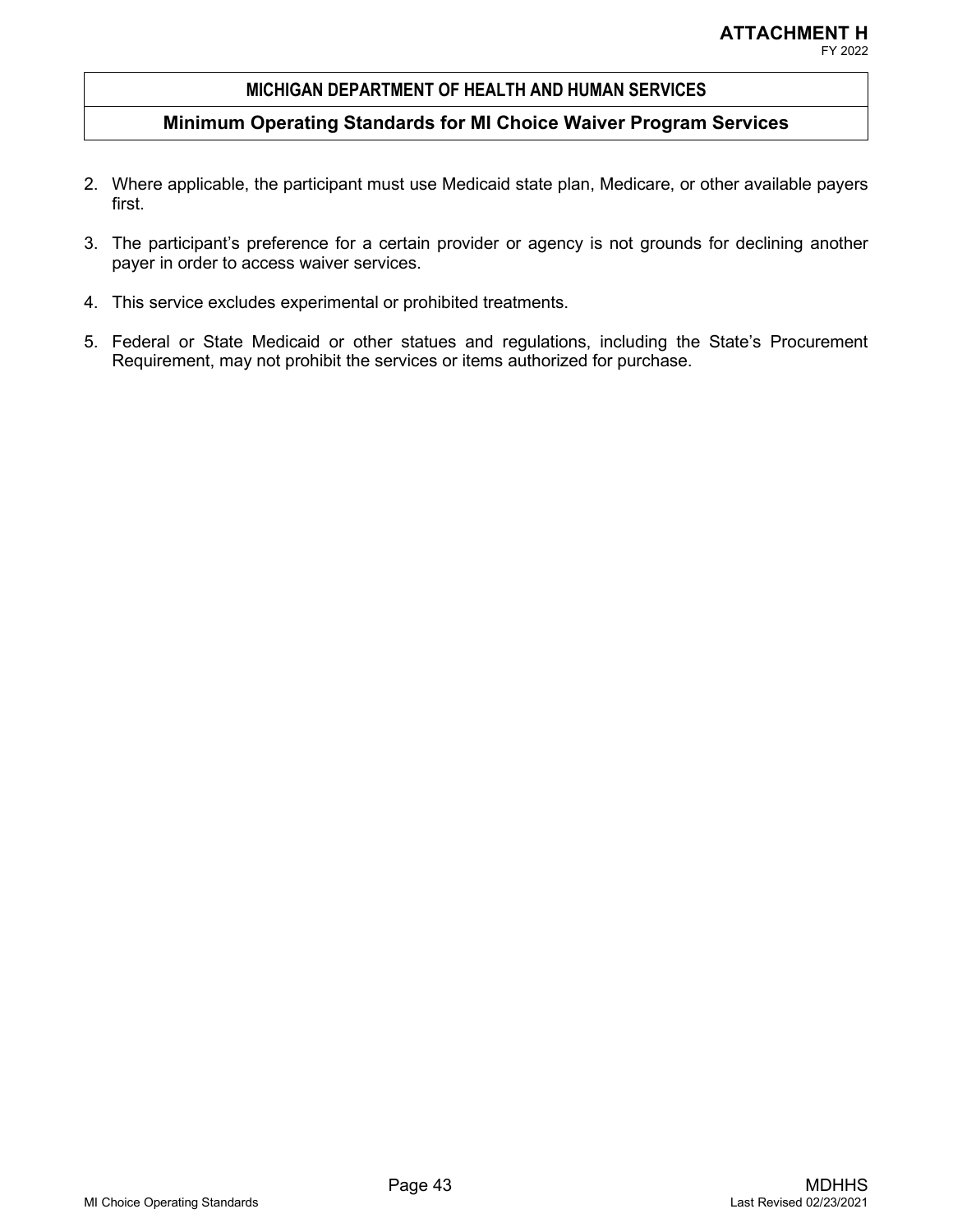### **Minimum Operating Standards for MI Choice Waiver Program Services**

| <b>NAME</b>       | <b>Home Delivered Meals</b>                                                                 |  |  |  |
|-------------------|---------------------------------------------------------------------------------------------|--|--|--|
| <b>DEFINITION</b> | Home Delivered Meals (HDM) is the provision of one to two nutritionally sound meals         |  |  |  |
|                   | per day to a participant who is unable to care for their own nutritional needs. The unit    |  |  |  |
|                   | of service is one meal delivered to the participant's home or to the participant's selected |  |  |  |
|                   | congregate meal site that provides a minimum of one-third of the current dietary            |  |  |  |
|                   | reference intake (DRI) allowances for the age group as established by the Food and          |  |  |  |
|                   | Nutritional Board of the Institute of Medicine of the National Academy of Sciences.         |  |  |  |
|                   | Allowances must be made in HDMs for specialized or therapeutic diets as indicated in        |  |  |  |
|                   | the participant's PCSP. Home Delivered Meals cannot constitute a full nutritional           |  |  |  |
|                   | regimen.                                                                                    |  |  |  |
| <b>HCPCS</b>      | <b>S5170.</b> Home delivered meals, including preparation, per meal.                        |  |  |  |
| <b>CODE</b>       |                                                                                             |  |  |  |
| <b>UNITS</b>      | One delivered meal                                                                          |  |  |  |
| <b>SERVICE</b>    | ☑<br>Traditional/Agency-Based                                                               |  |  |  |
| <b>DELIVERY</b>   | Self-Determination                                                                          |  |  |  |
| <b>OPTIONS</b>    |                                                                                             |  |  |  |

## **Minimum Standards for Traditional Service Delivery**

The standards identified below apply only to individuals for whom the MI Choice waiver program is purchasing home delivered or congregate meals. Waiver agencies authorize MI Choice payment of meals for qualified participants.

#### **General Requirements**

- 1. Each direct service provider must have written policies and procedures compatible with the "General Operating Standards for Waiver Agencies and Contracted Direct Service Providers," and minimally, Section A of the "General Operating Standards for MI Choice Waiver Providers."
- 2. All congregate meals providers must meet the MDHHS Aging and Adult Services Agency requirements for congregate meals providers and be an approved provider of congregate meals by the local Area Agency on Aging.
- 3. Each waiver agency must have written eligibility criteria for persons receiving home delivered or congregate meals authorized through the waiver program which include, at a minimum:
	- a. The participant must be unable to consistently obtain food or prepare meals for themselves because of:
		- i. A disabling condition, such as limited physical mobility, cognitive or psychological impairment, or sight impairment, **or**
		- ii. A lack of knowledge or skill to select and prepare nourishing and well-balanced meals, **or**
		- iii. A lack of means to obtain or prepare nourishing meals, **or**
		- iv. A lack of incentive to prepare and eat a meal alone, **or**
		- v. A lack of informal supports who are both willing and able to perform the services needed, **or**
		- vi. A need to supplement the informal supports available with additional meals.
	- b. The participant does not have a paid caregiver that is able and willing to prepare meals for the participant.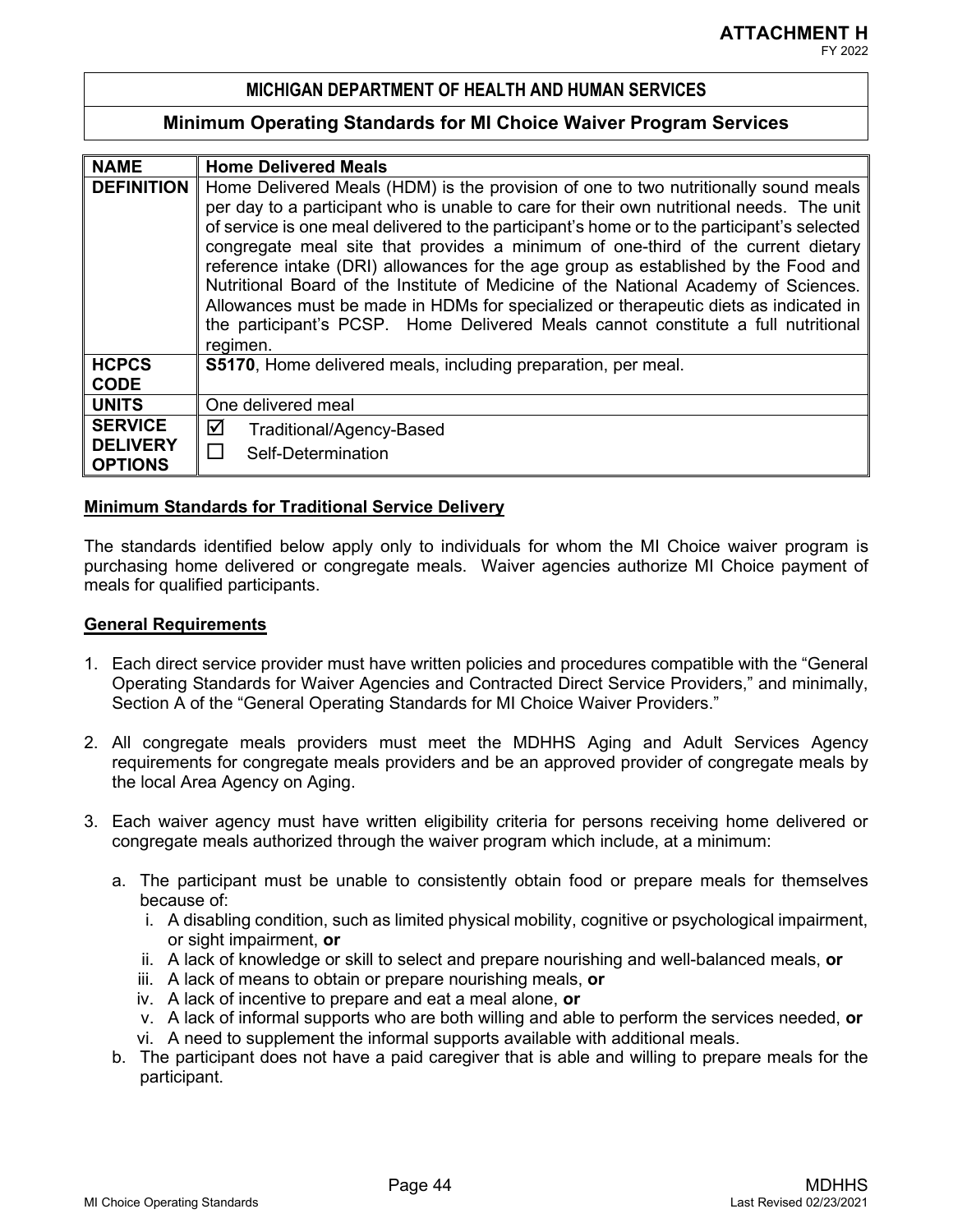- c. The provider can appropriately meet the participant's special dietary needs as defined by the most current version of the US Department of Agriculture "Dietary Guidelines for Healthy Americans".
- d. The participant must be able to feed him or herself.
- e. The participant must agree to be home when meals are delivered, or contact the program when absence is unavoidable.
- 4. Each provider must have written policies and procedures that integrates person centered planning into the home delivered and congregate meals program. This includes allowing participants to attend congregate meals sites when they have transportation or help to the site and providing diet modifications, as requested by the participant when the provider is able to do so while following established nutritional guidelines.
- 5. Federal regulations prohibit the MI Choice program from providing three meals per day to waiver participants. Providers must vary the level of meal service for an individual in response to varying availability of help from allies and formal caregivers, and changes in the participant's status or condition. When MI Choice provides home delivered meals less than seven days per week, the waiver agency must identify and document in the case record, the usual source of all meals for the participant that are not provided by the program.
- 6. Each home delivered or congregate meals provider must have the capacity to provide three meals per day, which together meet the DRI as established by the Food and Nutrition Board of the Institute of Medicine of the National Academy of Sciences. Each provider must have meals available at least five days per week.
- 7. The provider may offer liquid meals to participants when ordered by a physician. The regional dietitian must approve all liquid meals products used by the provider. The provider or supports coordinator must provide instruction to the participant, the participant's caregiver, and participant's family in the proper care and handling of liquid meals. The waiver agency and provider must meet the following requirements when liquid meals are the sole source of nutrition:
	- a. Diet orders must include participant weight and specify the required nutritional content of the liquid meals.
	- b. The supports coordinator must ensure the participant's physician renews the diet orders every three months, and
	- c. The MI Choice RN supports coordinator and participant must develop the PCSP for participant receiving liquid meals in consultation with the participant's physician.
- 8. The provider may supply liquid nutritional supplements ordered by a supports coordinator where feasible and appropriate. When liquid nutrition supplements a participant's diet, the supports coordinator must ensure the physician renews the order for liquid nutritional supplements every six months. However, liquid nutritional supplements are classified as a specialized medical supply for purposes of the MI Choice program and must be billed accordingly.
- 9. The supports coordinator or provider must verify and maintain records that indicate each participant can provide safe conditions for the storage, thawing, and reheating of frozen foods. Frozen foods should be kept frozen at 0 degrees Fahrenheit thawing for consumption. Unless otherwise preferred by the participant, providers must not furnish more than a two-week supply of frozen meals to a participant during one home delivery visit.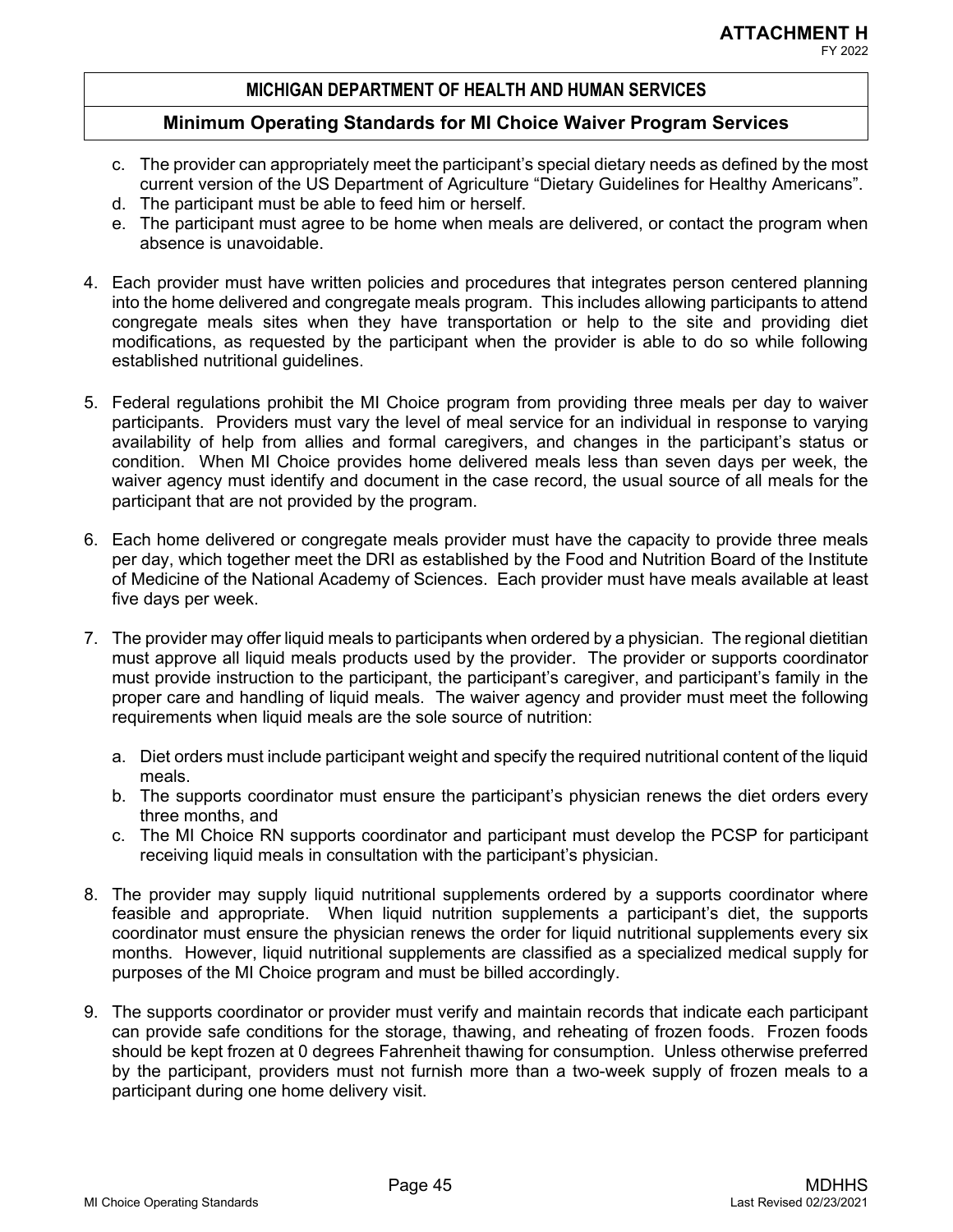## **Minimum Operating Standards for MI Choice Waiver Program Services**

- 10. Each provider must develop and have available written plans for continuing services in emergencies such as short-term natural disasters (e.g., snow and/or ice storms), loss of power, physical plant malfunctions, etc. The provider must train staff and volunteers on procedures to follow in the event of severe weather or natural disasters and the county emergency plan. The emergency plan shall address, but not be limited to:
	- a. Uninterrupted delivery of meals to HDM participants, including, but not limited to use of families and friends, volunteers, shelf-stable meals and informal support systems;
	- b. Provision of at least two, and preferably more, shelf-stable meals and instructions on how to use for participants. Every effort should be made to assure that the emergency shelf-stable meals meet the nutrition guidelines. If it is not possible, shelf-stable meals will not be required to adhere to the guidelines.
	- c. MI Choice participants may receive two emergency meals.
	- d. Back-up plan for food preparation if usual kitchen facility is unavailable;
	- e. Agreements in place with volunteer agencies, individual volunteers, hospitals, long-term care facilities, other nutrition providers, or other agencies/groups that could be on standby to assist with food acquisition, meal preparation, and delivery;
	- f. Communications system to alert congregate and home-delivered meals participants of changes in meal site/delivery;
	- g. The plan shall cover all the sites and participants for each provider, including subcontractors of the provider.
- 11. A record of the menu actually served each day shall be maintained for each fiscal year's operation.
- 12. Monthly nutrition education sessions must be offered at each meal site and as appropriate to homedelivered meal participants. Emphasis should focus on giving the participant the information and tools to make food choices in relation to health and wellness, and to any chronic diseases they may have, including making choices at the meal site, at home, and when they eat out.

Topics shall include, but not be limited to, food, nutrition, and wellness issues. Nutrition education materials must come from reputable sources. Questions pertaining to appropriateness of materials and presenters are to be directed to the staff dietitian, regional dietitian or Dietetic Technician, Registered (DTR). Program materials distributed must take into consideration the level of literacy, living alone status, caregiver support and translation of materials as appropriate for older adults with limited English proficiency. At least once per year, the following topics must be covered:

- How food choices affect chronic illnesses
- Food safety at home and when dining out
- Food choices at home
- Emergency preparedness- what to have on hand
- 13. Each provider must operate according to the Michigan Food Code and must have a copy of the most recent version of the Code available for reference.
- 14. Complaints from participants should be referred to the provider that hosts the site or manages the HDMs. Each provider shall have a written procedure for handling complaints. The provider and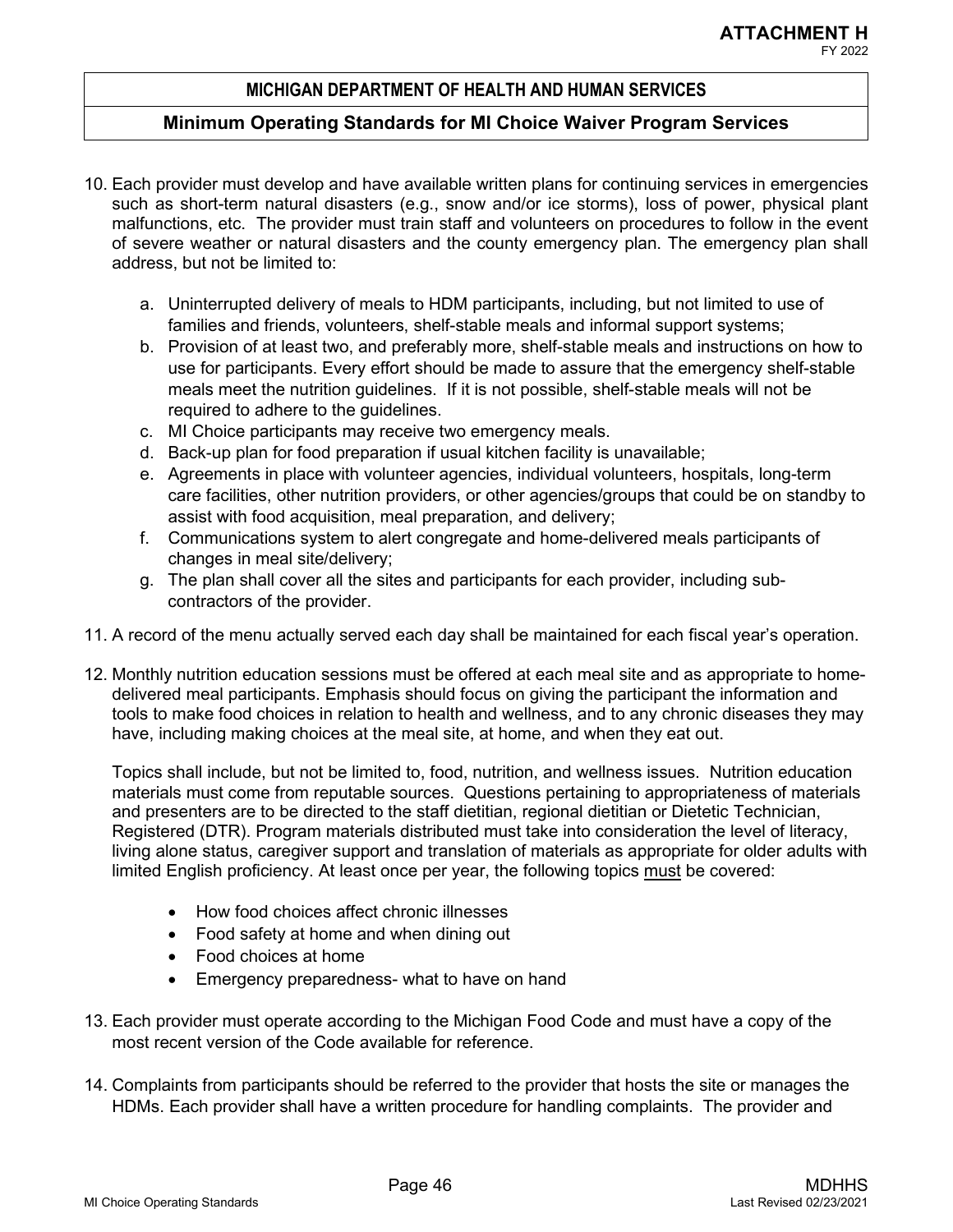## **Minimum Operating Standards for MI Choice Waiver Program Services**

waiver agency must develop a plan for what type of complaints need to be referred to the waiver agency.

- 15. Home Visit Safety. Assessors, HDM drivers, delivery people and other staff are not expected to be placed in situations that they feel unsafe or threatened. Providers must work with their waiver agency to create a "Home Visit Safety Policy" that addresses verbal and physical threats made to the assessor(s), drivers or other program persons, by participants, family members, pets (animals) or others in the home during the assessment. This policy should include, but is not limited to:
	- a. Definition of a verbal or physical threat;
	- b. How a report should be made/who investigates the report;
	- c. What actions should be taken by the assessor or driver if they are threatened;
	- d. What warnings should be given to the participant;
	- e. What actions should be taken for repeated behaviors;
	- f. What information gets recorded in the chart; and
	- g. Situations requiring multiple staff/volunteers.

## **Nutrient Analysis Guidelines**

- 1. When developing menus, MDHHS encourages every attempt to include key nutrients and to follow other dietary recommendations that relate to lessening chronic disease and improving the health of MI Choice participants. Diabetes, hypertension, and obesity are three prevalent chronic conditions among all adults in Michigan. Providers should pay special attention to nutritional factors that can help prevent and manage these and other chronic conditions.
- 2. Develop menu standards to sustain and improve a participant's health through the provision of safe and nutritious meals using specific guidelines.
- 3. Each meal served by the provider must meet the current U.S. Department of Agriculture/ Health and Human Services Dietary Guidelines and minimally contain 33 1/3 percent of the current DRI as established by the Food and Nutrition Board of the National Academy of Science, National Research Council.
- 4. The provider must offer meal components meeting the 33 1/3 percent of the DRI if the provider serves one meal per day. If the provider serves two meals per day, the provider must offer meal components meeting 66 2/3 percent of the DRI. If the provider serves three meals per day, the provider must offer meal components with 100 percent of the DRI.
- 5. Providers must design menu planning to:
	- a. Include a variety of foods, especially fruits, vegetables, and whole grains;
	- b. Increase the use of fresh or frozen fruits and vegetables, especially those high in potassium;
	- c. Avoid too much total fat, saturated fat, trans fat, and cholesterol. Encourage mono- and polyunsaturated fats;
	- d. Include foods with adequate complex carbohydrates and fiber;
	- e. Avoid too much refined carbohydrates and added sugars;
	- f. Encourage nutrient dense foods;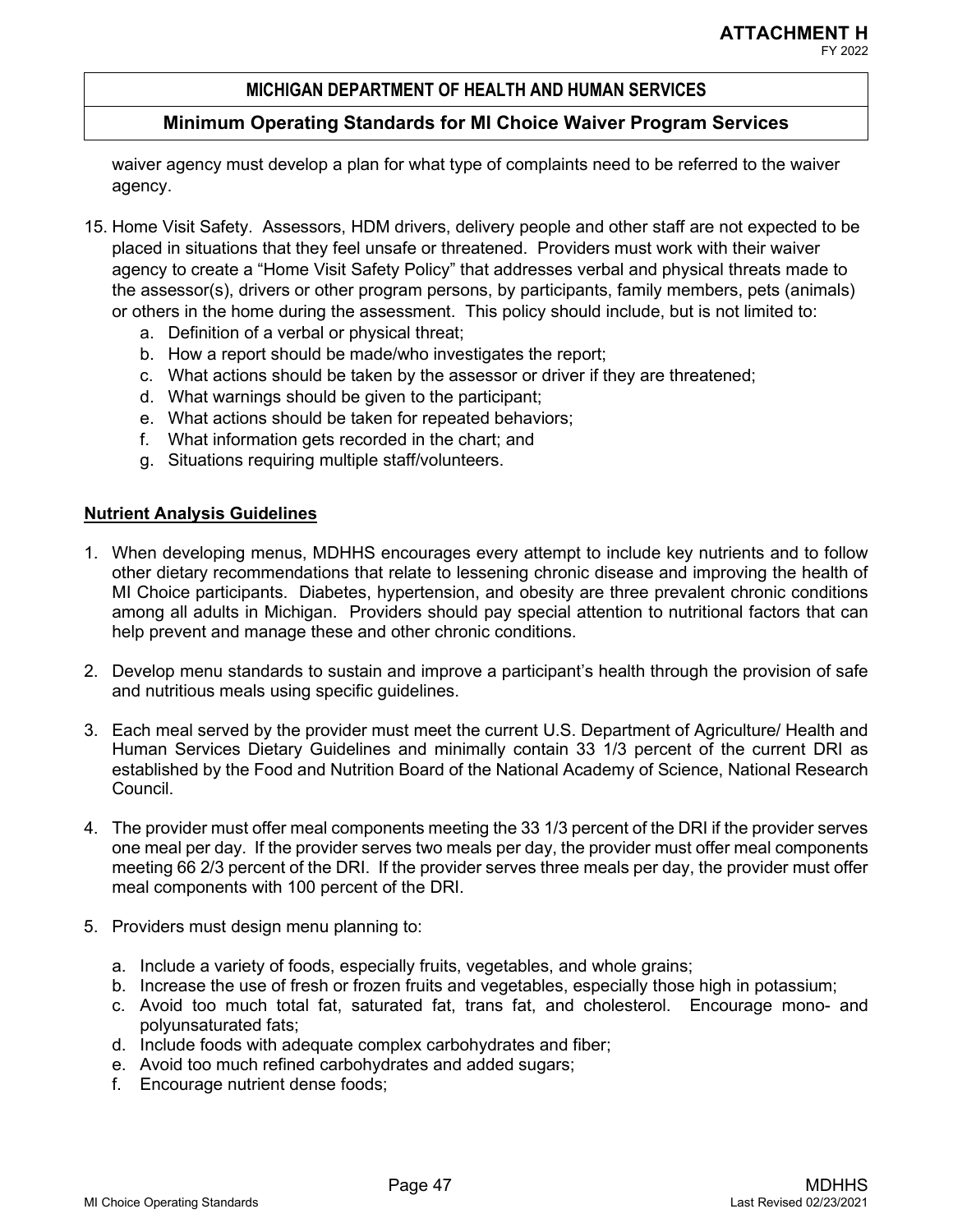- g. Avoid too much sodium by using salt free herbs and spices, cooking from scratch, and using less processed and manufactured foods; and
- h. Provide an appropriate number of calories to help maintain ideal body weight.
- 6. Providers must use person-centered planning principles when doing menu planning. Examples of person-centered menu planning include offering rather than serving food and providing choices of food as often as possible.
- 7. Providers should track the nutrients in the chart below on a daily basis and may average them weekly. The target value represents 1/3 of the DRI for a >70 year old male, and is the minimum amount. Compliance range represents acceptable minimum and maximum values as specified by the State to allow flexibility and participant satisfaction. Use fortified foods to meet Vitamin B12 needs.

| <b>Nutrient</b>                                                                                                                                                           | Target Values<br>(Minimum) | <b>Compliance Values</b><br>Averaged over one<br>week |
|---------------------------------------------------------------------------------------------------------------------------------------------------------------------------|----------------------------|-------------------------------------------------------|
| Calories                                                                                                                                                                  | 700                        | 600-850                                               |
| <b>Protein</b>                                                                                                                                                            | 19 grams per meal          | >=19 grams per meal                                   |
| Total Fat                                                                                                                                                                 | <30% of calories           | <30% of calories                                      |
| Saturated Fat                                                                                                                                                             | <10% of calories           | No meal $>$ 35% fat                                   |
| Trans Fat                                                                                                                                                                 | No trans fat               | As low as possible                                    |
| Fiber                                                                                                                                                                     | 10 grams                   | 7 grams or higher                                     |
| Calcium                                                                                                                                                                   | 400 mg                     | 400 mg or higher                                      |
| Magnesium (suggested food sources: bananas, raisins, legumes,<br>nuts, whole grains, oatmeal, vegetables, milk, and milk products)                                        | $116 \text{ mg}$           | 116 mg or higher                                      |
| Vitamin B6 (suggested food sources: fish, beef liver and other organ<br>meats, potatoes and other starchy vegetables, fruit (excluding<br>citrus), and fortified cereals) | 0.6 <sub>mg</sub>          | 0.6 mg or higher                                      |
| Vitamin B12 (suggested food sources: fish, red meat, poultry, eggs,<br>milk and milk products, and fortified cereals)                                                     | $0.8 \text{~mcg}$          | 0.8 mcg or higher                                     |
| Vitamin C                                                                                                                                                                 | $30 \text{ mg}$            | 25 mg or higher                                       |
| Sodium                                                                                                                                                                    | 800-1,200 mg               | 1,200 mg or less                                      |

- 8. These nutrients have been targeted for tracking because older adults frequently do not get enough of these nutrients, which affect bone and muscle health. Deficiencies can lead to balance problems and exacerbate existing chronic conditions.
- 9. Special Menus: To the extent practicable, adjust meals to meet any special dietary needs of the participants for health reasons, ethnic and religious preference, and to provide flexibility in designing meals that are appealing to participants.
- 10. Providers must be able to produce a nutrient analysis for a meal when requested by MDHHS, the waiver agency, a participant, a participant's family, or a medical provider. The provider does not have to list nutrient analysis on the menu.
- 11. Key recommendations from the USDA Dietary Guidelines for Americans (DGA) to consider when planning meals:
	- a. Consume a healthy eating pattern that accounts for all foods and beverages within an appropriate calorie level.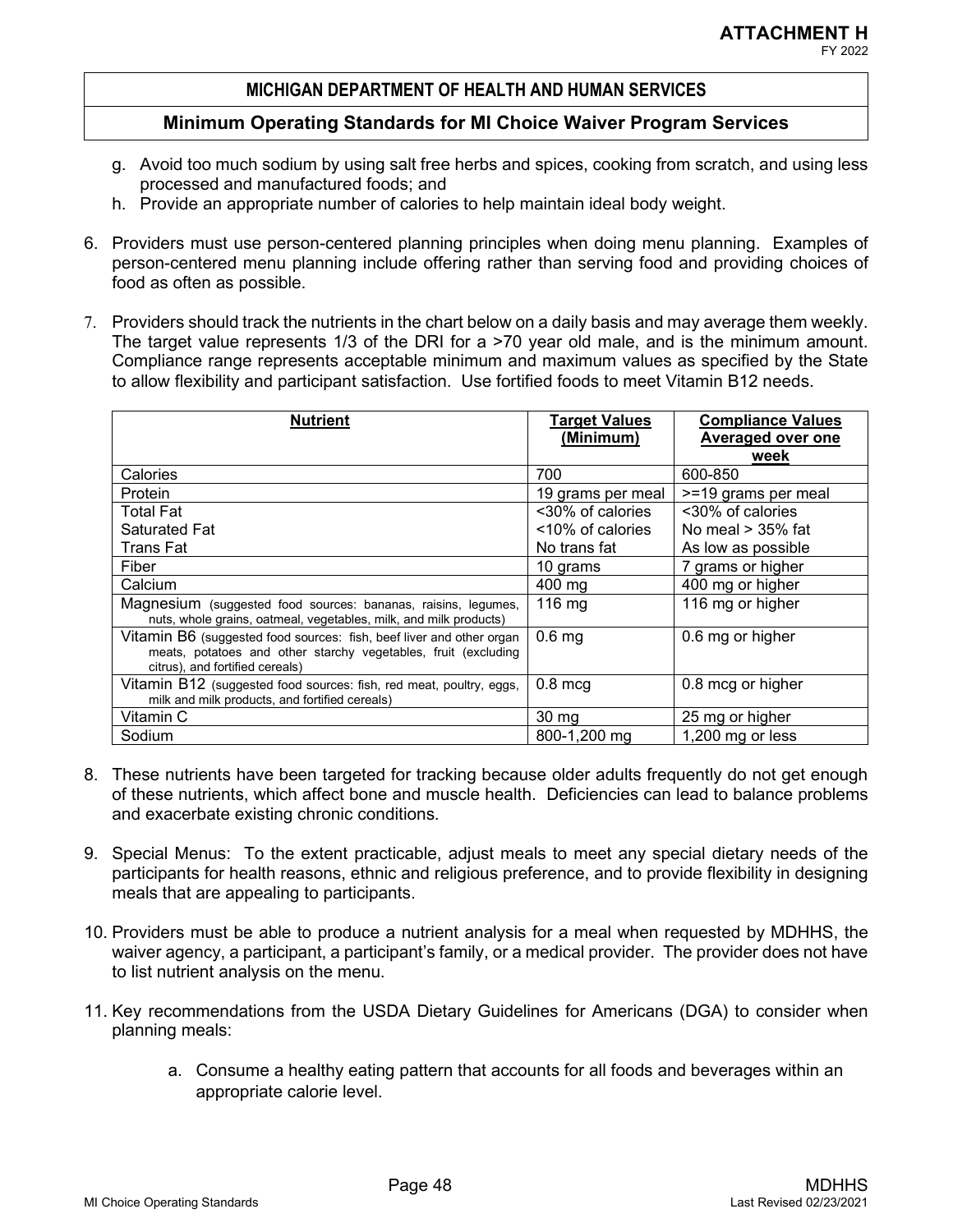# **Minimum Operating Standards for MI Choice Waiver Program Services**

- i. A variety of vegetables from all of the sub-groups- dark green, red and orange, legumes (beans and peas), starchy, and other.
- ii. Fruits, especially whole fruits
- iii. Grains, at least half of which are whole grains
- iv. Fat-free, or low-fat dairy, including milk, yogurt, and cheese
- v. A variety of protein foods, including seafood, lean meats and poultry, eggs, legumes, nuts and seeds.
- vi. Oils
- b. Nutrient dense meals shall be planned using preparation and delivery methods that preserve the nutritional value of foods.
	- i. Consume less than 10% of calories per day from added sugars
	- ii. Consume less than 10% of calories per day from saturated fats
	- iii. Consume less than 2300 grams of sodium per day (This may be averaged in your meal plans)
- c. The target for carbohydrate per meal is 75 grams. If the provider is following one of the suggested meal patterns from the Dietary Guidelines for Americans, the CHO grams should follow that pattern.

# **Meal Planning Guidelines**

- 1. The provider may serve vegetarian meals as part of the menu cycle or as an optional menu choice. Vegetarian meals must include a variety of flavors, textures, seasonings, colors, and food groups in the same meal.
- 2. Breakfast meals may include any combination of foods that meet the meal planning guidelines.
- 3. Providers may present hot, cold, frozen, or shelf-stable meals as long as the meals conform to the meal planning guidelines.
- 4. Each meal should include the following food groups: bread or bread alternative, vegetables, fruit, dairy, and meat or meat alternatives. The provider should refer to http://www.choosemyplate.gov for serving sizes of each meal component.
- 5. Each program shall utilize a menu development process, which places priority on healthy choices and creativity, and includes, at a minimum:
	- a. Use of written or electronic standardized recipes.
	- b. Provision for review and approval of all menus by one of the following: a registered dietitian (R.D.), or, an individual who is dietitian registration eligible, or a DTR.
	- c. Posting of menu to be served in a conspicuous place at each meal site, and at each place food is prepared. The provider must be able to provide information on the nutrition content of menus upon request; and
	- d. Modified diet menus may be provided, where feasible and appropriate, which take into consideration participant choice, health, religious and ethnic diet preferences.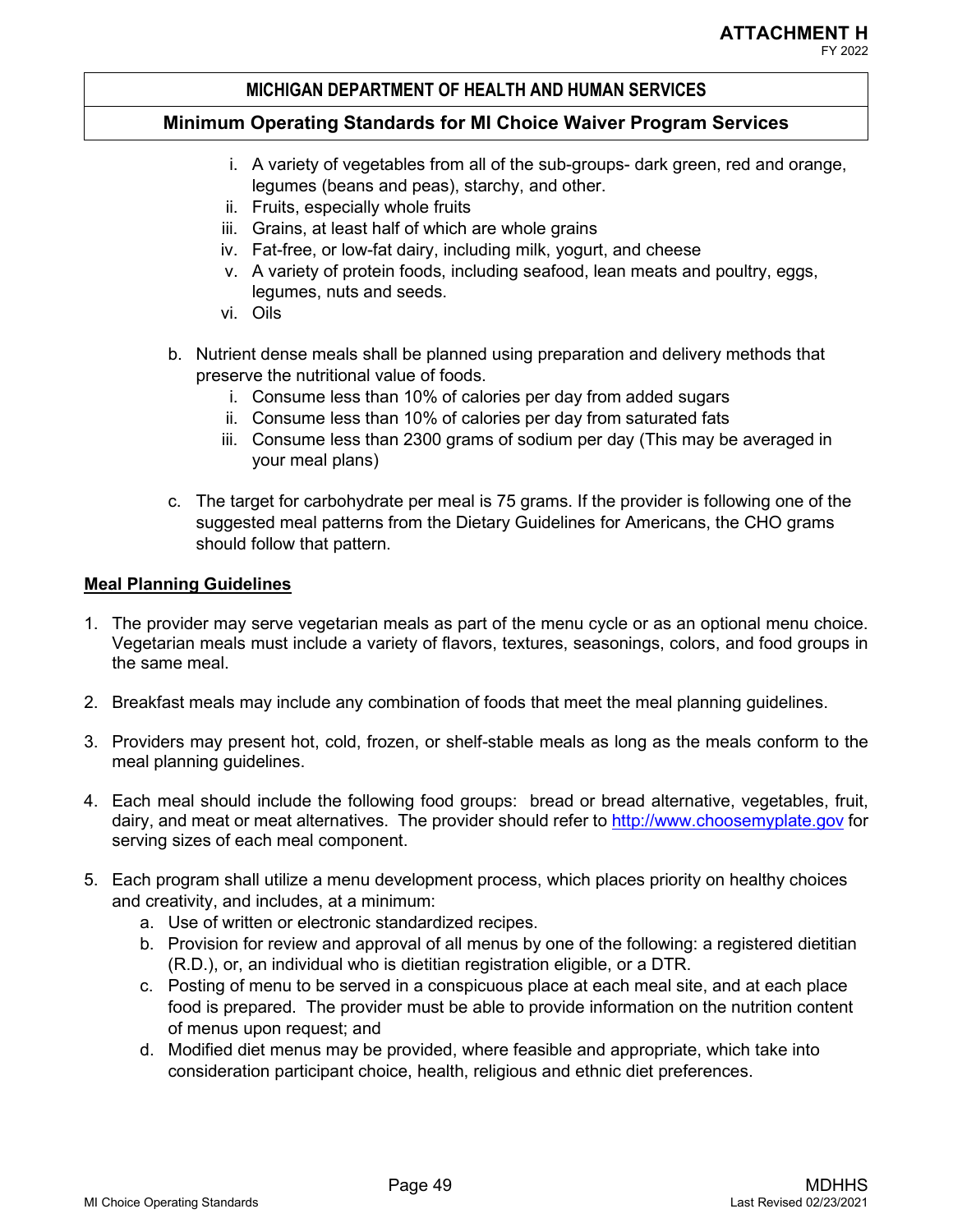## **Minimum Operating Standards for MI Choice Waiver Program Services**

- 6. Each provider shall use standardized portion control procedures to ensure that each meal served is uniform. At the request of a participant, standard portions may be altered or less may be served than the standard serving size. A participant may refuse one or more items. Less than standard portions shall not be served in order to 'stretch' available food to serve additional persons.
	- a. **Bread or Bread Alternatives** may include, but is not limited to:

| Muffin         | Cornbread      | <b>Biscuit</b>   | Waffle   | French toast |
|----------------|----------------|------------------|----------|--------------|
| English muffin | Tortilla       | Pancakes         | Bagel    | Crackers     |
| Granola        | Graham Cracker | Dressing         | Stuffina | Pasta        |
| Sandwich bun   | Cooked cereal  | Bread, all types |          |              |

A variety of enriched or whole grain bread products, particularly those high in fiber, are recommended.

- b. **Vegetables** include traditional vegetables and dried beans, peas, lentils, 100% vegetable juice, raw leafy vegetables, and other beans.
- c. **Fruits** include traditional fruits; chopped, cooked, or canned fruit; 100% fruit juice; fresh, frozen, freeze-dried, juice, or canned fruit.
- d. **Milk or Milk Alternatives** include traditional milk products and may include, but is not limited to:

| <b>Buttermilk</b>           | Low-fat chocolate milk | Lactose-free milk                           |
|-----------------------------|------------------------|---------------------------------------------|
| Powdered milk               | Evaporated milk        | Yogurt                                      |
| Cottage cheese Tofu         |                        | Calcium fortified soy, rice, or almond milk |
| Natural or processed cheese |                        |                                             |

e. **Meat or Meat Alternatives** include traditional meat products and may include, but is not limited to:

| Eggs          | Nuts. | Cheese     | Cottage Cheese | Dried beans |
|---------------|-------|------------|----------------|-------------|
| Dried lentils | Tofu  | Nut butter | Tempeh         |             |

A meat or meat alternative may be served in combination with other high protein foods. Avoid serving dried beans, nut butter, nuts, or tofu for consecutive meals or on consecutive days, except to meet cultural or religious preferences or for emergency meals.

Imitation cheese is made from vegetable oil, not from milk or milk products, and may not be served as a meat alternative.

Consider serving cured and processed meats (ham, smoked or Polish sausage, corned beef, dried beef) no more than once per week to limit sodium content of the meals.

## f. **Accompaniments**

Include traditional meal accompaniments as appropriate, e.g., condiments, spreads, and garnishes. Examples include mustard or mayonnaise with a meat sandwich; tartar sauce with fish; salad dressing with tossed salad; margarine with bread or rolls. Whenever feasible, provide fat alternatives. Minimize use of fat in food preparation. Fats should be primarily from vegetable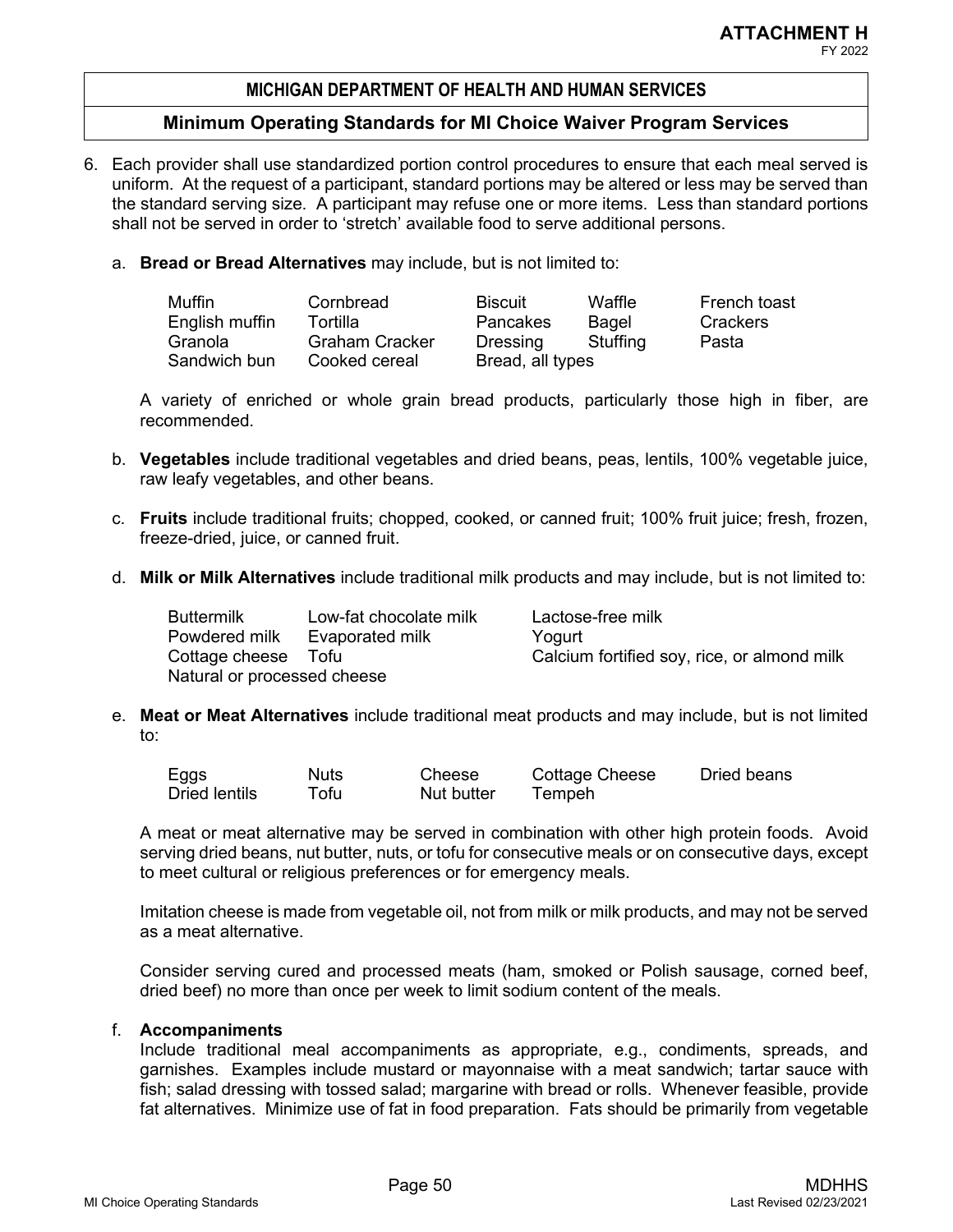# **Minimum Operating Standards for MI Choice Waiver Program Services**

sources and in a liquid or soft (spreadable) form that are lower in hydrogenated fat, saturated fat, trans fats, and cholesterol.

# g. **Desserts**

Serving a dessert is encouraged, but optional. Dessert suggestions include, but are not limited to fruit, fruit crisps with whole grain toppings, pudding with double milk, gelatin with fruit, low-fat frozen yogurt, and Italian ices. Limit the use of baked, commercial desserts to once per week.

# h. **Beverages**

Fluid intake should be encouraged, as dehydration is a common problem in older adults. It is a good practice to have drinking water available.

Congregate: Milk and water must be offered with every meal. Coffee and/or tea, or other beverages, are optional. Home Delivered: Milk, or a milk substitute, must be offered with every meal. If requested, water shall be provided.

Milk may be skim, 1%, 2%, full-fat or chocolate. It should be available to participants but is not required.

- 1. Where applicable, the participant must use Medicaid state plan, Medicare, or other available payers first.
- 2. The participant's preference for a certain provider or agency is not grounds for declining another payer in order to access waiver services.
- 3. The meals authorized under this service must not constitute a full nutritional regimen.
- 4. Providers must not solicit donations from waiver participants.
- 5. Providers must not use waiver funds to purchase dietary supplements such as vitamins and minerals.
- 6. When the participant has informal supports or paid caregivers available during meal times, the case record must clearly document the need for a home delivered meal.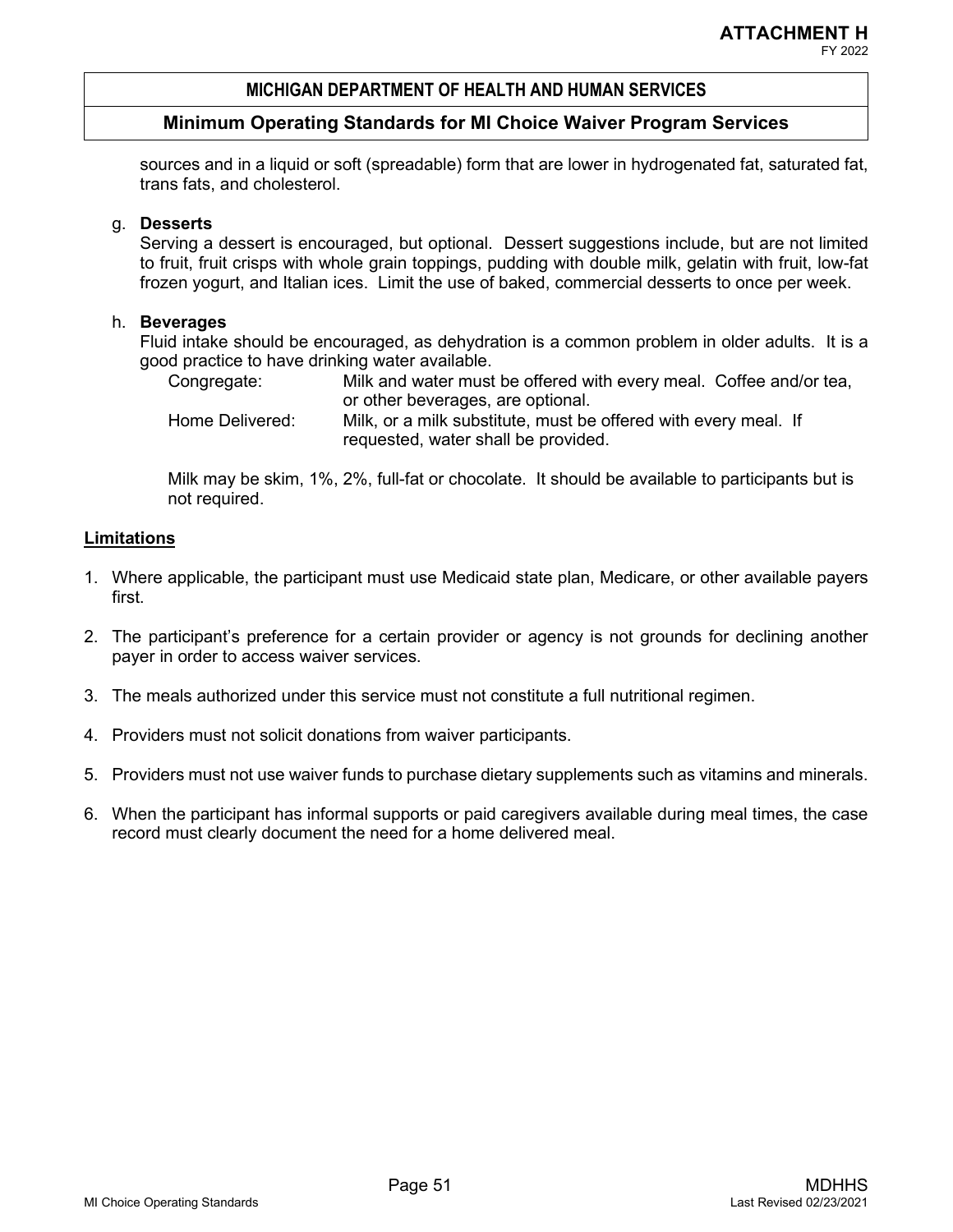## **Minimum Operating Standards for MI Choice Waiver Program Services**

| <b>NAME</b>                       | <b>Nursing Services</b>                                                                |  |  |  |
|-----------------------------------|----------------------------------------------------------------------------------------|--|--|--|
| <b>DEFINITION</b>                 | MI Choice Nursing Services are covered on an intermittent (separated intervals of      |  |  |  |
|                                   | time) basis for a participant who requires nursing services for the management of a    |  |  |  |
|                                   | chronic illness or physical disorder in the participant's home and are provided by a   |  |  |  |
|                                   | registered nurse (RN) or a licensed practical nurse (LPN) under the direct supervision |  |  |  |
|                                   | of a registered nurse (RN). MI Choice Nursing Services are for participants who        |  |  |  |
|                                   | require more periodic or intermittent nursing than available through the Medicaid      |  |  |  |
|                                   | State Plan or other payer resources for the purpose of preventive interventions to     |  |  |  |
|                                   | reduce the occurrence of adverse outcomes for the participant such as                  |  |  |  |
|                                   | hospitalizations and nursing facility admissions. MI Choice Nursing Services must not  |  |  |  |
|                                   | duplicate services available through the Medicaid State Plan or third payer resources. |  |  |  |
| <b>HCPCS</b>                      | T1002, RN Services, up to 15 minutes                                                   |  |  |  |
| <b>CODE</b>                       | T1003, LPN/LVN services, up to 15 minutes                                              |  |  |  |
| <b>UNITS</b>                      | 15 minutes                                                                             |  |  |  |
| <b>SERVICE</b>                    | ☑<br>Traditional/Agency-Based                                                          |  |  |  |
| <b>DELIVERY</b><br><b>OPTIONS</b> | ⊠<br>Self-Determination                                                                |  |  |  |

- 1. Each direct service provider must have written policies and procedures compatible with the "General Operating Standards for Waiver Agencies and Contracted Direct Service Providers", and minimally, Section A of the "General Operating Standards for MI Choice Waiver Providers."
- 2. When the participant's condition is unstable, could easily deteriorate, or when significant changes occur, MI Choice covers nurse visits for observation and evaluation. The purpose of the observation and evaluation is to monitor the participant's condition and report findings to the participant's physician or other appropriate health care professional to prevent additional decline, illness, or injury to the participant.
- 3. The supports coordinator must communicate with both the nurse providing this service and the participant's health care professional to assure the nursing needs of the participant are being addressed.
- 4. Participants must meet at least one of the following criteria to qualify for this service:
	- a. Be at high risk of developing skin ulcers or have a history of resolved skin ulcers that could easily redevelop.
	- b. Require professional monitoring of vital signs when changes may indicate the need for modifications to the medication regimen.
	- c. Require professional monitoring or oversight of blood sugar levels, including participant-recorded blood sugar levels, to assist with effective pre-diabetes or diabetes management.
	- d. Require professional assessment of the participant's cognitive status or alertness and orientation to encourage optimal cognitive status and mental function or identify the need for modifications to the medication regimen.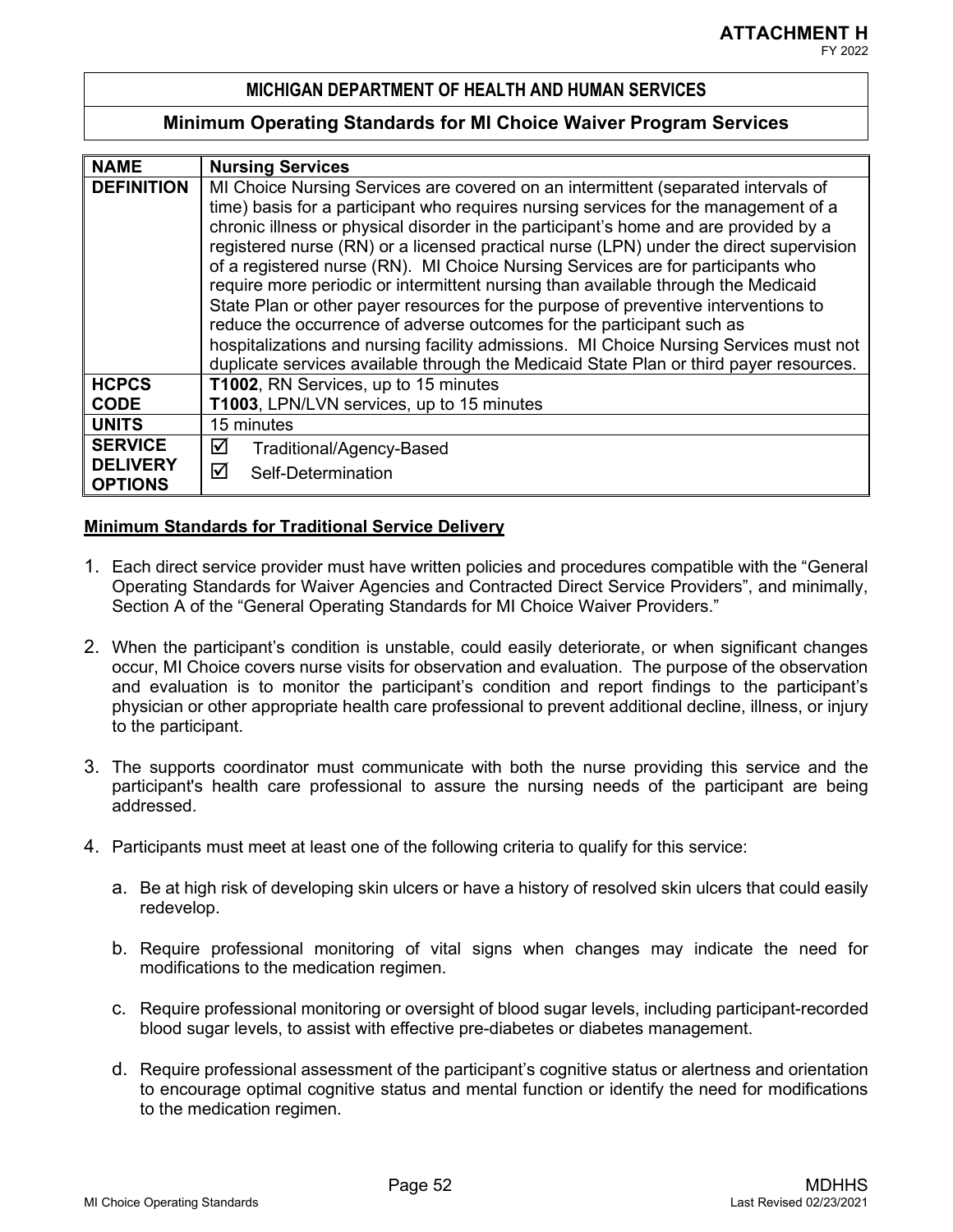## **Minimum Operating Standards for MI Choice Waiver Program Services**

- e. Require professional evaluation of the participant's success with a prescribed exercise routine to assure its effectiveness and identify the need for additional instruction or modifications when necessary.
- f. Require professional evaluation of the participant's physical status to encourage optimal functioning and discourage adverse outcomes.
- g. Have a condition that is unstable, could easily deteriorate, or experience significant changes AND a lack of competent informal supports able to readily report life-threatening changes to the participant's physician or other health care professional.
- 5. In addition to the observation and evaluation, a nursing visit may also include, but is not limited to, one or more of the following nursing services:
	- a. Administering prescribed medications that the participant cannot self-administer (as defined under Michigan Complied Law (MCL) 333.7103(1)).
	- b. Setting up medications according to physician orders.
	- c. Monitoring participant adherence to their medication regimen.
	- d. Applying dressings that require prescribed medications and aseptic techniques.
	- e. Providing refresher training to the participant or informal caregivers to assure the use of proper techniques for health-related tasks such as diet, exercise regimens, body positioning, taking medications according to physician's orders, proper use of medical equipment, performing activities of daily living, or safe ambulation within the home.

## **Minimum Standards for Self-Determined Service Delivery**

- 1. Each chosen provider must minimally comply with Section C of the "General Operating Standards for MI Choice Waiver Service Providers."
- 2. When authorizing Nursing Services for participants choosing the self-determination option, waiver agencies must comply with items 2, 3, 4, and 5, of the Minimum Standards for Traditional Service Delivery specified above.

- 1. Where applicable, the participant must use Medicaid state plan, Medicare, or other available payers first.
- 2. The participant's preference for a certain provider or agency is not grounds for declining another payer in order to access waiver services.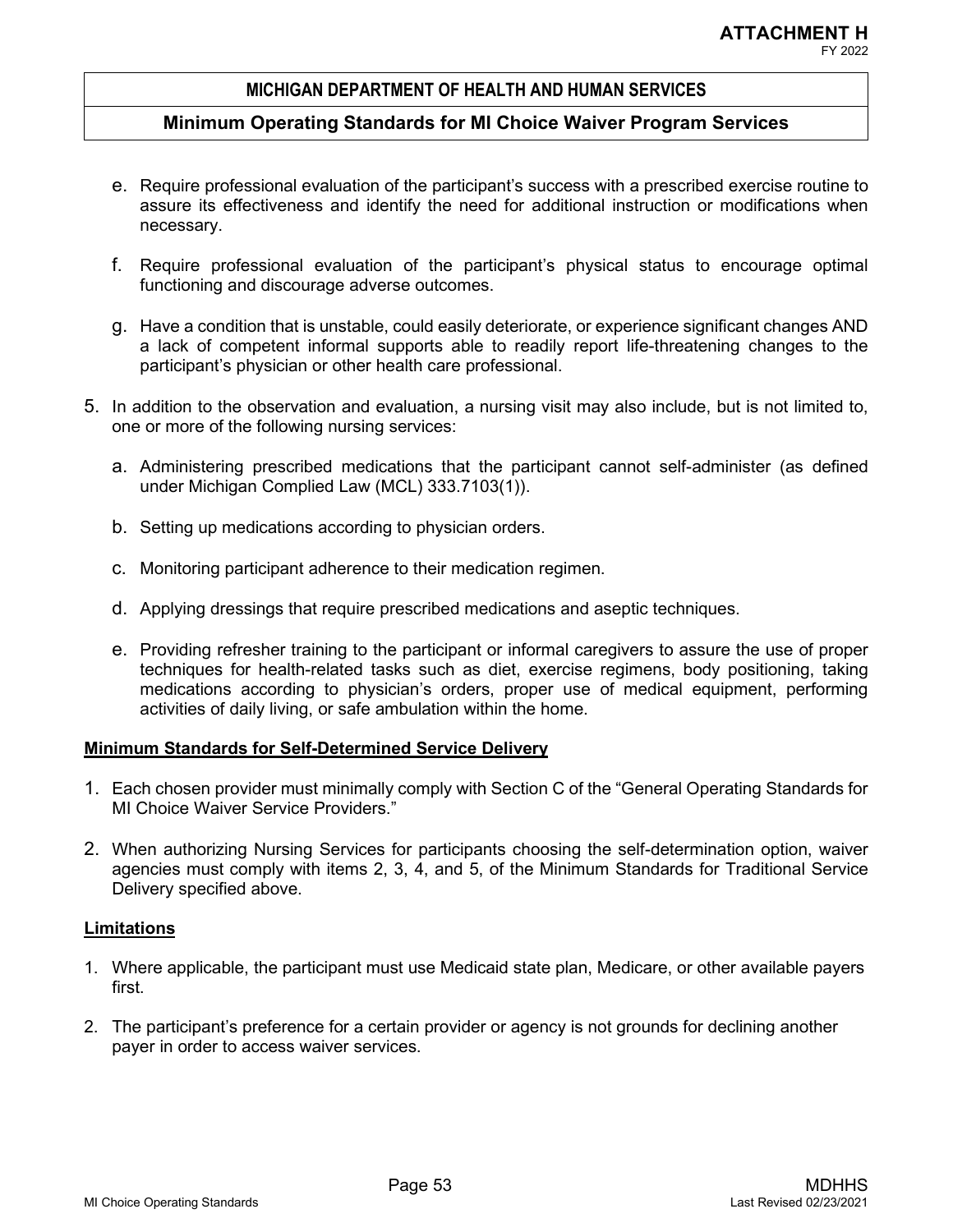- 3. This service is limited to no more than two hours per visit, unless a reason for a longer visit is clearly documented in the participant's record (such as requiring three hours to complete a complicated dressing change).
- 4. Participants receiving Private Duty Nursing services are not eligible to receive MI Choice Nursing Services.
- 5. All providers furnishing this service must be licensed as either a Registered Nurse or a Licensed Practical Nurse in the State of Michigan.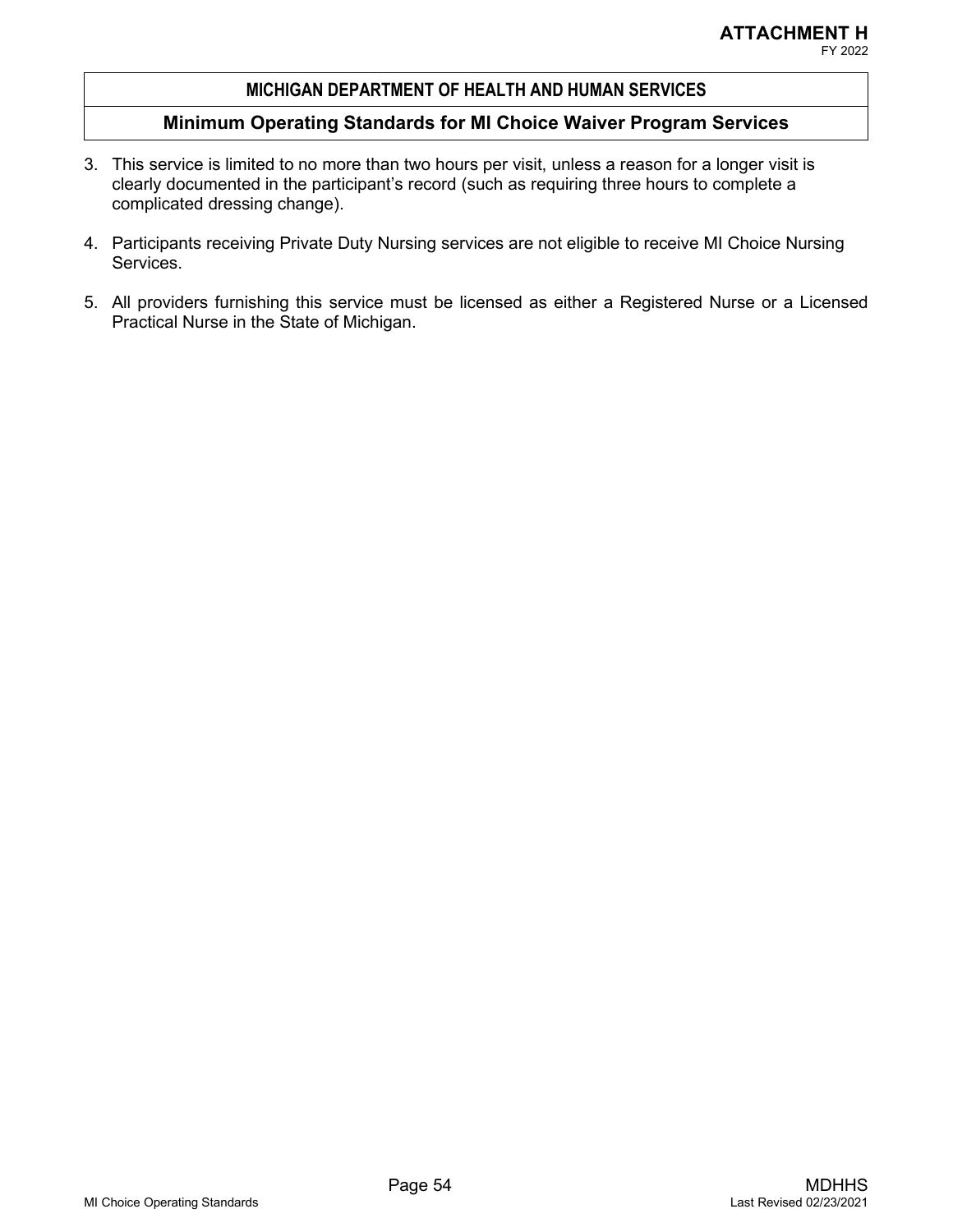#### **Minimum Operating Standards for MI Choice Waiver Program Services**

| <b>NAME</b>                       | <b>Personal Emergency Response System</b>                                           |  |  |  |
|-----------------------------------|-------------------------------------------------------------------------------------|--|--|--|
| <b>DEFINITION</b>                 | A Personal Emergency Response System (PERS) is an electronic device that enables    |  |  |  |
|                                   | a participant to summon help in an emergency. The participant may also wear a       |  |  |  |
|                                   | portable "help" button to allow for mobility. The system is often connected to the  |  |  |  |
|                                   | participant's phone and programmed to signal a response center once a "help" button |  |  |  |
|                                   | is activated. This service also includes installation, upkeep, and maintenance of   |  |  |  |
|                                   | devices.                                                                            |  |  |  |
| <b>HCPCS</b>                      | <b>S5160</b> , Emergency response system; installation and testing                  |  |  |  |
| <b>CODES</b>                      | S5161, Emergency response system; service fee, per month (excludes installation and |  |  |  |
|                                   | testing)                                                                            |  |  |  |
| <b>UNITS</b>                      | S5160, per installation                                                             |  |  |  |
|                                   | S5161, per month                                                                    |  |  |  |
| <b>SERVICE</b>                    | ☑<br>Traditional/Agency-Based                                                       |  |  |  |
| <b>DELIVERY</b><br><b>OPTIONS</b> | П<br>Self-Determination                                                             |  |  |  |

- 1. Each direct service provider must have written policies and procedures compatible with the "General Operating Standards for Waiver Agencies and Contracted Direct Service Providers," and minimally, Section A of the "General Operating Standards for MI Choice Waiver Providers."
- 2. The Federal Communication Commission must approve the equipment used for the response system. The equipment must meet UL® safety standards 1637 specifications for Home Health Signaling Equipment.
- 3. The provider may offer this service for cellular or mobile phones and devices. The device must meet industry standards. The participant must reside in an area where the cellular or mobile coverage is reliable. When the participant uses the device to signal and otherwise communicate with the PERS provider, the technology for the response system must meet all other service standards.
- 4. The provider must staff the response center with trained personnel 24 hours per day, 365 days per year. The response center will provide accommodations for persons with limited English proficiency.
- 5. The response center must maintain the monitoring capacity to respond to all incoming emergency signals.
- 6. The response center must have the ability to accept multiple signals simultaneously. The response center must not disconnect calls for a return call or put in a first call, first serve basis.
- 7. The provider will furnish each responder with written instructions and provide training, as appropriate.
- 8. The provider will verify the responder and contact names for each participant on a semi-annual basis to assure current and continued participation.
- 9. The provider will assure at least monthly testing of each PERS unit to assure continued functioning.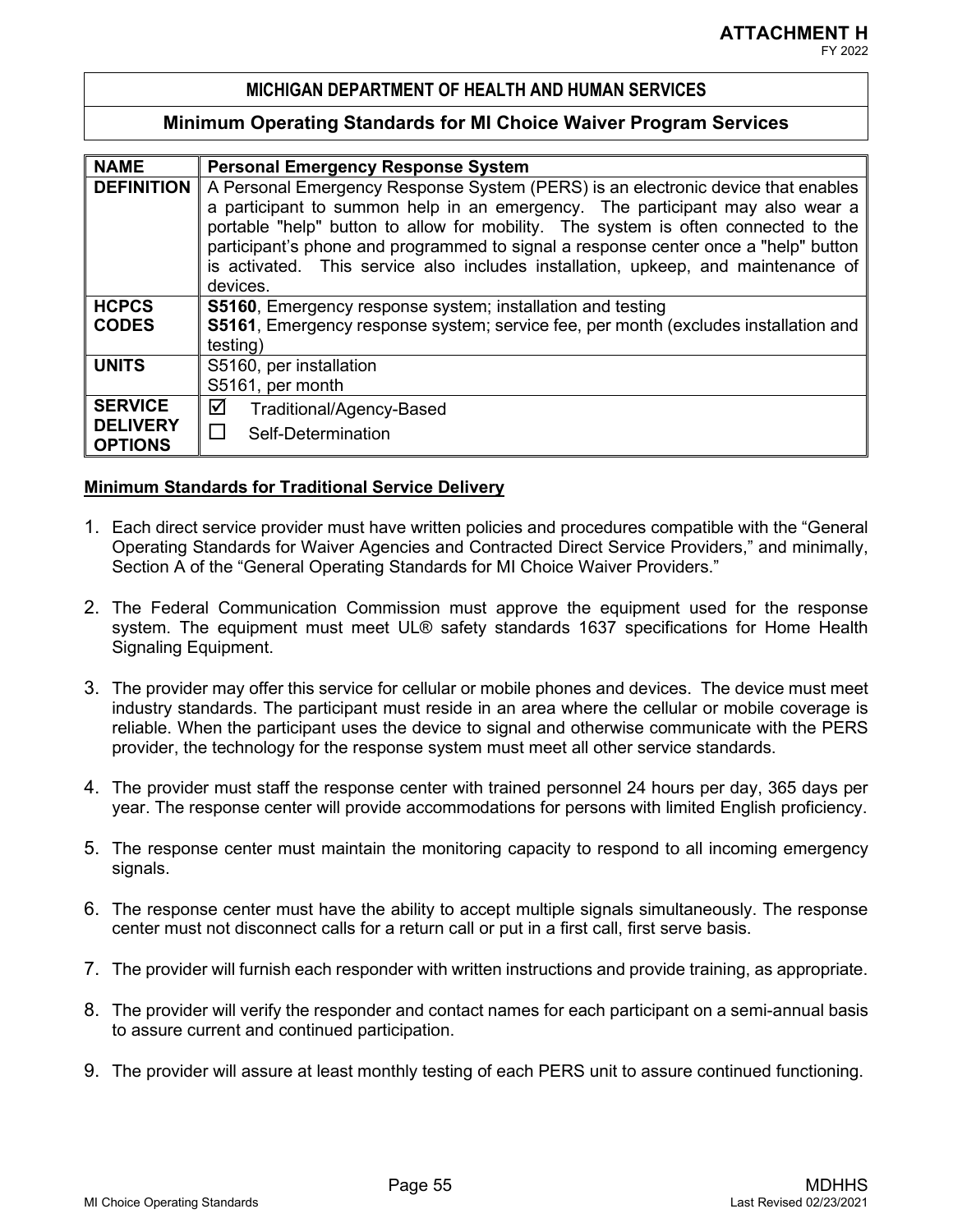## **Minimum Operating Standards for MI Choice Waiver Program Services**

- 10.The provider will furnish ongoing assistance, as necessary, to evaluate and adjust the PERS instrument or to instruct participants and caregivers in the use of the devices, as well as to provide performance checks.
- 11.The provider will maintain individual client records that include the following:
	- a. Service order,
	- b. Record of service delivery, including documentation of delivery and installation of equipment, participant/caregiver orientation, and monthly testing,
	- c. List of emergency responders for each participant, and
	- d. A case log documenting participant and responder contacts.

- 1. Where applicable, the participant must use Medicaid state plan, Medicare, or other available payers first.
- 2. The participant's preference for a certain provider or agency is not grounds for declining another payer in order to access waiver services.
- 3. PERS does not cover monthly telephone charges associated with phone service.
- 4. PERS is limited to persons who either live alone or who are left alone for significant periods on a routine basis and who could not summon help in an emergency without this device.
- 5. Waiver agencies may authorize PERS units for persons who do not live alone if both the waiver participant and the person with whom they reside would require extensive routine supervision without a PERS unit in the home. For example, if one or both spouses are waiver participants and both are frail and elderly, the waiver agency may authorize a PERS unit for the waiver participant(s). Supports coordinators must clearly document in the case record the reason for the provision of a PERS unit when the participant does not live alone or is not left alone for significant lengths of time.
- 6. Waiver agencies may provide a purchased unit like a PERS device. This type of unit does not require an installation or monthly fee but is a one-time cost. These units are covered under the Specialized Medical Equipment and Supplies service. Participants should not have both a purchased and a rented unit.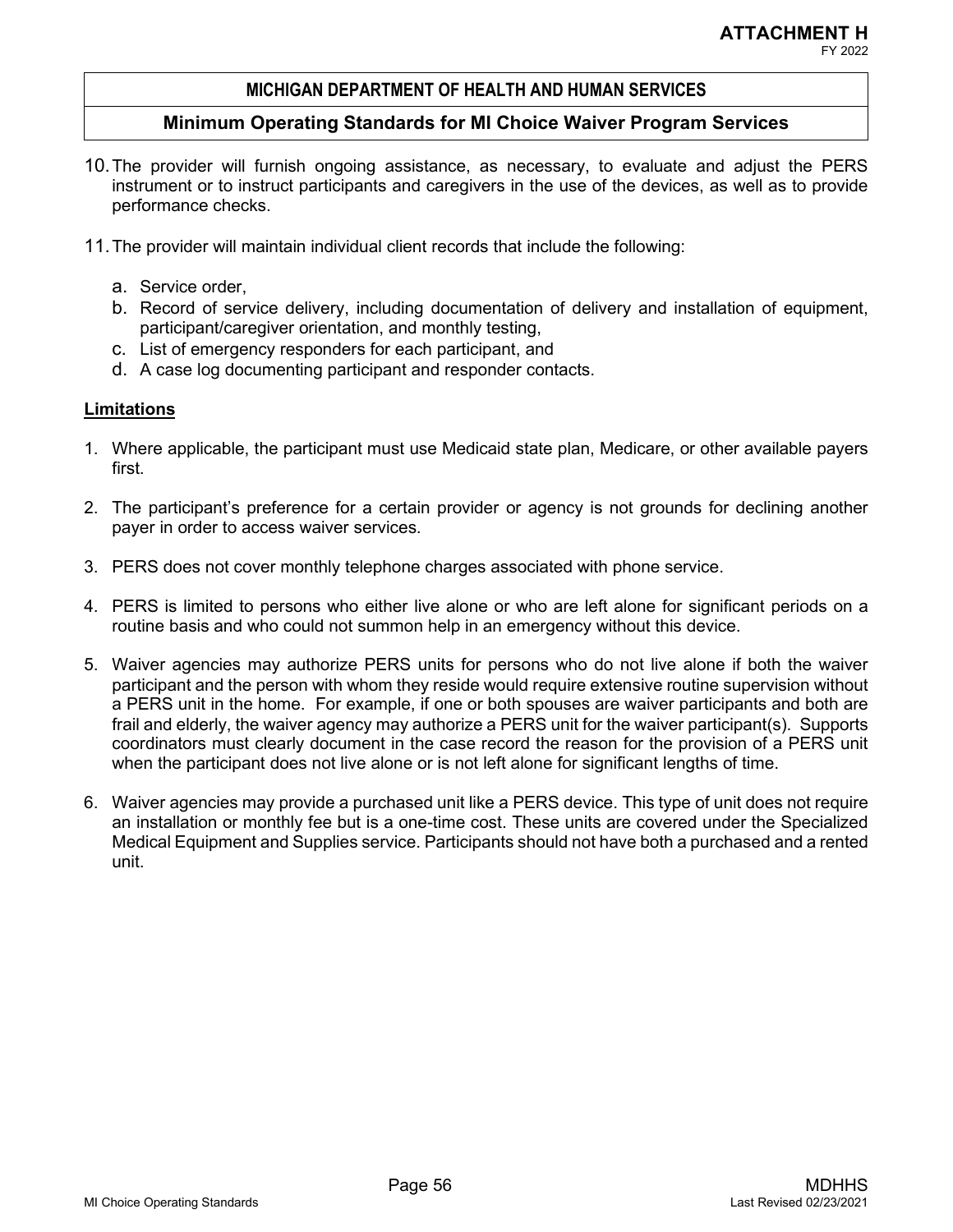## **Minimum Operating Standards for MI Choice Waiver Program Services**

| <b>NAME</b>                 | <b>Private Duty Nursing/Respiratory Care</b>                                                                                                                                           |
|-----------------------------|----------------------------------------------------------------------------------------------------------------------------------------------------------------------------------------|
| <b>DEFINITION</b>           | Private Duty Nursing/Respiratory Care (PDN/RC) services are skilled nursing or                                                                                                         |
|                             | respiratory care interventions provided to a participant age 21 and older on an individual<br>and continuous basis to meet health needs directly related to the participant's physical |
|                             | disorder. PDN/RC includes the provision of nursing assessment, treatment and                                                                                                           |
|                             | observation provided by licensed nurses within the scope of the State's Nurse Practice<br>Act, consistent with physician's orders and in accordance with the participant's PCSP.       |
|                             | To be eligible for PDN/RC services, the waiver agency must find the participant meets                                                                                                  |
|                             | either Medical Criteria I or Medical Criteria II, and Medical Criteria III. Regardless of                                                                                              |
|                             | whether the participant meets Medical Criteria I or II, the participant must also meet<br>Medical Criteria III.                                                                        |
|                             | The participant's PCSP must provide reasonable assurance of participant safety. This                                                                                                   |
|                             | includes a strategy for effective back-up in the event of an absence of providers. The<br>back-up strategy must include informal supports or the participant's capacity to manage      |
|                             | his or her care and summon assistance.                                                                                                                                                 |
|                             |                                                                                                                                                                                        |
|                             | PDN/RC for a participant between the ages of 18-21 is covered under the Medicaid<br>State Plan.                                                                                        |
| <b>HCPCS</b><br><b>CODE</b> | T1000, Private duty/independent nursing service(s); Licensed, up to 15 minutes.*<br>*Use TD modifier to indicate an RN, and TE modifier to indicate an LPN                             |
|                             | G0237, Therapeutic procedures to increase strength or endurance of respiratory                                                                                                         |
|                             | muscles, face to face, one on one, each 15 minutes (includes monitoring)                                                                                                               |
|                             | G0238, Therapeutic procedures to improve respiratory function other than described                                                                                                     |
|                             | by G0237, face to face, one on one, per 15 minutes (includes monitoring)                                                                                                               |
|                             | G0239, Therapeutic procedures to improve respiratory function or increase strength or                                                                                                  |
|                             | endurance of respiratory muscles, two or more individuals (includes monitoring)                                                                                                        |
| <b>UNITS</b>                | Up to 15 minutes                                                                                                                                                                       |
| <b>SERVICE</b>              |                                                                                                                                                                                        |
| <b>DELIVERY</b>             | ☑<br>Traditional/Agency-Based                                                                                                                                                          |
| <b>OPTIONS</b>              | ☑<br>Self-Determination                                                                                                                                                                |

## **Medical Criteria**

**Medical Criteria I** – The participant is dependent daily on technology-based medical equipment to sustain life. "Dependent daily on technology-based medical equipment" means:

- 1. Mechanical rate-dependent ventilation (four or more hours per day), or assisted rate-dependent respiration (e.g., some models of Bi-PAP); or
- 2. Deep oral (past the tonsils) or tracheostomy suctioning eight or more times in a 24-hour period; or
- 3. Nasogastric tube feedings or medications when removal and insertion of the nasogastric tube is required, associated with complex medical problems or medical fragility; or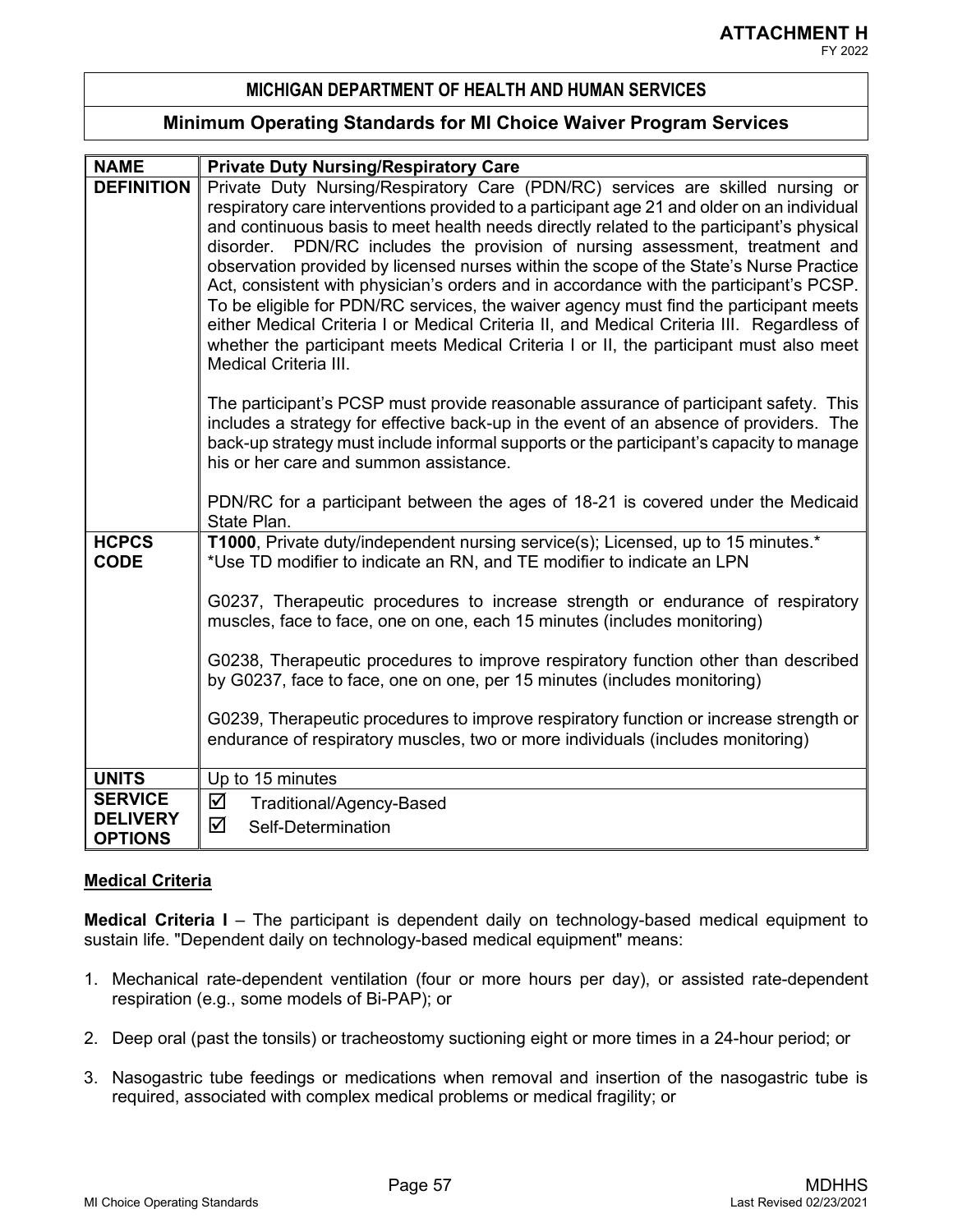## **Minimum Operating Standards for MI Choice Waiver Program Services**

- 4. Total parenteral nutrition delivered via a central line, associated with complex medical problems or medical fragility; or
- 5. Continuous oxygen administration (eight or more hours per day), in combination with a pulse oximeter and a documented need for skilled nursing assessment, judgment, and intervention in the rate of oxygen administration. This requirement would not be met if oxygen adjustment is done only according to a written protocol with no skilled assessment, judgment or intervention required. Continuous use of oxygen therapy is a covered Medicaid benefit for beneficiaries age 21 and older when tested at rest while breathing room air and the oxygen saturation rate is 88 percent or below, or the PO2 level is 55 mm HG or below.

**Medical Criteria II** – Frequent episodes of medical instability within the past three to six months, requiring skilled nursing assessments, judgments, or interventions (as described in III below) as a result of a substantiated medical condition directly related to the physical disorder.

#### Definitions:

- 1. "Frequent" means at least 12 episodes of medical instability related to the progressively debilitating physical disorder within the past six months, or at least six episodes of medical instability related to the progressively debilitating physical disorder within the past three months.
- 2. "Medical instability" means emergency medical treatment in a hospital emergency room or inpatient hospitalization related to the underlying progressively debilitating physical disorder.
- 3. "Emergency medical treatment" means covered inpatient and outpatient services that are furnished by a provider that is qualified to furnish such services and are needed to evaluate or stabilize an emergency medical condition.
- 4. "Emergency medical condition" means a medical condition manifesting itself by acute symptoms of sufficient severity (including severe pain) such that a prudent layperson who possesses an average knowledge of health and medicine could reasonably expect the absence of immediate medical attention would result in placing the health of the individual in serious jeopardy, serious impairment to bodily functions, or serious dysfunction of any bodily organ or part.
- 5. "Directly related to the physical disorder" means an illness, diagnosis, physical impairment, or syndrome that is likely to continue indefinitely, and results in significant functional limitations in 3 or more activities of daily living.
- 6. "Substantiated" means documented in the clinical or medical record, including the nursing notes.

**Medical Criteria III** – The participant requires continuous skilled nursing care on a daily basis during the time when a licensed nurse is paid to provide services.

## Definitions:

1. "Continuous" means at least once every 3 hours throughout a 24-hour period, and when delayed interventions may result in further deterioration of health status, in loss of function or death, in acceleration of the chronic condition, or in a preventable acute episode. Equipment needs alone do not create the need for skilled nursing services.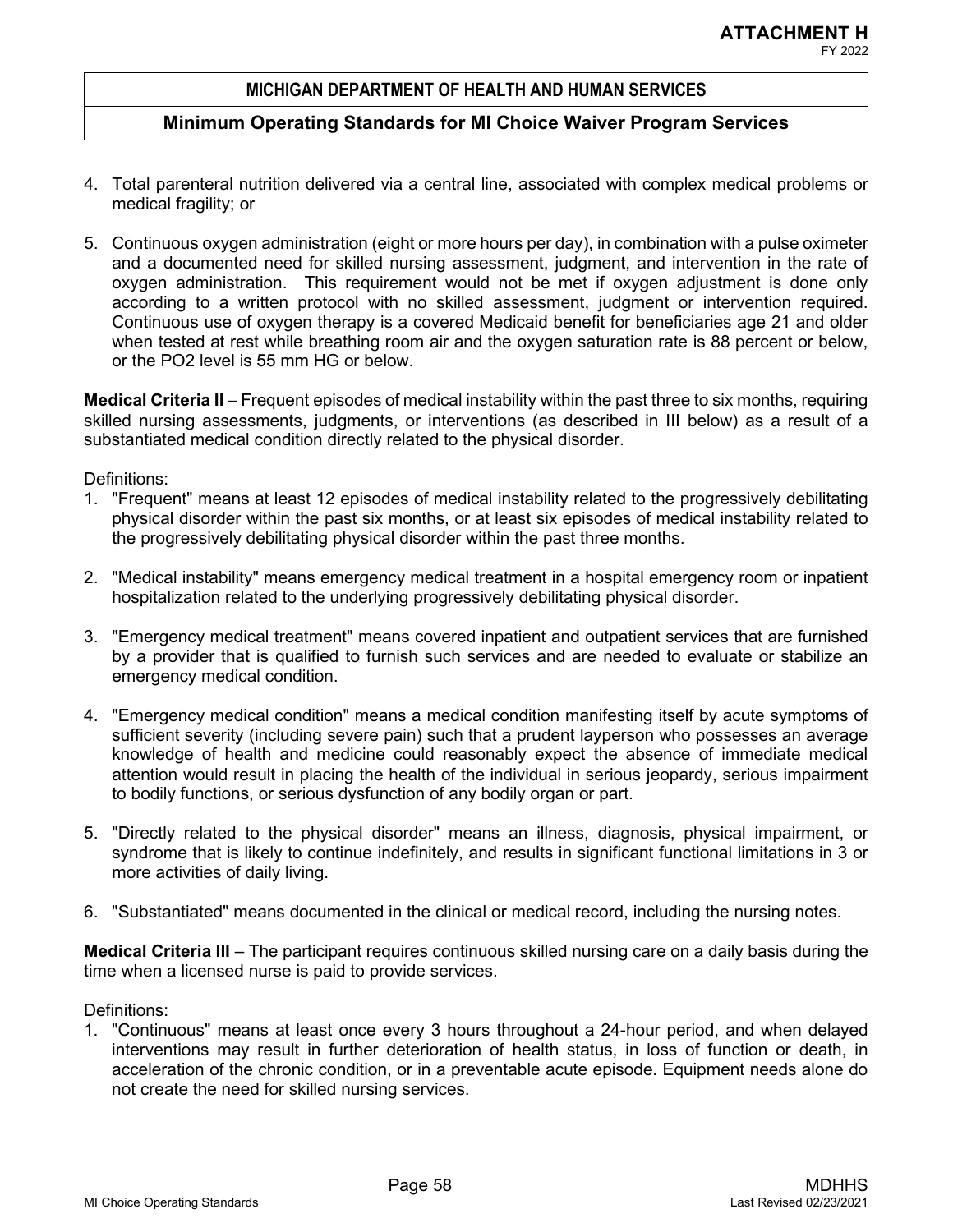## **Minimum Operating Standards for MI Choice Waiver Program Services**

- 2. "Skilled nursing" means assessments, judgments, interventions, and evaluations of interventions requiring the education, training, and experience of a licensed nurse. Skilled nursing care includes, but is not limited to:
	- a. Performing assessments to determine the basis for acting or a need for action, and documentation to support the frequency and scope of those decisions or actions;
	- b. Managing mechanical rate-dependent ventilation or assisted rate-dependent respiration (e.g., some models of Bi-PAP) that is required by the beneficiary four or more hours per day;
	- c. Deep oral (past the tonsils) or tracheostomy suctioning;
	- d. Injections when there is a regular or predicted schedule, or injections that are required as the situation demands (prn), but at least once per month (insulin administration is not considered a skilled nursing intervention);
	- e. Nasogastric tube feedings or medications when removal and insertion of the nasogastric tube is required, associated with complex medical problems or medical fragility;
	- f. Total parenteral nutrition delivered via a central line and care of the central line;
	- g. Continuous oxygen administration (eight or more hours per day), in combination with a pulse oximeter, and a documented need for adjustments in the rate of oxygen administration requiring skilled nursing assessments, judgments and interventions. This would not be met if oxygen adjustment is done only according to a written protocol with no skilled assessment, judgment or intervention required. Continuous use of oxygen therapy is a covered Medicaid benefit for beneficiaries age 21 and older when tested at rest while breathing room air and the oxygen saturation rate is 88 percent or below, or the PO2 level is 55 mm HG or below;
	- h. Monitoring fluid and electrolyte balances where imbalances may occur rapidly due to complex medical problems or medical fragility. Monitoring by a skilled nurse would include maintaining strict intake and output, monitoring skin for edema or dehydration, and watching for cardiac and respiratory signs and symptoms. Taking routine blood pressure and pulse once per shift that does not require any skilled assessment, judgment or intervention at least once every three hours during a 24-hour period, as documented in the nursing notes, would not be considered skilled nursing.

- 1. All nurses providing private duty nursing to MI Choice participants must meet licensure requirements and practice the standards found under MCL 333.17201-17242 and maintain a current State of Michigan nursing license.
- 2. All Respiratory Therapists providing respiratory care to MI Choice participants must meet licensure requirements and practice standards found in MCL 333.18701-333.18713 and maintain a current State of Michigan respiratory therapist/care license.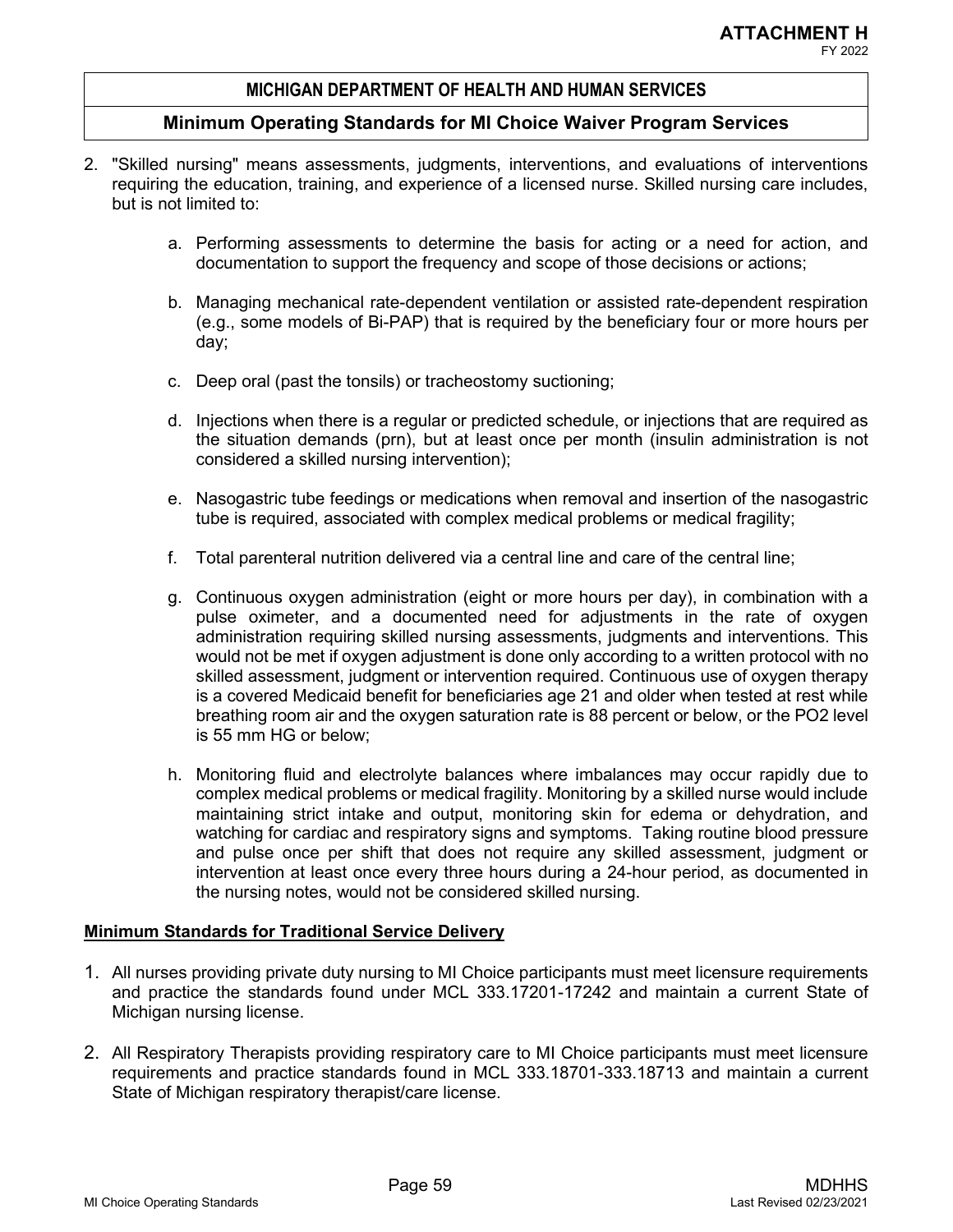## **Minimum Operating Standards for MI Choice Waiver Program Services**

- 3. Each direct service provider must have written policies and procedures compatible with the "General Operating Standards for Waiver Agencies and Contracted Direct Service Providers," and minimally, Section A of the "General Operating Standards for MI Choice Waiver Providers."
- 4. Through a person-centered planning process, the waiver agency must determine the length and duration of services provided.
- 5. The direct service provider must maintain close contact with the authorizing waiver agency to promptly report changes in each participant's condition and/or treatment needs upon observation of such changes.
- 6. The direct service provider must send case notes to the supports coordinator on a regular basis, preferably monthly, but no less than quarterly, to update the supports coordinator on the condition of the participant.
- 7. This service may include medication administration as defined under MCL 333.7103(1).
- 8. The waiver agency is responsible for assuring there is a physician order for the private duty nursing services authorized. The physician may issue this order directly to the provider furnishing PDN/RC services. However, the waiver agency is responsible for assuring the PDN/RC provider has a copy of these orders and delivers PDN/RC services according to the orders.
- 9. The waiver agency must maintain a copy of the physician orders in the case record.

#### **Minimum Standards for Self-Determined Service Delivery**

- 1. Each chosen provider must minimally comply with Section C of the "General Operating Standards for MI Choice Waiver Service Providers."
- 2. When authorizing PDN/RC for participants choosing the self-determination option, waiver agencies must comply with items 1, 3, 4, 5, 6, 7, and 8 of the Minimum Standards for Traditional Service Delivery specified above.

- 1. Participants receiving MI Choice Nursing Services are not eligible to receive Private Duty Nursing/Respiratory Care Services.
- 2. All PDN/RC services authorized must be medically necessary as indicated through the MI Choice assessment and meet the medical criteria described above.
- 3. The participant's physician, physician's assistant, or nurse practitioner must order PDN/RC services and work in conjunction with the waiver agency and provider agency to assure services are delivered according to that order.
- 4. Where applicable, the participant must use Medicaid state plan, Medicare, or other available payers first.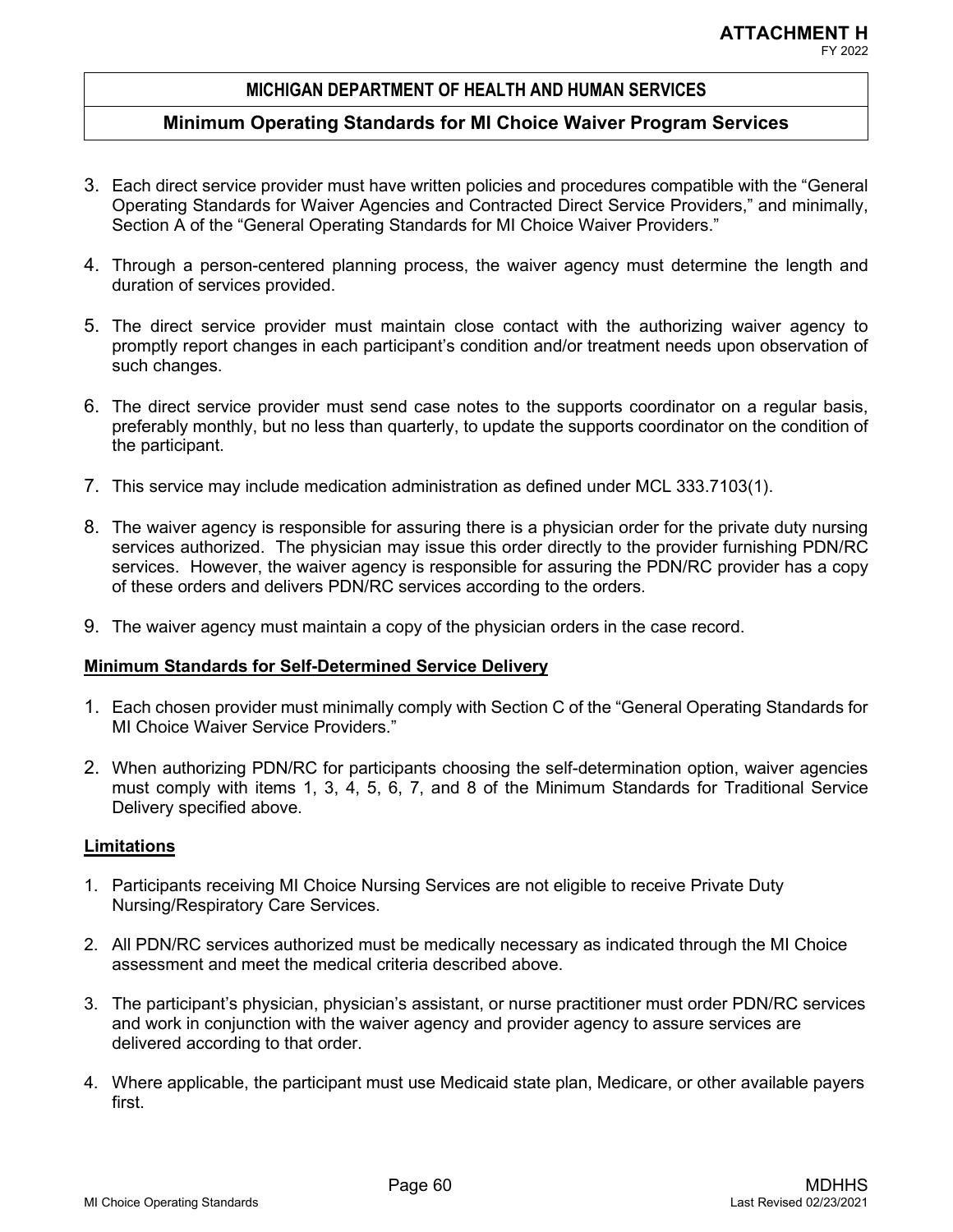- 5. The waiver agency and direct service provider must explore and utilize all other sources of funding before using MI Choice funds for PDN/RC services.
- 6. The participant's preference for a certain provider or agency is not grounds for declining another payer in order to access waiver services.
- 7. Services paid for with MI Choice funds must not duplicate nor replace services available through the Michigan Medicaid state plan. Waiver agencies and direct service providers can find state plan coverage online in the Medicaid Provider Manual at http://www.mdch.state.mi.us/dchmedicaid/manuals/MedicaidProviderManual.pdf.
- 8. PDN is limited to persons aged 21 or older. PDN is a Medicaid State Plan benefit for persons under the age of 21 who qualify for the service.
- 9. It is not the intent of the MI Choice program to provide PDN/RC services on a continual 24 hours per day, 7 days per week basis. MI Choice services are intended to supplement informal support services available to the participant. Only under extreme circumstances should 24/7 PDN/RC be authorized for a participant. These circumstances must be clearly described in the participant's case record and approved by MDHHS.
- 10. 24/7 PDN/RC services cannot be authorized for persons who cannot direct their own services and supports, make informed decisions for themselves, or engage their emergency back-up plan without assistance. These persons must have informal caregivers actively involved in providing some level of direct services to the participant on a routine basis.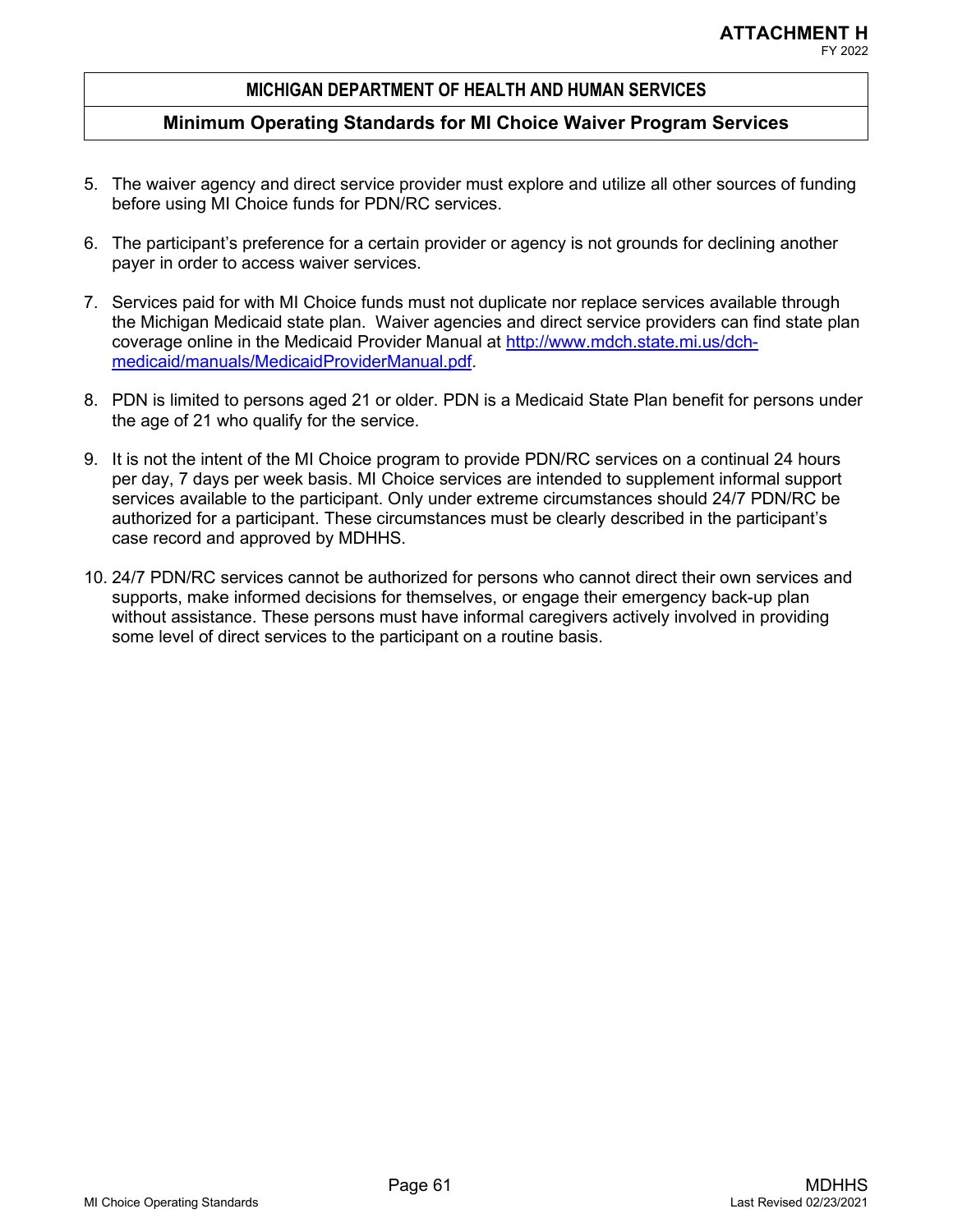## **Minimum Operating Standards for MI Choice Waiver Program Services**

| <b>NAME</b>       | Respite (provided at the participant's home or in the home of another)               |
|-------------------|--------------------------------------------------------------------------------------|
| <b>DEFINITION</b> | Respite services are provided to participants unable to care for themselves and are  |
|                   | furnished on a short-term basis due to the absence of, or need of relief for, those  |
|                   | individuals normally providing services and supports for the participant.            |
|                   |                                                                                      |
|                   | This standard addresses respite provided in the participant's home or in the home of |
|                   | another. Respite does not include the cost of room and board. Respite can only be    |
|                   | provided in the home of another when the participant is using the self-determination |
|                   | option for service delivery.                                                         |
| <b>HCPCS</b>      | S5150, Unskilled respite care, not hospice, per 15 minutes                           |
| <b>CODE</b>       | S5151, Unskilled respite care, not hospice, per diem                                 |
| <b>UNITS</b>      | $S5150 = 15$ minutes                                                                 |
|                   | $S5151 = per$ diem                                                                   |
| <b>SERVICE</b>    | ☑<br>Traditional/Agency-Based                                                        |
| <b>DELIVERY</b>   | ☑<br>Self-Determination                                                              |
| <b>OPTIONS</b>    |                                                                                      |

- 1. Each direct service provider must have written policies and procedures compatible with the "General Operating Standards for Waiver Agencies and Contracted Direct Service Providers," and minimally, Section A of the "General Operating Standards for MI Choice Waiver Providers."
- 2. Participants choosing this method of service delivery **may not** choose to have respite furnished in the home of another.
- 3. Each waiver agency must establish and follow written eligibility criteria for in-home respite that include, at a minimum:
	- a. Participants must require continual supervision to live in their own homes or the home of a primary caregiver or require a substitute caregiver while their primary caregiver needs relief or is otherwise unavailable.
	- b. Participants have difficulty performing or are unable to perform activities of daily living without assistance.
- 4. Respite services include:
	- a. Attendant care (participant is not bed-bound) such as companionship, supervision, and/or assistance with toileting, eating, and ambulation.
	- b. Basic care (participant may or may not be bed-bound) such as assistance with ADLs, a routine exercise regimen, and self-medication.
- 5. The direct service provider must obtain a copy of appropriate portions of the assessment conducted by the waiver agency before initiating service. The assessment information must include a recommendation made by the assessing RN describing the respite support services the participant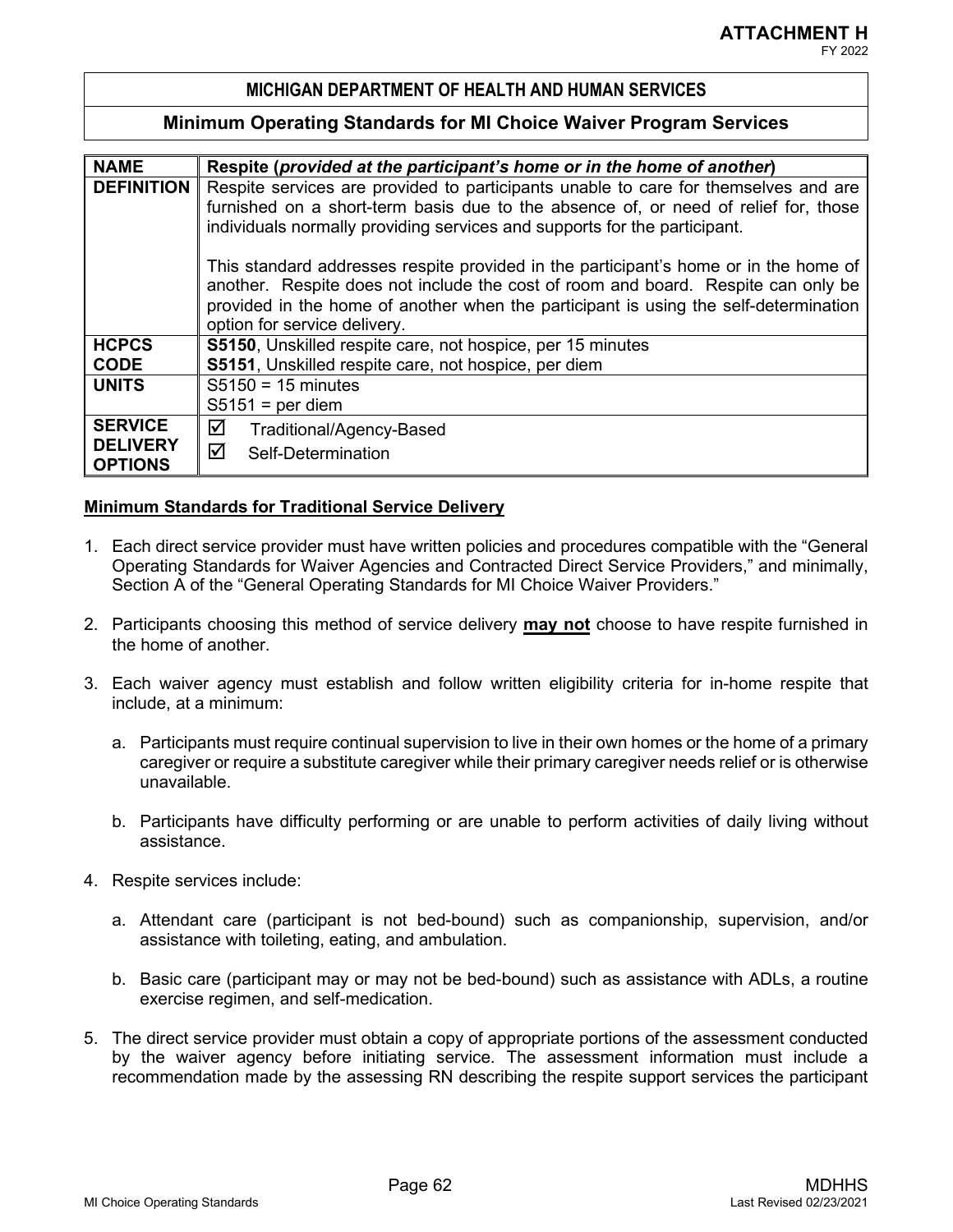## **Minimum Operating Standards for MI Choice Waiver Program Services**

needs. Each waiver agency or direct service provider must ensure the skills and training of the respite care worker assigned coincides with the condition and needs of the participant.

- 6. With the assistance of the participant or participant's caregiver, the waiver agency or direct service provider must determine an emergency notification plan for each participant, pursuant to each visit.
- 7. Each direct service provider must establish written procedures that govern the assistance given by staff to participants with self-medication. These procedures must be reviewed by a consulting pharmacist, physician, or registered nurse and must include, at a minimum:
	- a. The provider staff authorized to assist participants with taking their own prescription or over-thecounter medications and under what conditions such assistance may take place. This must include a review of the type of medication the participant takes and its impact upon the participant.
	- b. Verification of prescription medications and their dosages. The participant must maintain all medications in their original, labeled containers.
	- c. Instructions for entering medication information in participant files.
	- d. A clear statement of the participant's and participant's family's responsibility regarding medications taken by the participant and the provision for informing the participant and the participant's family of the provider's procedures and responsibilities regarding assisted selfadministration of medications.
- 8. Each direct service provider must employ a professionally qualified supervisor that is available to staff during their shift while providing respite care.
- 9. Members of a participant's family who are not the participant's regular caregiver may provide respite for the regular caregiver. However, waiver agencies must not authorize MI Choice funds to pay for services furnished to a participant by that person's spouse.
- 10. Family members who provide respite services must meet the same standards as providers who are unrelated to the individual.
- 11. The waiver agency must not authorize respite services to relieve a caregiver that receives waiver funds to provide another service to the waiver participant. For example, if the waiver agency has authorized a niece to provide 30 hours per week of community living supports to the participant and pays for this service with waiver funds, the waiver agency must not also authorize additional hours of respite to relieve that niece of her caregiver duties. Rather, the waiver agency should decrease the niece's paid hours and authorize another caregiver to provide the needed services and support to the participant.

This requirement may be waived if:

a. The case record demonstrates the participant has a medical need for services and supports in excess of the authorized amount of MI Choice services (i.e. in the example above the participant has a medical need for 50 hours per week of services); **and**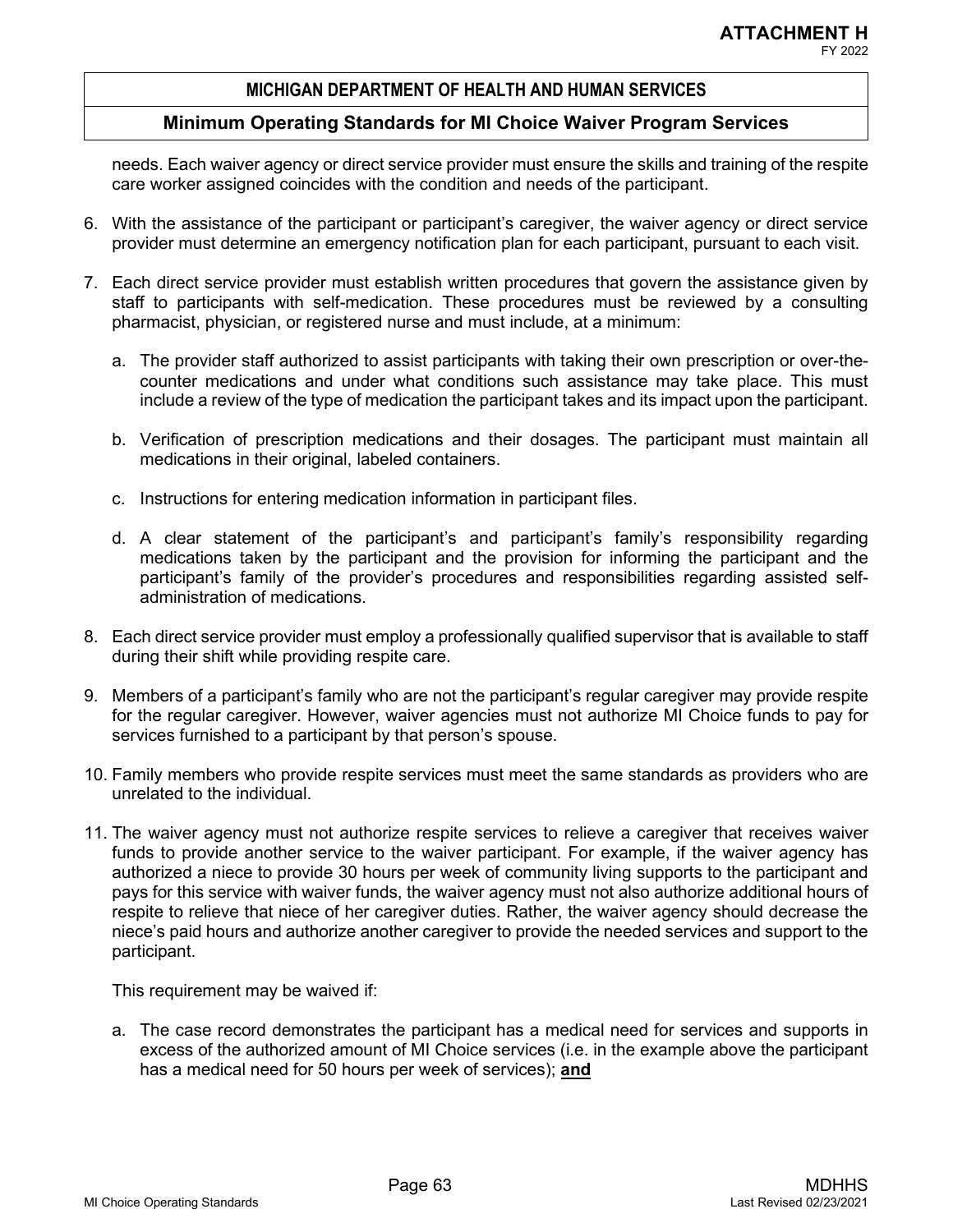# FY 2022

## **MICHIGAN DEPARTMENT OF HEALTH AND HUMAN SERVICES**

## **Minimum Operating Standards for MI Choice Waiver Program Services**

- b. The case record demonstrates the paid caregiver furnishes unpaid services and supports to the participant (i.e. the niece is paid for 30 hours per week, but actually delivers 50 hours per week of services); **and**
- c. The paid caregiver is requesting respite for the services and supports not usually authorized through the MI Choice program (i.e. for all or part of the 20 hours of medically necessary, but unpaid services the niece regularly furnishes).

## **Minimum Standards for Self-Determined Service Delivery**

- 1. Each chosen provider must minimally comply with Section C of the "General Operating Standards for MI Choice Waiver Service Providers."
- 2. Participants choosing this method of service delivery may choose to have respite services delivered in the home of another.
- 3. When authorizing Respite services for participants choosing the self-determination option, waiver agencies must comply with items 2, 3, 5, 8, 9, and 10 of the Minimum Standards for Traditional Service Delivery specified above.

- 1. MDHHS does not intend to furnish respite services on a continual basis. Respite services should be utilized for the sole purpose of providing temporary relief to an unpaid caregiver. When a caregiver is unable to furnish unpaid medically necessary services on a regular basis, waiver agencies should work with the participant and caregiver to develop a PCSP that includes other MI Choice services, as appropriate.
- 2. Where applicable, the participant must use Medicaid state plan, Medicare, or other available payers first.
- 3. The participant's preference for a certain provider or agency is not grounds for declining another payer in order to access waiver services.
- 4. The costs of room and board are not included.
- 5. Waiver agencies cannot authorize respite services on a continual daily basis. Waiver agencies may authorize respite services on a daily basis for a short period, such as when informal supports are on vacation.
- 6. Respite should be used on an intermittent basis to provide scheduled relief of informal caregivers.
- 7. The waiver agency must not authorize waiver funds to pay for respite services provided by the participant's usual caregiver.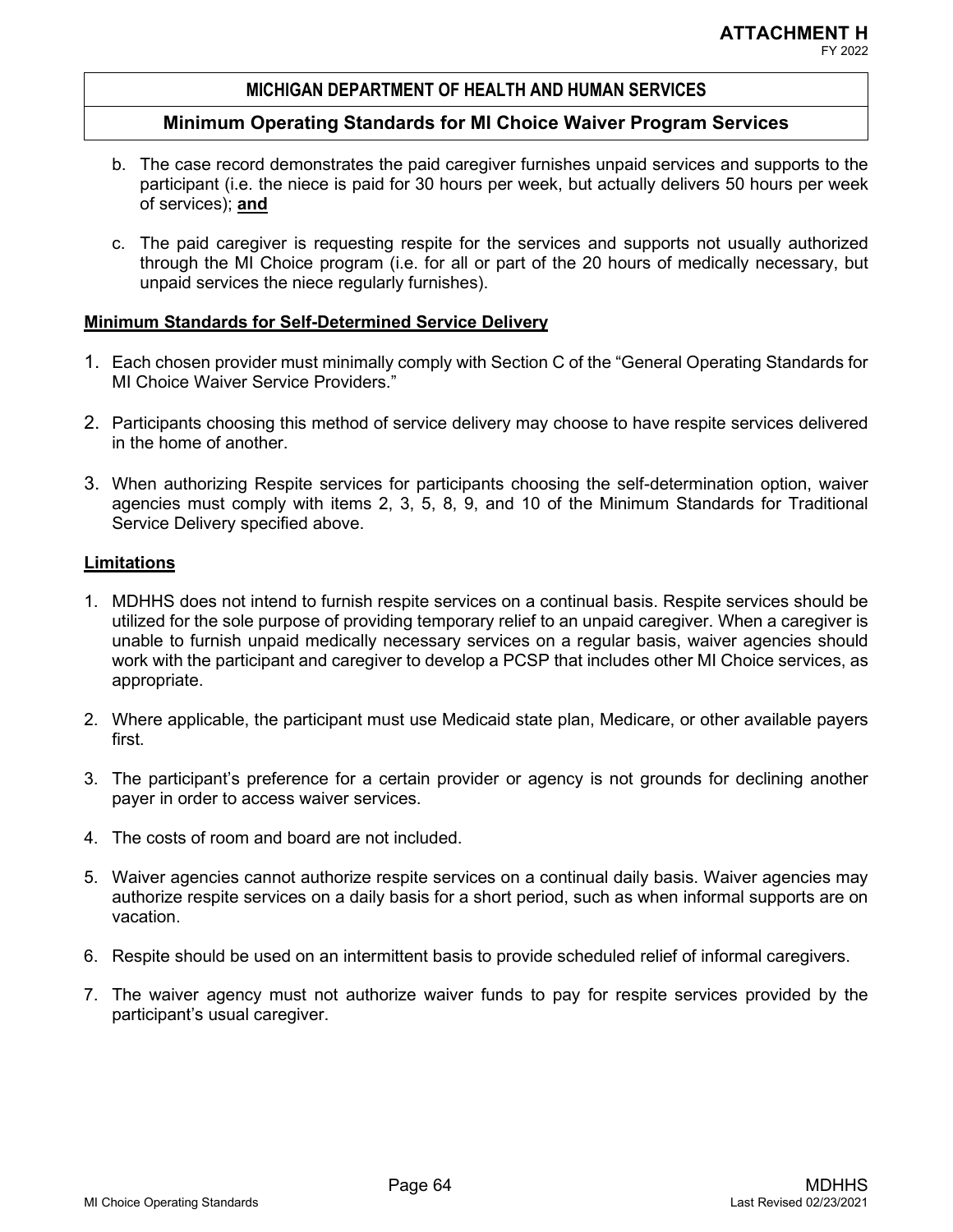## **Minimum Operating Standards for MI Choice Waiver Program Services**

| <b>NAME</b>       | Respite (provided outside of the home)                                                     |
|-------------------|--------------------------------------------------------------------------------------------|
| <b>DEFINITION</b> | Respite services are provided to participants unable to care for themselves and are        |
|                   | furnished on a short-term basis due to the absence of, or need of relief for, those        |
|                   | individuals normally providing services and supports for the participant.                  |
|                   | This standard addresses respite provided outside of the home. When provided in a           |
|                   | Medicaid-certified hospital or a licensed Adult Foster Care facility, this type of respite |
|                   | may include the cost of room and board.                                                    |
| <b>HCPCS</b>      | H0045, Respite services not in the home, per diem                                          |
| <b>CODE</b>       |                                                                                            |
| <b>UNITS</b>      | $H0045 = per day$                                                                          |
|                   |                                                                                            |
| <b>SERVICE</b>    | ☑<br>Traditional/Agency-Based                                                              |
| <b>DELIVERY</b>   | П<br>Self-Determination                                                                    |
| <b>OPTIONS</b>    |                                                                                            |

- 1. Each direct service provider must have written policies and procedures compatible with the "General Operating Standards for Waiver Agencies and Contracted Direct Service Providers," and minimally, Section B of the "General Operating Standards for MI Choice Waiver Providers."
- 2. Out of home respite providers must also adhere to parts 5 and 6 of Section A of the "General Operating Standards for MI Choice Waiver Providers."
- 3. Each out of home respite service provider must be either a Medicaid certified hospital or a licensed group home as defined in MCL 400.701 ff, which includes adult foster care homes and homes for the aged. Properly licensed nursing facilities may be providers of out of home respite services.
- 4. Each waiver agency must establish and follow written eligibility criteria for out-of-home respite that include, at a minimum:
	- a. Participants must require continual supervision to live in their own homes or the home of a primary caregiver or require a substitute caregiver while their primary caregiver needs relief or is otherwise unavailable.
	- b. Participants have difficulty performing or are unable to perform activities of daily living without assistance.
- 5. Respite services include:
	- a. Attendant care (participant is not bed-bound) such as companionship, supervision and/or assistance with toileting, eating, and ambulation.
	- b. Basic care (participant may or may not be bed-bound) such as assistance with ADLs, a routine exercise regimen, and self-medication.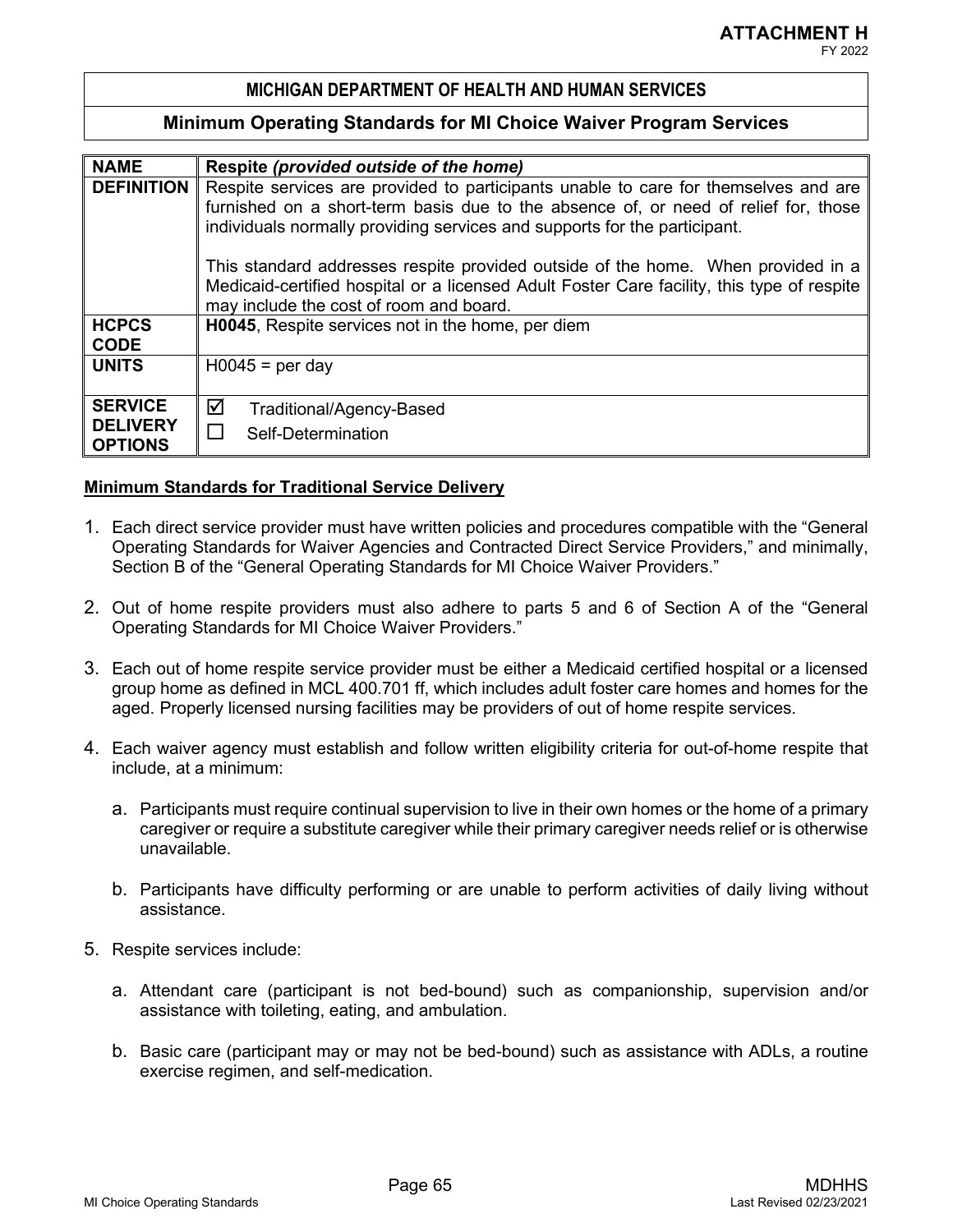## **Minimum Operating Standards for MI Choice Waiver Program Services**

- 6. The direct service provider must obtain a copy of the assessment conducted by the waiver agency before initiating service. The assessment information must include a recommendation made by the assessing RN describing the respite support services the participant needs.
- 7. Each direct service provider must demonstrate a working relationship with a hospital and/or other health care facility for the provision of emergency health care services, as needed. With the assistance of the participant or participant's caregiver, the waiver agency or direct service provider must determine an emergency notification plan for each participant, pursuant to each visit.
- 8. Each direct service provider must establish written procedures to govern the assistance given by staff to participants with self-medications. These procedures must be reviewed by a consulting pharmacist, physician, or registered nurse and must include, at a minimum:
	- a. The provider staff authorized to assist participants in taking either prescription or over-the-counter medications and under what conditions such assistance may take place. This must include a review of the type of medication the participant takes and its impact upon the participant.
	- b. Verification of prescription medications and their dosages. The participant must maintain all medications in their original, labeled containers.
	- c. Instructions for entering medication information in participant files.
	- d. A clear statement of the participant's and participant's family's responsibility regarding medications taken by the participant while at the facility and the provision for informing the participant and the participant's family of the program's procedures and responsibilities regarding assisted self-administration of medications.
- 9. Each direct service provider must employ a professionally qualified program director that directly supervises program staff.

- 1. MDHHS does not intend Respite services to be furnished on a continual basis. Respite services should be utilized for the sole purpose of providing temporary relief to an unpaid caregiver. When a caregiver is unable to furnish unpaid medically necessary services on a regular basis, waiver agencies should work with the participant and caregiver to develop a PCSP that includes other MI Choice services, as appropriate.
- 2. Where applicable, the participant must use Medicaid state plan, Medicare, or other available payers first.
- 3. The participant's preference for a certain provider or agency is not grounds for declining another payer in order to access waiver services.
- 4. For each participant, the waiver agency must not authorize MI Choice waiver payment for more than 30 days of out of home respite service per calendar year. Calendar years consist of any 365-day period.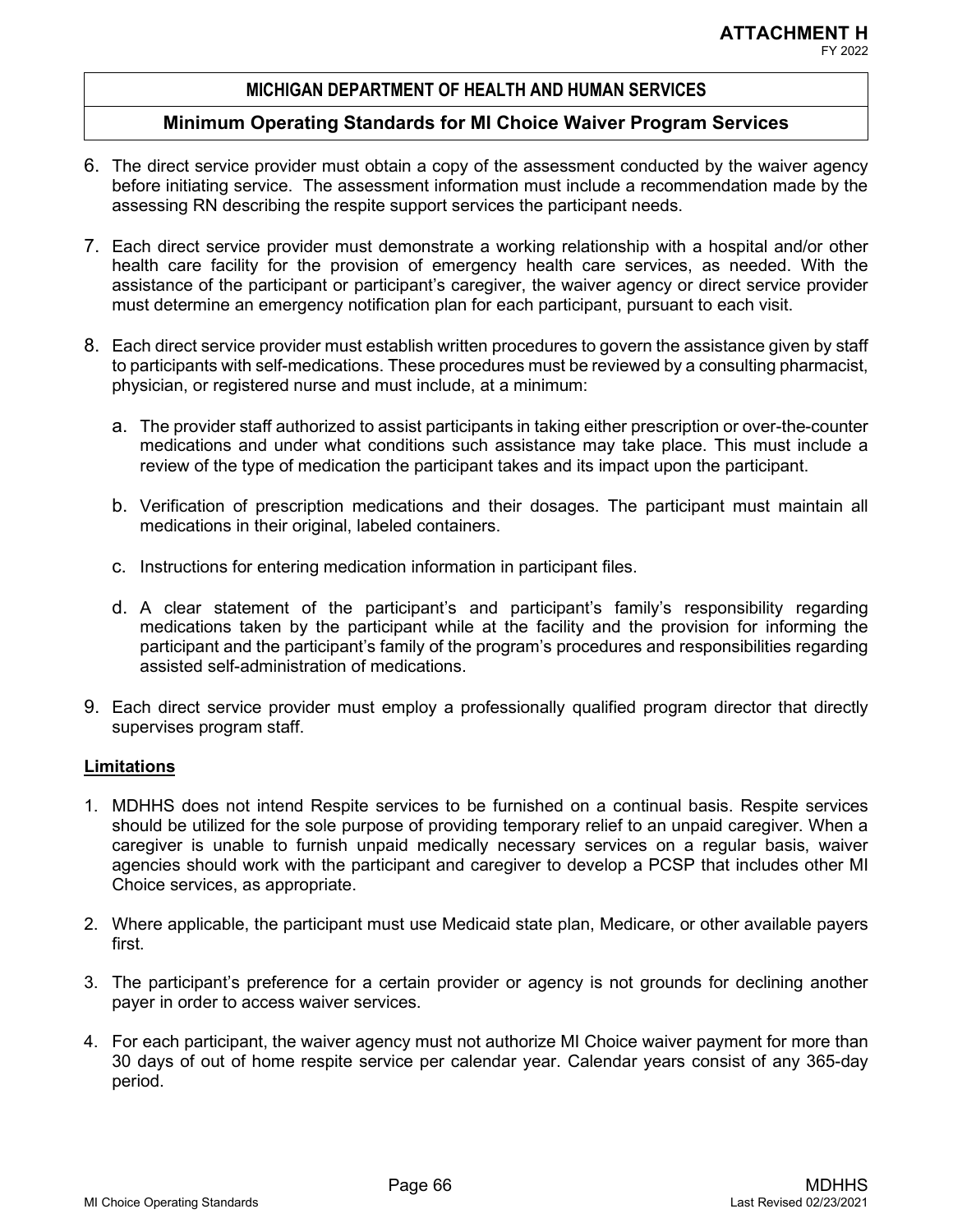# FY 2022

## **MICHIGAN DEPARTMENT OF HEALTH AND HUMAN SERVICES**

- 5. Waiver agencies cannot authorize respite services on a continual daily basis. Waiver agencies may authorize respite services on a daily basis for a short period, depending upon the needs of the participant and the participant's caregivers, such as when informal supports are on vacation.
- 6. Respite should be used on an intermittent basis to provide scheduled relief of informal caregivers.
- 7. The waiver agency must not authorize waiver funds to pay for respite services provided by the participant's usual caregiver.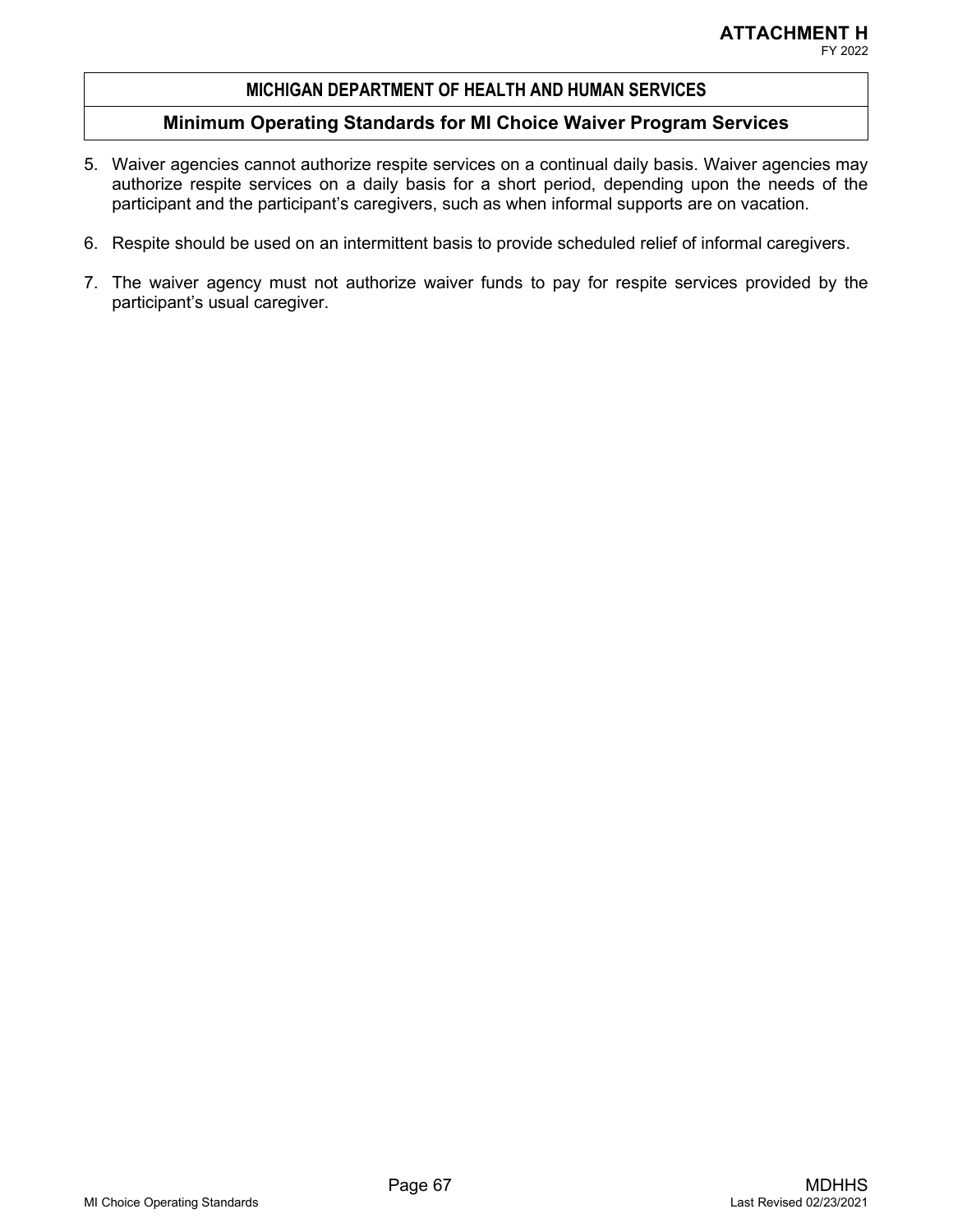## **Minimum Operating Standards for MI Choice Waiver Program Services**

| <b>NAME</b>                       | <b>Specialized Medical Equipment and Supplies</b>                                                                                                                                                                                                                                                                                                                                                                                                                                                                                       |
|-----------------------------------|-----------------------------------------------------------------------------------------------------------------------------------------------------------------------------------------------------------------------------------------------------------------------------------------------------------------------------------------------------------------------------------------------------------------------------------------------------------------------------------------------------------------------------------------|
| <b>DEFINITION</b>                 | Specialized Medical Equipment and Supplies includes devices, controls, or appliances<br>that enable participants to increase their abilities to perform activities of daily living, or<br>to perceive, control, or communicate with the environment in which they live. This<br>service also includes items necessary for life support or to address physical conditions,<br>along with ancillary supplies and equipment necessary to the proper functioning of such<br>items.                                                          |
|                                   | This service excludes those items that are not of direct medical or remedial benefit to<br>the participant. Durable and non-durable medical equipment and medical supplies not<br>available under the State Plan that are necessary to address the participant's functional<br>limitations may be covered by this service. Medical equipment and supplies furnished<br>under the State Plan must be procured and reimbursed through that mechanism and<br>not through MI Choice. All items must be specified in the participant's PCSP. |
|                                   | All items must meet applicable standards of manufacture, design and installation.<br>Coverage includes training the participant or caregiver(s) in the operation and<br>maintenance of the equipment or the use of a supply when initially purchased. Waiver<br>funds may also be used to cover the maintenance costs of equipment.                                                                                                                                                                                                     |
| <b>HCPCS</b>                      | Please see list included in item #10 under minimum standards.                                                                                                                                                                                                                                                                                                                                                                                                                                                                           |
| <b>CODES</b>                      |                                                                                                                                                                                                                                                                                                                                                                                                                                                                                                                                         |
| <b>UNITS</b>                      | Per item, unless otherwise specified.                                                                                                                                                                                                                                                                                                                                                                                                                                                                                                   |
| <b>SERVICE</b>                    | ☑<br>Traditional/Agency-Based                                                                                                                                                                                                                                                                                                                                                                                                                                                                                                           |
| <b>DELIVERY</b><br><b>OPTIONS</b> | $\Box$<br>Self-Determination                                                                                                                                                                                                                                                                                                                                                                                                                                                                                                            |

- 1. Each direct service provider must enroll in Medicare and/or Medicaid as a Durable Medical Equipment provider, pharmacy, etc., as appropriate.
- 2. Waiver agencies may obtain some items directly from a retail store that offers the item to the public (i.e. Wal-Mart, K-mart, Meijer, Costco, etc.). When utilizing retail stores, the waiver agency must assure the item purchased meets the service standards. The waiver agency may choose to open a business account with a retail store for such purchases. The waiver agency must maintain the original receipts and maintain accurate systems of accounting to verify the specific participant who received the purchased item.
- 3. Each direct service provider must have written policies and procedures compatible with the "General Operating Standards for Waiver Agencies and Contracted Direct Service Providers," and minimally, Section B of the "General Operating Standards for MI Choice Waiver Providers."
- 4. The waiver agency and/or direct service provider must pursue payment by Medicare, Medicaid state plan, or other entities, as applicable before the waiver agency authorizes MI Choice payment.
- 5. The waiver agency must document the medical or remedial benefit the equipment or supply provides to the participant in the participant's case record.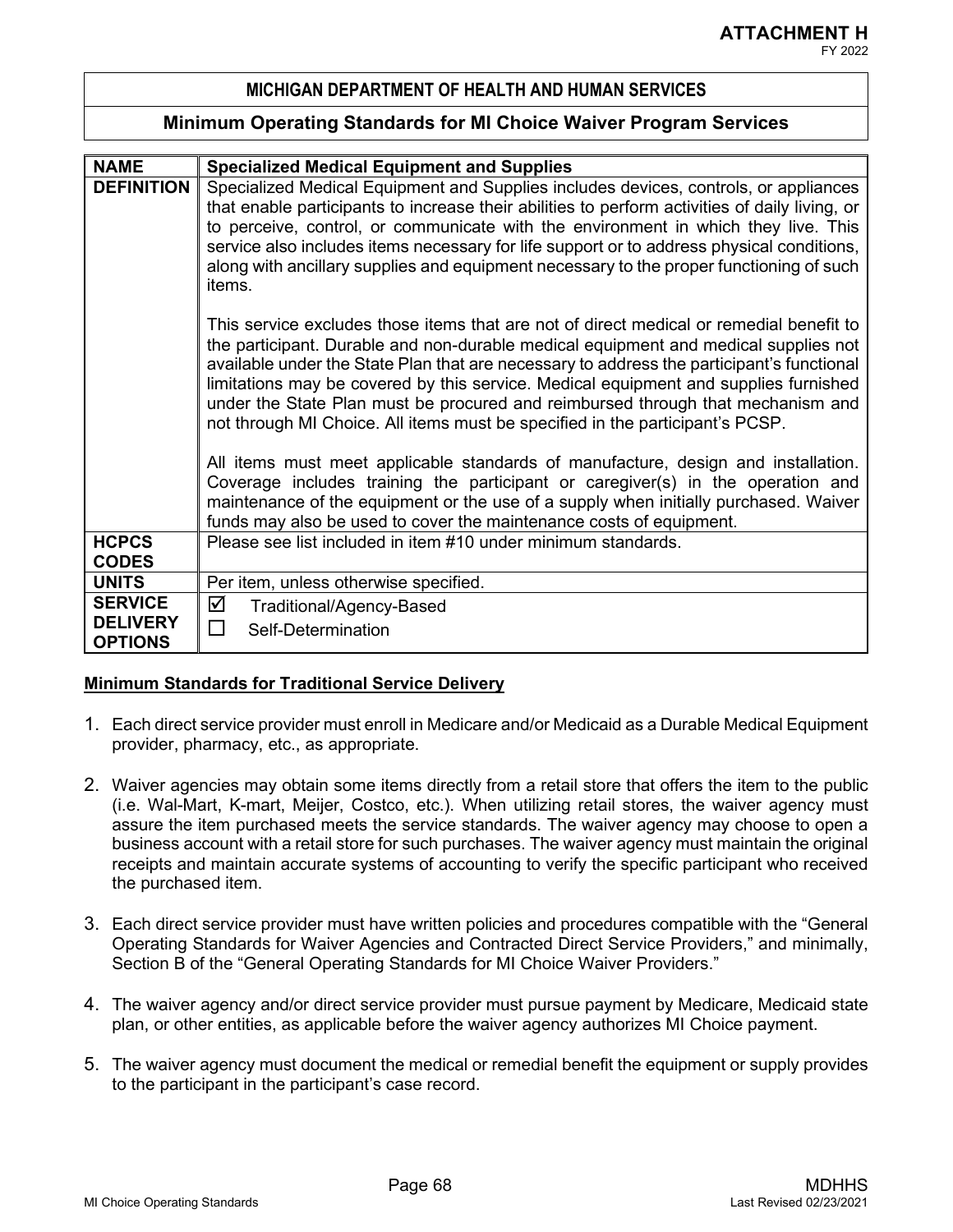# FY 2022

## **MICHIGAN DEPARTMENT OF HEALTH AND HUMAN SERVICES**

- 6. Where feasible, the waiver agency or direct service provider must seek affirmation of the need for the item provided from the participant's physician.
- 7. The waiver agency may not authorize MI Choice payment for prescription medications not found on the Medicaid prescription drug formulary. If a participant requires a medication not found on the formulary, the waiver agency, participant, or pharmacy must seek prior authorization of payment through the state plan. Regardless of approval or denial of state plan prior authorization, MI Choice funds must not pay for the medication.
- 8. The waiver agency may provide liquid nutritional supplements as a specialized medical supply. The participant's physician or other health care professional must first order liquid nutritional supplements as described in the home delivered meals service standards. When liquid nutrition supplements a participant's diet, the supports coordinator must ensure the physician or other health care professional renews the order for liquid nutritional supplements every six months.
- 9. The waiver agency must not authorize MI Choice payment for herbal remedies or other over-thecounter medications for uses not authorized by the FDA.
- 10.The following HCPCS codes are approved for use under the Specialized Medical Equipment and Supplies service:
	- a. **A4931**, Oral Thermometer, Reusable, any type, each
	- b. **A4932**, Rectal Thermometer, Reusable, any type, each
	- c. **A9300**, Exercise Equipment
	- d. **B4100**, Food thickener, administered orally, per ounce
	- e. **B4150/BO**, Enteral Formulae; Category 1; Semi-synthetic Intact Protein/Protein isolates, administered thru an enteral feeding tube, 100 calories=1unit
		- i. The waiver agency must use the BO modifier to indicate oral administration. The state plan covers formulae for tube feeding.
		- ii. This product may be in any form, liquid, solid, powder, bar, etc.
		- iii. For cans of nutritional supplement, one can equals one unit.
		- iv. For bars of nutritional supplement, one bar equals one unit.
	- f. **E0160**, Sitz type bath or equipment, portable, used with or without commode
	- g. **E0161**, Sitz type bath or equipment, portable, used with or without commode, with faucet attachment
	- h. **E0210**, Electric heat pad, standard
	- i. **E0215**, Electric heat pad, moist
	- j. **E0241**, Bathtub wall rail, each
	- k. **E0242**, Bathtub rail, floor base
	- l. **E0243**, Toilet rail, each
	- m. **E0244**, Raised toilet seat
	- n. **E0245**, Tub stool or bench
	- o. **E0315**, Bed accessory; board, table, or support device, any type
	- p. **E0627**, Seat lift mechanism incorporated into a combination lift chair mechanism
	- q. **E0629**, Separate seat lift mechanism for use with patient owned furniture, non-electric
	- r. **E0745** Neuromuscular stimulator, electronic shock unit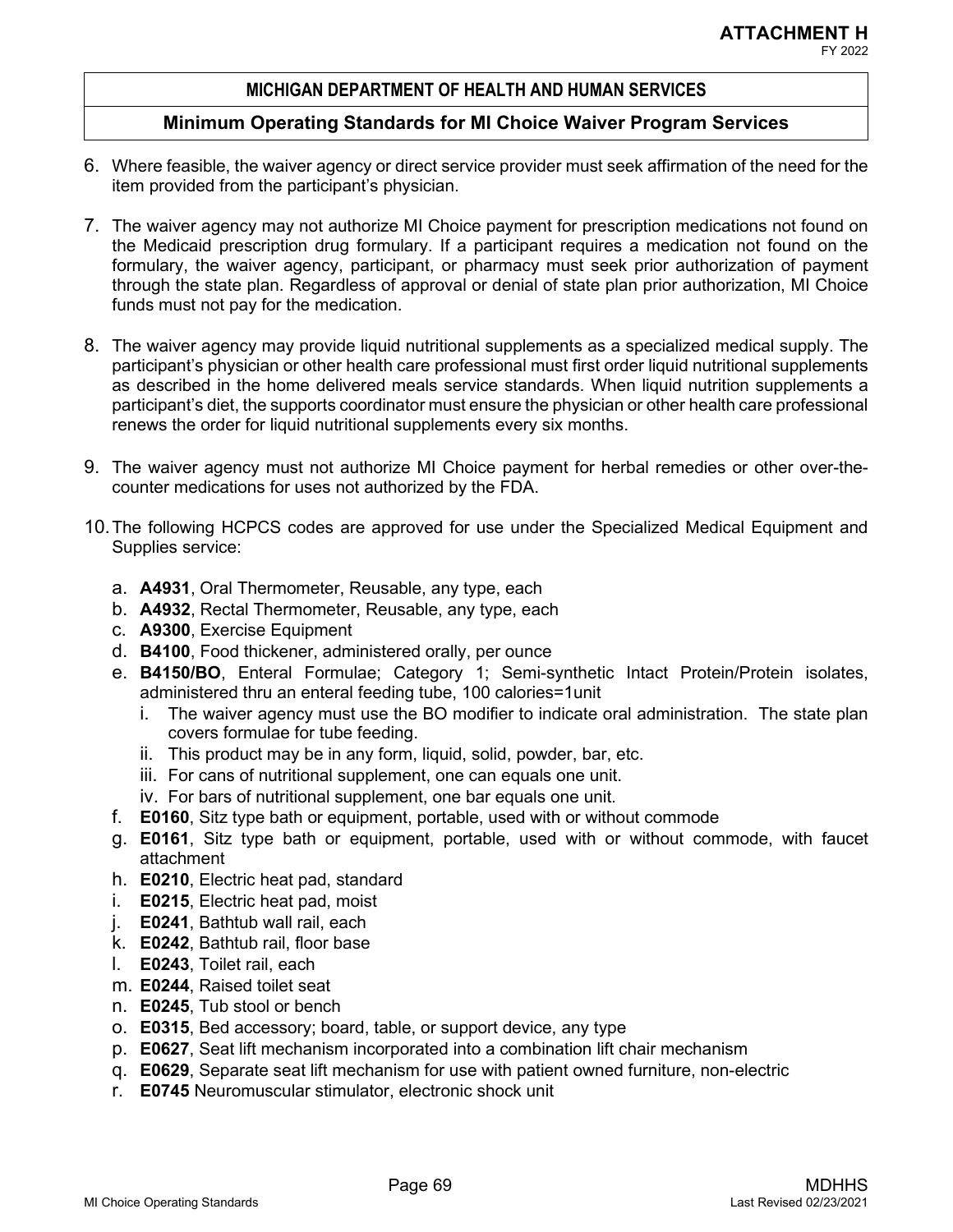## **Minimum Operating Standards for MI Choice Waiver Program Services**

- s. **E1639**, Scale, each
- t. **S5162**, Emergency response system; purchase only
- u. **S5199**, Personal care item, NOS, each
	- i. Use this code for items that the participant uses to perform ADLs or IADLs, or that assist the participant in the performance of ADLs or IADLs.
	- ii. This category must exclude items such as shampoo, soap, toothpaste, toothbrushes, denttips, shaving cream, and razors.
	- iii. The waiver agency must include a description of this item in the appropriate loop for approval of a claim.
	- iv. Standardized remarks are available.
- v. **T1999**, Misc. Therapeutic items & supplies, retail purchases, NOC, identify product in "remarks"
	- i. Items in this category have a therapeutic use for the participant.
	- ii. The waiver agency must include a description of this item in the appropriate loop for approval of a claim.
	- iii. Standardized remarks are available.
- w. **T2028**, Specialized supply, NOS, waiver
	- i. Items in this category include specialized supplies that the Medicaid state plan does not cover.
	- ii. This may include items that do not meet the "medically necessary" standard for state plan coverage, or quantities above state plan coverage.
	- iii. The waiver agency must include a description of this item in the appropriate loop for approval of a claim.
	- iv. Standardized remarks are available.
- x. **T2029**, Specialized medical equipment, NOS, waiver
	- i. Items in this category include specialized equipment that the Medicaid state plan does not cover, or does not cover for adults.
	- ii. This may include items that do not meet the "medically necessary" standard for state plan coverage.
	- iii. The waiver agency must include a description of this item in the appropriate loop for approval of a claim.
	- iv. Standardized remarks are available.
- y. **T2039**, Vehicle Modifications, waiver, per service
- z. **T4537**, Incontinence product, protective underpad, reusable, bed size, each
- aa.**T4540**, Incontinence product, protective underpad, reusable, chair size, each
- bb.**V5268**, Assistive listening device, telephone amplifier, any type
- cc. **V5269**, Assistive listening device, alerting, any type
- dd.**V5270**, Assistive listening device, television amplifier, any type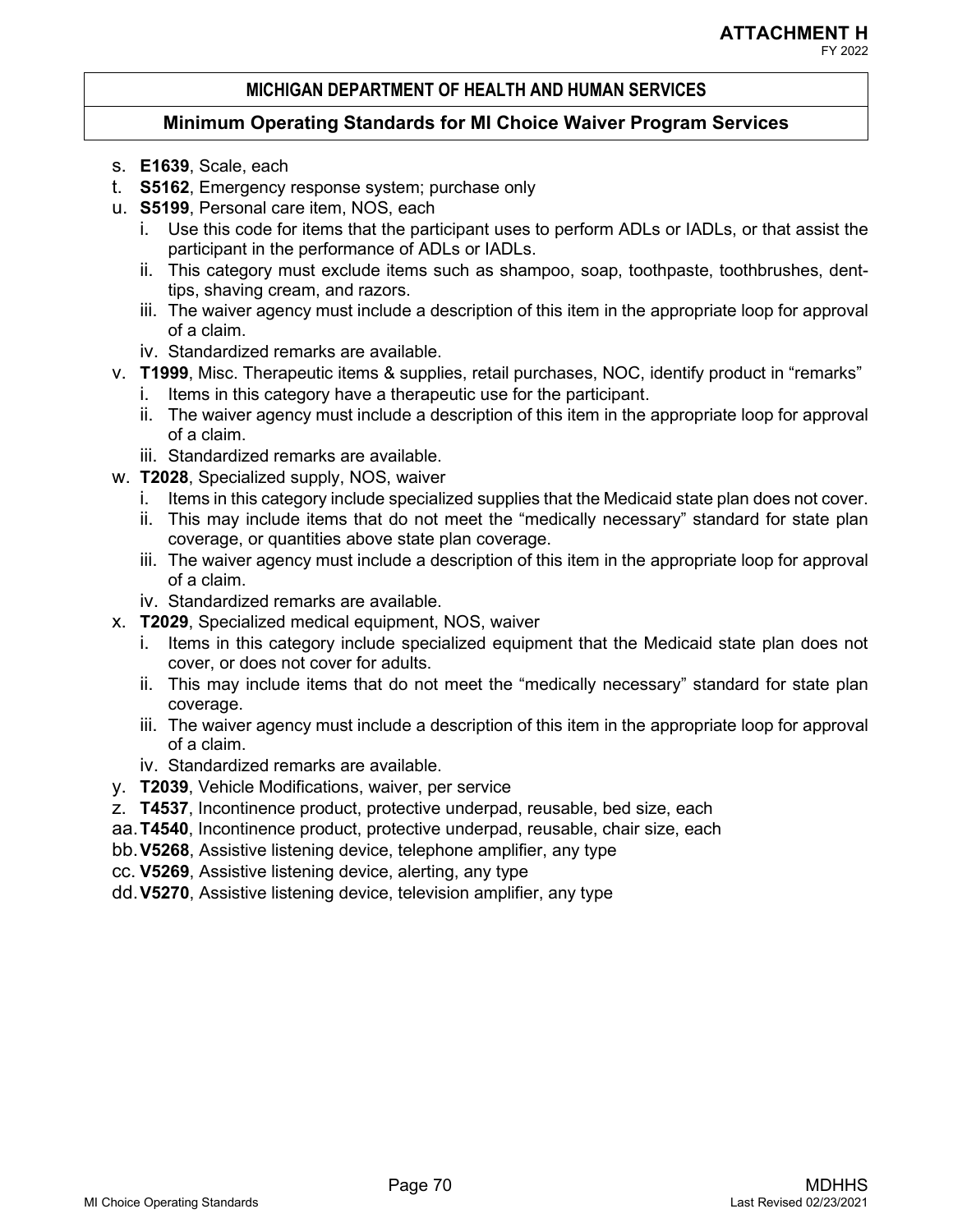### **Minimum Operating Standards for MI Choice Waiver Program Services**

| <b>NAME</b>                                         | <b>Supports Coordination</b>                                                                                                                                                                                                                                                                                                                                                                                                                                                                                                                                                                                                                                                              |
|-----------------------------------------------------|-------------------------------------------------------------------------------------------------------------------------------------------------------------------------------------------------------------------------------------------------------------------------------------------------------------------------------------------------------------------------------------------------------------------------------------------------------------------------------------------------------------------------------------------------------------------------------------------------------------------------------------------------------------------------------------------|
| <b>DEFINITION</b>                                   | Supports Coordination is provided to assure the provision of supports and services<br>needed to meet the participant's health and welfare needs in a home and community-<br>based setting. Without these supports and services, the participant would otherwise<br>require institutionalization. The supports coordination functions to be performed and the<br>frequency of face-to-face and other contacts are specified in the participant's PCSP.<br>The frequency and scope of supports coordination contacts must take into<br>consideration health and safety needs of the participant. Supports Coordination does<br>not include the direct provision of other Medicaid services. |
| <b>HCPCS</b><br><b>CODE</b>                         | T2022, Case management, per month                                                                                                                                                                                                                                                                                                                                                                                                                                                                                                                                                                                                                                                         |
| <b>UNITS</b>                                        | One unit per month                                                                                                                                                                                                                                                                                                                                                                                                                                                                                                                                                                                                                                                                        |
| <b>SERVICE</b><br><b>DELIVERY</b><br><b>OPTIONS</b> | ☑<br>Traditional/Agency-Based<br>Self-Determination                                                                                                                                                                                                                                                                                                                                                                                                                                                                                                                                                                                                                                       |

### **Minimum Standards for Traditional Service Delivery**

- 1. Each direct service provider must have written policies and procedures compatible with the "General Operating Standards for Waiver Agencies and Contracted Direct Service Providers," and minimally, Section A of the "General Operating Standards for MI Choice Waiver Providers."
- 2. Each supports coordinator must have a valid Michigan license as a registered nurse or a licensed social worker and be trained and knowledgeable about the program requirements for MI Choice as well as other available community resources.
- 3. Functions performed by a supports coordinator include:
	- a. Assure the participant meets the Nursing Facility Level of Care per MDHHS policy.
	- b. Conduct the initial assessment and periodic reassessments.
	- c. Facilitate person-centered planning that is focused on the participant's preferences, includes family and other allies as determined by the participant, identifies the participant's goals, preferences and needs, provides information about options, and engages the participant in monitoring and evaluating services and supports.
	- d. Develop a PCSP, including revisions to the PCSP at the participant's initiation, or as changes in the participant's circumstances may warrant.
	- e. Communication with the participant is a requirement and must be incorporated into the personcentered service plan.
	- f. Make referrals to and coordinate with providers of services and supports, including non-Medicaid services and informal supports. This may include providing assistance with access to entitlements or legal representation.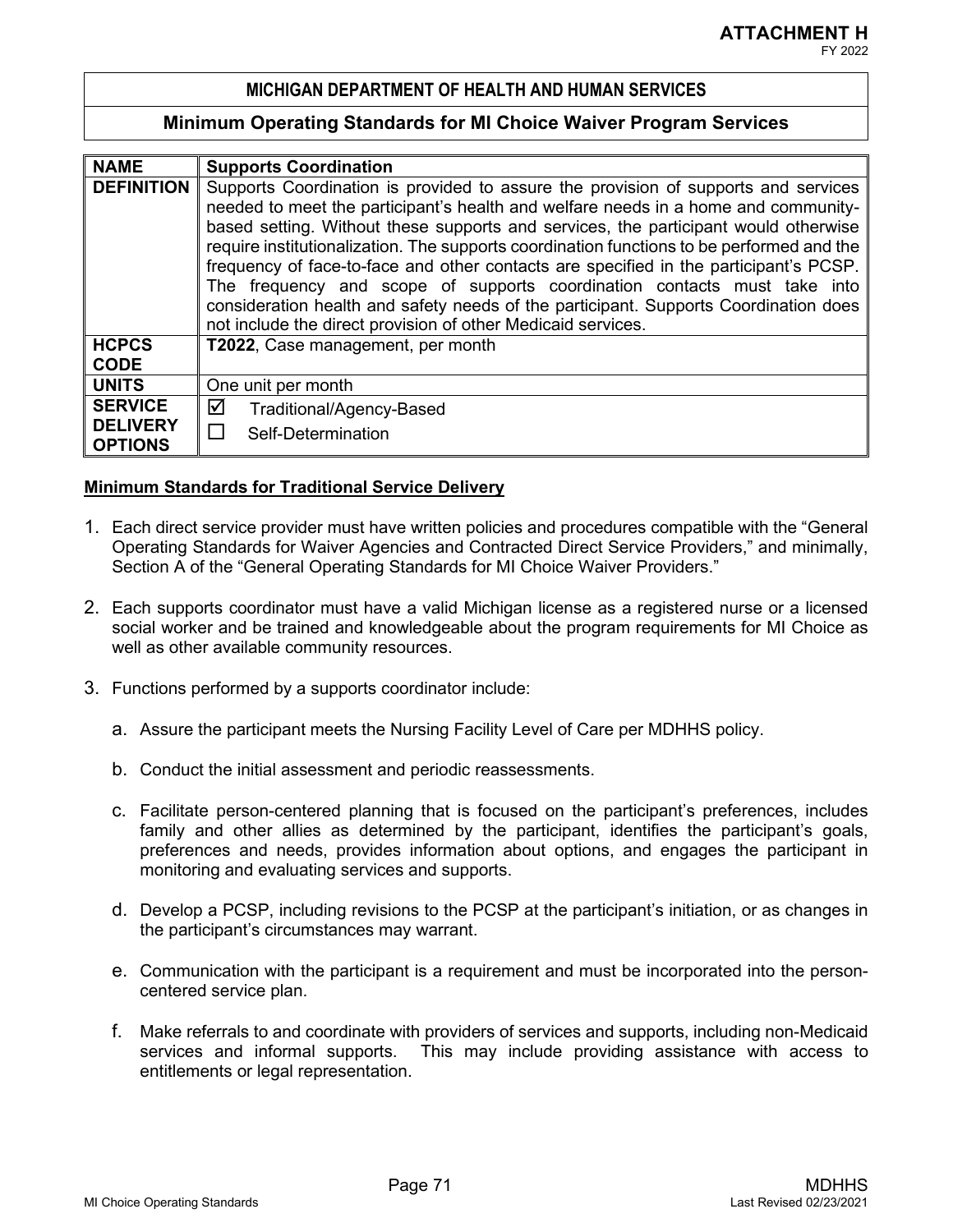#### **Minimum Operating Standards for MI Choice Waiver Program Services**

- g. Monitor MI Choice waiver services and other services and supports necessary for achievement of the participant's goals. Monitoring includes providing opportunities for the participant to evaluate the quality of services received and indicate whether those services achieved desired outcomes. This activity includes the participant and other key sources of information as determined by the participant.
- h. Provide social and emotional support to the participant and allies to facilitate life adjustments and reinforce the participant's sources of support. This may include arranging services to meet those needs.
- i. Provide advocacy to support the participant's access to benefits, assure the participant's rights as a program beneficiary, and support the participant's decisions.
- j. Maintain documentation of the above listed activities to ensure successful support of the participant, comply with Medicaid and other relevant policies, and meet the performance requirements delineated in the waiver agency's contract with MDHHS.
- 4. Additional requirements and standards for performing the functions required of a supports coordinator are defined in the document "Supports Coordination Service Performance Standards and MI Choice Program Operating Criteria" which is Attachment K of the contract between the waiver agency and MDHHS.

#### **Limitations**

- 1. Participant must need and agree to accept at least one additional MI Choice service every 30 days to qualify for the program.
- 2. Supports coordinators must not also provide Transition Navigation services.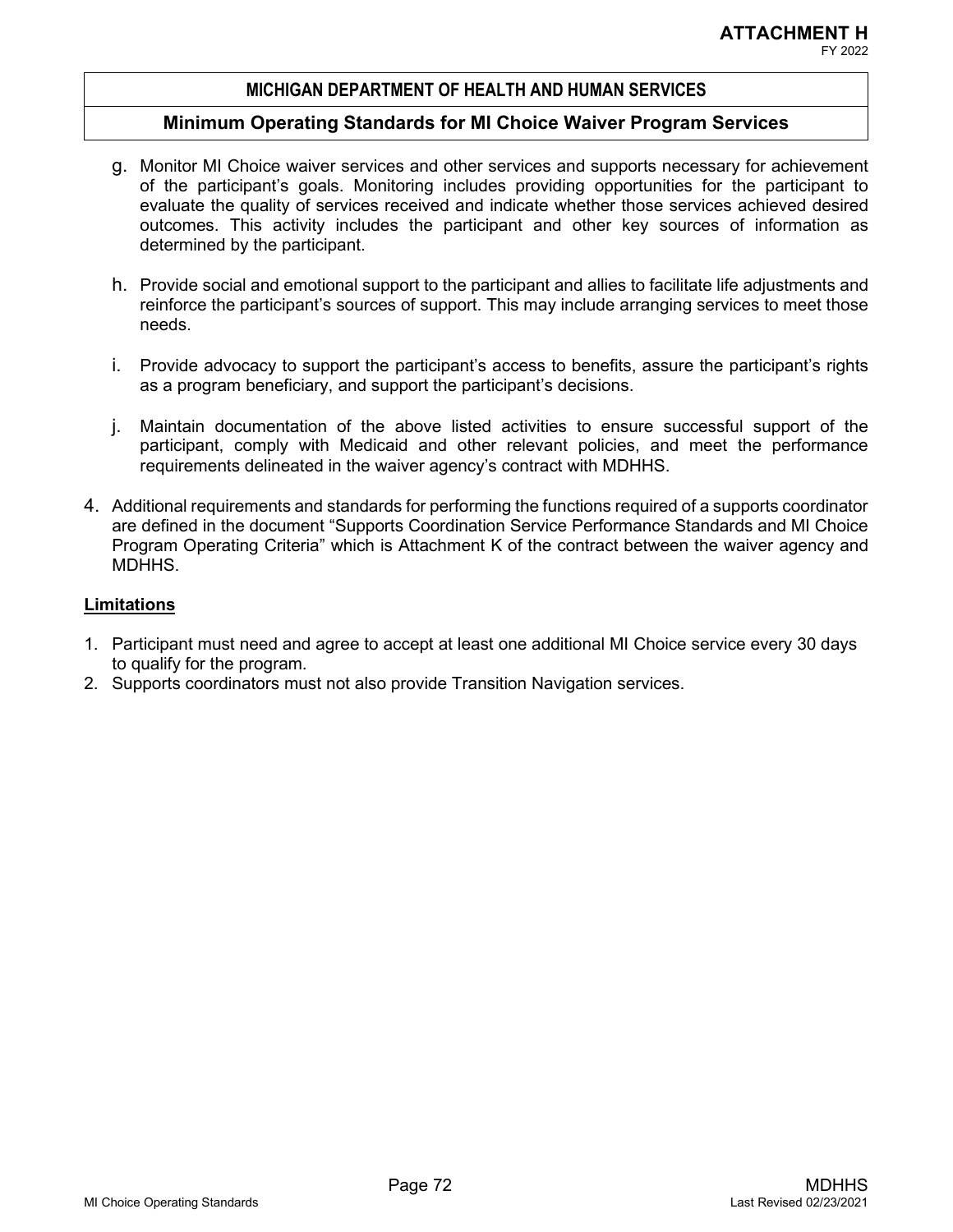#### **Minimum Operating Standards for MI Choice Waiver Program Services**

| <b>NAME</b>                                         | <b>Training</b>                                                                                                                                                                                                                                                                                                                                                                                                                                                                                                                                                                                                                                                                                                                                                                                                                                                                                                                                                                                                                                                                                                                           |
|-----------------------------------------------------|-------------------------------------------------------------------------------------------------------------------------------------------------------------------------------------------------------------------------------------------------------------------------------------------------------------------------------------------------------------------------------------------------------------------------------------------------------------------------------------------------------------------------------------------------------------------------------------------------------------------------------------------------------------------------------------------------------------------------------------------------------------------------------------------------------------------------------------------------------------------------------------------------------------------------------------------------------------------------------------------------------------------------------------------------------------------------------------------------------------------------------------------|
| <b>DEFINITION</b>                                   | Training services consist of instruction provided to a MI Choice participant or<br>caregiver(s) in either a one-to-one situation or a group basis to teach a variety of<br>independent living skills, including the use of specialized or adaptive equipment or<br>medically related procedures required to maintain the participant in a community-based<br>setting. The training needs must be identified in the comprehensive assessment or in<br>a professional evaluation and included in the participant's PCSP. Training is covered<br>for areas such as activities of daily living, adjustment to home or community living,<br>adjustment to mobility impairment, adjustment to serious impairment, management of<br>personal care needs, the development of skills to deal with service providers and<br>attendants, and effective use of adaptive equipment. For participants self-directing<br>services, Training services may also include the training of independent supports<br>brokers, developing and managing individual budgets, staff hiring, training, and<br>supervision, or other areas related to self-direction. |
| <b>HCPCS</b><br><b>CODES</b>                        | S5110, Home care training, family, per 15 minutes<br>S5115, Home care training, non-family, per 15 minutes                                                                                                                                                                                                                                                                                                                                                                                                                                                                                                                                                                                                                                                                                                                                                                                                                                                                                                                                                                                                                                |
| <b>UNITS</b>                                        | $S5110 = 15$ minutes<br>$S5115 = 15$ minutes                                                                                                                                                                                                                                                                                                                                                                                                                                                                                                                                                                                                                                                                                                                                                                                                                                                                                                                                                                                                                                                                                              |
| <b>SERVICE</b><br><b>DELIVERY</b><br><b>OPTIONS</b> | ☑<br>Traditional/Agency-Based<br>Self-Determination                                                                                                                                                                                                                                                                                                                                                                                                                                                                                                                                                                                                                                                                                                                                                                                                                                                                                                                                                                                                                                                                                       |

#### **Minimum Standards for Traditional Service Delivery**

- 1. Each direct service provider must have written policies and procedures compatible with the "General Operating Standards for Waiver Agencies and Contracted Direct Service Providers," and minimally, Section A of the "General Operating Standards for MI Choice Waiver Providers."
- 2. Direct service providers must possess credentials required by Michigan laws or federal regulations, including:
	- a. MCL 333.17801…333.17831 (physical therapist),
	- b. MCL 333.18301…333.18311 (occupational therapist),
	- c. MCL 333.18501…333.18518 (social worker), and/or
	- d. MCL 333.17201…333.17242 (nursing)
- 3. The waiver agency must identify the training needs in the comprehensive assessment or in a professional evaluation and include them in the PCSP. The waiver agency must provide a description of these needs to the direct service provider.
- 4. The waiver agency must maintain verification of training provided to self-determined workers in the participant's case record.

#### **Limitations**:

- 1. Where applicable, the participant must use Medicaid state plan, Medicare, or other available payers first.
- 2. The participant's preference for a certain provider or agency is not grounds for declining another payer in order to access waiver services.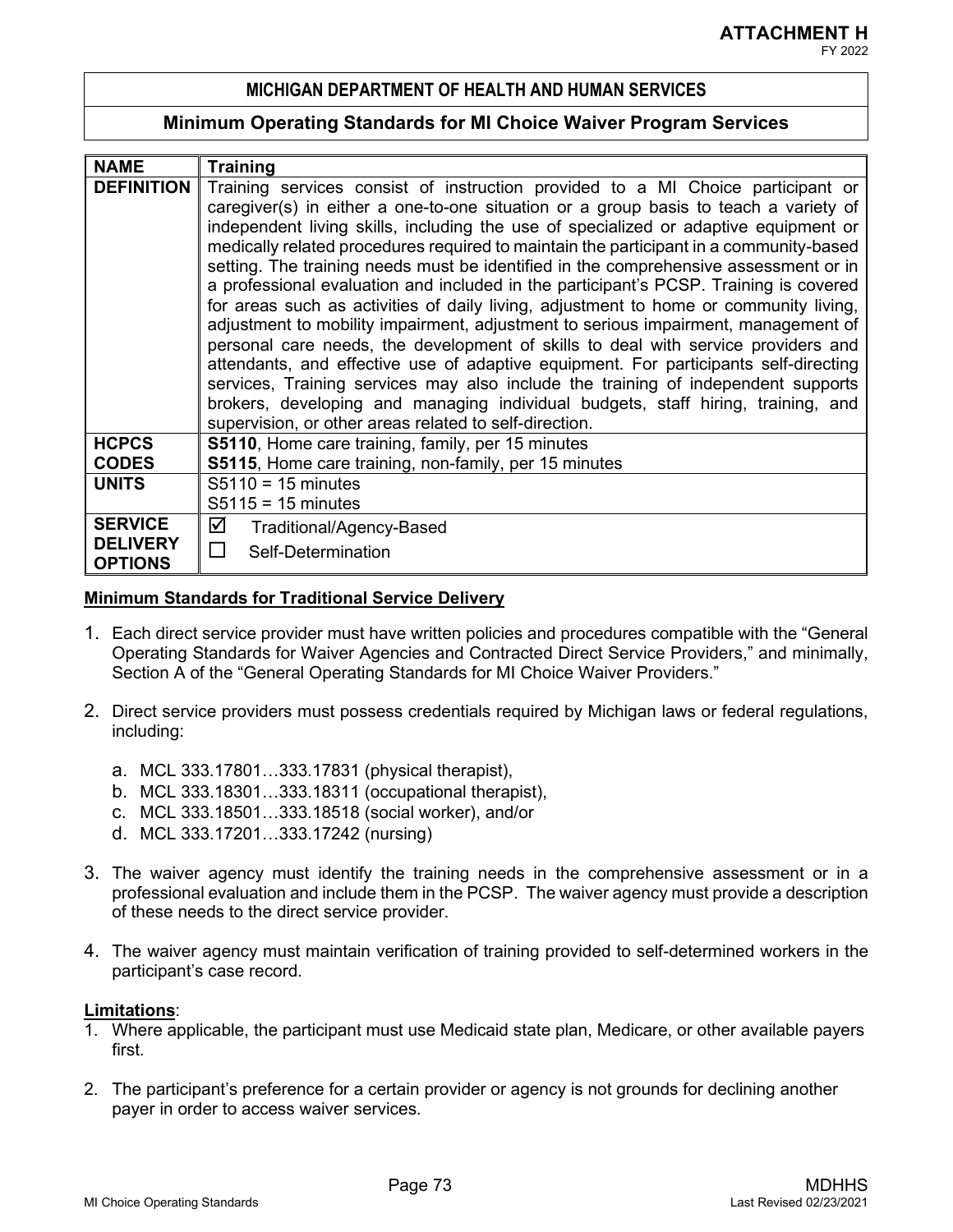# **Minimum Operating Standards for MI Choice Waiver Program Services**

# **DEFINITION OF TERMS**

| <b>Acronym or Term</b>                  | <b>Definition</b>                                                                                                                                                                                                                                      |
|-----------------------------------------|--------------------------------------------------------------------------------------------------------------------------------------------------------------------------------------------------------------------------------------------------------|
| <b>ACA</b>                              | Affordable Care Act                                                                                                                                                                                                                                    |
| <b>ADLs</b>                             | Activities of Daily Living                                                                                                                                                                                                                             |
| <b>CHAMPS</b>                           | Community Health Automated Medicaid Payment System, Michigan's MMIS, the<br>software Michigan uses to process Medicaid claims and encounter data.                                                                                                      |
| <b>CLS</b>                              | <b>Community Living Supports</b>                                                                                                                                                                                                                       |
|                                         |                                                                                                                                                                                                                                                        |
| <b>CMS</b>                              | The Centers for Medicare and Medicaid Services, a division of the Federal Health and<br>Human Services Department                                                                                                                                      |
| <b>CT</b>                               | <b>Community Transportation</b>                                                                                                                                                                                                                        |
| <b>DRI</b>                              | <b>Deficit Reduction Act</b>                                                                                                                                                                                                                           |
| <b>Direct Service</b><br>Provider (DSP) | A business, agency, company or other entity under subcontract with a waiver agency to<br>provide MI Choice services to participants. This term also includes individuals hired by<br>MI Choice participants to deliver self-determined services.       |
| EAA                                     | <b>Environmental Accessibility Adaptations</b>                                                                                                                                                                                                         |
| <b>FDA</b>                              | Food and Drug Administration                                                                                                                                                                                                                           |
| FI.                                     | <b>Fiscal Intermediary</b>                                                                                                                                                                                                                             |
| <b>FFP</b>                              | Federal Financial Participation, the federal government's share of approved Medicaid<br>expenses.                                                                                                                                                      |
| <b>MI Choice</b>                        | Michigan's home and community based services for the elderly and disabled Medicaid<br>waiver program. This is a combination 1915b/c waiver.                                                                                                            |
| <b>MCL</b>                              | Michigan Compiled Laws                                                                                                                                                                                                                                 |
| <b>MDHHS</b>                            | The Michigan Department of Health and Human Services                                                                                                                                                                                                   |
| <b>MDHHS Field Office</b>               | Formerly the Department of Human Services, this section of MDHHS receives<br>applications and authorizes assistance programs including Medicaid and SNAP.                                                                                              |
| <b>MMIS</b>                             | The Medicaid Management Information System, the software MDHHS uses to process<br>claims for Medicaid reimbursement and encounter data.                                                                                                                |
| <b>NEMT</b>                             | Non-Emergency Medical Transportation                                                                                                                                                                                                                   |
| <b>NFT</b>                              | Nursing Facility Transition, the services and supports offered to a nursing facility resident<br>to transition that resident to the community, with or without the support of enrollment in<br>the MI Choice program upon discharge from the facility. |
| <b>PAHP</b>                             | Pre-paid Ambulatory Health Plan, an agency that administers the MI Choice Waiver<br>program for MDHHS.                                                                                                                                                 |
| <b>Participant</b>                      | A person enrolled in the MI Choice program.                                                                                                                                                                                                            |